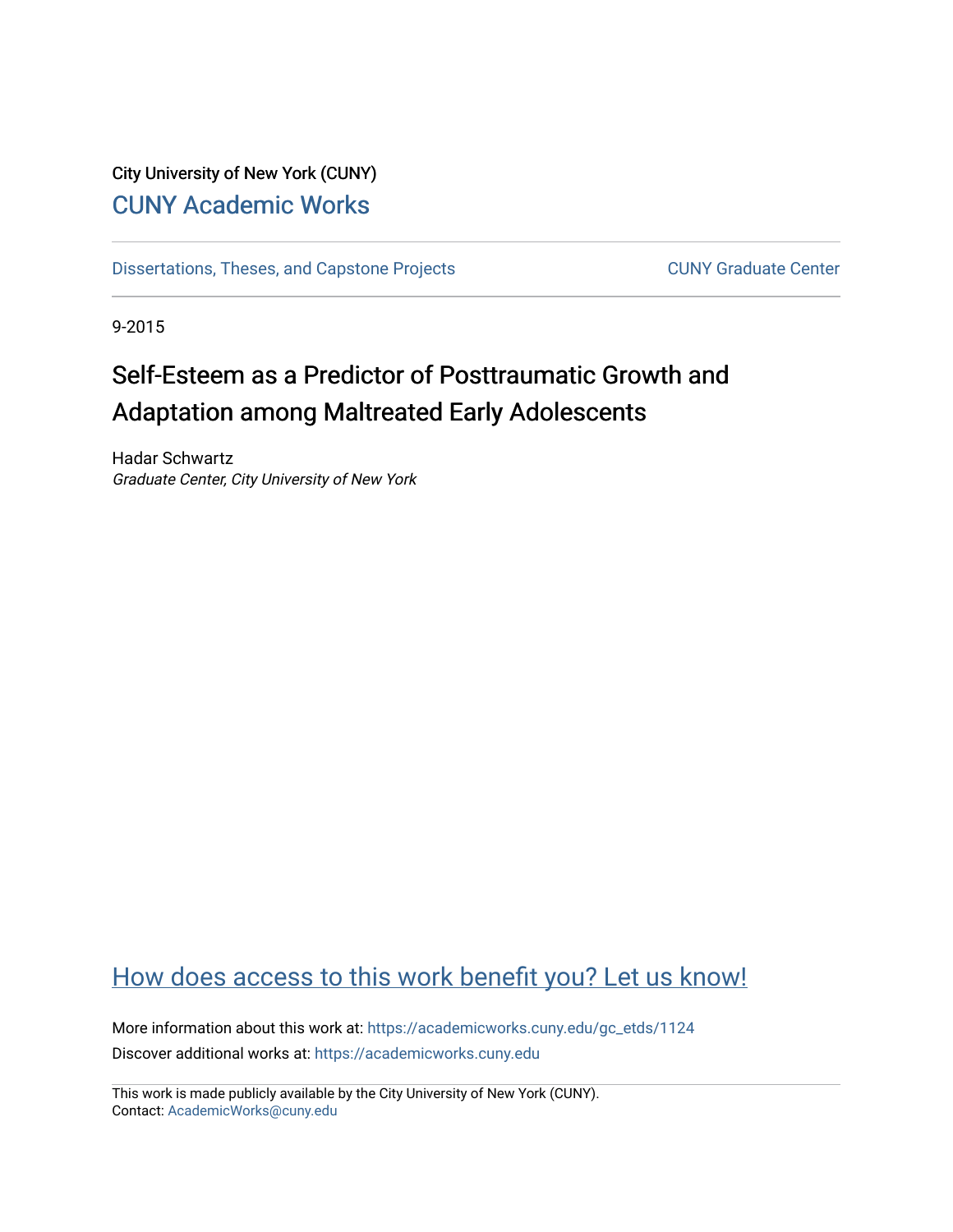Self-Esteem as a Predictor of Posttraumatic Growth and Adaptation among Maltreated Early Adolescents

by

Hadar Simha Schwartz

A dissertation submitted to the Graduate Faculty in Clinical Psychology in partial fulfillment of the requirements for the degree of Doctor of Philosophy, City University of New York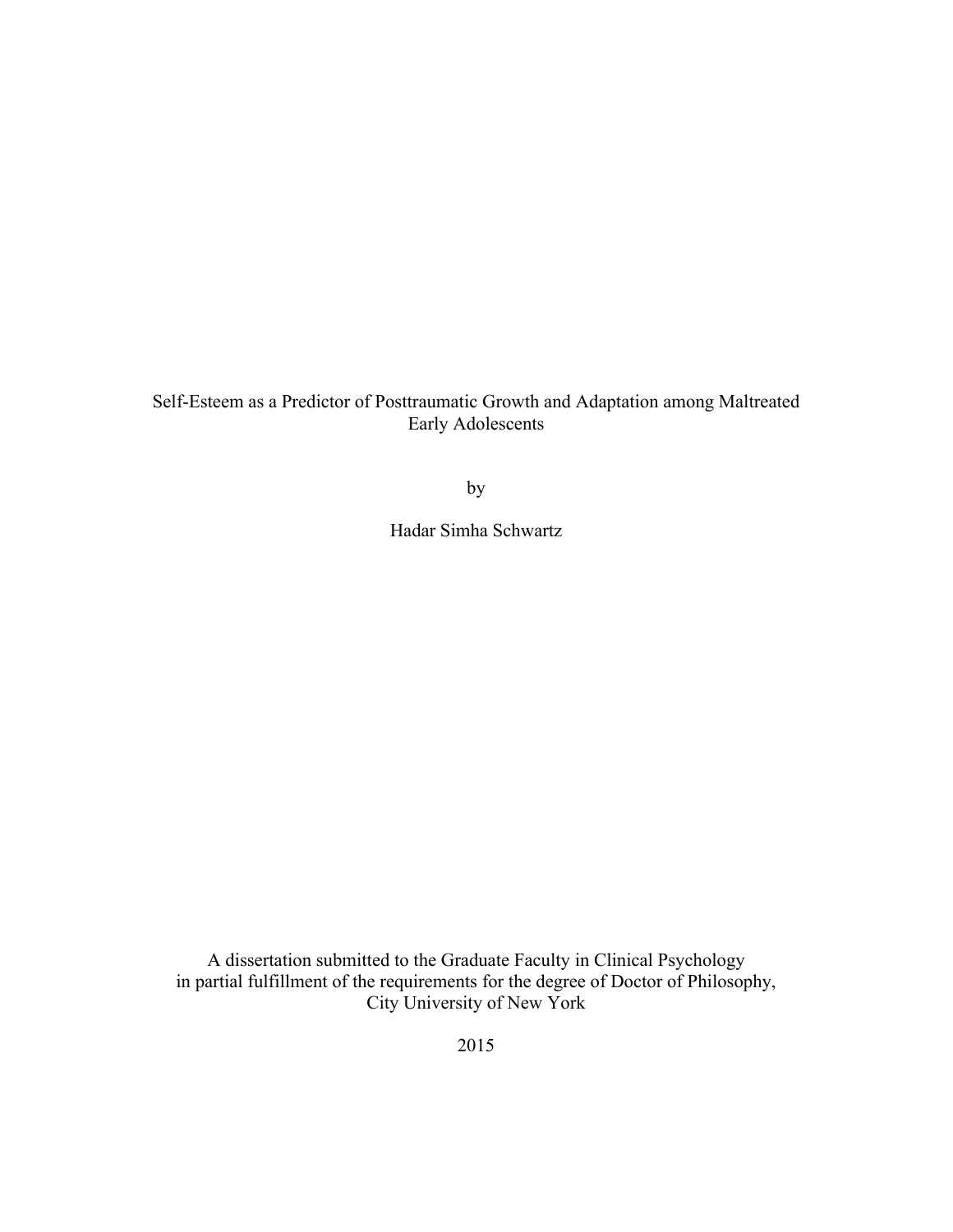© 2015

Hadar Simha Schwartz

All Rights Reserved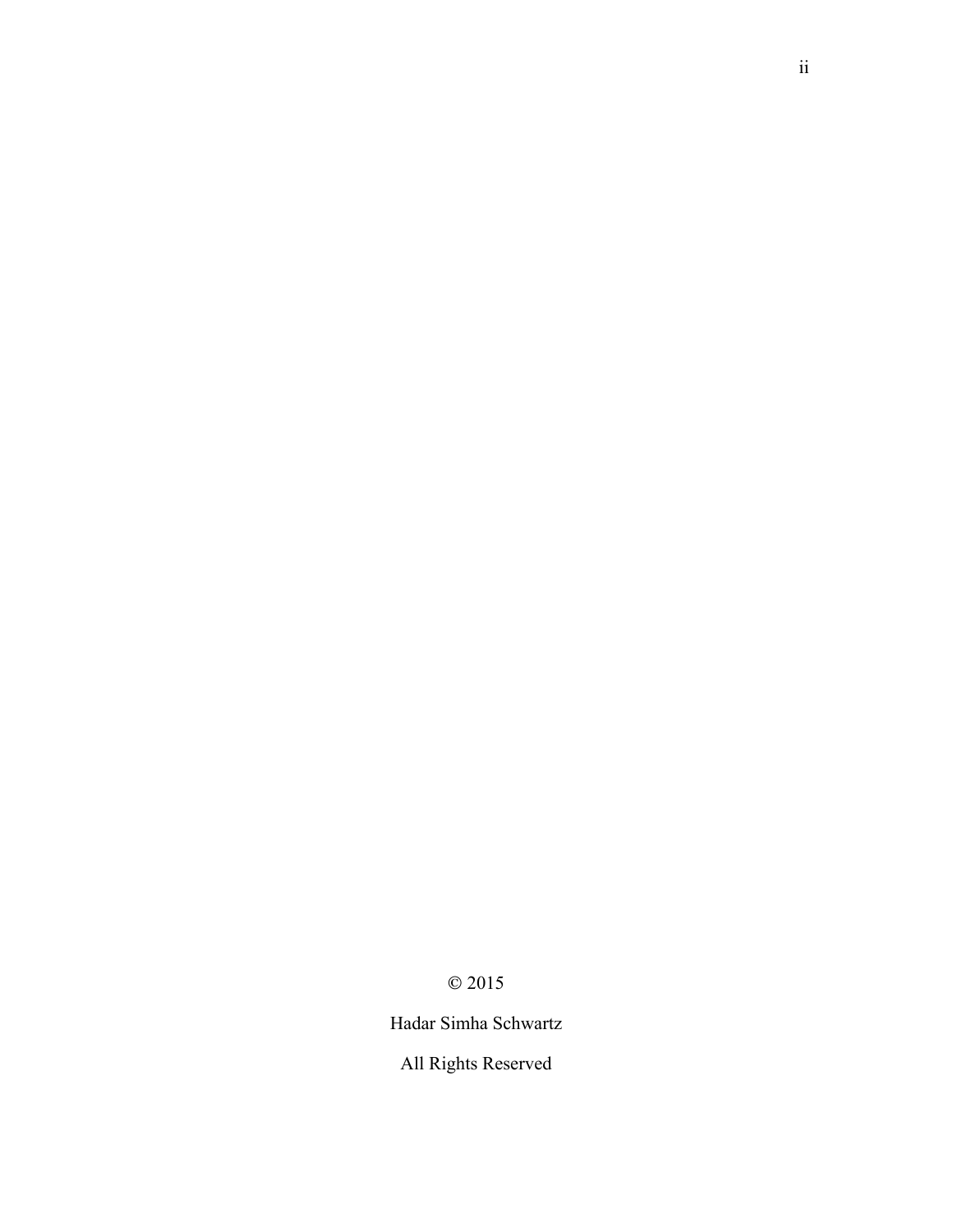This manuscript has been read and accepted by the Graduate Faculty in Psychology in satisfaction of the dissertation requirement for the degree of Doctor of Philosophy.

 $\mathcal{L}_\text{max}$  and  $\mathcal{L}_\text{max}$  and  $\mathcal{L}_\text{max}$  and  $\mathcal{L}_\text{max}$  and  $\mathcal{L}_\text{max}$ 

 $\mathcal{L}_\text{max}$  , and the contract of the contract of the contract of the contract of the contract of the contract of

Date Denise Hien, Ph.D. Chair of Examining Committee

Date Joshua Brumberg, Ph.D. Executive Officer, Psychology

 $\mathcal{L}_\text{max}$  , where  $\mathcal{L}_\text{max}$  , we have the set of  $\mathcal{L}_\text{max}$ 

Lissa Weinstein, Ph.D.

 $\mathcal{L}_\text{max}$ Adeyinka Akinsulure-Smith, Ph.D.

 $\mathcal{L}_\text{max}$  , where  $\mathcal{L}_\text{max}$  , we have the set of  $\mathcal{L}_\text{max}$ 

 $\mathcal{L}_\text{max}$  , where  $\mathcal{L}_\text{max}$  , we have the set of  $\mathcal{L}_\text{max}$ 

Ben Harris, Ph.D.

Diana Puñales, Ph.D.

### THE CITY UNIVERSITY OF NEW YORK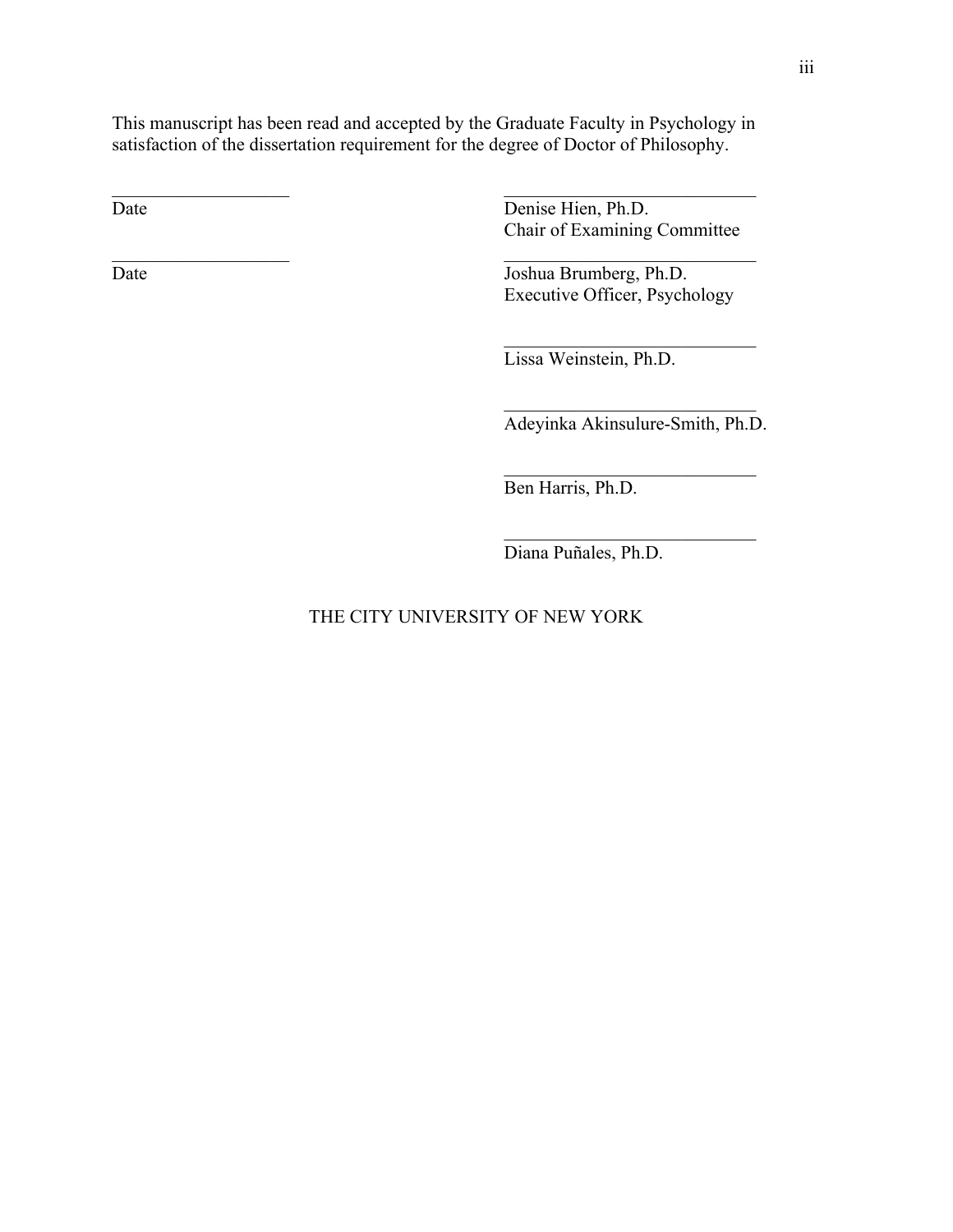#### **ABSTRACT**

#### Self-Esteem as a Predictor of Posttraumatic Growth and Adaptation among Maltreated Early Adolescents

#### By Hadar Simha Schwartz

Adviser: Denise Hien, Ph.D.

Child maltreatment, including neglect and physical, sexual, and emotional abuse, affects 12% of American children each year (Wildeman, Emanal, Leventhal, Putnam-Hornstein, Waldfogel, & Lee, 2014). Maltreatment can be devastating to an individual's development and is associated with considerable negative psychological sequelae, including high rates of depression and problem behaviors, impaired peer relationships, and low self-esteem (e.g., Bolger, Patterson, & Kupersmidt, 1998; Cicchetti & Carlson, 1989; Kim & Cicchetti, 2006; Swanston, Tebbutt, O'Toole, & Oates, 1997; Toth, Manly, & Cicchetti, 1992). However, despite a historic emphasis on the negative effects of trauma, not all children experience traumatic reactions (Cicchetti  $\&$ Rogosch, 1997) and even among those who do, positive adaptation may occur simultaneously. The concept of posttraumatic growth (PTG) captures this phenomenon, describing the positive adaptation that can occur in the aftermath of tragedy. In this study, PTG was conceptualized as positive change in social competence and cognitive functioning. By weaving together the selfesteem, trauma, and adaptation literatures and examining these constructs simultaneously, this study explores the unique relationship between maltreatment and self-esteem among adolescents and considers means of facilitating and promoting adaptation and growth within this population. **Results:** Results of a public use dataset, Longitudinal Pathways to Resilience in Maltreated Children, were examined through hierarchical multiple linear regression analyses to explore the presence of PTG among maltreated adolescents as compared to nonmaltreated adolescents. No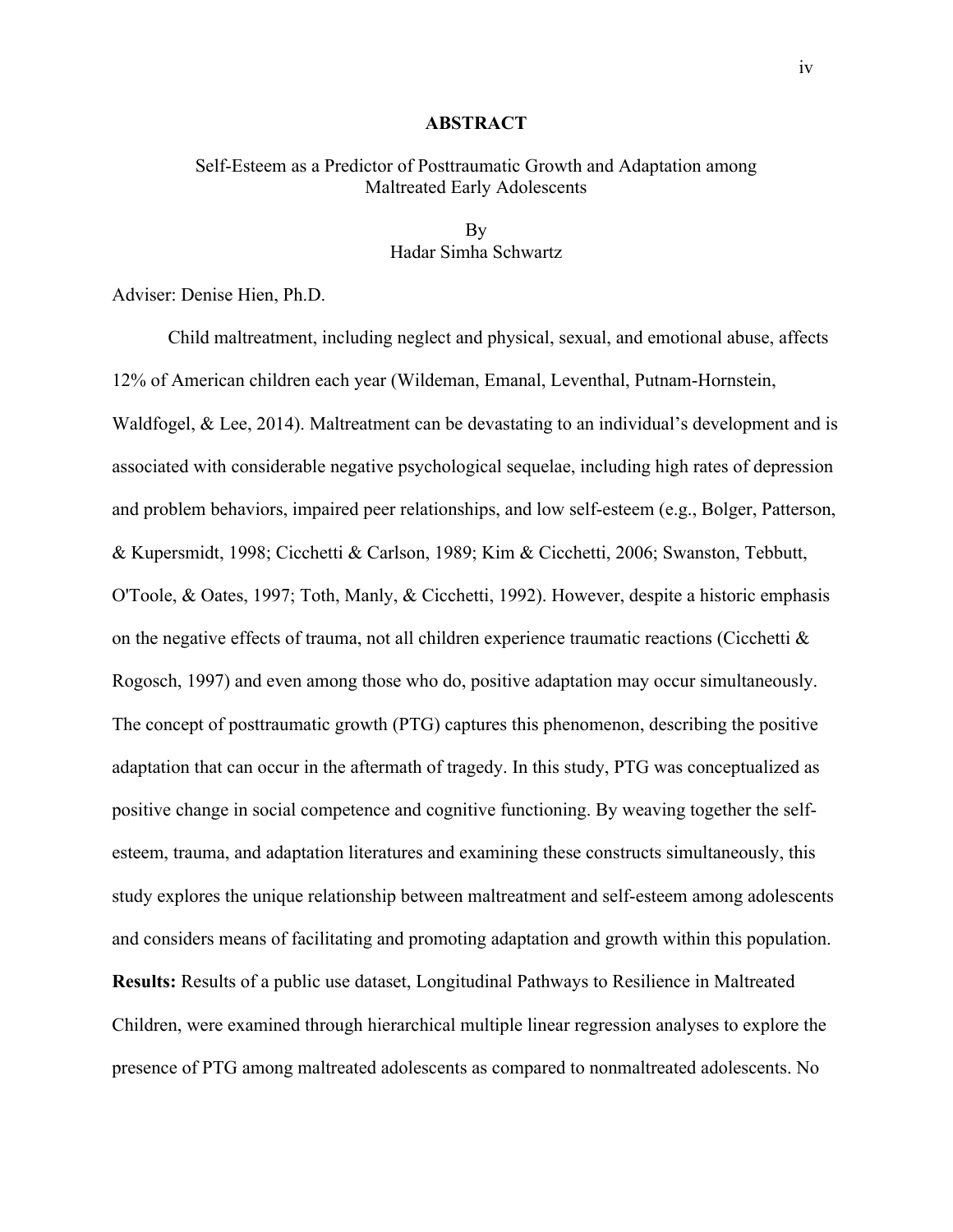significant results were found. A factor analysis was then conducted to identify a subgroup of maltreated adolescents who had experienced PTG and to note the characteristics that differentiate the PTG group from the non-PTG group. No significant characteristics were identified. Lastly, a regression analysis was conducted to consider the role of self-esteem as a predictor of the relationship between maltreatment and posttraumatic growth. The results of this analysis were not significant. Various explanations for these non-significant results are proposed. *Keywords*: maltreatment, child abuse, adolescence, posttraumatic growth, self-esteem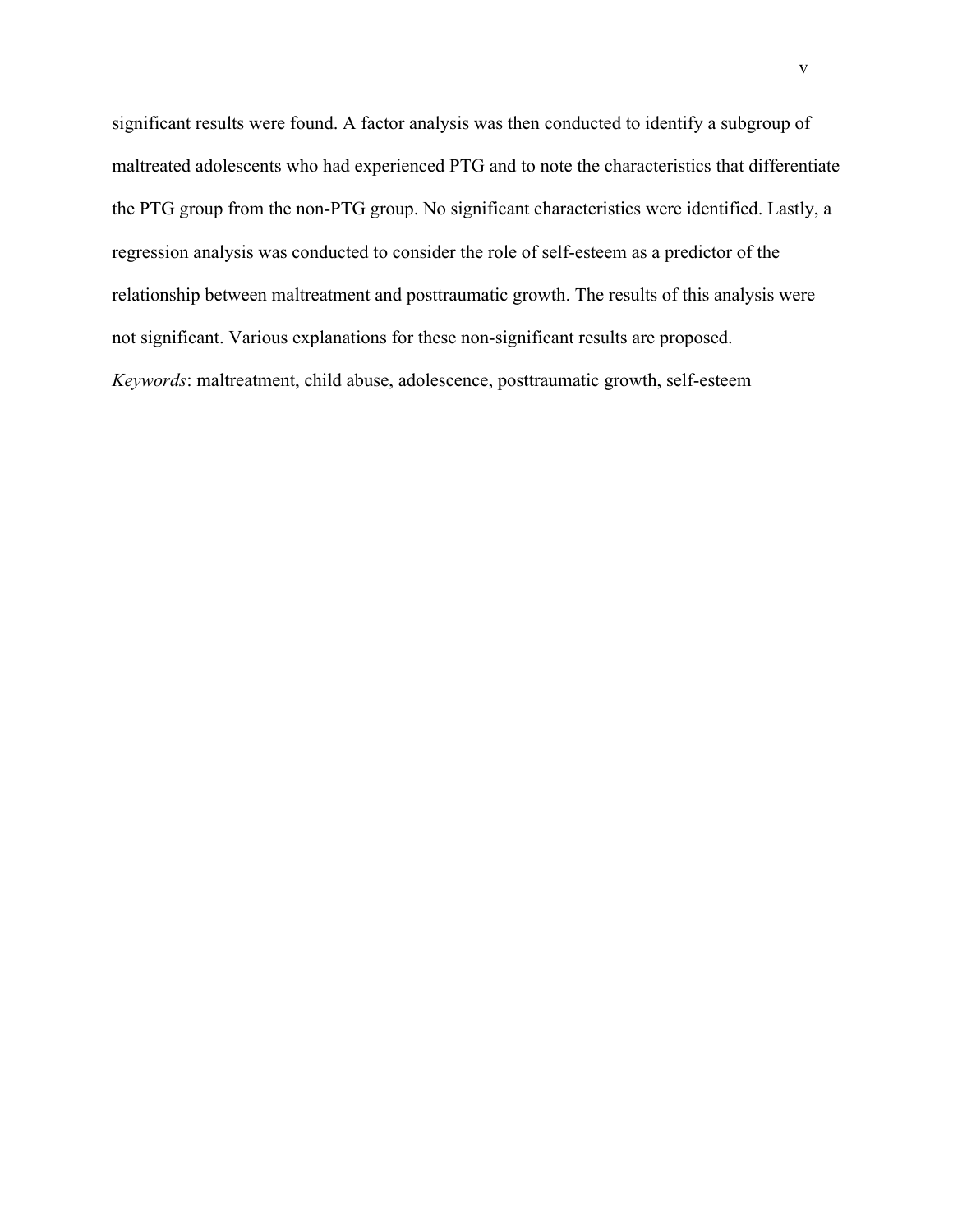#### **ACKNOWLEDGMENTS**

This dissertation would not have been completed without the hard work, dedication, and commitment of so many talented and thoughtful individuals. First, I would like to thank my committee members who remained steadfastly supportive of my work throughout not just one but two dissertation proposals. Each of you went above and beyond with generosity and kindness. To Denise, who has served as an invaluable mentor throughout this dissertation process and with numerous other academic and clinical endeavors throughout my training. I am forever grateful for your willingness to provide advice, compassion, and encouragement, allowing me to explore my interests and my passions while also providing me with the structure and practical support that I needed to succeed. To Lissa, who brought both a sharp mind and a sharp wit to our every interaction. You always gave of yourself so openly and shared your expertise so readily. Thank you for sharing with me your appreciation and expertise of testing, psychoanalysis, and the dissertation process. To Yinka, who generously agreed to join this committee. You brought your thoughtfulness and expertise on international and women's issues to every discussion. Thank you for your unique insights into my dissertation work and for introducing me to seminal authors within the field of human trafficking.

I am lucky to have had two bright and talented readers on my committee who generously contributed their time and thoughtful reflection to this process. Both Ben Harris and Diana Puñales have been instrumental to my clinical training, helping provide me with clinical and supervisory experiences that have shaped the clinician, researcher, and person that I am today. To Ben, who provided compassionate supervision and mentorship throughout each step of my clinical training. Thank you for continuing to provide advice and support so willingly and generously and for remaining an important mentor who I regard so highly. To Diana, who has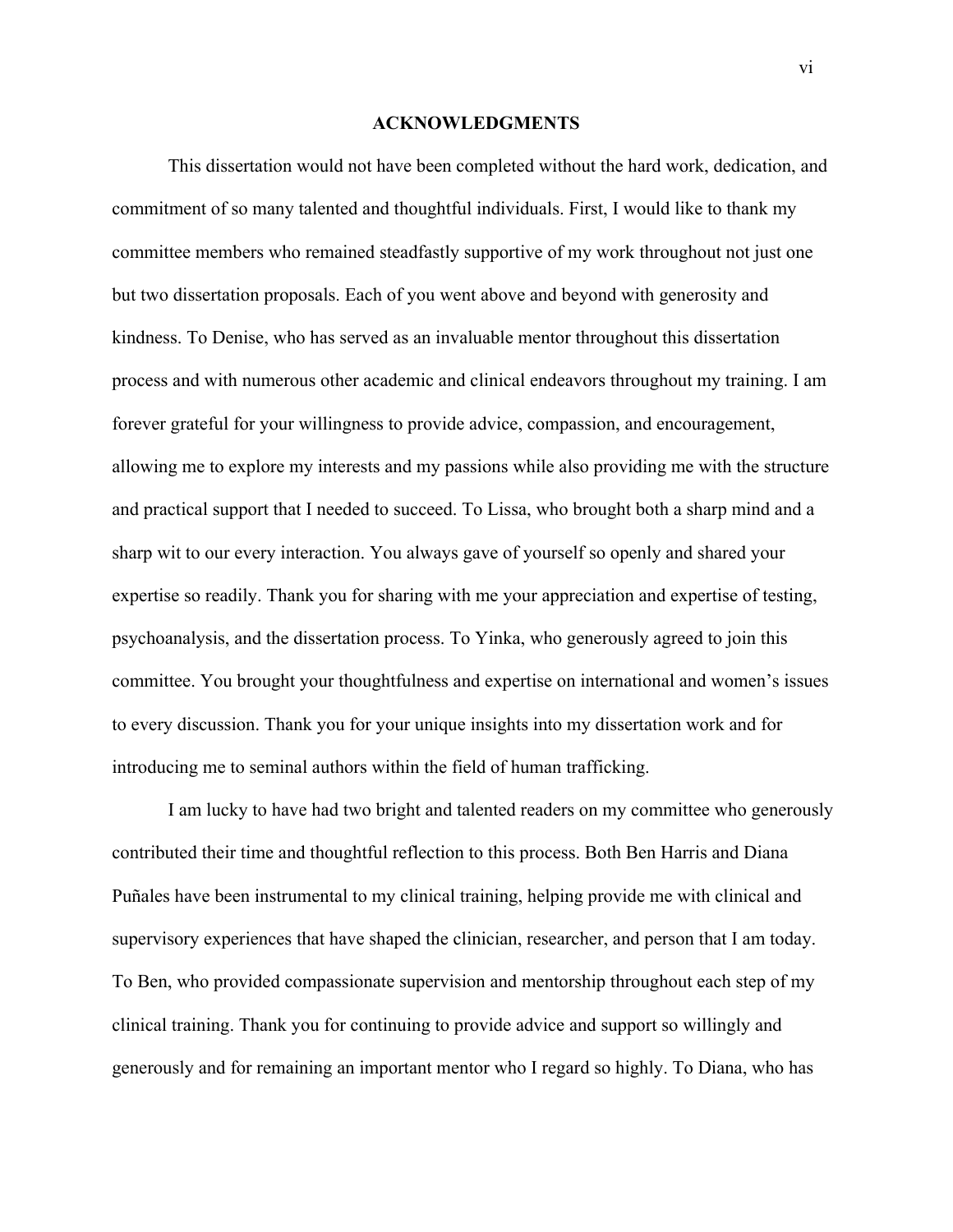seen the progression of my clinical work as well as of my written work, having also served as a reader on my Second Doctoral exam. Thank you for helping me explore the range of clinical experiences and for encouraging me to hone my skills throughout my training.

I am immensely grateful to the children and parents who participated in the original study, allowing the field of psychology to learn more about the process of trauma and of healing. Thank you also to the authors of the original study—Dante Cicchetti, Fred Rogosch, Jody Todd Manly, and Michael Lynch—for designing and conducting this research and to the National Data Archive on Child Abuse and Neglect (NDACAN) for providing an incredibly valuable service to all those working within the field of child abuse and neglect.

Thank you to the Graduate Center and to City College/the FAR Fund for the generous financial support that helped fund this work.

I would like to thank my family and friends who provided incredible support, helping me to weather the many ups and downs of this process. In particular, to my mom, who served as editor, sounding board, advisor, and friend and who provided healthy doses of perspective along the way that allowed me to remain honest and compassionate with myself and focused on the light at the end of the dissertation tunnel. In addition, to my husband, Josh, who helped with any number of dissertation-related tasks—editing, formatting, brainstorming—but who also kept our lives on line when my focus was elsewhere. Your love, patience, and devotion always help me stay calm, determined, and generous.

Lastly, to my late father and late brother whose untimely deaths traumatized me. Your love continues to give me strength and the ability to grow, and I take great comfort in knowing how proud you would be of this and every one of my accomplishments.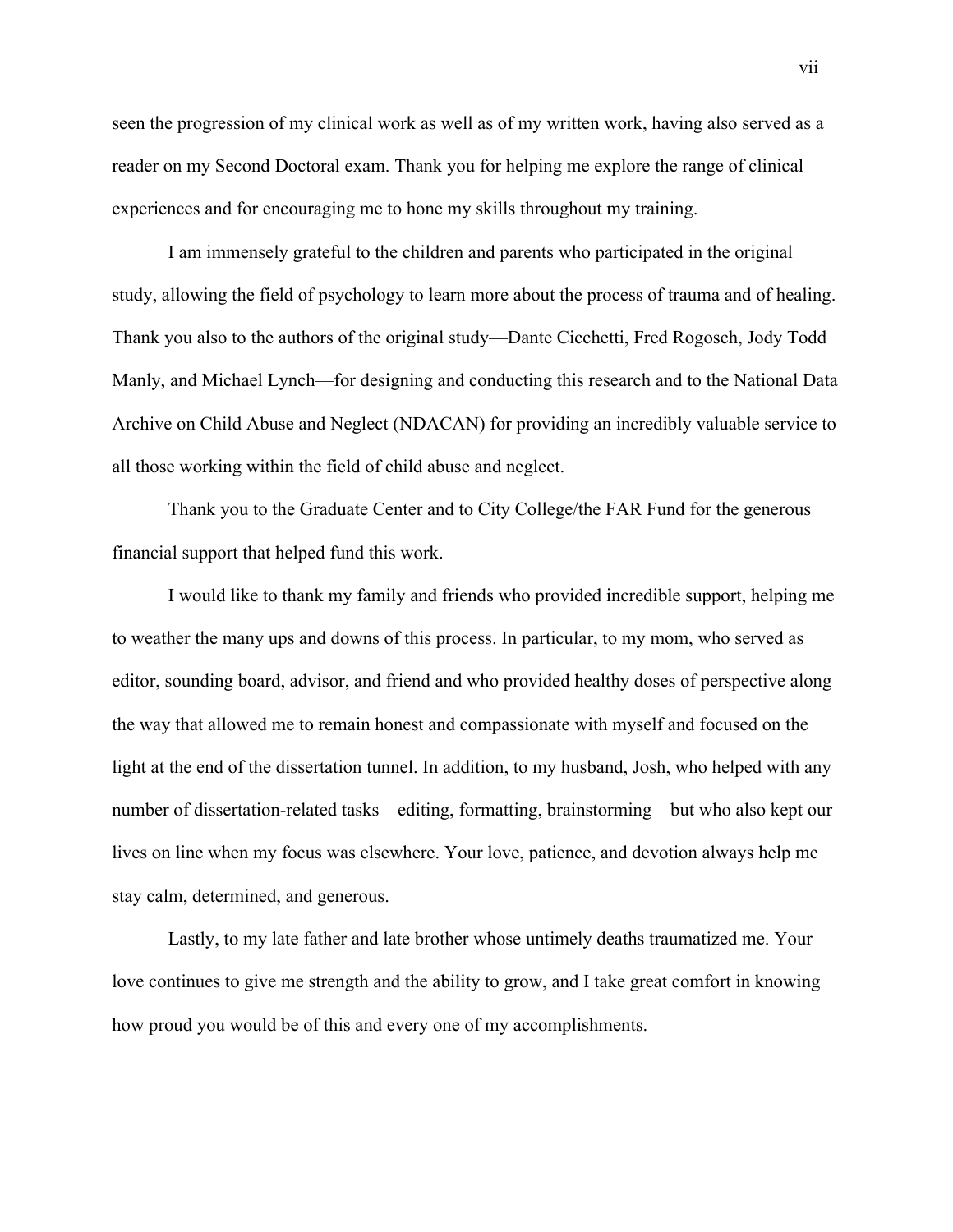## **TABLE OF CONTENTS**

| <b>List of Tables</b>                                   | X            |
|---------------------------------------------------------|--------------|
| <b>Chapter 1: Introduction</b>                          | $\mathbf{1}$ |
| Statement of the Problem                                | 4            |
| <b>Research Questions</b>                               | 5            |
| Significance of the Study                               | 5            |
| Definition of Terms                                     | 6            |
| Organization                                            | 7            |
| <b>Chapter 2: Literature Review</b>                     | 8            |
| Child Maltreatment                                      | 8            |
| Risk Factors for Child Maltreatment & Negative Outcomes | 9            |
| Posttraumatic Growth & Adaptation                       | 12           |
| Correlates of Posttraumatic Growth & Adaptation         | 14           |
| Self-Esteem and Maltreatment                            | 17           |
| Adolescence as a Significant Confounder                 | 20           |
| The Purpose of this Study                               | 25           |
| Hypothesis $#1$                                         | 26           |
| Hypothesis #2                                           | 27           |
| <b>Chapter 3: Methodology</b>                           | 30           |
| Participants and Procedures                             | 30           |
| <b>Recruitment and Consent</b>                          | 30           |
| Data Collection                                         | 32           |
| Measures                                                | 32           |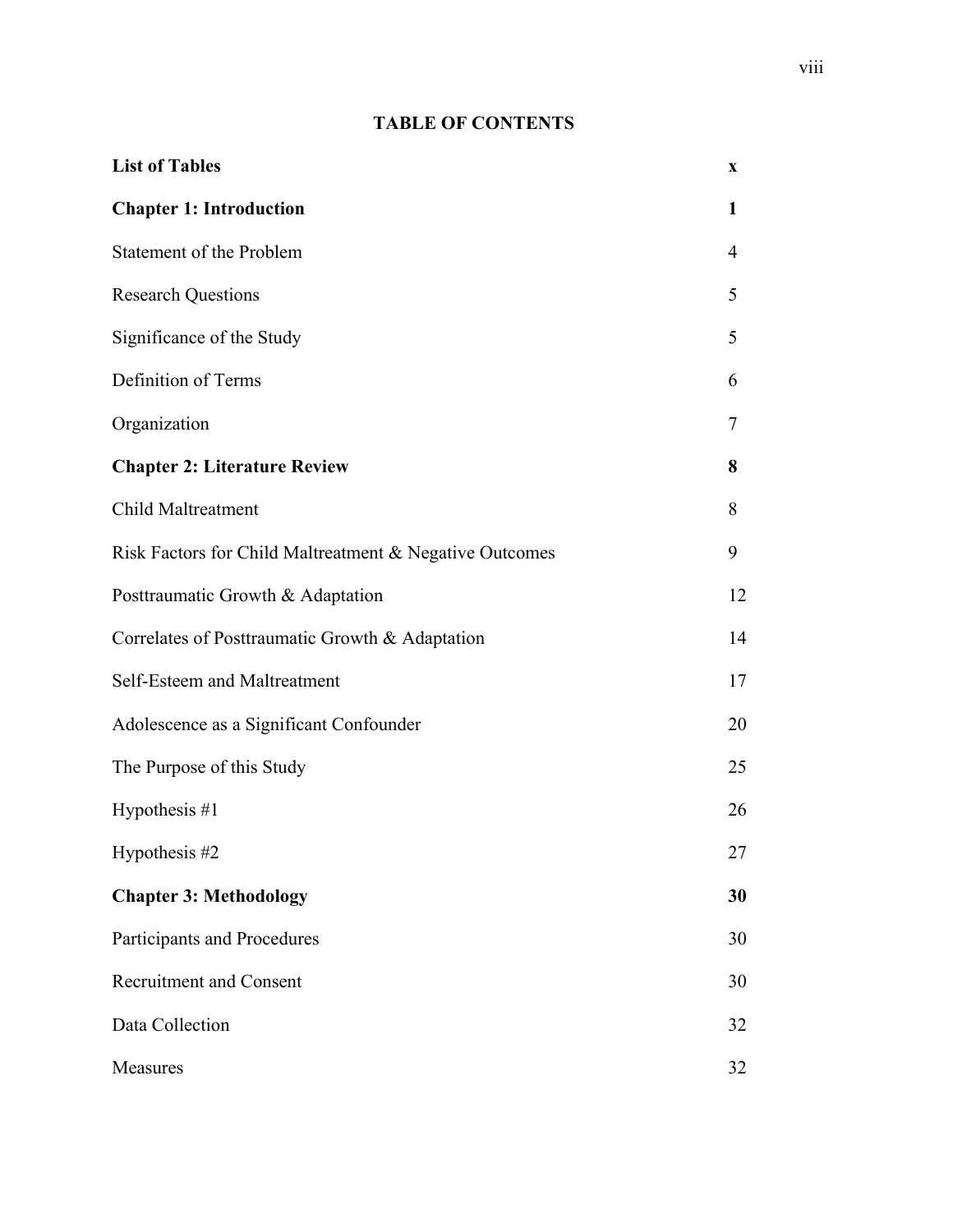| Variable Construction                               | 36 |
|-----------------------------------------------------|----|
| Data Analytic Approach                              | 38 |
| <b>Chapter 4: Results</b>                           | 40 |
| Missing Data                                        | 40 |
| <b>Baseline Characteristics</b>                     | 40 |
| Relationship between Demographics & Study Variables | 43 |
| Hypothesis #1 Analysis                              | 44 |
| Hypothesis #2 Analysis                              | 45 |
| <b>Chapter 5: Discussion</b>                        | 47 |
| Commentary on Main Findings                         | 47 |
| Limitations of the Study                            | 57 |
| <b>Future Directions</b>                            | 61 |
| Clinical Implications                               | 63 |
| Conclusion                                          | 66 |
| <b>References</b>                                   | 68 |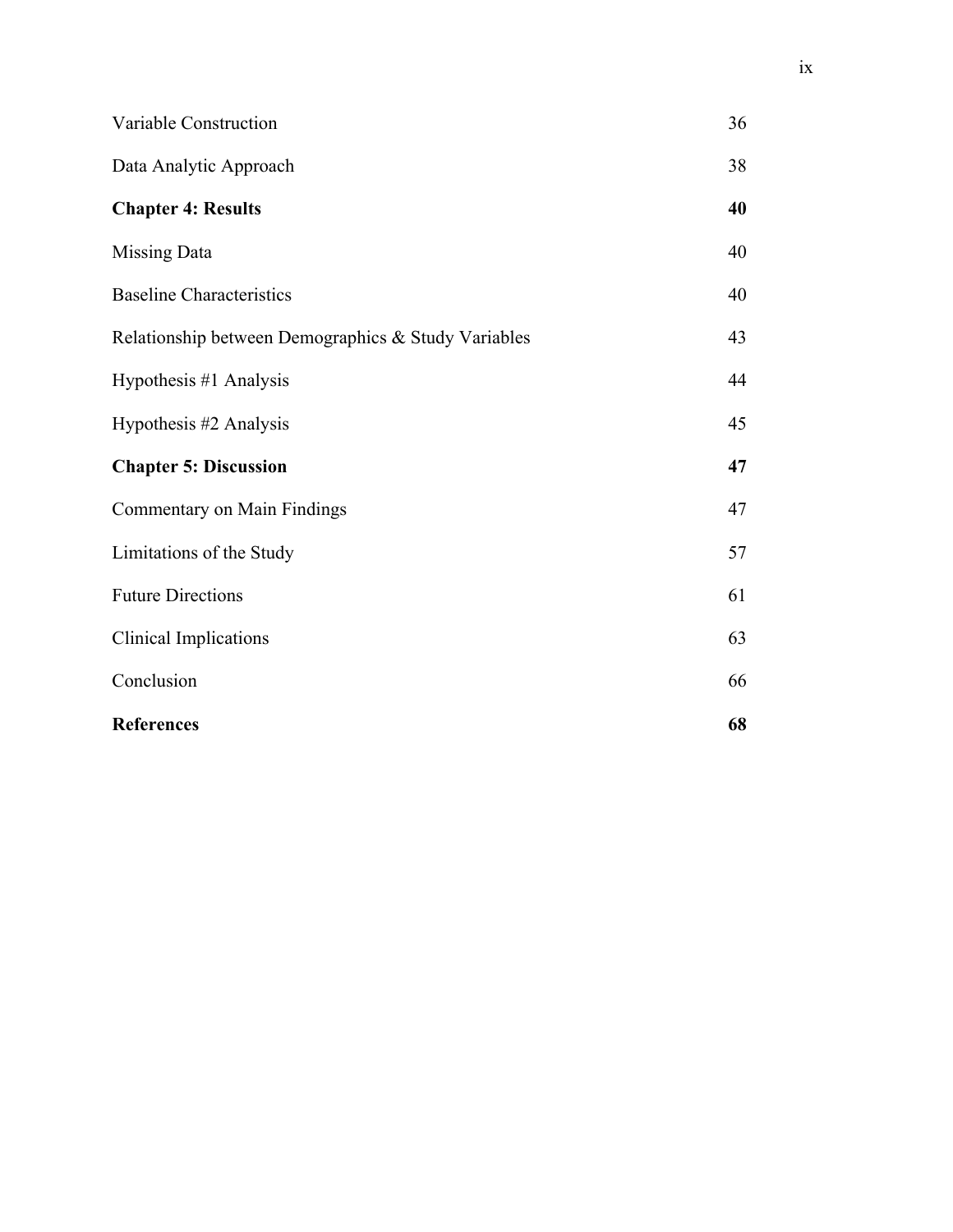## **LIST OF TABLES**

### **Table Number**

| 1. Descriptive Statistics of the Study Sample                      | 42 |
|--------------------------------------------------------------------|----|
| 2. Developmental Period During which Maltreatment Occurred         | 43 |
| 3. Hierarchical Linear Regression of Growth x Maltreatment Status  | 45 |
| 4. Hierarchical Multiple Linear Regression of Growth x Self-Esteem | 46 |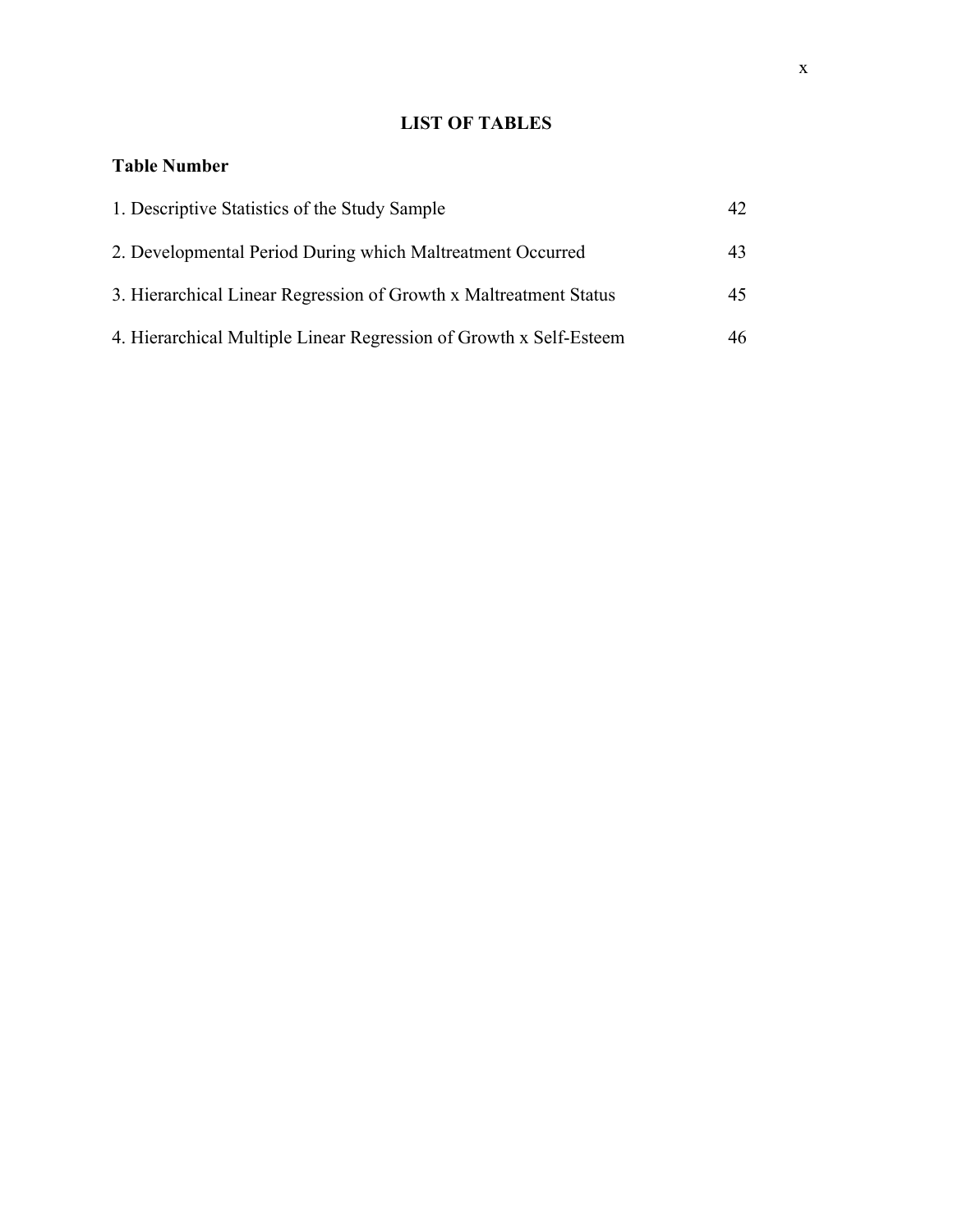#### **CHAPTER 1: Introduction**

Child maltreatment, including neglect and physical, sexual, and emotional abuse, affects 12% of American children each year (Wildeman et al., 2014). Maltreatment can be devastating to an individual's development and is associated with considerable negative psychological sequelae, including high rates of depression and problem behaviors, impaired peer relationships, and low self-esteem (e.g., Bolger et al., 1998; Cicchetti & Carlson, 1989; Kim & Cicchetti, 2006; Swanston et al., 1997; Toth et al., 1992). However, despite a historic emphasis on the negative effects of trauma, not all children experience traumatic reactions (Cicchetti & Rogosch, 1997) and even among those who do, positive adaptation may occur simultaneously.

The concept of posttraumatic growth (PTG) captures this phenomenon, describing the positive adaptation that can occur in the aftermath of tragedy. PTG does not discount or minimize the deleterious effects of trauma but proposes that growth and adaptation in certain domains of functioning can occur alongside psychological distress. It is proposed that the process of successfully coping with devastating adversity may actually stimulate growth (Tedeschi & Calhoun, 1996). In contrast to the concept of resilience, posttraumatic growth describes an improvement on, and not simply a return to, premorbid functioning (Linley & Joseph, 2004). This study aims to explore the concept of posttraumatic growth and adaptation among maltreated adolescents, focusing specifically on the role of self-esteem within this relationship.

The research on posttraumatic growth among children and adolescents is scarce (see Meyerson, Grant, Carter, & Kilmer, 2011 for a review). The limited research that has been conducted focuses on such traumatic events as terrorist attacks, death of a parent, motor vehicle accidents, and cancer (Barakat, Alderfer, & Kazak, 2006; Levine, Laufer, Hamama-Raz, Stein, &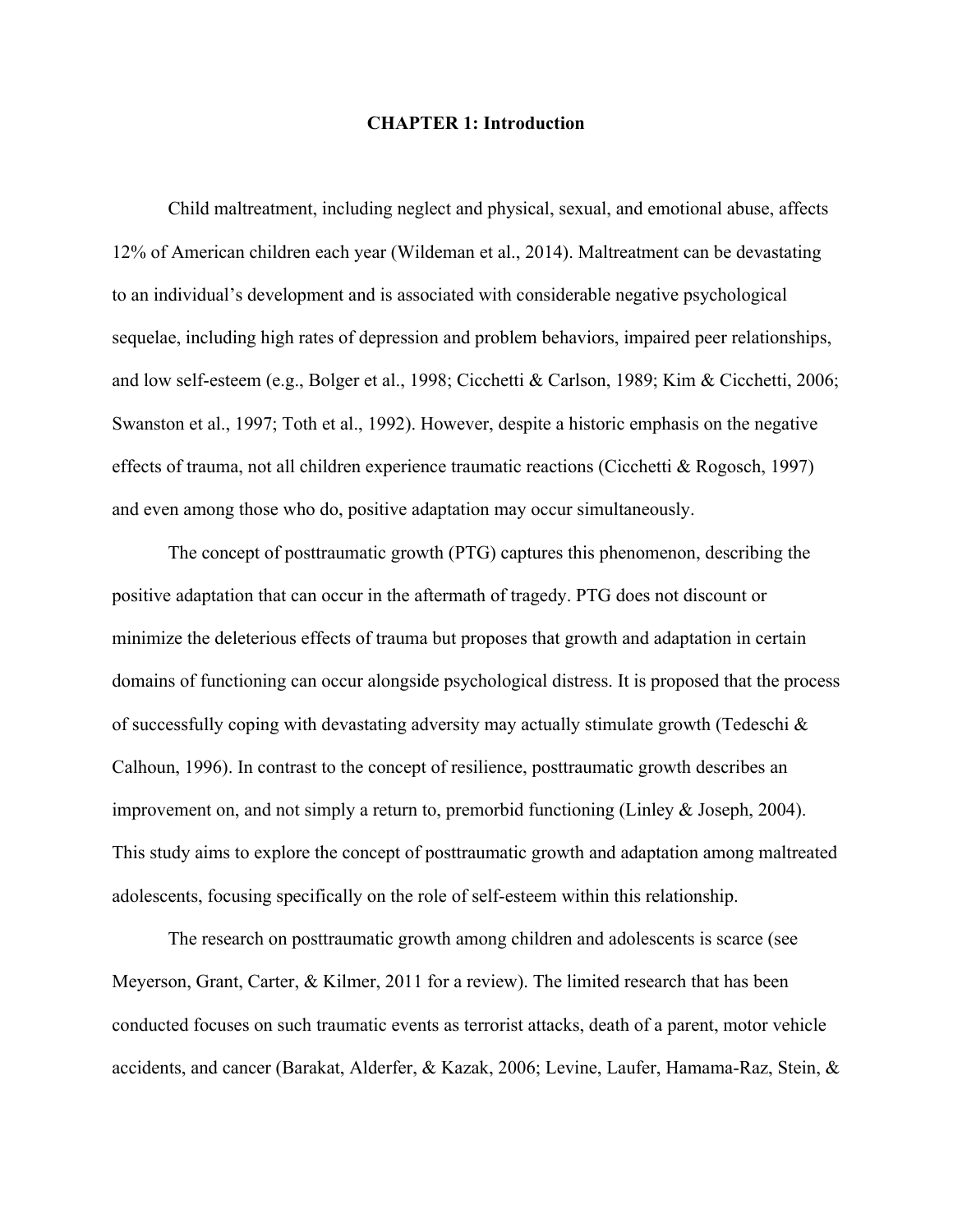Solomon, 2008; Milam, Ritt-Olson, Tan, Unger, & Nezami, 2005; Salter & Stallard, 2004). However, few studies have been conducted that consider relational trauma specifically and all but one study with an incredibly small sample size (n=2) consider posttraumatic growth and adaptation retrospectively among adult survivors of abuse (Ickovics et al., 2006; Lev-Wiesel, Amir, & Besser, 2005; McMillen, Zuravin, & Rideout, 1995; Woodward & Joseph, 2003). Despite the fact that maltreatment constitutes an important public health issue and a significant trauma within the lives of a considerable number of youth, the research on posttraumatic growth among maltreated youth is disgracefully lacking.

The limited research that has been conducted with children and adolescents has identified several key correlates of posttraumatic growth and adaptation. Social support and religious involvement are positively correlated with PTG in adolescents, as is parental support (Kimhi, Eshel, Zysberg, & Hantman, 2009; Milam, Ritt-Olson, & Unger, 2004; Milam et al., 2005; Meyerson et al., 2011; Prati & Pietrantoni, 2009). On the contrary, there are no consistent age effects despite speculation that the capacity for PTG increases alongside cognitive maturation (Milam et al., 2004). Similarly, there are no consistent gender effects (Meyerson et al., 2011).

One correlate of posttraumatic growth that has been considered among adults, but not among youth, is global self-esteem. Self-esteem is an oft-researched topic within psychology first discussed over a century ago. Self-esteem is an evaluation of one's sense of competence and worth (Branden, 1969) and is determined by both innate and environmental factors. Numerous studies have found that child maltreatment leads to decrements in self-esteem (e.g., Herrenkohl, Klika, Herrenkohl, Russo, & Dee, 2012; Moran & Eckenrode, 1992), but this deterioration is by no means inevitable or universal. Other research suggests that self-esteem may be unaffected by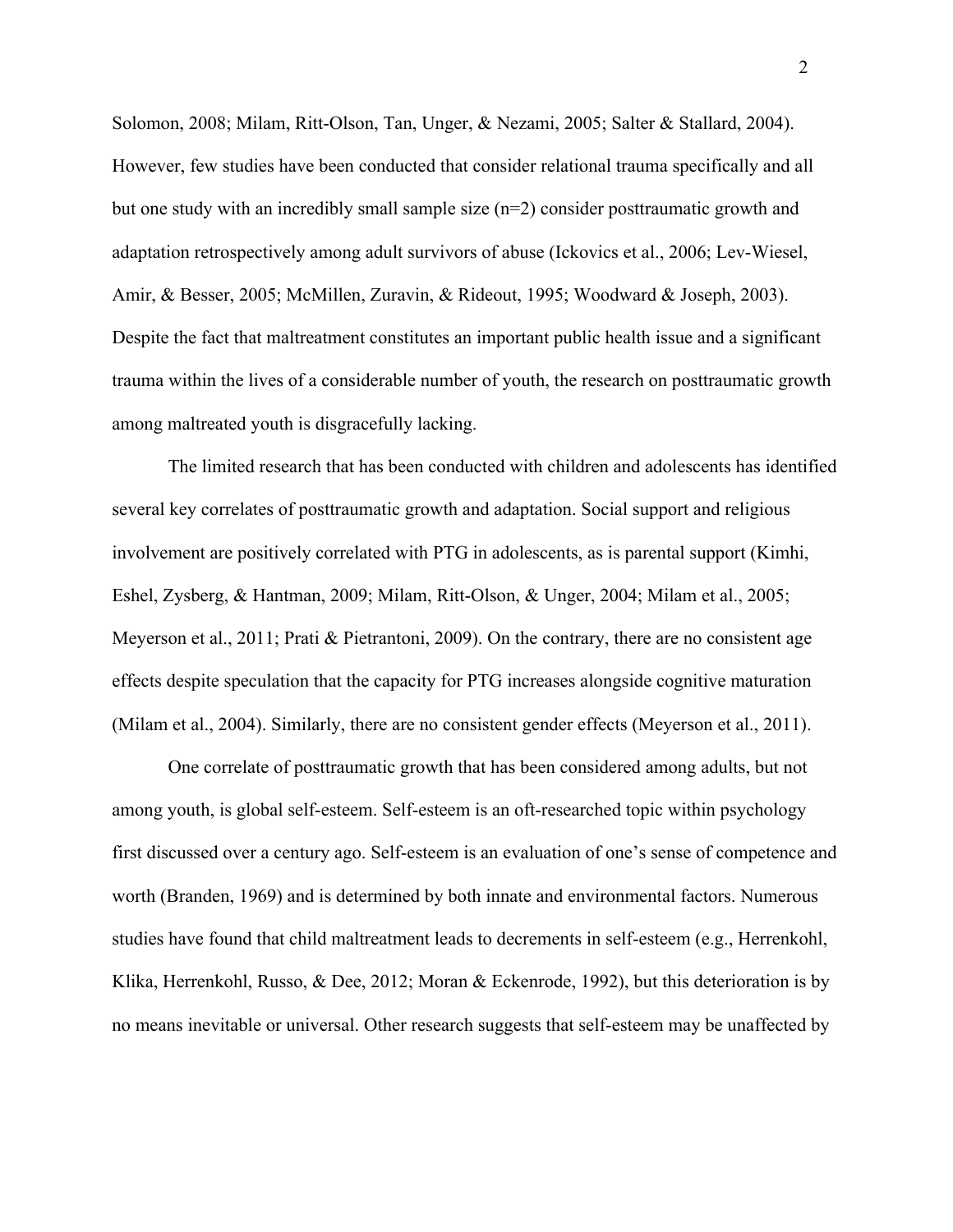maltreatment (Bolger et al., 1998; Cicchetti & Rogosch, 1997; Kim & Cicchetti, 2009; Toth et al., 1992).

While maltreatment might affect self-esteem, it has also been suggested that one's level of self-esteem might predict one's experience in the aftermath of trauma. Among adults, high self-esteem has been found to be a predictor of positive adaptation (Abraído-Lanza, Guier, & Colón, 1998; Engelkemeyer & Marwit, 2008), although this relationship has not been reported consistently (Siegel, Schrimshaw, & Pretter, 2005). Among adolescents, few studies have explored this relationship and no conclusive results are presented (Cicchetti & Rogosch, 1997). Given the dearth and inadequacy of research examining the question of the predictive value of self-esteem posttrauma, a consensus has yet to emerge regarding self-esteem as a predictor of growth.

This study will explore the presence of posttraumatic growth and adaptation, and the predictive value of self-esteem, among adolescents. Adolescents will be the focus of this study for several reasons. First, it has been suggested that adolescents may be at a unique disadvantage in the aftermath of trauma, less likely to experience PTG due to their cognitive immaturity and their psychological vulnerability (Cryder, Kilmer, Tedeschi, & Calhoun, 2006; Milam et al., 2004; Kessler, Berglund, Demler, Jin, & Walters, 2005; Patel, Flisher, Hetrick, & McGorry, 2007). This study aims to give credence to a growing body of evidence suggesting that PTG is indeed possible among younger populations (e.g., Barakat et al., 2006; Levine et al., 2008; Milam et al., 2005; Salter & Stallard, 2004). Second, research indicates that self-esteem declines as many youth enter adolescence but rebounds by late adolescence (Marsh, 1989; Marsh, Parker, & Barnes, 1985; Simmons, Rosenberg, & Rosenberg, 1973; Twenge & Campbell, 2001). Thus, an exploration of self-esteem among adolescents requires a sensitive accounting of the changes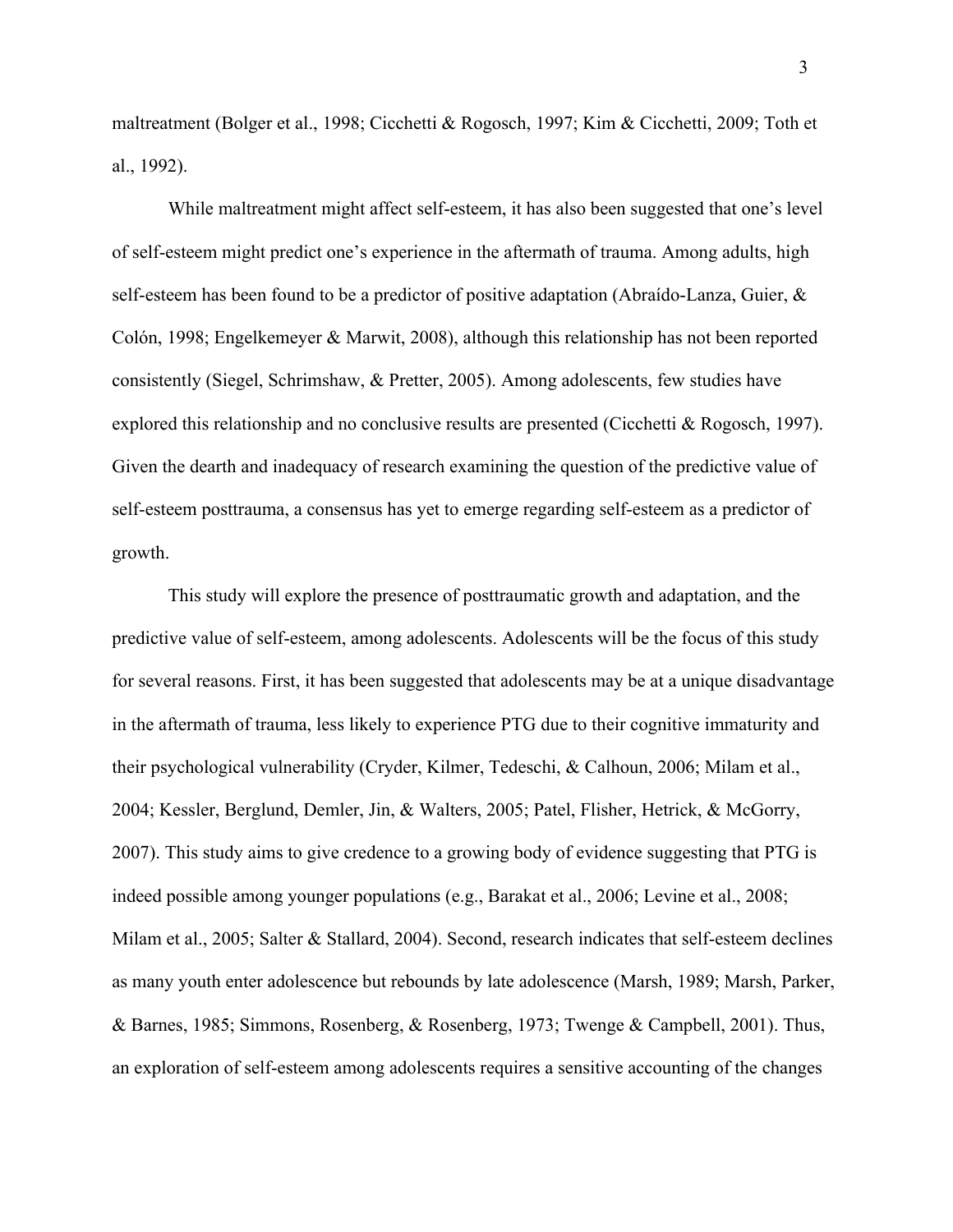that occur as a result of normal maturation, those that occur as a result of the trauma, and the intersection between the two. Lastly, changes in functioning more generally are a hallmark of adolescent development. Thus, exploring posttraumatic growth among adolescents presents a unique opportunity to isolate the process of posttraumatic growth by thoughtfully teasing out elements of normal developmental growth. For example, the notion of adolescent thriving has emerged, much like the concept of posttraumatic growth and adaptation, to describe the positive developmental trajectory of many adolescents (Scales, Benson, Leffert, & Blyth, 2000). A thorough review must consider the distinction between normal maturational thriving in response to the struggles of adolescence and growth as a result of trauma and adversity.

#### **Statement of the Problem**

Despite a growing interest within the field of trauma studies on the positive growth and adaptation that can occur posttrauma, minimal research has explored this phenomenon among youth and no empirically sound, prospective studies have explored this phenomenon among *maltreated* youth. A quantitative study exploring posttraumatic growth and adaptation among maltreated adolescents is necessary to demonstrate the presence of posttraumatic growth and adaptation among this population and, by exploring a comparison group of nonmaltreated youth, to shed light on the unique contribution of maltreatment, separate from normal adolescent thriving, on psychological growth. Furthermore, through a quantitative approach, this study will examine self-esteem as a potential correlate of the relationship between maltreatment and subsequent growth and adaptation.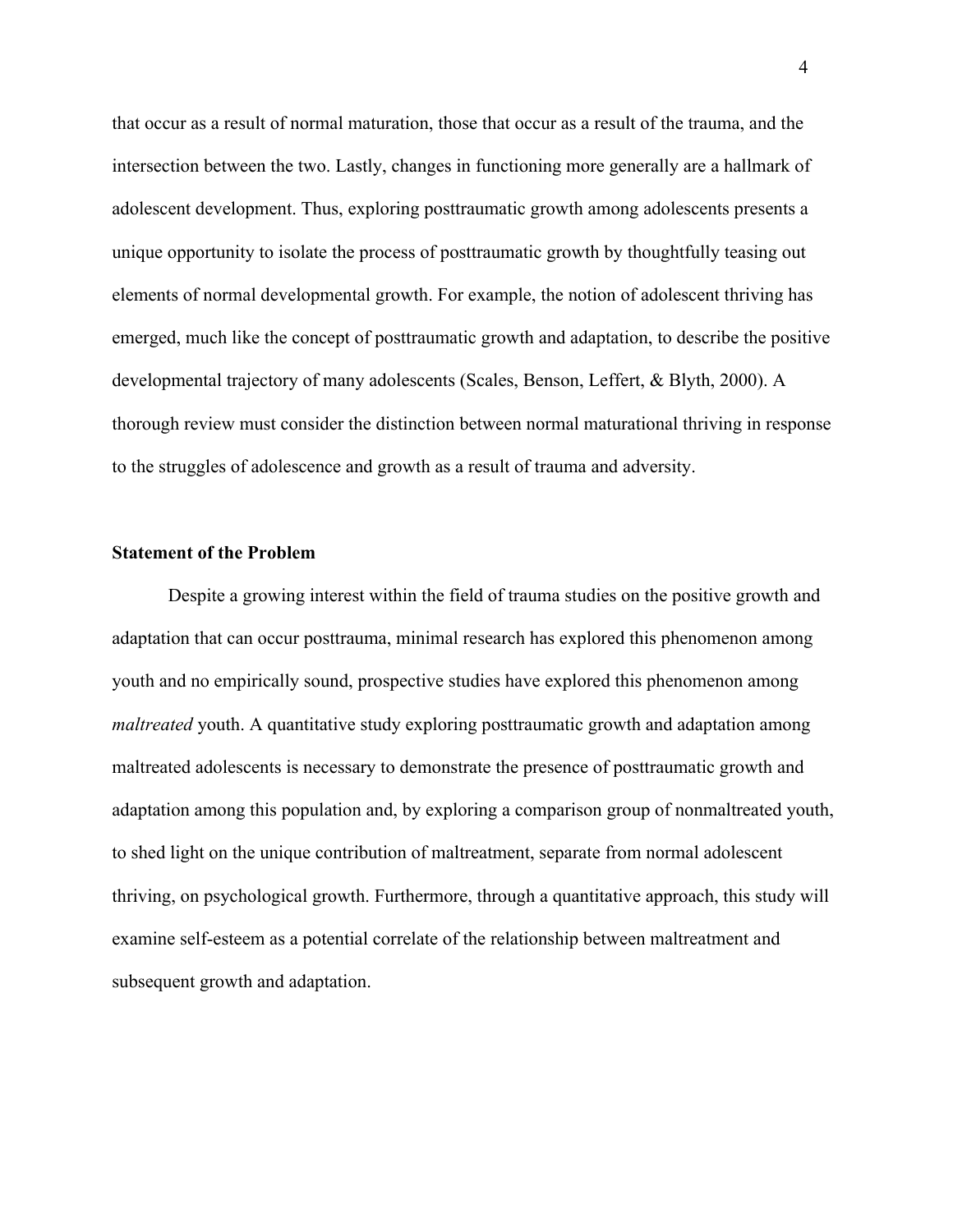#### **Research Questions**

Does posttraumatic growth and adaptation occur among maltreated adolescents?

Is posttraumatic growth and adaptation among maltreated adolescents theoretically and practically distinct from maturational thriving that can occur as a result of the stress of adolescence?

To what extent do changes in self-esteem predict growth? In particular, to what extent do normal changes in self-esteem during adolescence predict patterns of growth during the same period among maltreated youth?

To what extent is this relationship influenced by demographic characteristics, including children's gender and race?

#### **Significance of the Study**

The proposed study aims to fill significant gaps within the self-esteem and child maltreatment literature. Much of the research examining maltreatment in childhood has focused on the negative effects of maltreatment while ignoring the potential for positive growth in the aftermath of trauma. This study will add to the virtually non-existent literature on posttraumatic growth among maltreated youth and will contribute research to the debate about the occurrence of growth post-maltreatment among youth. Furthermore, by including a control group of nonmaltreated adolescents, this study will rectify a significant methodological limitation within the literature (Meyerson et al., 2011). Self-esteem, due to the fact that it undergoes age-related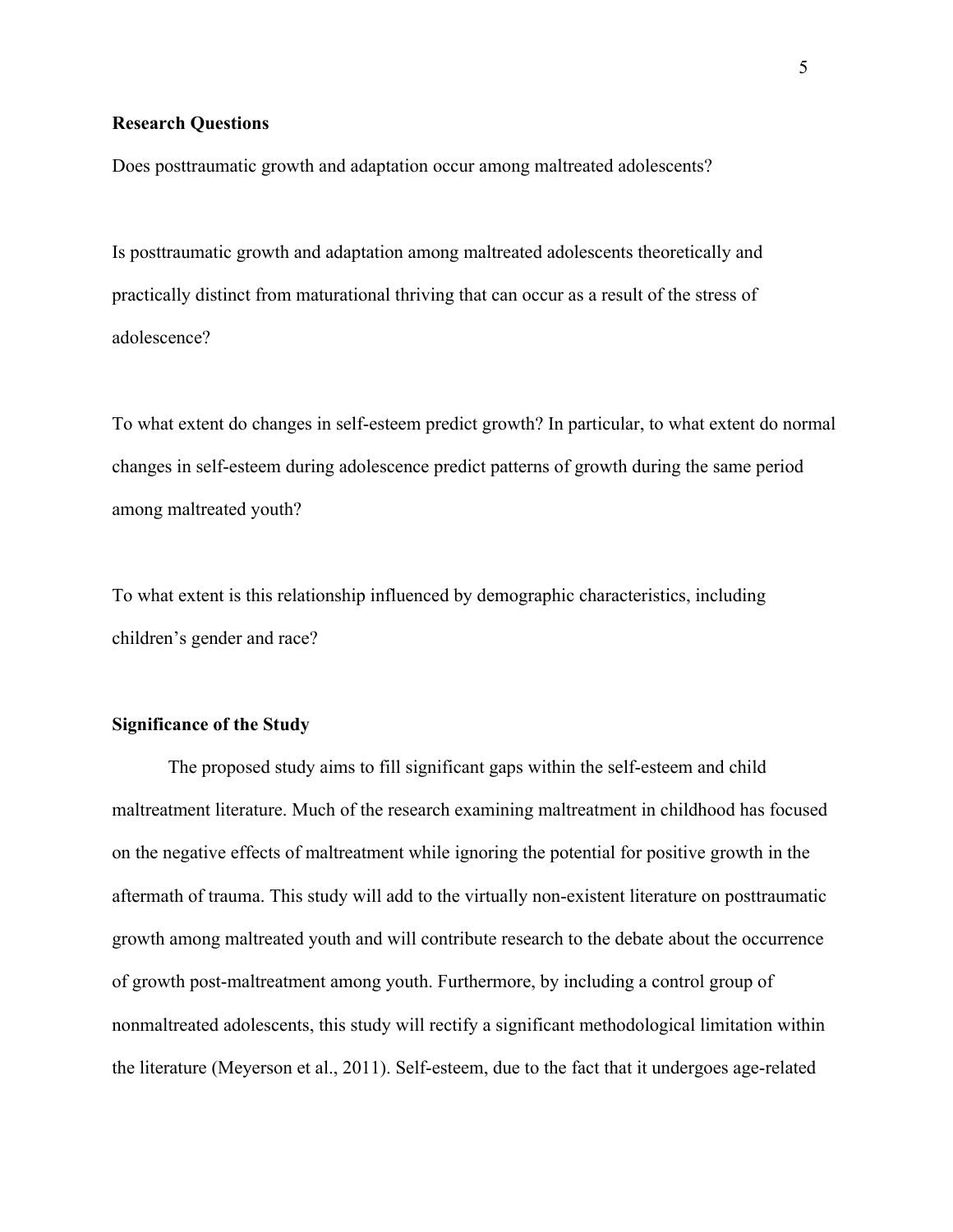changes during adolescence which may be predictive of general psychological growth, will be considered as a correlate of posttraumatic growth and adaptation. An understanding of which factors have an impact on children's posttraumatic functioning is essential to guiding intervention and prevention efforts.

This study will explore the nature of the relationship between maltreatment, self-esteem, and adaptation by examining a public use longitudinal dataset of low SES youth (Longitudinal Pathways to Resilience in Maltreated Children). In particular, this study will focus on maturational growth, self-esteem, posttraumatic growth adaptation, and potential confounding variables, including gender, race/ethnicity, and public assistance status. By weaving together the self-esteem, trauma, and growth literatures and examining these constructs simultaneously, this study will consider the unique relationship between maltreatment and self-esteem among adolescents and the possible ways to promote and facilitate adaptation and growth within this population.

#### **Definition of Terms**

The following definitions are provided to ensure uniformity of terms. **Self-Esteem** (Coopersmith, 1967, p. 2) – evaluative attitudes toward the self **Posttraumatic Growth (Tedeschi & Calhoun, 2004, p. 1) - "positive psychological** change experienced as a result of the struggle with highly challenging life circumstances"

The following definitions of the various maltreatment categories are based on the Maltreatment Classification System (MCS; Barnett, Manly, & Cicchetti, 1993).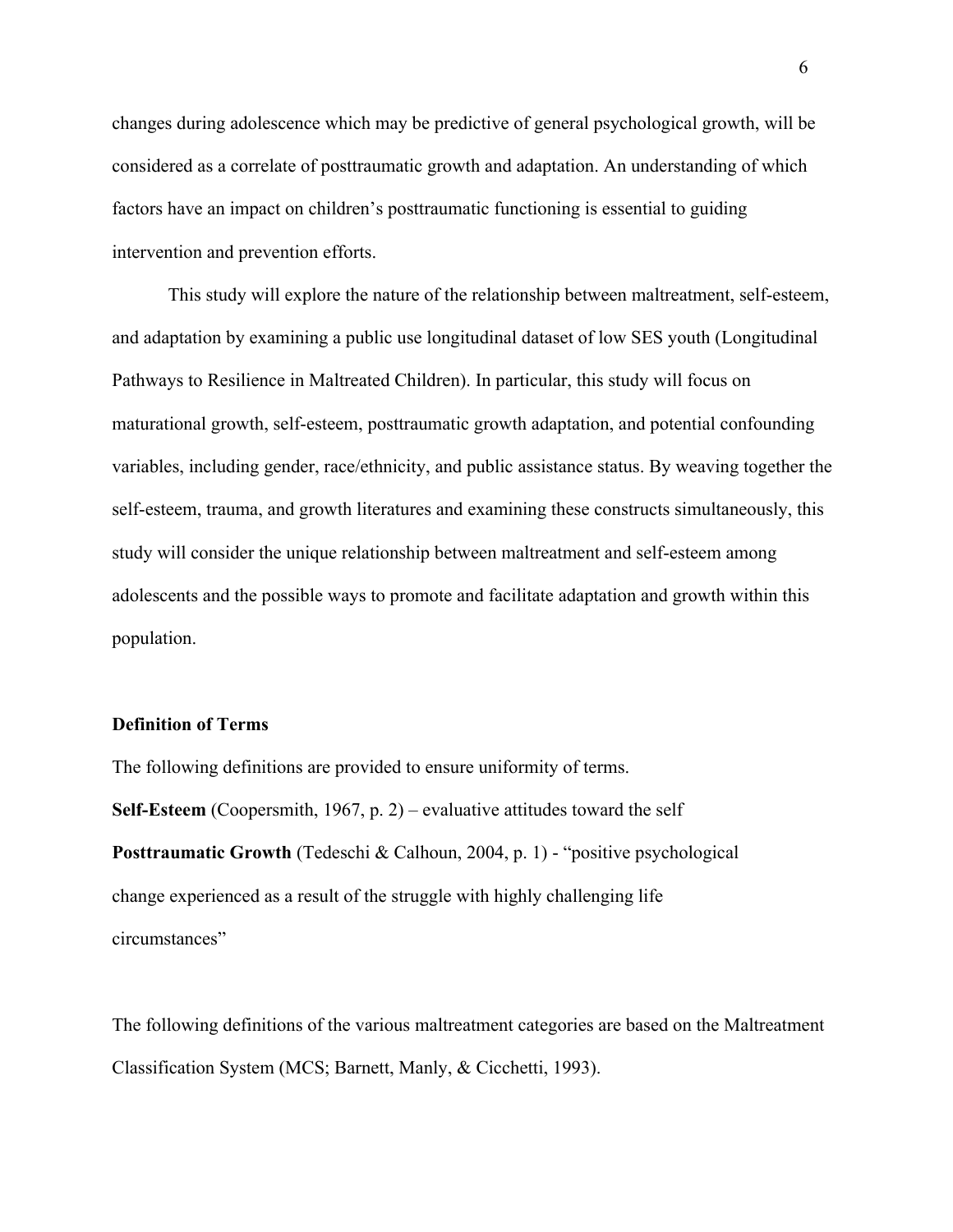**Physical Abuse - the infliction of bodily injury on a child by nonaccidental means Sexual Abuse** - sexual contact or attempted sexual contact between a child and a responsible adult or caregiver for purposes of the adult's sexual gratification or financial gain **Neglect** – both the failure to provide minimum care and the lack of supervision **Emotional Maltreatment** - persistent and extreme thwarting of basic emotional needs

#### **Organization**

Chapter 1 provides an overview of the proposed study, including a statement of the problem, research questions, and significance of this study. Chapter 2 contains a review of relevant literature. Methods of data collection and analysis will be presented in Chapter 3. The results of the analyses and the qualitative findings will appear in Chapter 4, while Chapter 5 will contain a summary of the study and findings, along with a discussion of the conclusions drawn from this study, the limitations, and the recommended directions for further study.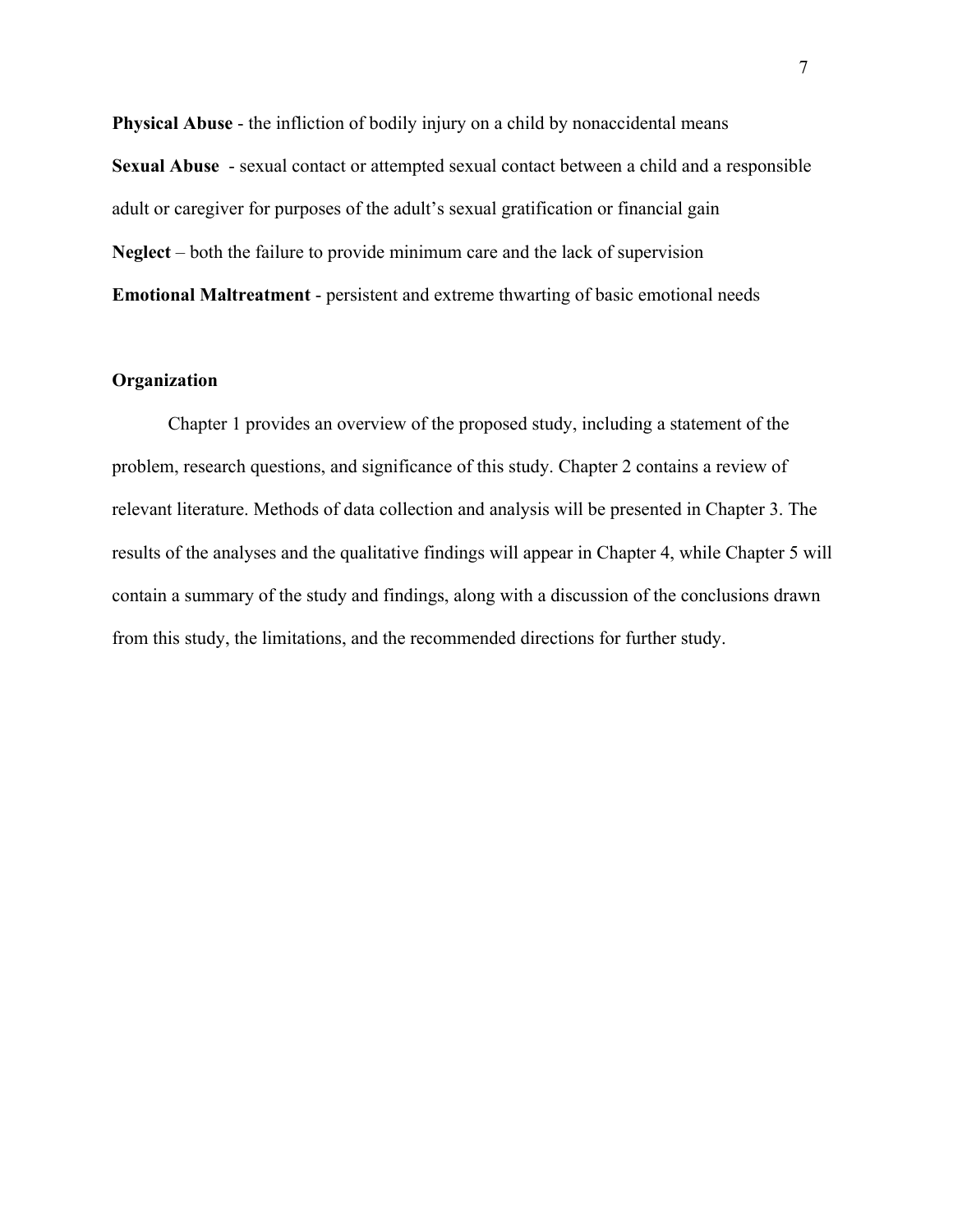#### **CHAPTER 2: Literature Review**

#### **Child Maltreatment**

Maltreatment is a pernicious societal problem that has a profound effect on children and adolescents. Sedlak et al. (2010) estimate than 1 in 58 U.S. children are maltreated yearly, with Wildeman et al. (2014) suggesting that 1 in 8 will be maltreated by the time they reach age 18. Estimates vary widely, due in large part to the fact that most cases of child maltreatment are never reported and among those that are, many are never investigated or are not substantiated. Consequently, imprecise estimates are the norm since researchers must approximate prevalence by inferring the total number from the small number of reported cases.

To complicate matters further, definitions of what constitutes maltreatment vary considerably, with diverse professional domains focusing on different aspects of the definition, including physical or psychological harm to the child, the specific acts that endangered the child, and the observable consequences (Cicchetti & Lynch, 1995). Among social scientists, maltreatment is often defined either by the measurable consequences or by the untoward actions themselves, which, depending on the preferred definitions of neglect, emotional maltreatment, physical abuse, or sexual abuse, can be defined more or less broadly (Barnett et al., 1993). Though research often presents findings according to these latter four discrete categories of maltreatment, there is a high degree of comorbidity among subtypes, and children routinely experience more than one form of maltreatment (Cicchetti & Lynch, 1995; Cicchetti & Rizley, 1981). In addition, Crittenden, Claussen, and Sugarman (1994) posit that psychological maltreatment is an element of all forms of maltreatment even as the observable consequences are largely hidden. As Cicchetti and Lynch (1995) conclude, "it may be necessary to focus on the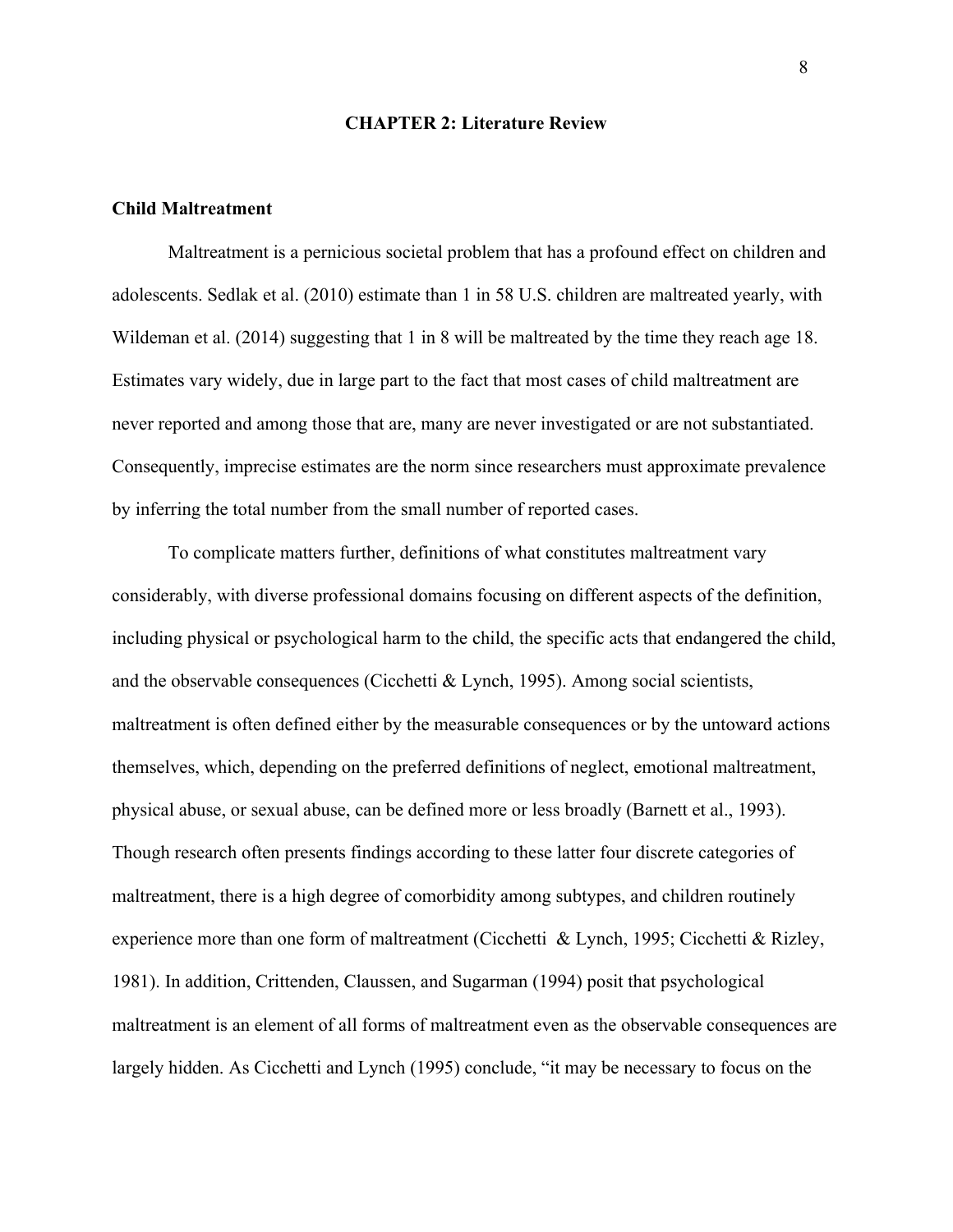major subtype of maltreatment in a particular case, but the actual experience of many children is much more complicated" (p. 35).

Given the high prevalence of child maltreatment and the enduring nature of the deleterious effects, researchers have attempted to elucidate risk factors for maltreatment that can inform prevention efforts. In addition, correlates of negative outcomes posttrauma have been identified to target and improve intervention efforts. Below is a brief overview of the most common demographic and environmental risk factors for maltreatment and for negative outcomes. In addition, a review of the most common psychological sequelae of child maltreatment will be presented.

#### **Risk Factors for Child Maltreatment & Negative Outcomes**

Several factors—individual, familial, environmental, and societal—increase the vulnerability for maltreatment and the likelihood of experiencing negative outcomes. Age and gender are significant correlates. Young children, particularly those under the age of three, are the most susceptible to maltreatment; their vulnerability generally decreases with age. Younger victims also display more depressive symptoms and lower self-esteem (Bolger et al., 1998; Toth et al., 1992), though contrary findings, indicating more problematic outcomes among older victims, have been reported (e.g., Crittenden et al., 1994). Children and adolescents may experience disproportionately high rates of disturbance because trauma can interrupt the achievement of developmental milestones and impede the course of normal maturation (Cicchetti & Lynch, 1995; Nater & Skoluda, 2013). Sexual abuse is more prevalent among girls than boys (Snyder, 2000), but overall, gender differences in maltreatment are small, with girls at only slightly higher risk (USHHS, 2013).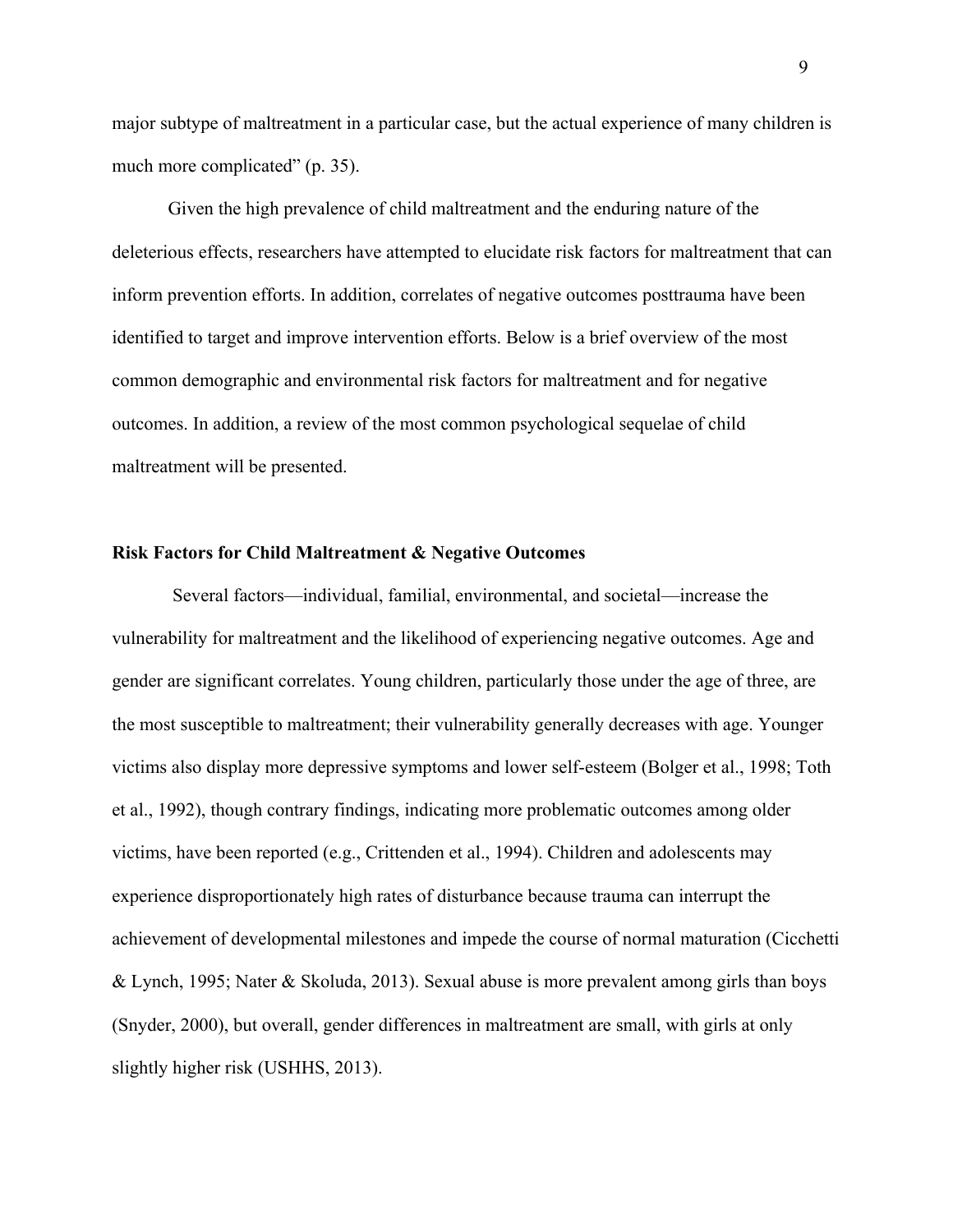Familial risk factors that increase vulnerability include parental stress and anger (Stith et al., 2009). In addition, parents who suffer from mental illness, who abuse drugs, or who are young and inexperienced are at higher risk for abusing and neglecting their children (Brown, Cohen, Johnson, & Salzinger, 1998; De Bellis et al., 2001). Supportive caregiving and parental warmth mitigate the negative outcomes of trauma and predict better adaptation and resilience in all children and particularly in those who experienced adversity (Masten & Coatsworth, 1998; Yates, Egeland, & Sroufe, 2003). Familial factors, like family stress, family psychiatric history, and an absence of social support, then serve to increase the likelihood that a victim of maltreatment will develop post-traumatic stress disorder (PTSD) and other psychological sequelae (Brewin, Andrews, & Valentine, 2000; Ozer, Best, Lipsey, & Weiss, 2003).

Maltreatment occurs across the socioeconomic spectrum and no child is immune. However, rates of *reported* maltreatment are disproportionately high among families of low socioeconomic status (Drake & Pandey, 1996; Pelton, 1981) potentially as a result of the high levels of stress that such enduring environmental and societal factors as poverty, racism, and the societal tolerance of violence may breed (Cicchetti & Lynch, 1995). Unfortunately, imbalances in the prevalence of maltreatment that are based on SES may serve to further reify social disparities through maltreatment's effect on intellectual and socioemotional functioning (Yates et al., 2003). On the other hand, it is possible that the difference simply represents an imbalance in the number of cases that are *reported* to child protective services (CPS) and not in the actual number of children who are maltreated; given their more frequent contact with individuals who are mandated reporters, poor families may be reported to CPS more often than wealthier families.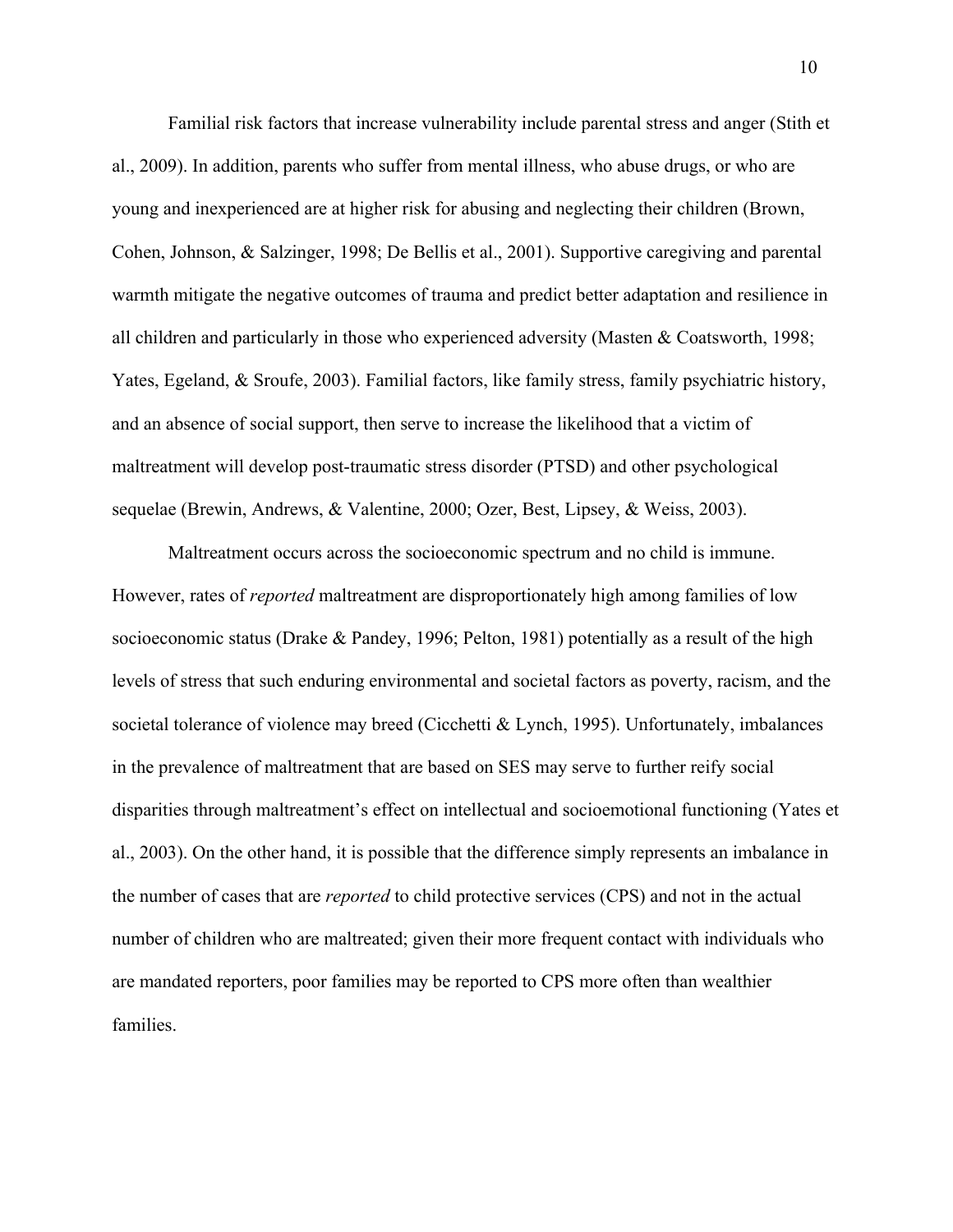For those children whose risk profile manifests in subsequent abuse and neglect, maladjustment of some kind is common. Negative psychological sequelae have been noted, including high rates of depression, impaired peer relationships, and increased internalizing and externalizing symptomatology (e.g., Bolger et al., 1998; Cicchetti & Carlson, 1989; Kim & Cicchetti, 2006; Lynch & Cicchetti, 1998; Swanston et al., 1997; Toth et al., 1992). Increases in sexualized behavior, aggression, and anxiety are also typical responses, and some children suffer from the re-experiencing, avoidance, and hyperarousal of post-traumatic stress disorder (PTSD; Kendall-Tackett, Williams, & Finkelor, 1993). The ramifications of maltreatment can lead to lifelong distress and suffering, and adults who were maltreated as children continue to report poor outcomes and behavior problems (Bagley & McDonald, 1984; Bagley & Ramsay, 1985/1986; Jonson-Reid, 1998).

The reviewed research indicates that certain familial, environment, and societal factors increase the risk of childhood maltreatment and of developing negative psychological symptoms in the aftermath of such trauma. Individual characteristics are important as well. Reactions to trauma are complex and vary from person to person (Mruk, 2006). Factors that predate the trauma, like an individual's temperament and his/her pre-trauma mental health, serve as important moderators of the psychological response (Kilmer, 2006). Thus, even among those who experience devastating trauma, not every child or adolescent experiences extreme pathological adjustment. Additionally, even if negative outcomes are noted in the immediate aftermath of a trauma, not all negative outcomes persist (Kendall-Tackett et al., 1993), and distress in one domain does not preclude only minimal or no distress in another domain of functioning. Lastly, characteristics of the abuse are important to consider, for the duration, severity, age of onset, and frequency, all influence psychological adaptation.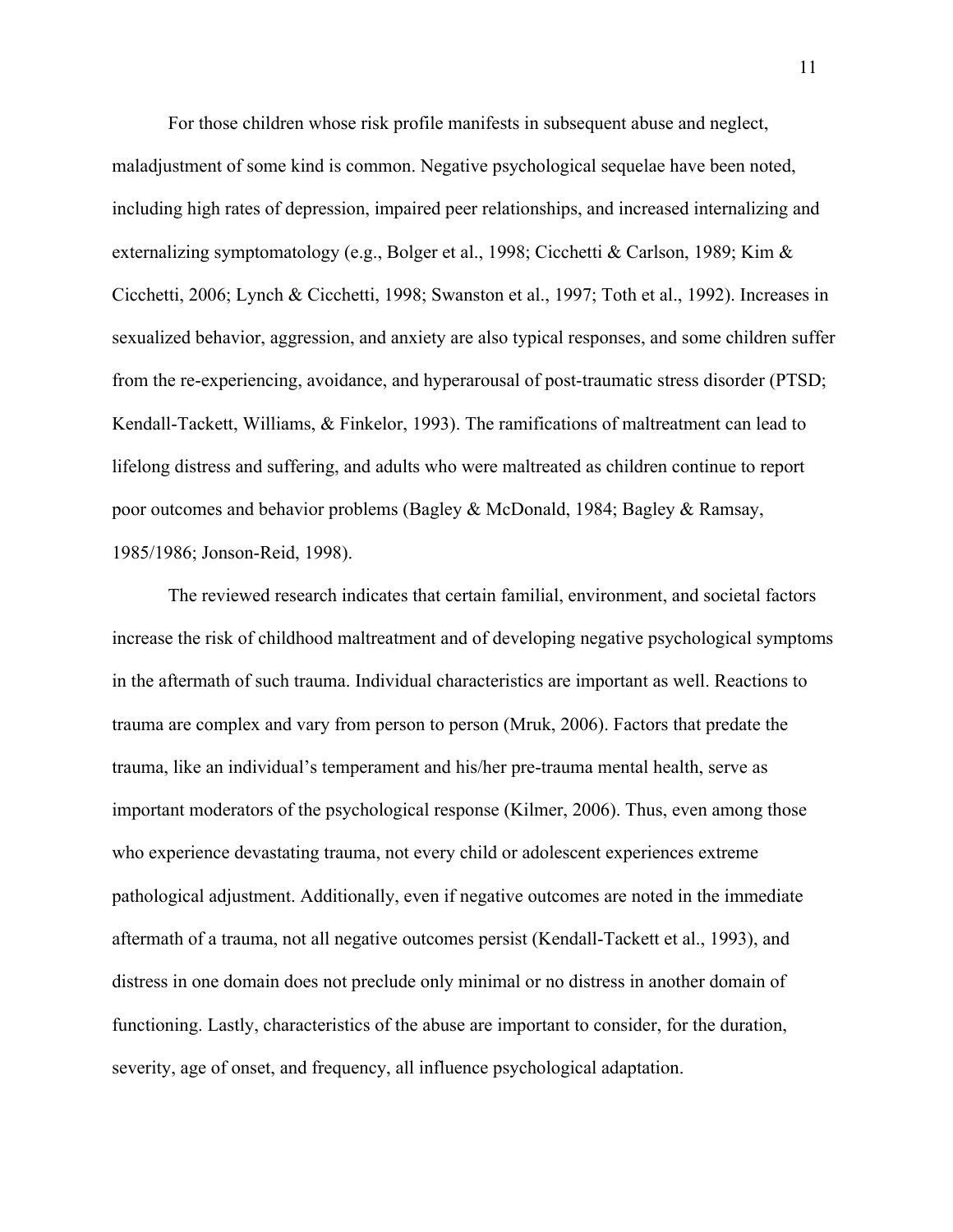Despite a historical emphasis within the empirical literature on the negative effects of trauma, recent research has begun to systemically explore other potential reactions, including the phenomenon of positive growth in the aftermath of traumatic events. An examination of the theory of growth and positive adaptation in the aftermath of trauma follows.

#### **Posttraumatic Growth and Adaptation**

Positive growth and adaptation in the aftermath of trauma is conceptualized as the attainment of "a higher level of functioning than that which existed prior to the event" (Linley & Joseph, 2004, p. 11). It represents an improvement on premorbid functioning, in contradistinction to resilience, a related term, which describes a return to one's pre-trauma level of functioning. Many terms are employed to describe this process of positive and transformational adaptation. Posttraumatic growth (PTG; Tedeschi & Calhoun, 1995) is quite prevalent in the literature as are the concepts of stress-related growth (Park, Cohen, & Murch, 1996) and benefit finding (Affleck & Tennen, 1996). While these concepts focus on slightly different aspects of growth posttrauma, they all agree that positive psychological growth can result from the struggle with adversity.

In discussing growth posttrauma, researchers and theorists remain cognizant of the deleterious effects of trauma. As discussed above, traumatic events are disturbing and upsetting and can lead to increased rates of psychological symptomatology, including post-traumatic stress disorder. Positive adaptation is thus conceptualized as a concurrent process, occurring alongside psychological distress. To illustrate this point, research studies have noted that PTSD, though not necessarily other psychological symptoms, and PTG are not mutually exclusive (Alisic, van der Schoot, van Ginkel, & Kleber, 2008). In a study of children who had experienced traffic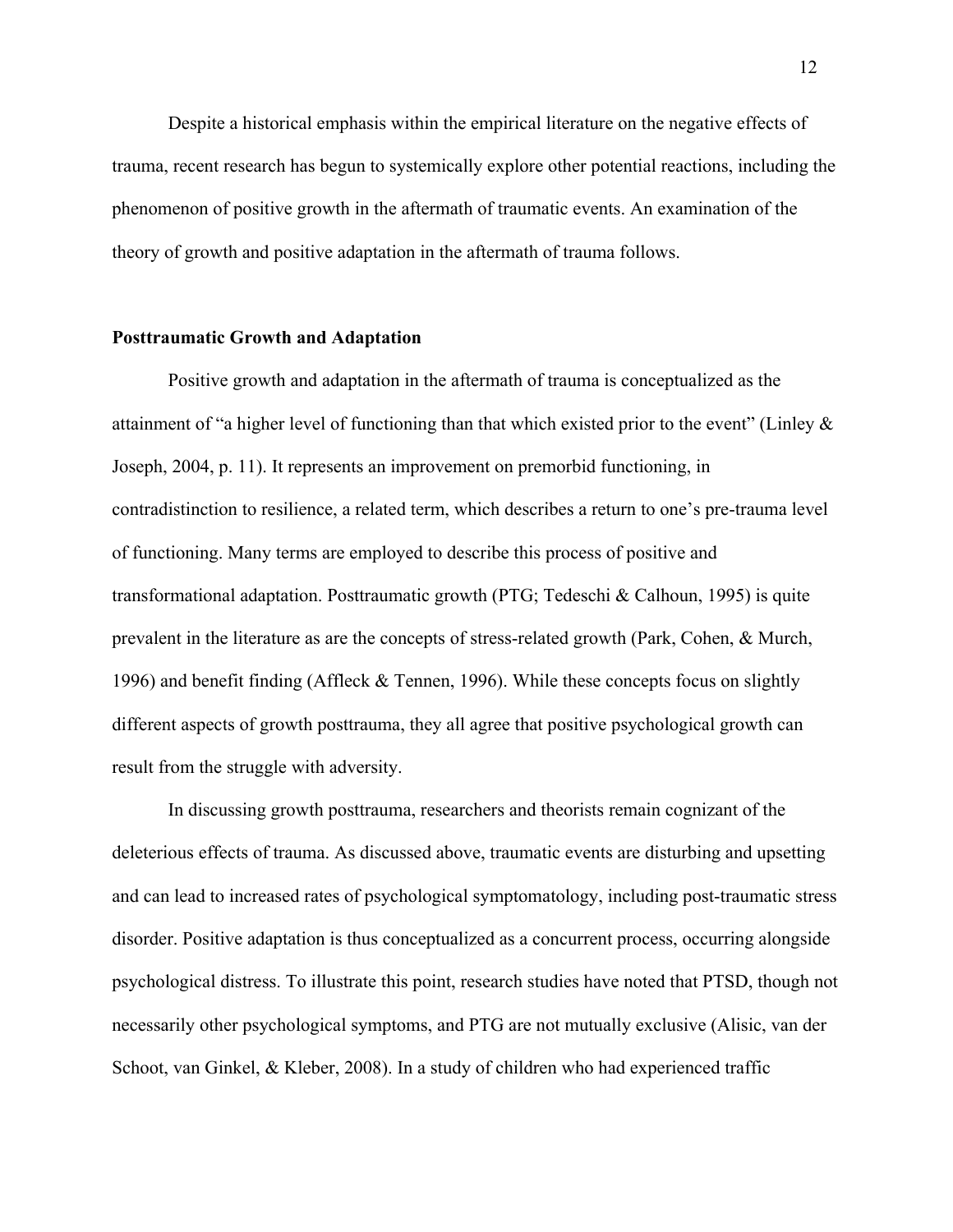accidents, Salter and Stallard (2004) found that 37% of those who experienced PTSD (42% of the total sample of 158) also evidenced posttraumatic growth. The experience of successfully employing one's psychological resources and coping with what appeared to be insurmountable pain may engender feelings of self-confidence, self-efficacy, and strength and may subsequently stimulate growth (Tedeschi & Calhoun, 1996).

Despite a general consensus that positive adaptation posttrauma occurs quite frequently (Tedeschi & Calhoun, 2004), there is little agreement about what constitutes growth and adaptation. Positive adaptation is manifested through both external (e.g., academic achievement, low levels of psychological symptoms) and internal (e.g., psychological well-being) criteria, and it is generally conceptualized as the presence of either or both external and internal criteria (Masten, 2001). Tedeschi and Calhoun (2004) describe posttraumatic growth (PTG) as the natural consequence of constructive cognitive rumination aimed at integrating a new and changed reality in the aftermath of devastating physical or psychological trauma. Park et al. (1996) draw attention to the increased coping, social, and personal resources posttrauma, while Affleck and Tennan (1996) focus on one's beliefs about the potential benefits of adversity. Measurement instruments include the Psychological Thriving Scale (Abraído-Lanza et al., 1998), the PTG Inventory (PTGI; Tedeschi & Calhoun, 1996) and the PTG Inventory for Children (PTGI-C-R; Kilmer et al., 2009), the Stress-Related Growth Scale (SRGS; Park et al., 1996) and the SRGS for Adolescents (Vaughn, Roesch, & Aldridge, 2009), and the Perceived Benefits Scales (PBS; McMillen & Fisher, 1998). Despite their different emphases, each of these instruments considers positive growth and adaptation as consisting of some combination of social, psychological, and functional growth.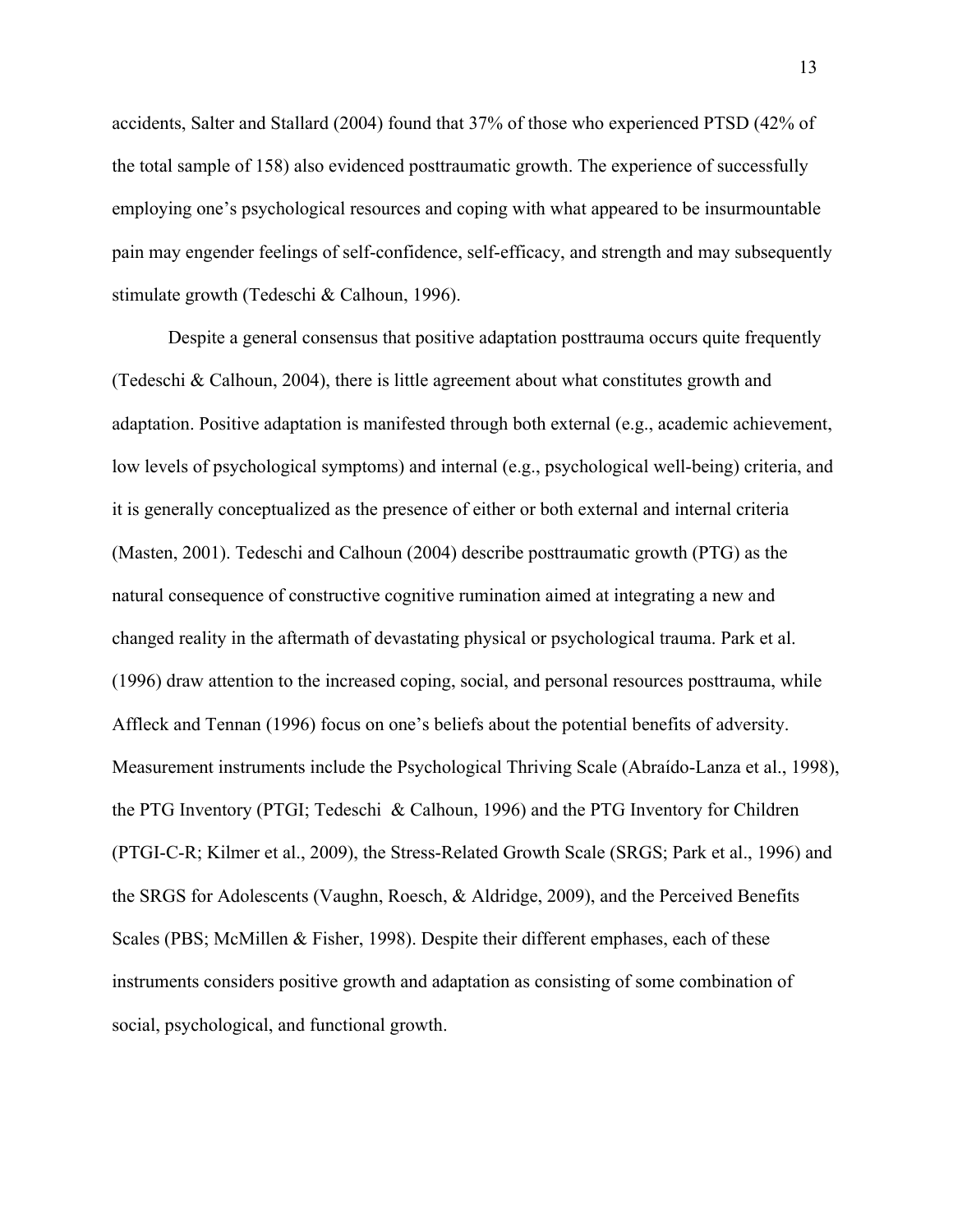#### **Correlates of Posttraumatic Growth and Adaptation**

Posttraumatic growth and adaptation research with children and adolescents is scarce, and thus most of the correlates have been investigated exclusively within adult populations. The scant literature on PTG among adolescents has demonstrated that gender differences might exist, though trends are inconsistent. Some studies have found higher rates of PTG in females than in males, but the majority of studies have found no significant gender differences (see Meyerson et al., 2011 for a review). Furthermore, despite theoretical explanations for why positive adaptation might increase with age alongside the development of cognitive and coping capacities that allow the child to better understand the trauma (Milam et al., 2004), research with children has found no consistent age effects (Kilmer & Gil-Rivas, 2010; Meyerson et al., 2011). The relationship between age and PTG will be discussed in more detail below. Similarly, there is no evidence of a relationship between socioeconomic status (SES) and PTG in children or adolescents (Barakat et al., 2006; Currier, Hermes, & Phipps, 2009). Looking to the adult literature, the effect of racial/ethnic background is inconclusive due to the small number of studies that have explored this demographic variable (e.g., Giedzinska, Meyerowitz, Ganz, & Rowland; Siegel et al., 2005).

Social support and religious involvement are positively correlated with PTG in adolescents and in adults (Kimhi et al., 2009; Milam et al., 2004; Milam et al., 2005; Meyerson et al., 2011; Prati & Pietrantoni, 2009). By supporting the process of social connectedness and spiritual support, social and religious experiences facilitate growth and adaptation. Parental support is also correlated with PTG and may be instrumental in providing the child with the necessary cognitive scaffolding to make sense of the trauma (Meyerson et al., 2011). Research also suggests that several common adaptive qualities exist that support favorable outcomes in most children (e.g., secure attachment relationship), but that there are also context-specific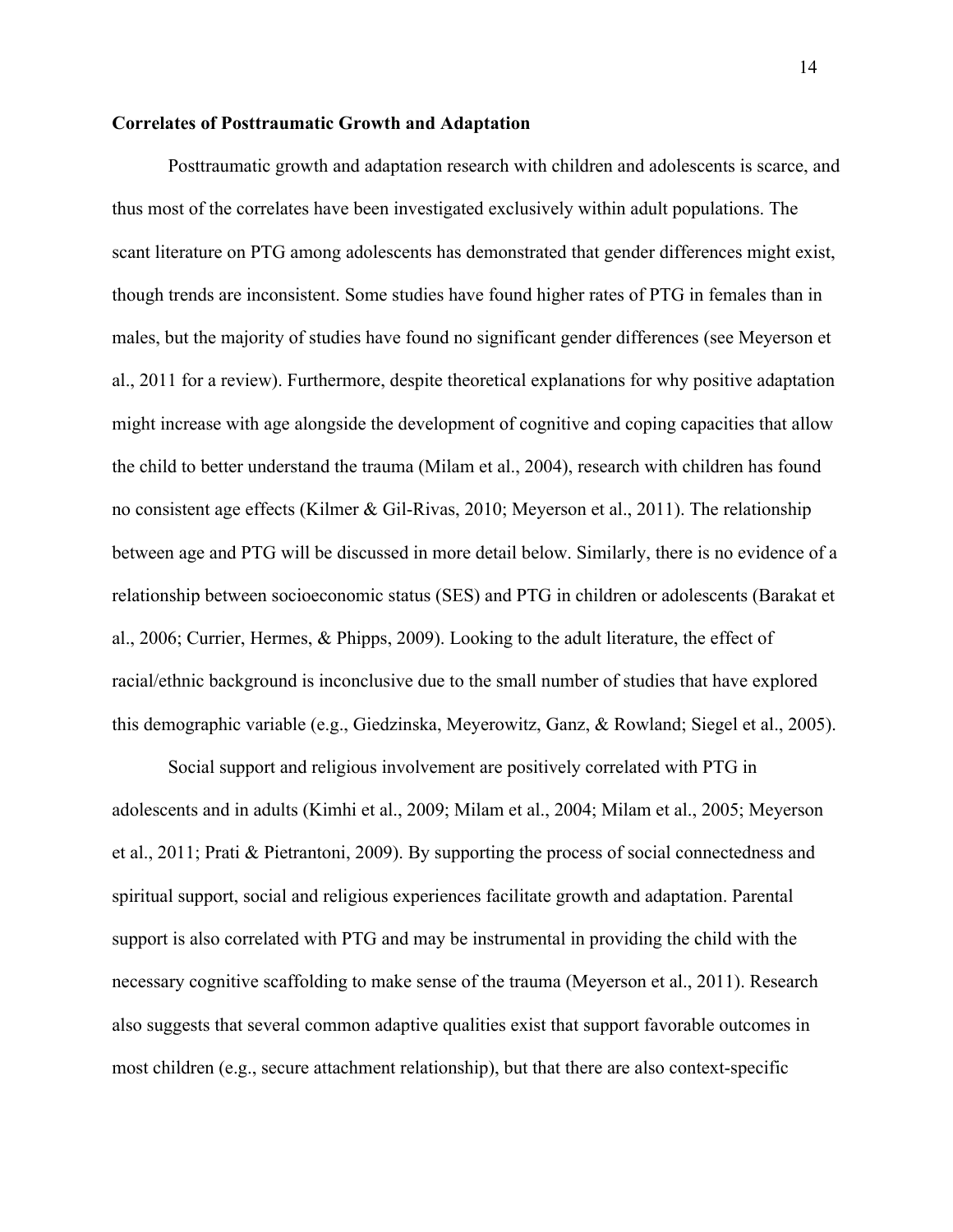characteristics (e.g., number and quality of mentors) that vary in importance based on the child's environment and individual resources (see Wyman, 2003 for a review). Thus, no one characteristic promotes growth universally.

Relatively few empirical studies have examined posttraumatic growth among children and adolescents (see Meyerson et al., 2011 for a review). Most of the research that has been conducted has examined such traumas as terrorist attacks, death of a parent, motor vehicle accidents, and cancer (Barakat et al., 2006; Levine et al., 2008; Milam et al., 2005; Salter & Stallard, 2004), but research on relational trauma is particularly scarce. In addition, virtually all of the research on posttraumatic growth and adaptation among victims of childhood maltreatment has been conducted retrospectively among adult survivors of abuse (Lev-Wiesel et al., 2005; McMillen et al., 1995; Woodward & Joseph, 2003). The results are thus problematic since the self-reported impact of an experience will likely change over time and will be biased by lived experience. Ickovics et al. (2006) conducted the only study that considered adolescents who had experienced childhood sexual abuse; however, when asked to identify their most recent traumas, only two of the 328 participants identified "sexual abuse/harassment" and thus the sample is too small to draw any conclusions. Given the significant impact of maltreatment on functioning, this is a noticeable and appalling omission.

It is possible that findings from other positive adaptation studies among adolescents may adequately reflect the experience of maltreated youth as well; several studies have noted that the type of traumatic experience does not affect the degree of positive adaptation and thus that the conclusions above may be generalizable to a maltreated population. Yet, as previously mentioned, these studies did not specifically consider child maltreatment (Milam et al., 2004; Park et al., 1996), and the Ickovics et al. (2006) study that did consider sexual abuse came to a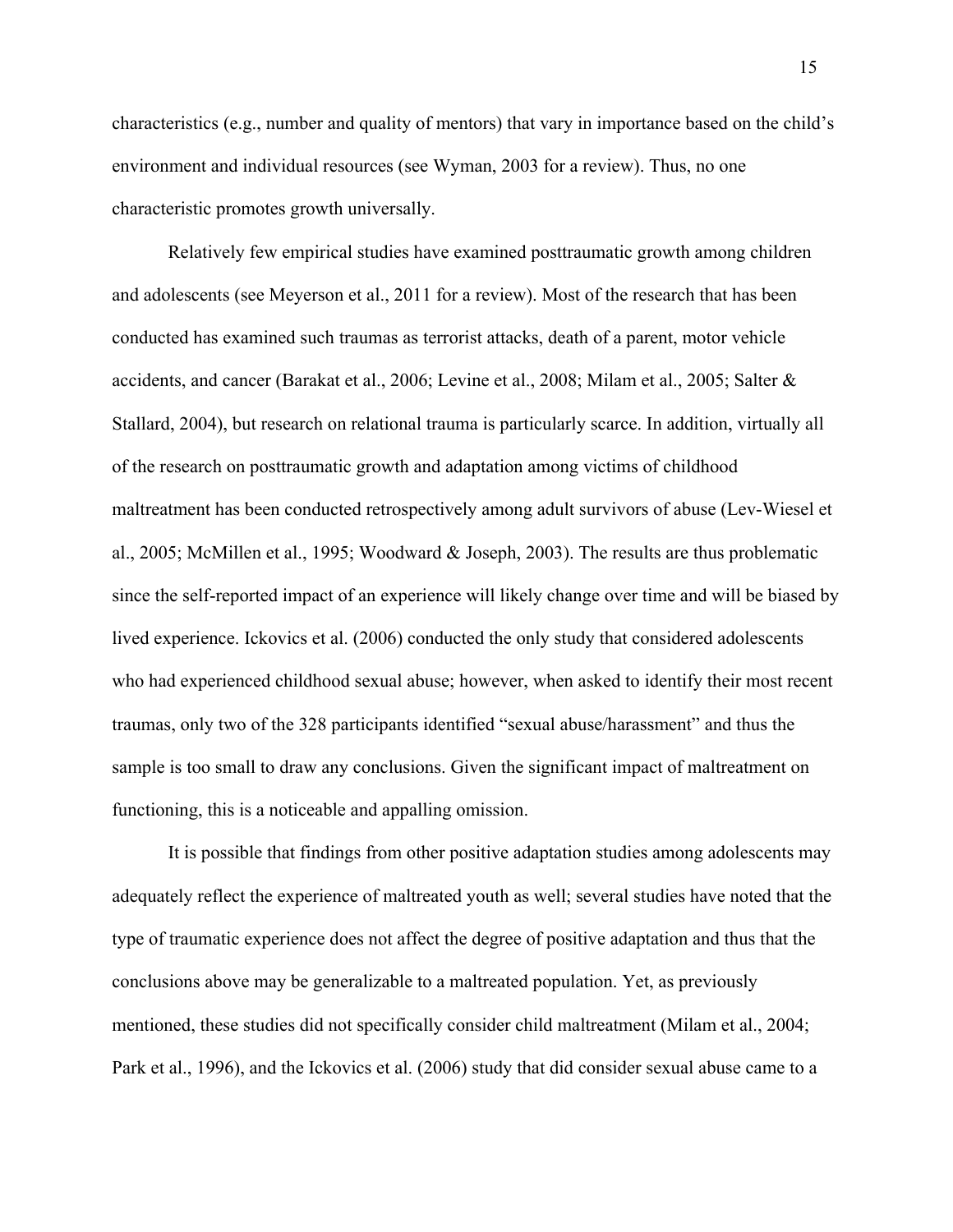different conclusion (i.e., that levels of posttraumatic adaptation vary by event type and that all traumas are not alike). In particular, interpersonal traumas, like child maltreatment, are less likely to predict PTG than other negative experiences. In fact, it is possible that maltreatment, and particularly maltreatment at the hands of the caregivers who are tasked with providing protection and support, is too devastating to allow for meaningful positive growth (Kilmer, 2006).

One predictor that has been proposed and investigated in the adult posttraumatic growth literature, but not in the youth literature, is self-esteem. In studies with adults who experienced significant hardship, positive self-esteem was found to confer resilience (Hauser, 1999). Higher self-esteem predicted lower PTSD symptoms (Bradley, Schwartz, & Kaslow, 2005) and a greater likelihood of positive adaptation (Abraído-Lanza et al., 1998; Engelkemeyer & Marwit, 2008) and subjective well-being (Smedema, Catalano, & Ebener, 2010). In adolescents, self-esteem also granted some degree of resilience, mediating the relationship between maltreatment and depression (Moran & Eckenrode, 1992). However, despite growing evidence about the relationship between self-esteem and growth posttrauma, not all studies have noted a significant relationship (King, Scollon, Ramsey, & Williams, 2000; Siegel et al., 2005).

There is reason to posit that self-esteem is a correlate of posttraumatic growth and adaptation among youth. Self-esteem is most often conceptualized as a sense of competence or as a sense of self-worth (Gecas, 1982) and the concept of competence has been linked to psychosocial adjustment (Smith, Dobbins, & Wallston, 1991). In both adults and children, one's sense of competence positively correlates with thriving and PTG (Abraído-Lanza et al., 1998).

Furthermore, the method of action may be related to the role of social support in promoting growth. When children believe that they can voice their needs effectively and that in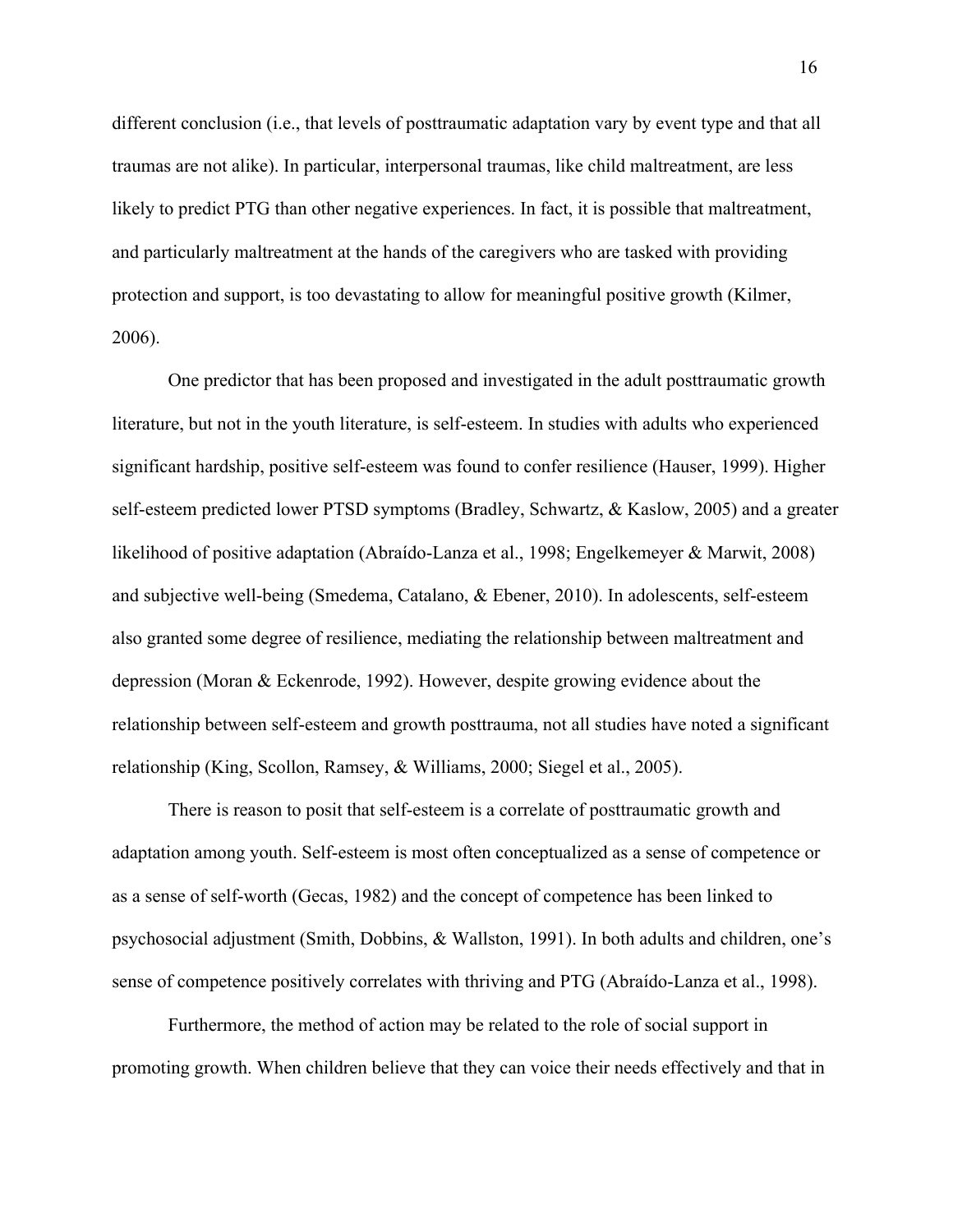response, their needs will be sensitively addressed, they gain a sense of their own competence in achieving their aims (Yates et al., 2003). This sense of acceptance and support may then influence competency beliefs and later adjustment (Cryder et al., 2006). Thus, self-esteem, insofar as it is a measure of competence, is conceptually and empirically linked to experiences of personal growth. High self-esteem is also intuitively related to descriptions of personal growth posttrauma. Successfully coping with trauma can engender feelings of self-confidence and selfworth, feelings which may be manifestations of higher self-esteem (Siegel et al., 2005).

In order to understand the relationship between maltreatment and self-esteem among youth, the concept of self-esteem will be introduced, and the research exploring the reciprocal effects of maltreatment and self-esteem will be reviewed.

#### **Self-Esteem and Maltreatment**

 

Global self-esteem<sup>1</sup> is defined as "evaluative attitudes toward the self" (Coopersmith, 1967, p. 2) and represents a person's subjective appraisal of his/her worth and competence. Selfesteem is determined by both innate, genetic factors (see Neiss, Sedikides, & Stevenson, 2002 for a review) and environmental influences (Trzesniewski, Donnellan, Robins, 2013) and develops alongside cognitive and emotional maturation (Harter, 2006). In particular, non-shared environmental factors, including the quality of the parent-child relationship, trauma experiences, attachment style, and the social environment, account for the majority of variance in self-esteem (Armsden & Greenberg, 1987; Harter, 1999; McGuire et al., 1999). Though no single non-shared environmental factor is overwhelmingly significant (Mruk, 2006), the deleterious effect of

<sup>1</sup> Global self-esteem is theoretically distinct from domain-specific self-esteem which is an assessment of specific abilities, including academic competence and athletic ability. Self-esteem is a subjective evaluation and is thus only tenuously related to any objective truth about ability or worth.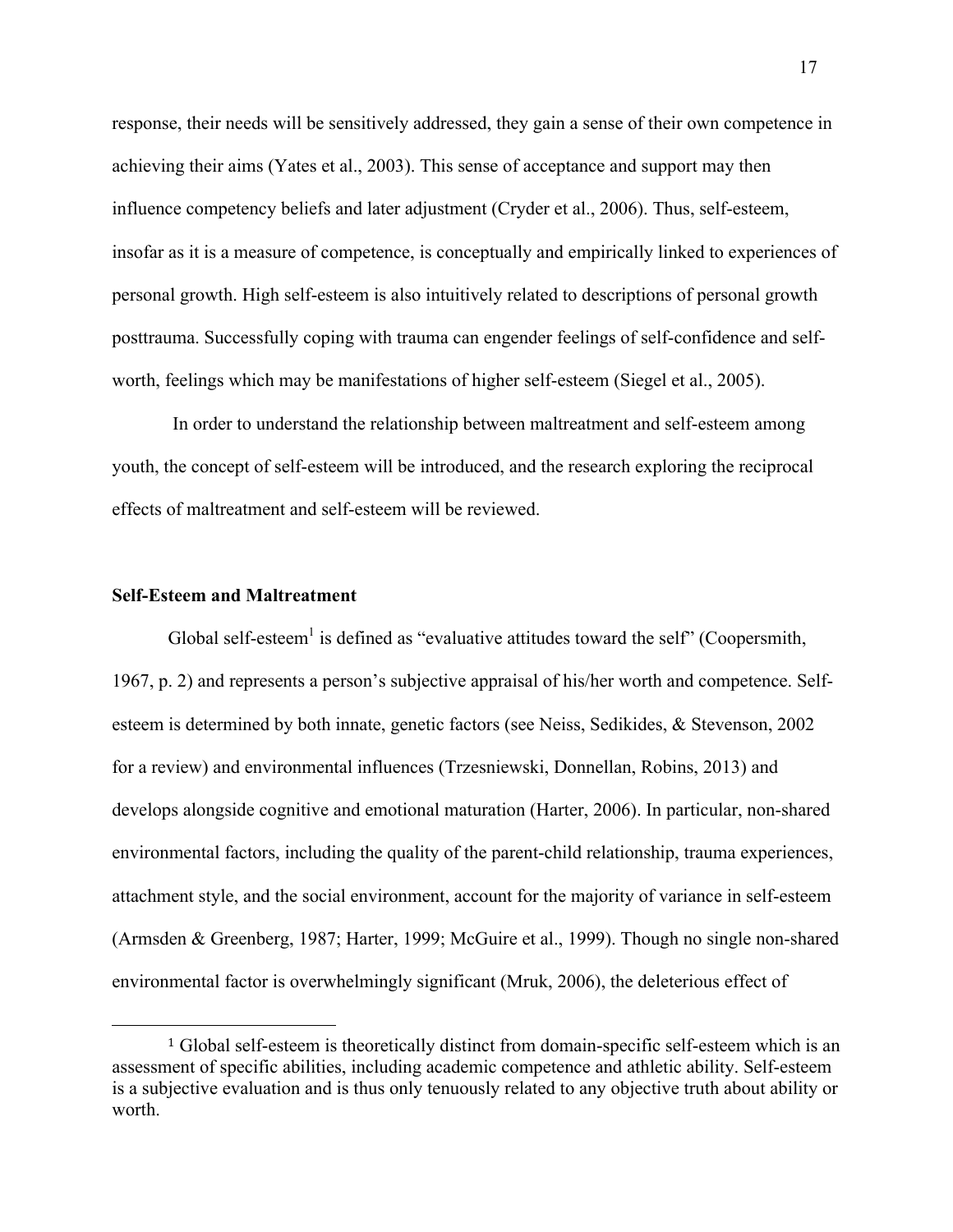maltreatment on self-esteem functioning has been explored extensively for reasons described above.

Numerous studies have found that child maltreatment leads to decrements in self-esteem (e.g., Herrenkohl et al., 2012; Moran & Eckenrode, 1992), but the nature of the effect varies by maltreatment subtype. Emotional maltreatment in childhood may contribute to stunted selfesteem development (Kim & Cicchetti, 2006), though Bolger et al. (1998) found no such relationship. Physical abuse has similarly been found to predict deficits in self-esteem among school-age children (Okun, Parker, & Levendosky, 1994; Toth et al., 1992). Toth et al. (1992) found no significant relationship between neglect and diminished self-esteem, while Lynch and Cicchetti (1998) did when severity of neglect was considered. The most robust finding in the literature concerns the association between sexual abuse and self-esteem. Several studies have indicated that sexual abuse predicts persistently low self-esteem (Bagley & Ramsay, 1985/1986; Bolger et al., 1998; Swanston et al., 2003) and that this correlation endures even when confounding variables, like number of negative life experiences, are taken into account (Swanston et al., 1997).

The relationship between maltreatment and self-esteem is likely bidirectional, with premorbid self-esteem levels influencing future experiences. To clarify, low self-esteem cannot *cause* maltreatment but it can increase vulnerability in an unsafe environment. Egan and Perry (1998) found that, over time, low self-esteem contributes to peer victimization. Possible mechanisms of action include victims being seen as easy targets and forfeiting some measure of protection from the peer group as a result of projecting low self-esteem. Moreover, self-esteem shapes perception, and individuals with low self-esteem might detect injustice and peer rejection even when none exists (Trzesniewski et al., 2013). Even if poor self-esteem does not hasten the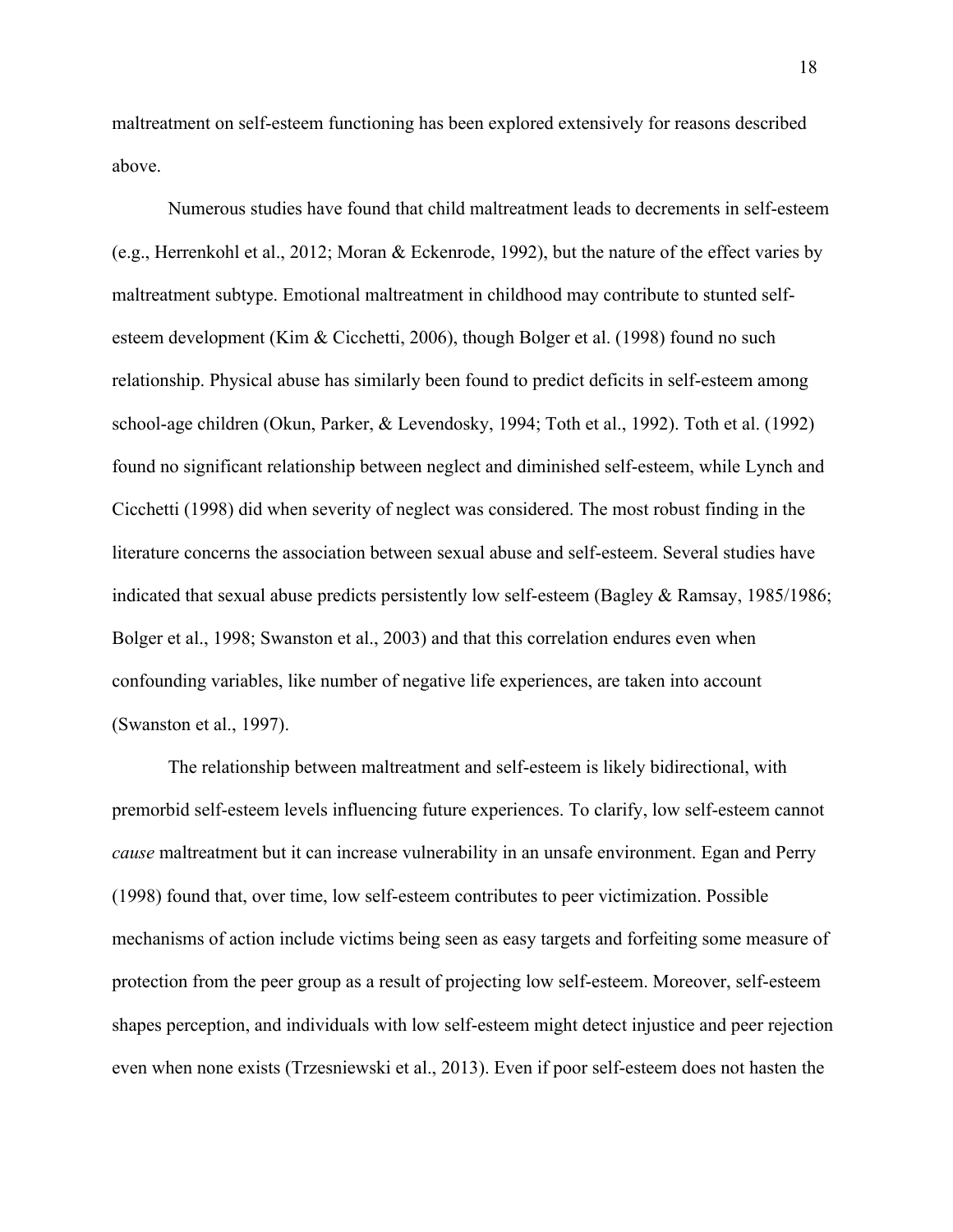initiation of abuse, it may still contribute to an individual's inability to end the abuse (Bagley  $\&$ Ramsay, 1985/1986). The relationship between self-esteem and maltreatment is likely corresponsive: low self-esteem heightens initial vulnerability and then maltreatment reinforces this personality trait, causing self-esteem to fall more deeply (Caspi, Roberts, & Shiner, 2005; Roberts, Caspi, & Moffitt, 2003).

Several theoretical models have attempted to establish the causal pathway between maltreatment and declining self-esteem. Nash, Hulsey, Sexton, Harralson, and Lambert (1993) suggest that sexual abuse in particular disturbs the connection to one's body. Victims feel damaged by the abuse and oftentimes feel incompetent to stop it. Harter (1998) notes that parents who maltreat their children in some way are often psychologically abusive as well, and that the associated criticism, rejection, and degradation erode self-worth. Maltreated children may even attribute the abuse or neglect to their own badness. Opting for self-blame, these children fault themselves and damage their self-image in an effort to understand their experience and to maintain a sense of control and safety (Westen, 1993). Thus, it is suggested that all forms of maltreatment cause psychological wounds and disturb a child's sense of competence and goodness.

While declining self-esteem as a consequence of maltreatment has been researched extensively, this deterioration is by no means universal. Some studies have noted that self-esteem remains constant posttrauma (Cicchetti & Rogosch, 1997; Kim & Cicchetti, 2009) while others suggest that there is no meaningful relationship between maltreatment and self-esteem (Bolger et al., 1998; Toth et al., 1992). Other research considers the possibility that self-esteem does decline in some children but that examining individuals in the aggregate produces misleading results. For example, Kendall-Tackett et al. (1993)'s research found that while 35% of sexually abused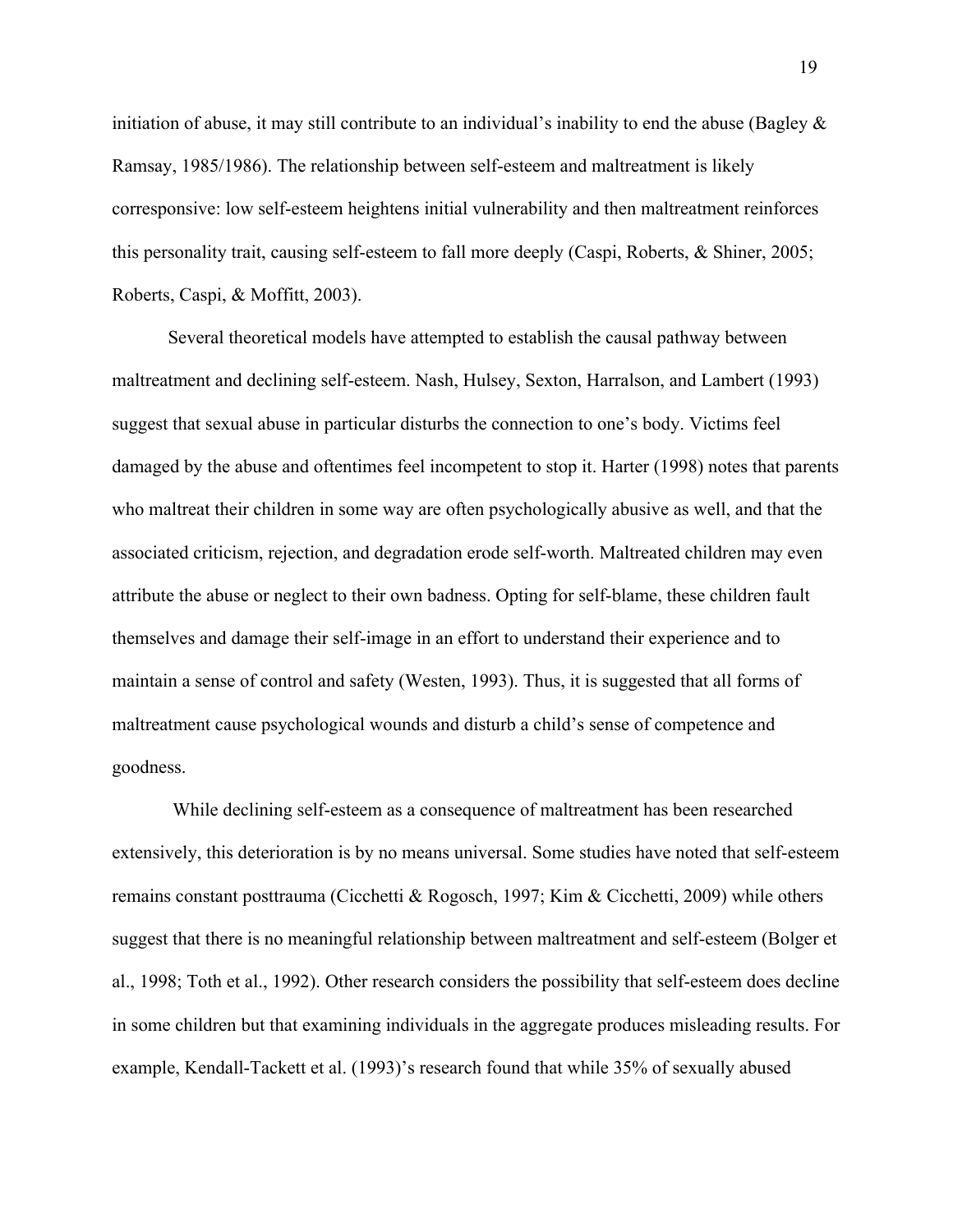children in the six studies that they reviewed had low self-esteem, the other 65% did not exhibit decline. Thus, decrements in self-esteem may characterize some, but not all, victims of abuse and neglect. Such research introduces the possibility that a majority of children experience either no change or an increase in self-esteem posttrauma.

In sum, there is a subset of adolescents who experience no decline posttrauma, and group-level differences in the trajectory of self-esteem are present but are thus far underreported in the literature. Furthermore, it is possible that a subset of adolescents experience growth in selfesteem posttrauma. This study will examine self-esteem changes among adolescents with the aim of identifying and understanding possible positive change in self-esteem posttrauma.

This study will focus on adolescents, not only to determine whether a relationship that has been proposed in adults also exists in adolescents but also to consider how the distinct concerns of adolescent development contribute to the relationship between maltreatment, posttraumatic growth and adaptation, and changes in self-esteem. A description of the possible confounding role of age follows.

#### **Adolescence as a Significant Confounder**

The period between childhood and adolescence is marked by significant physical, cognitive, hormonal, and neurological changes (National Research Council and Institute of Medicine, 2006) that usher in a period of rapid social and psychological change. As individuals move from childhood to adolescence, the physical transformation is apparent, yet considerable psychological maturation occurs too, albeit less visibly. Adolescents assert their independence, create a stable identity, and become more self-aware (Levy-Warren, 1996).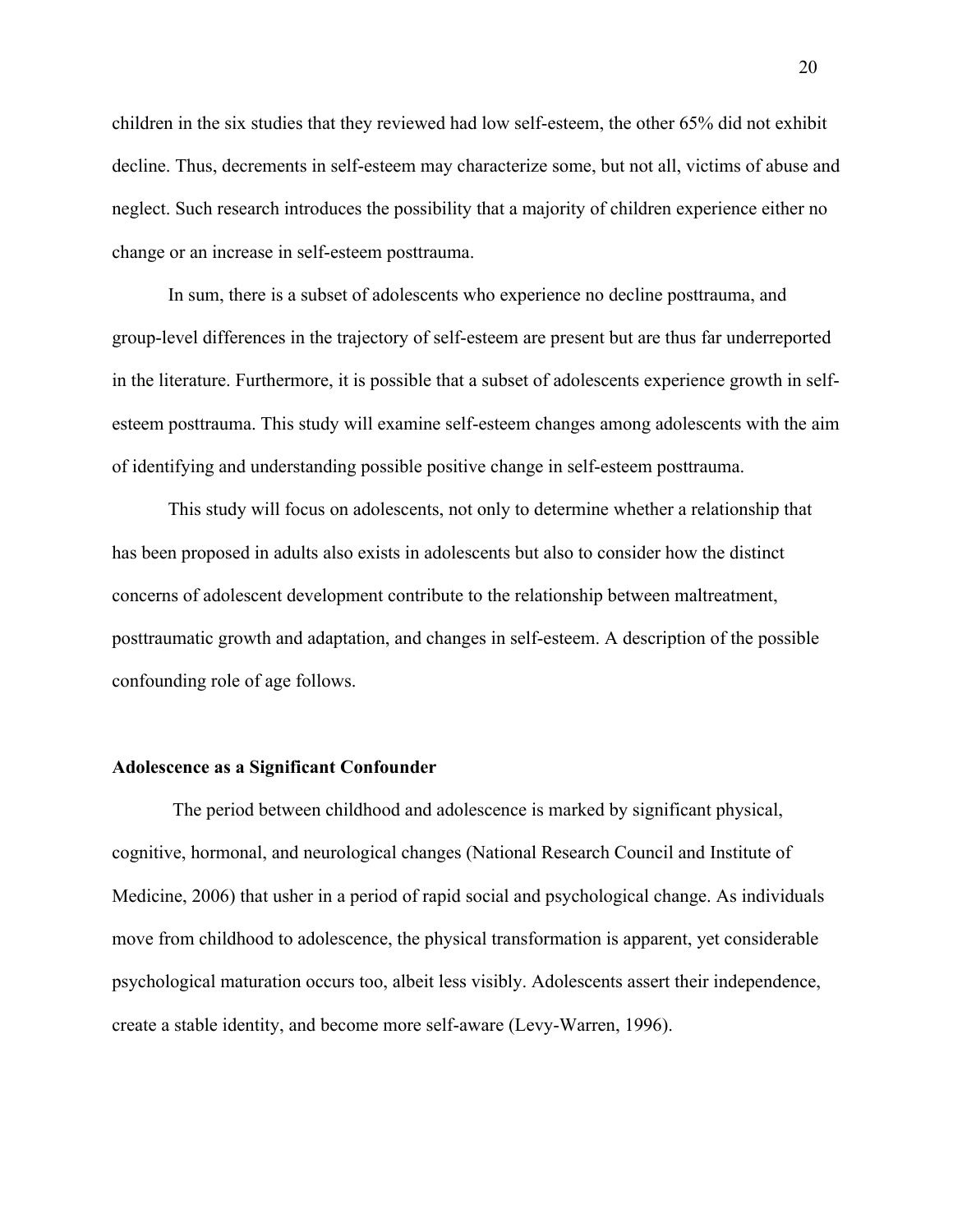Among the many psychological developments in adolescence are normative changes in self-esteem. Much research suggests that self-reported global self-esteem declines at some point between ages 11-14 years old from a height in childhood. Self-esteem then rebounds during middle adolescence, broadly defined in various studies as 14-16 years old (Marsh, 1989; Marsh et al., 1985; Robins, Trzesniewski, Tarracy, Gosling, & Potter, 2002; Simmons et al., 1973; Twenge & Campbell, 2001). Recent meta-analyses conclude that there is a corresponding small gender difference, favoring males, that emerges in late adolescence (Kling, Hyde, Showers,  $\&$ Buswell, 1999), though it may be present only among white, Latino, and Asian American males and females and not among African Americans (Bachman, O'Malley, Freedman-Doan, Trzesniewski, & Donnellan, 2011; Major, Barr, Zubek, & Babey, 1999).

The hallmarks of adolescence—identity exploration and cognitive maturation—are related to changes in global self-esteem. Harter (1999) contends that normative cognitive advances, including the capacity for social comparison, reality-based self-perceptions, and social perspective-taking, prove to be liabilities for self-esteem; they usher in the typical self-esteem declines in early adolescence, for a stable sense of self is not yet established. Age-related declines in self-esteem have also been attributed to stressful academic transitions, either from elementary school to junior high school or from junior to senior high school (Mullis, Mullis,  $\&$ Normandin, 1992; Simmons et al., 1973; Simmons & Blyth, 1987). Though these academic transitions may reinforce the normative changes in self-esteem, they cannot entirely explain the decline since research done internationally, in places without such academic transitions, still detect an adolescence decline (e.g., Robins et al., 2002). Pubertal changes may also lower selfesteem but once again, they cannot fully explain the pattern since declines begin for many before the onset of puberty and persist long afterward (Robins et al., 2002; Rosenberg, 1986)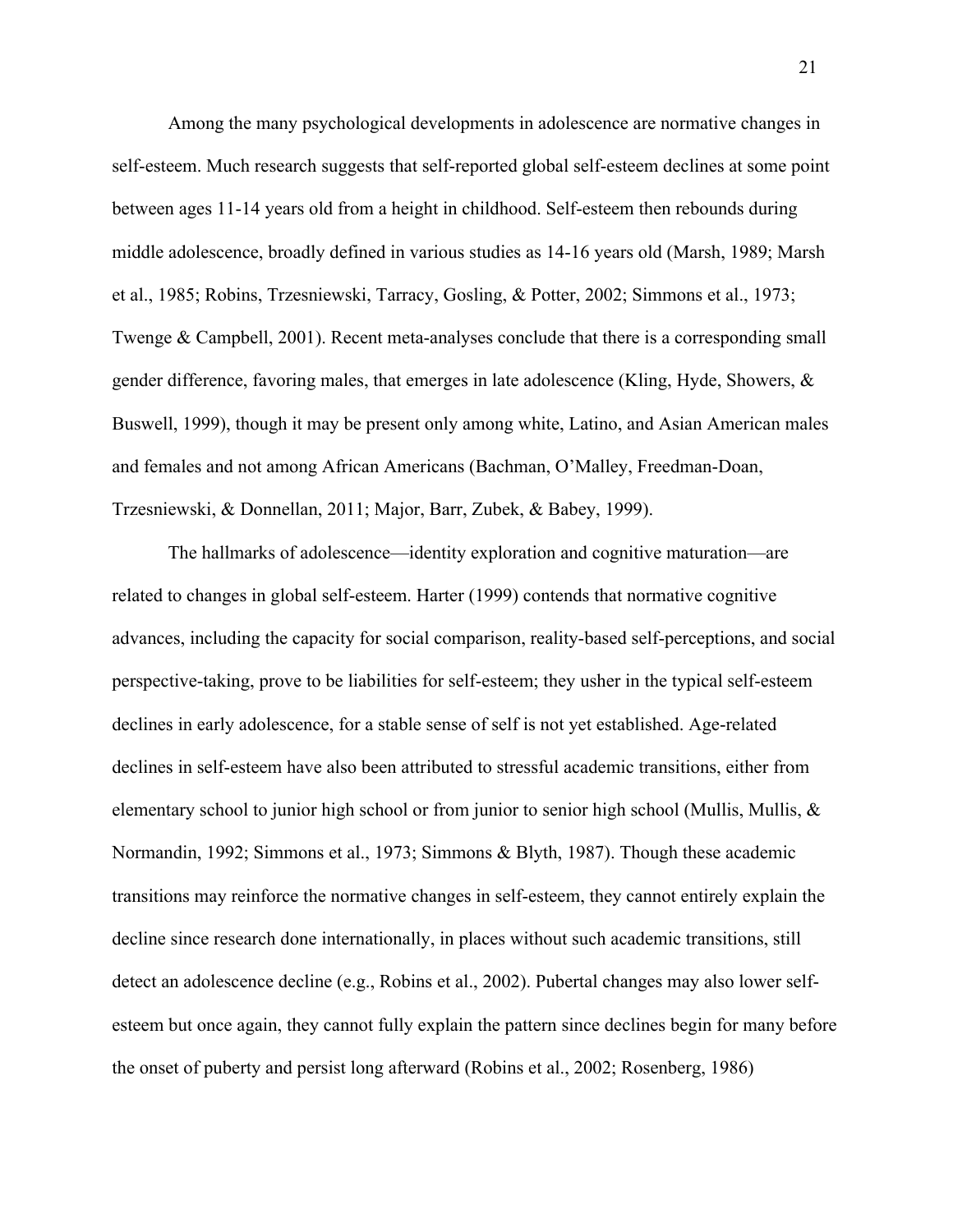Though a considerable body of research supports this pattern, there are contradictory findings. Some studies point to a similar pattern of decline and rebound that occurs at different time points. For example, the decline in self-concept has been noted to occur as early as elementary school (Marsh, Barnes, Cairns, & Tidman, 1984). Other research suggests a vastly different pattern, with an increase in self-esteem during early adolescence (Huang, 2010; O'Malley & Bachman, 1983; Savin-Williams & Demo, 1984) or a continued decline from adolescence through the college period (Robins et al., 2002). An oft-cited review of the selfesteem literature by Ruth C. Wylie (1979) claimed that there are no systematic age differences in self-esteem; Dusek and Flaherty (1981)'s three-year cross-sectional and longitudinal study of 11- 18 year olds also found no significant changes in self-concept during adolescence.

The contradictory research is in part due to the liabilities of studying self-esteem in the aggregate rather than on a group or individual level. Research has found that self-esteem trajectories vary; Savin-Williams and Demo (1984) described three normative adolescent selfesteem trajectories—stable, baseline, and oscillating—but only noted instability and change among the oscillating group. Furthermore, the inconsistencies may be due to measurement errors, particularly those related to self-report, poor criterion validity of the many self-esteem instruments (Baumeister, et al., 2003; Blascovich & Tomaka, 1991), and/or variability between the study designs. The sample in each study consists of a slightly different age range and since self-esteem measures are administered at various points throughout the academic year, age and grade results may be conflated. In addition, though the most commonly used self-esteem scales have good internal reliability, it is possible that they are measuring some other change; as individuals enter adolescence, they may change the way they formulate their self-evaluation rather than change their actual view of themselves (Trzesniewski et al., 2013). Age effects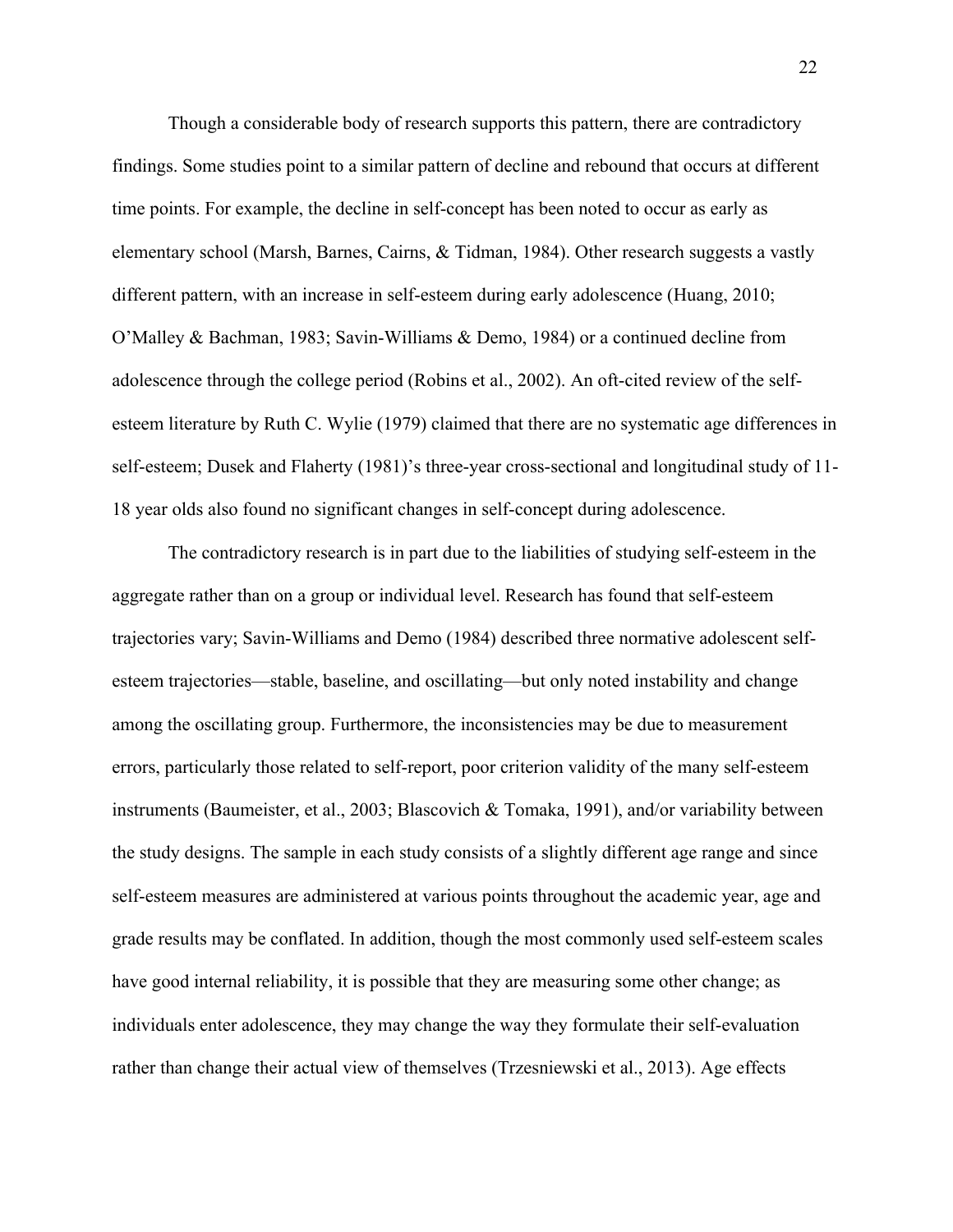inherent to self-esteem measurement are possible in which "specific items and/or wording on these measures are differentially perceived by younger and older maltreated children and *pull* for different responses" (Vondra, Barnett, & Cicchetti, 1989, p. 249).

Studying posttraumatic growth and adaptation among adolescents also introduces significant complications. First, adolescents may be particularly vulnerable to negative adaptation posttrauma due to the considerable hormonal, physical, sexual, cognitive, and neurological changes that occur and interact with each other during adolescence (National Research Council and Institute of Medicine, 2006). Irrespective of maltreatment status, adolescents are particularly vulnerable to psychological disorders (Kessler et al., 2005; Patel et al., 2007). In addition, as described above, adolescents may lack the cognitive maturity necessary to understand the trauma and to engage in behaviors, like marshaling psychological resources and comprehending benefits alongside suffering, that are necessary for posttraumatic growth and adaptation (Cryder et al., 2006; Milam et al., 2004).

Despite these criticisms, there is evidence suggesting that PTG is indeed possible among younger populations (e.g., Barakat et al., 2006; Levine et al., 2008; Milam et al., 2005; Salter & Stallard, 2004). In fact, adolescents may be particularly well-equipped to experience growth that requires cognitive reframing (Helgeson, Reynolds, & Tomich, 2006); adolescent cognitive maturation increases the adolescent's ability to think abstractly and logically (Albert & Steinberg, 2011; Klaczynski, 2005). Beardslee (1989) noted remarkable self-awareness among the majority of adolescents they interviewed. Individuals who continued to function well despite having a parent who suffered from a severe mood disorder exhibited considerable empathy for their parents even as they had come to the conclusion that they were not the cause of their parents' problems and that remaining firm in this belief was integral to their ability to cope.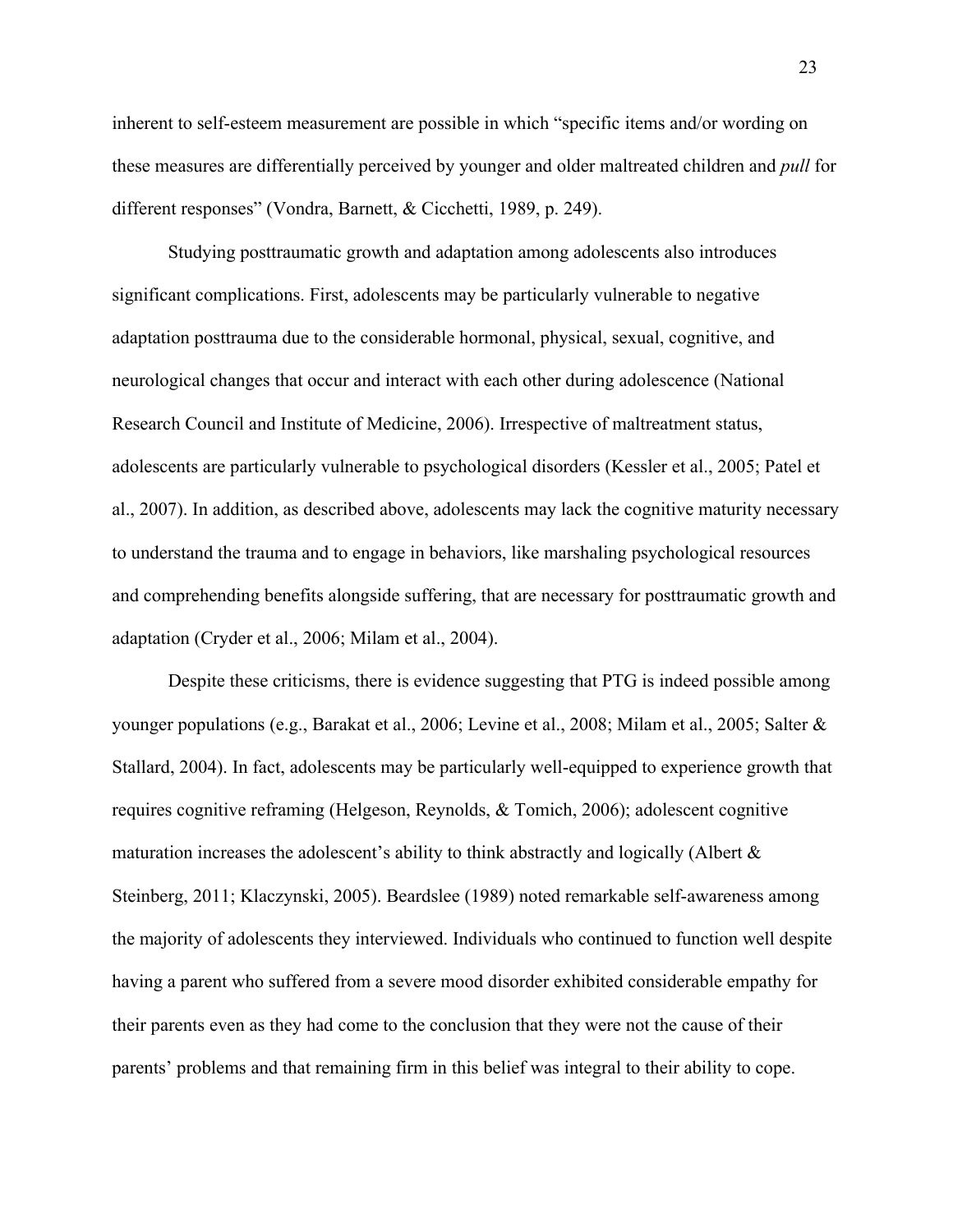While increased insight differentiates the well-adjusted from the struggling adolescent, it is unclear whether this self-awareness is a consequence of the struggle with hardship or whether it is a preexisting factor that confers resilience. In sum, there are theoretical justifications, as well as some degree of empirical support, for posttraumatic growth among youth.

An additional controversy revolves around the fact that adolescence itself has traditionally been conceptualized as traumatic and even dangerous (Deutsch, 1944). Adolescence has been described as a time of *Sturm und Drung* (Storm and Stress) during which engagement in risky behavior, conflict with parents, and emotional lability are the norm (Hall, 1904). However, in recent years, the notion of adolescent thriving has emerged, much like the concept of posttraumatic growth and adaptation, to describe the positive developmental trajectory of many adolescents (Scales et al., 2000). Thriving is defined not simply as the absence of problematic behaviors but, as with posttraumatic growth, also encompasses the presence of healthy behavioral indicators, including engagement in prosocial behaviors and leadership roles (Scales & Leffert, 1999). Normal adolescent development for many individuals entails thriving in the face of some measure of adolescent anguish. Thus, in order to examine posttraumatic growth among adolescents who have experienced child maltreatment, normative adaptational growth must be controlled for and considered.

Previous studies have begun to address this potential methodological issue. Alisic et al. (2008) studied traumatized and non-traumatized children in a community sample and found significantly greater levels of PTG ( $\beta$  = .09, p < .01) among those who were exposed to trauma. Similarly, Taku, Kilmer, Cann, Tedeschi, and Calhoun (2012) compared children and adolescents who experienced trauma and those who had not. Greater posttraumatic growth was reported among those who had experienced traumatic adversity, and the amount of growth was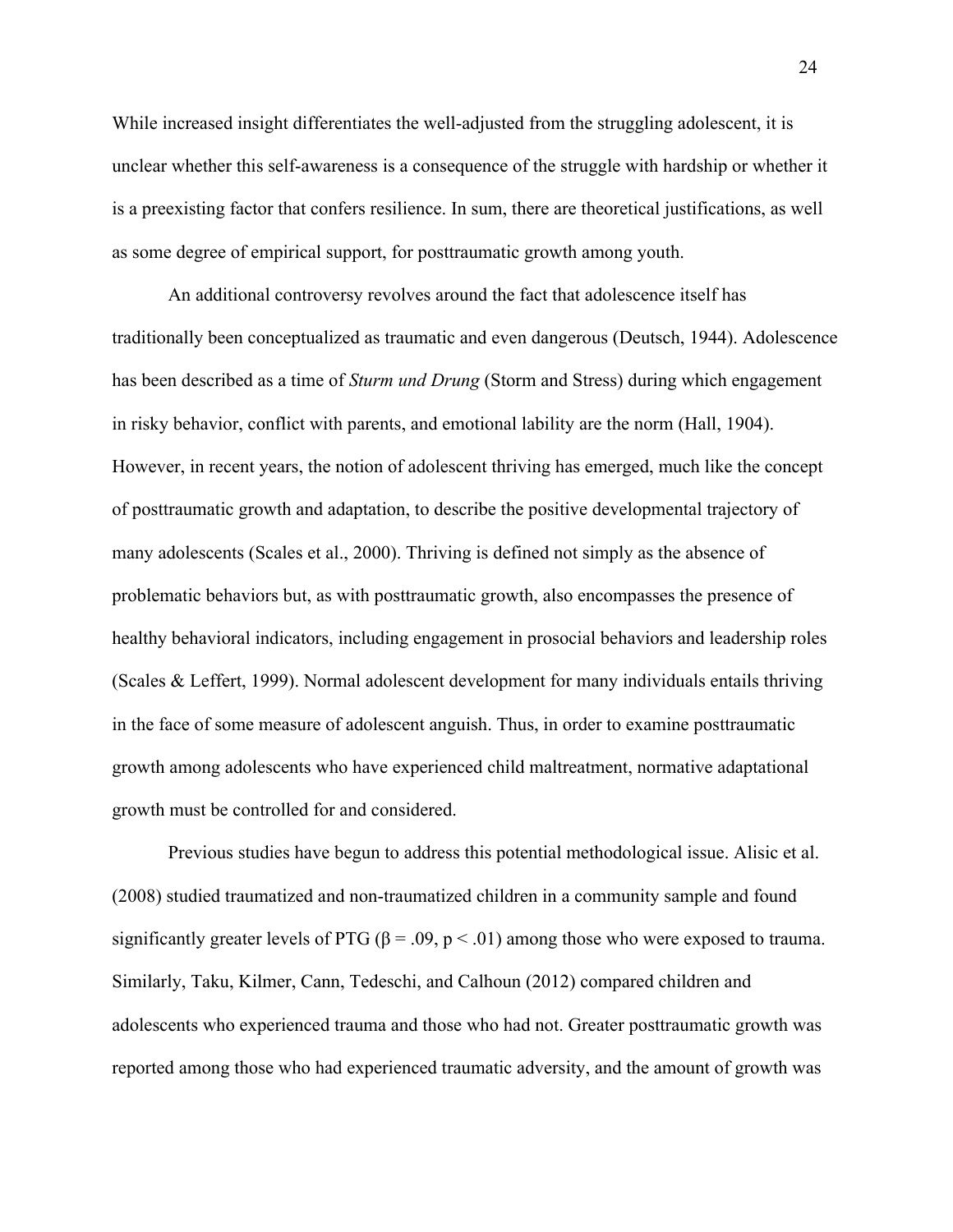correlated with the objective severity of the experience. Thus, posttraumatic growth appears to occur independently of normal adolescent thriving. Prospective, longitudinal studies that control for maturational growth are still necessary to corroborate and strengthen these findings.

#### **The Purpose of this Study**

This study aims to consider psychological growth among maltreated and nonmaltreated adolescents to understand the unique contribution of maltreatment among individuals who may otherwise be experiencing normal maturational change. By exploring growth during two successive years, this study will contribute to the debate about the presence of posttraumatic growth independent of, or in addition to, adolescent thriving. This study will also examine the role of self-esteem as a predictor of growth and adaptation specifically among maltreated adolescents. Understanding this relationship among maltreated youth is particularly relevant since self-esteem appears to have a stronger predictive value among maltreated children than among nonmaltreated children (Cicchetti & Rogosch, 1997). It is imperative to study this relationship among adolescents not only because there is a dearth of research within this population but also because age-related changes in self-esteem must be sensitively considered alongside possible trauma-related changes to grasp the unique contribution of maltreatment. By including a control group on nonmaltreated adolescents, this study will rectify a significant methodological limitation within the literature (Meyerson et al., 2011). Lastly, a greater understanding of the experience of growth among adolescents, and of the predictors of that growth, will ideally inform intervention and prevention efforts aimed at helping adolescents thrive despite, or even as result of, the many tragedies that they may have endured. As the research community better understands the mechanisms underlying adolescent PTG, it can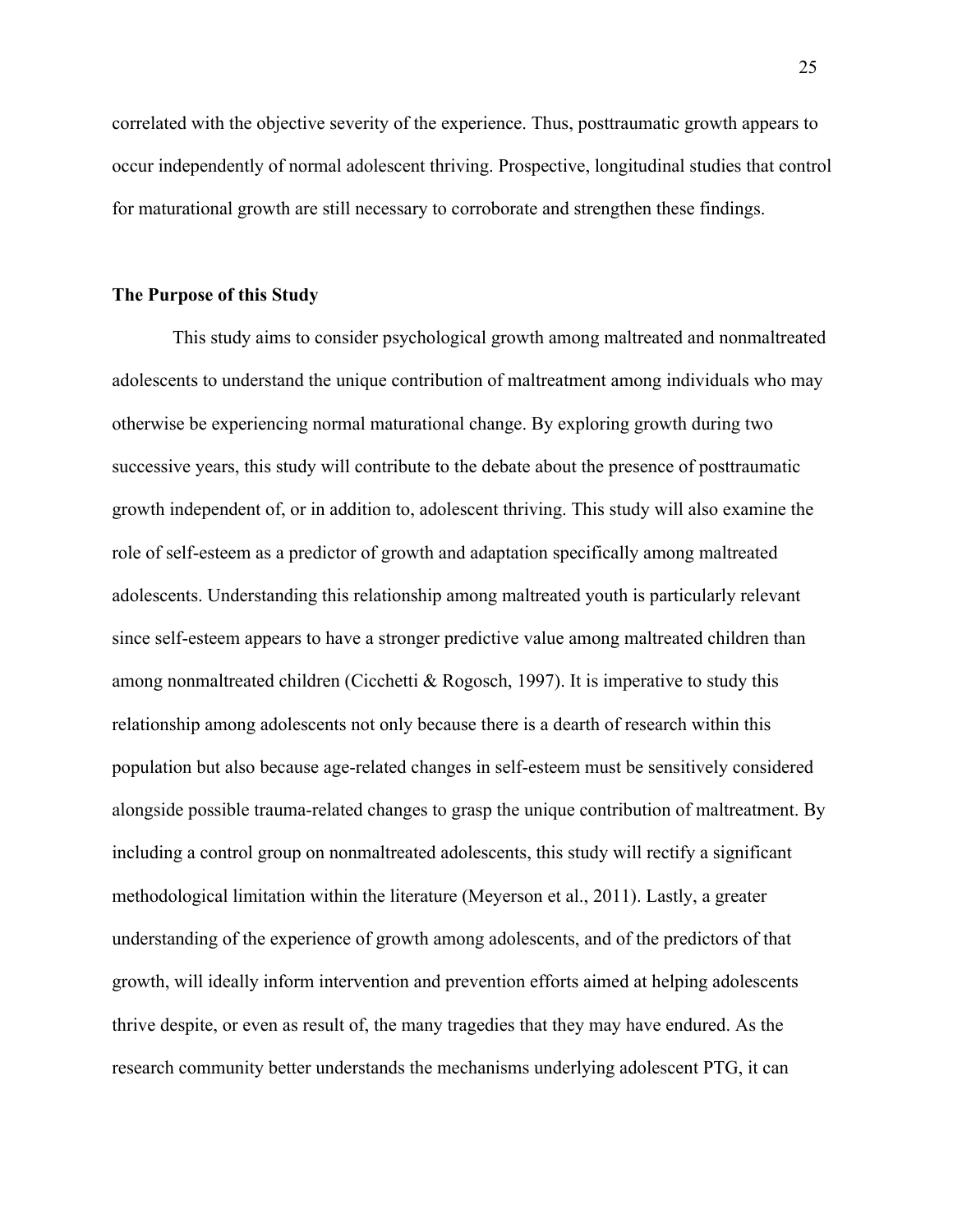provide concrete recommendations to clinicians who treat this vulnerable but resilient population.

**Description of the Hypothesis #1**: The first hypothesis will explore the occurrence of posttraumatic growth and adaptation among adolescents. Given that growth and maturational change is a hallmark of adolescence, this hypothesis considers the presence of posttraumatic growth and adaption among maltreated adolescents. Covariates, including gender, race/ethnicity, poverty status, and status of public assistance, will be considered in an effort to isolate the unique contribution of maltreatment. It is proposed that, similar to past research, posttraumatic growth among adolescents is possible (e.g., Barakat et al., 2006; Levine et al., 2008; Milam et al., 2005; Salter & Stallard, 2004) and that higher rates of growth will be present among the maltreated youth (e.g., Alisic et al., 2008; Taku et al, 2012) than among the nonmaltreated youth.

**Rationale for the Hypothesis #1**: Given the paucity of studies that have systematically considered the phenomenon of posttraumatic growth and adaptation among youth and specifically among maltreated youth, this study will provide basic information about the occurrence of such growth among adolescents. Furthermore, this study will be the first study of its kind to examine posttraumatic growth and adaptation among maltreated adolescents with a genuine control group for comparison.

**Operationalization of Hypothesis #1**: Growth will be defined as improvement in intellectual and social functioning. Rather than focusing on self-reported growth and adaptation, this study will infer growth through measures that tap into domains of functional growth. Social functioning is measured by the Pupil Evaluation Inventory (Pekarik, Prinz, Liebert, and Weintraub, 1976) and through behavior ratings (Wright, 1983) and peer nominations (Coie  $\&$ Dodge, 1983). Intellectual functioning is measured by the Peabody Picture Vocabulary Test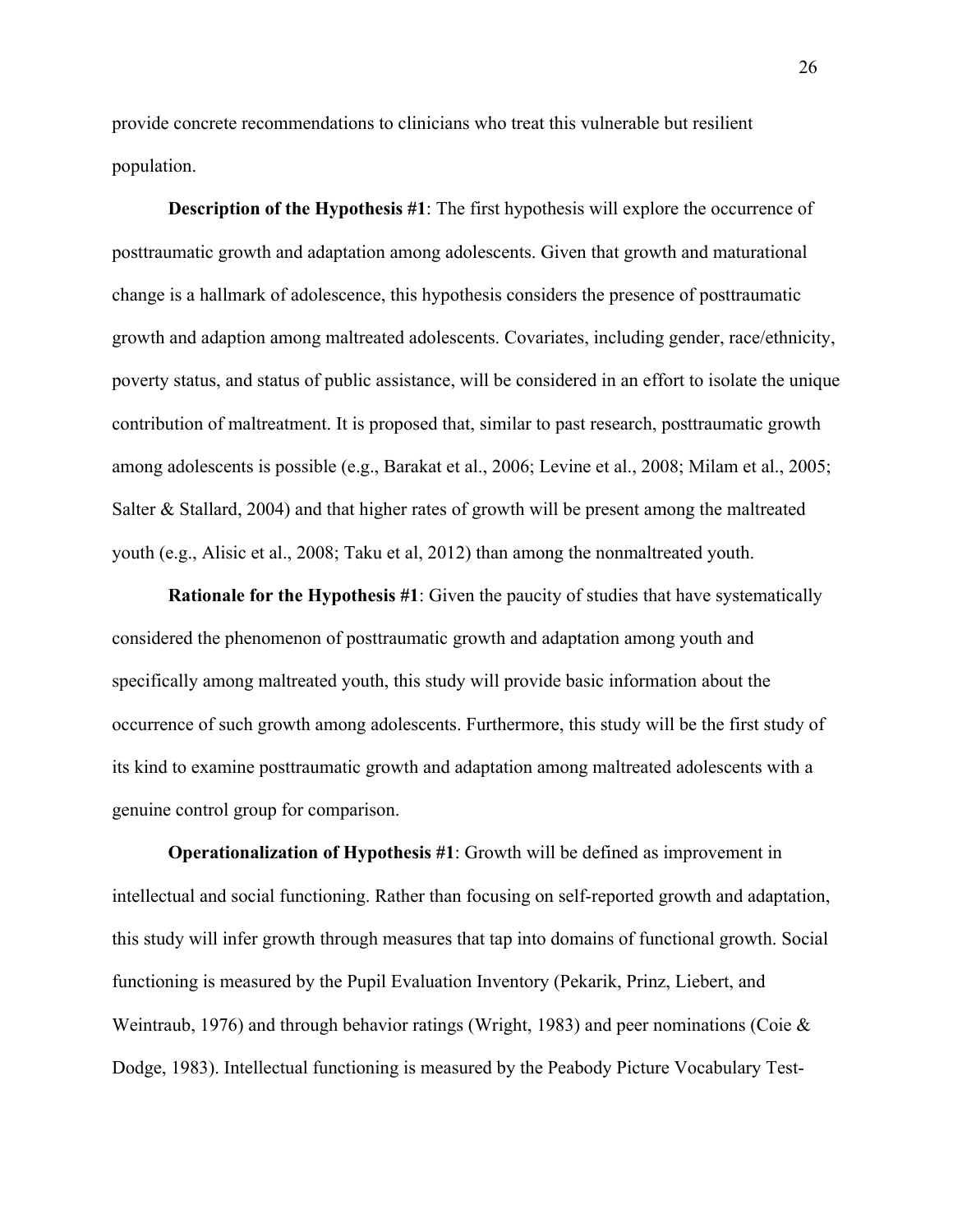Revised (Dunn & Dunn, 1981). A composite score of intellectual and social functioning will be created for each of the two years of the study and growth will be defined as any positive difference in functioning between years three and four of the study. To determine the extent of growth that truly can be characterized as posttraumatic, growth between the maltreated and the nonmaltreated adolescents will also be compared. Only such functional improvement among the maltreated adolescents that is above and beyond the growth among the nonmaltreated adolescents will be considered uniquely "posttraumatic."

**Rationale for operationalization for Hypothesis #1**: Despite the fact that posttraumatic growth and adaptation is frequently measured through self-report exclusively, actual PTG does not correlate well with perceived growth—people are not very accurate at estimating their own degree of personal growth (Gunty et al., 2011)—and thus this study will examine growth through more indirect means. The measures described above were selected by the authors of the Longitudinal Pathways to Resilience in Maltreated Children study.

**Description of Hypothesis #2**: The second hypothesis proposes that self-esteem is predictive of posttraumatic growth among maltreated adolescents. This study presumes that selfesteem changes occur as part of normal maturational processes during adolescence, though this assumption will be tested. Based on this assumption, it is proposed that self-esteem changes that occur in the aftermath of trauma among maltreated adolescents will be predictive of posttraumatic growth. In particular, it is proposed that individuals who experience no change or an increase in self-esteem posttrauma will also experience greater growth and positive adaptation posttrauma.

Changes in self-esteem among nonmaltreated and maltreated adolescents will be explored, both to determine if any difference in self-esteem is noted between these two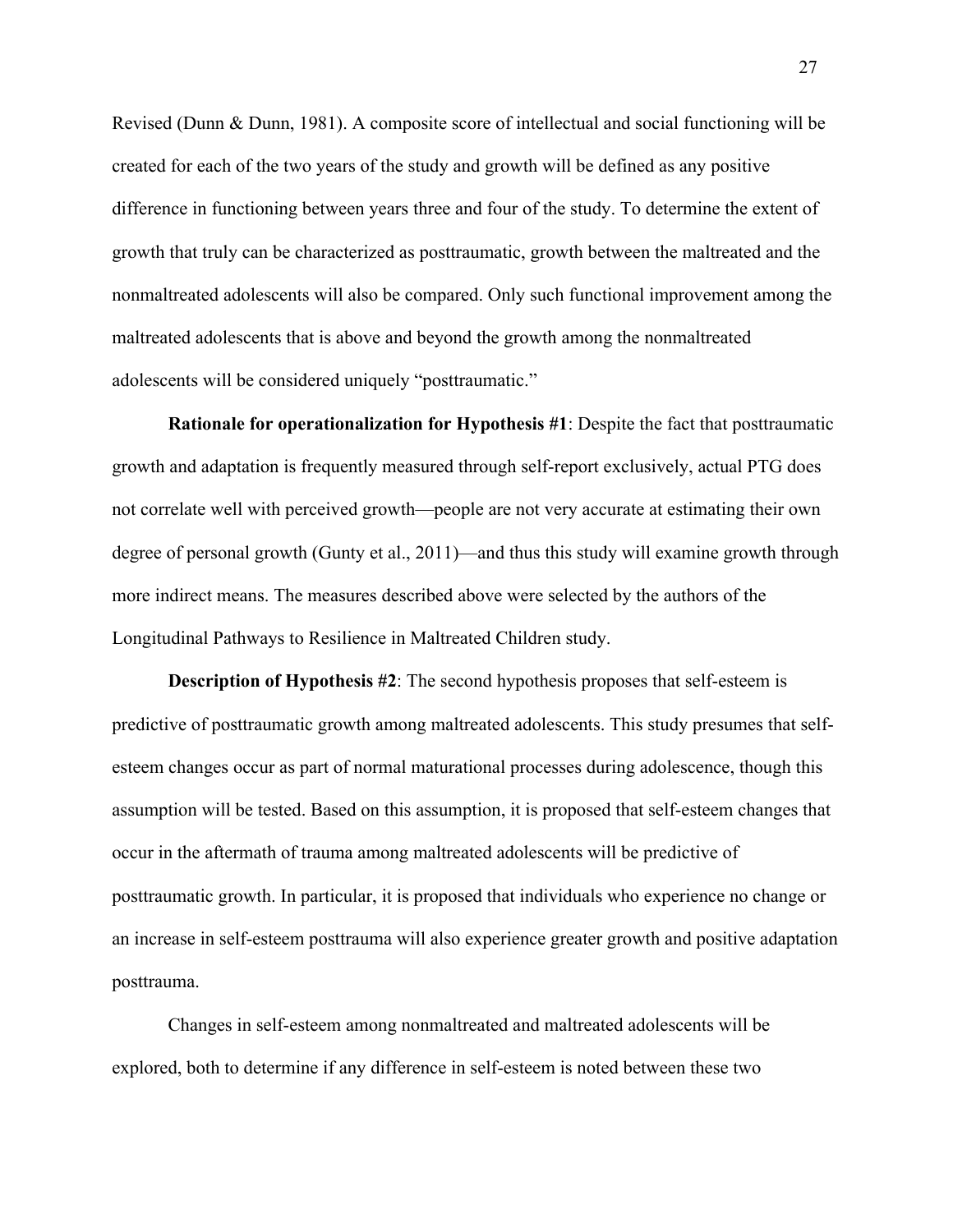populations and to explore the unique relationship between self-esteem and growth among maltreated adolescents. Once again, confounding variables that may affect the relationship will be included in the analysis as covariates.

**Rationale for Hypothesis #2**: Self-esteem will be examined as a predictor of posttraumatic growth and adaptation among adolescents given the fact that high self-esteem has been found to predict positive adaptation among adults (Abraído-Lanza et al., 1998; Engelkemeyer & Marwit, 2008). Considering this hypothesis among adolescents introduces particular complications, most notably that normative declines in self-esteem among early adolescents are common (Marsh, 1989; Marsh, Parker, & Barnes, 1985; Robins, Trzesniewski, Tracy, Gosling, & Potter, 2002; Simmons, Rosenberg, & Rosenberg, 1973; Twenge & Campbell, 2001) and must be taken into account.

There are many reasons to believe that relatively high self-esteem might predict positive growth posttrauma. Supportive individuals in the life of a child may help facilitate healthy coping which, when employed, may reinforce a child's sense of competence in his/her ability to cope and adapt in the future. A positive coping experience can strengthen one's sense of selfefficacy, competence, and self-esteem (Aldwin & Sutton, 1998).

**Operationalization of Hypothesis #2**: Self-esteem is measured by the Coopersmith Self-Esteem Inventory (Coopersmith, 1981). Coopersmith (1981) defines global self-esteem as the evaluative attitudes toward the self. Change in self-esteem over time is defined as the difference in self-esteem between years three and four of the study. Changes in self-esteem will be examined in relation to levels of psychological growth established in Hypothesis 1.

**Rationale for Operationalization of Hypothesis #2**: The Coopersmith SEI (Coopersmith, 1981) is a widely used measure of self-esteem that was devised for use with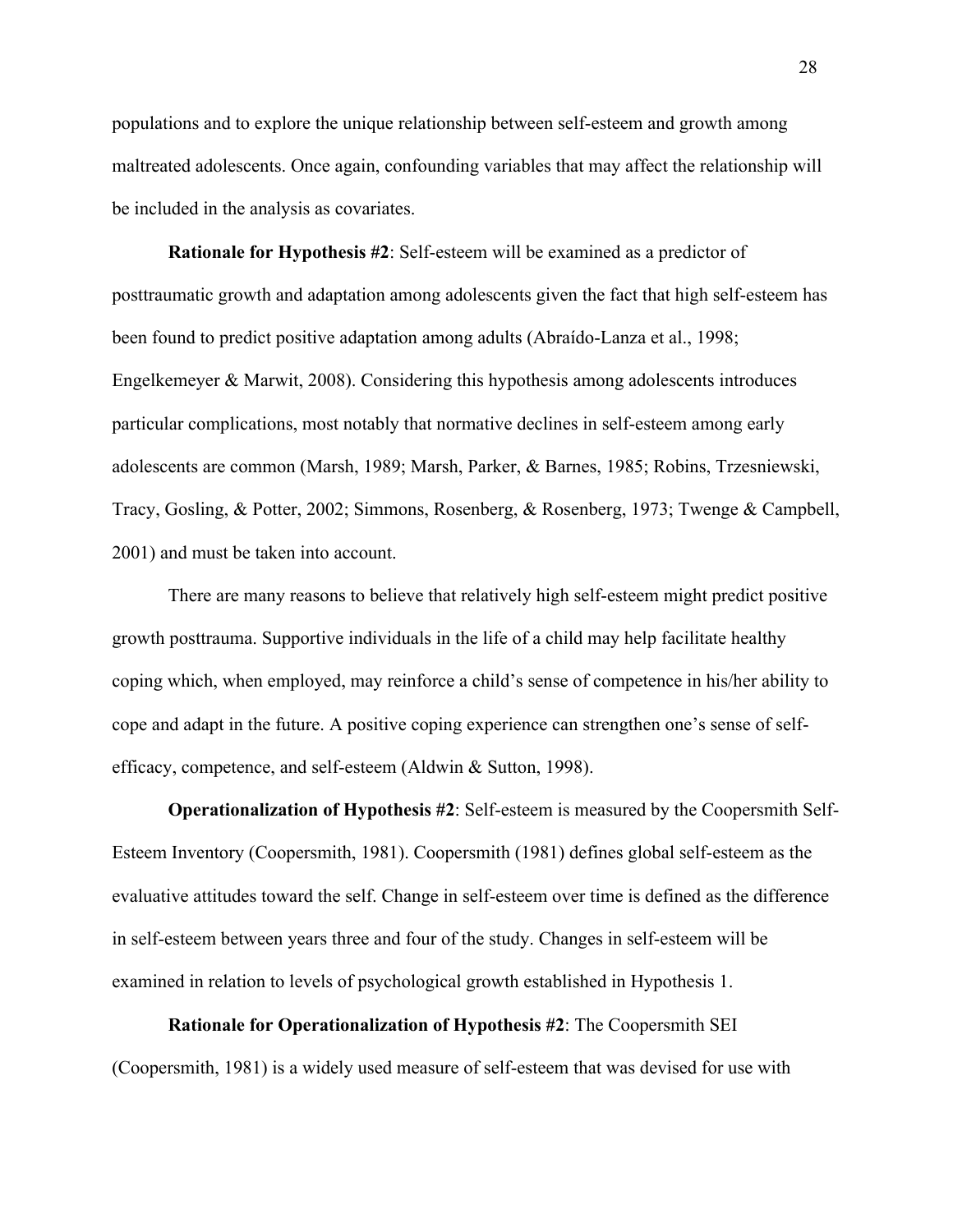validity have been deemed satisfactory when the SEI is used with adolescents (Zhang, 1997).

appropriate for measuring self-esteem among youth in this study. The reliability and construct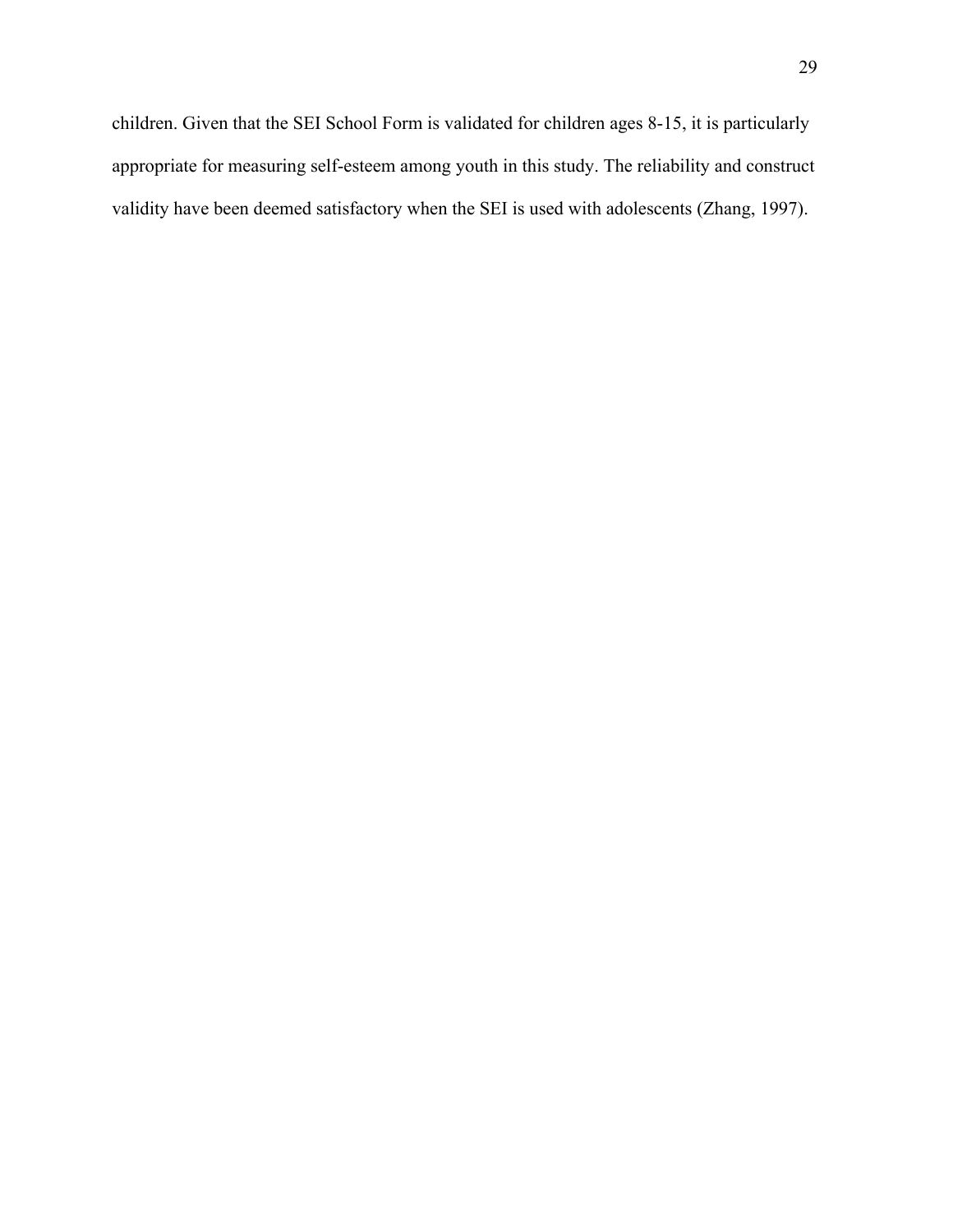#### **CHAPTER 3: Methodology**

The secondary data used in this study were made available with permission by the National Data Archive on Child Abuse and Neglect (NDACAN; Dataset #110). The study, entitled Longitudinal Pathways to Resilience in Maltreated Children, was conducted by Dante Cicchetti, Fred Rogosch, Jody Todd Manly, and Michael Lynch (2005). Funding was provided by the National Center on Child Abuse and Neglect, U.S. Department of Health and Human Services (Award Number: 90CA1635). The researchers and funders are not responsible for or involved in the analyses and results presented here.

## **Participants and Procedures**

The total sample consisted of 300 youth (56% maltreated;  $n = 168$ ) from low-income, disadvantaged families who resided in urban areas throughout New York State. Children in the original study were assessed annually for four consecutive years. The secondary analysis conducted for the current study examined a subsample of 132 youth (48% maltreated;  $n = 64$ ) who were selected because of their age. All 132 participants in the current study were ten years of age or older during the years under examination which correspond with years three and four of the original study. All of the children in this study had experienced substantial psychosocial disadvantage, including family unemployment, persistent poverty, and low maternal education, and any of these in conjunction with single parenting.

#### **Recruitment and Consent**

Children were recruited from two sources. Maltreated children were recruited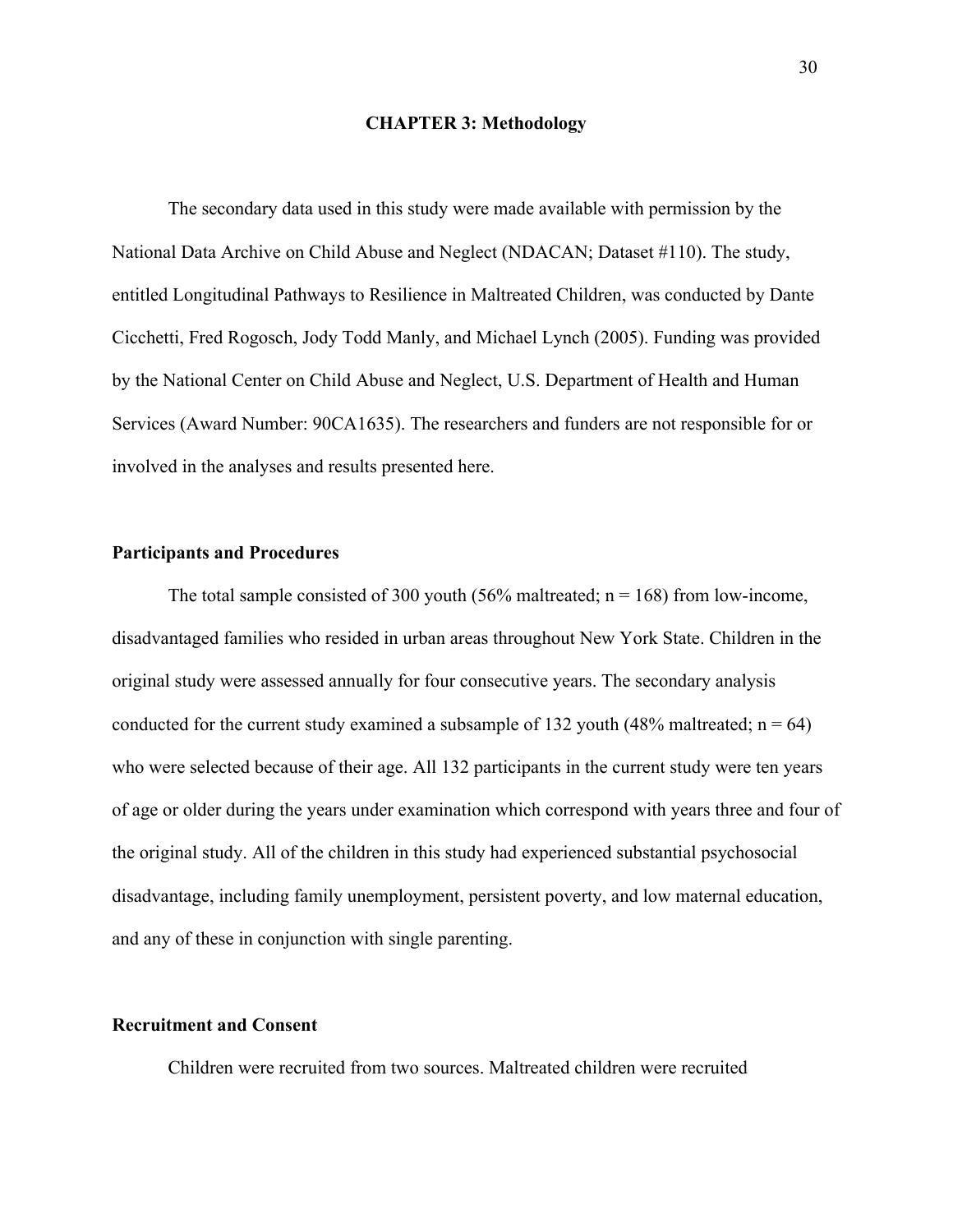through referrals by the New York Department of Social Services (DSS). Families for the comparison group were identified through their participation in the Aid to Families with Dependent Children (AFDC) program.<sup>2</sup> Within this study's subsample, the experimental and comparison groups were demographically comparable on such measures as child race and age, total family income, and poverty level. All data presented were imputed (see Chapter 4 for a description of the imputation process).

Both child race,  $\chi^2(1, N = 132) = 0.58$ ,  $p = 0.45$ , and child gender,  $\chi^2(1, N = 132) = 0.62$ ,  $p = 0.43$ , were not significantly different. Among the maltreated group, average total yearly income was not significantly different between the nonmaltreated ( $M = 20,683$ ,  $SE = 11.31$ ) and the nonmaltreated ( $M = 23,427$ ,  $SE = 11.41$ ) children,  $t(128) = 1.39$ ,  $p = 0.61$ , and neither was percentage living below the poverty line,  $\chi^2$  (2, *N* = 132) = 2.23, p = 0.14. One interesting difference was found between the parental education levels,  $\chi^2$  (2, *N* = 132) = 10.24, p = 0.01, with significantly higher levels of education among the parents of the nonmaltreated children.

All parents consented to an examination of DSS records as well as to child and parent participation in the study. DSS records were reviewed for all children, both those children with suspected maltreatment histories and those without such suspected histories. Thus, for the experimental group, DSS records were examined to confirm the *presence* of child maltreatment while for the control group, records were reviewed to confirm the *absence* of child maltreatment or receipt of any DSS preventive services. Maltreatment status was unaffected by the identity of the perpetrator and thus a child was considered maltreated if any claim of abuse or neglect was substantiated by DSS. Records were reviewed each year during the study to verify that there was

 

<sup>2</sup> In 1996, AFDC was replaced by the Temporary Assistance for Needy Families (TANF) Program.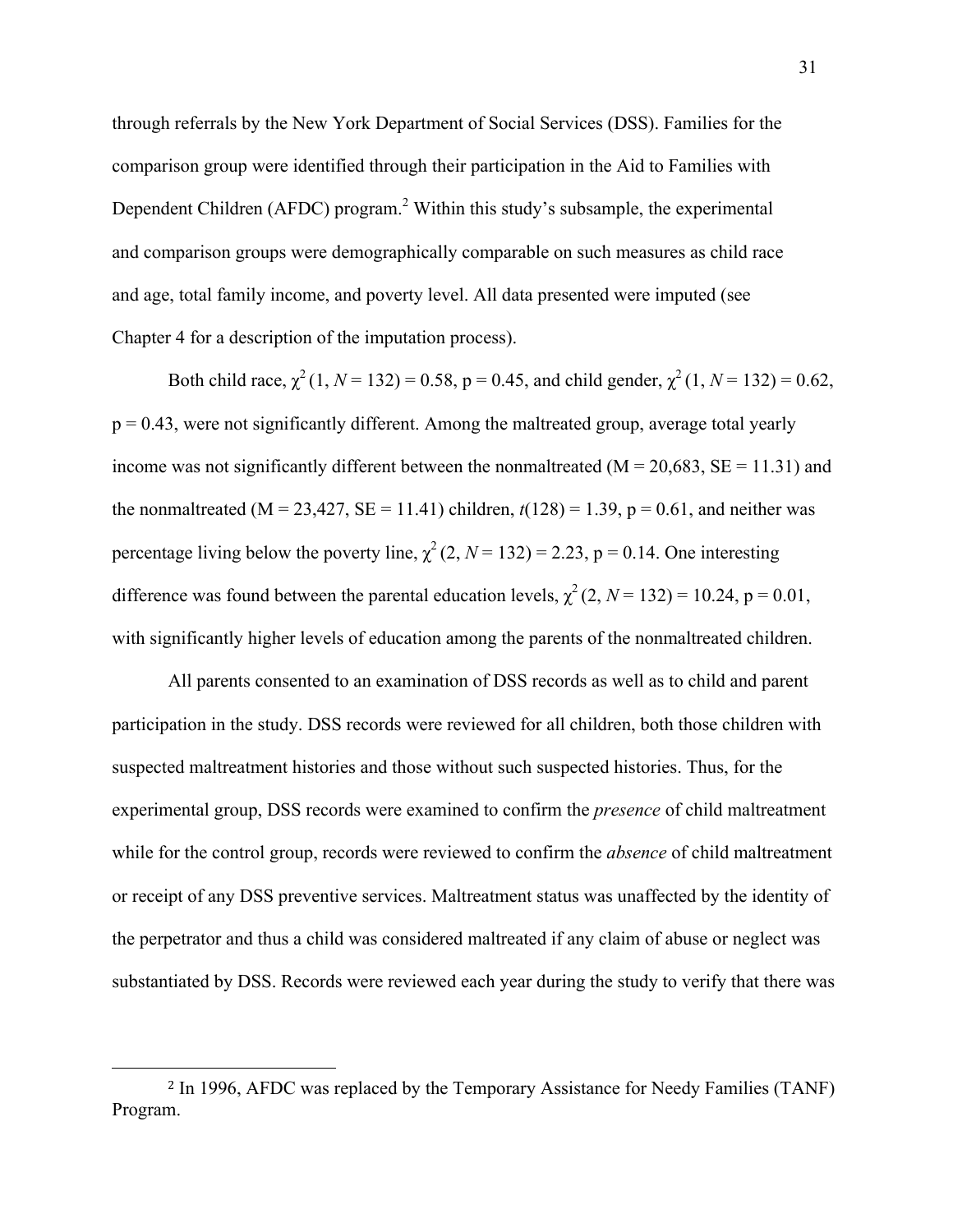no change in maltreatment status among the comparison group. In fact, all of the nonmaltreated children remained in the comparison group throughout the course of the study.

Children were asked to participate in the various assessments and thus, in choosing to participate for each assessment, they continuously assented to study participation. All participants chose from a variety of small prizes once they had participated. Such incentives ensured almost complete participation.

### **Data Collection**

All participants attended a week-long summer day camp program that operated during four consecutive summers (1997-2000). The current study examined data from years three and four (1999-2000). During the week, children were placed into same-age, same-sex groups of mixed maltreated and nonmaltreated children that were supervised by adult camp counselors. These counselors were trained to complete a range of assessment batteries based on their observations. Children were blind to this arrangement. In addition, trained research assistants conducted brief interviews with the children throughout the week. Camp staff (both counselors and research assistants) were blind to the children's maltreatment status and to the study's hypotheses, and staff changed from year to year.

### **Measures**

General demographic information was gathered including child age, race/ethnicity of both child and caregiver, and number of adults and children in the household. The original researchers employed multiple sources of information, including examination of DSS records, child self-reports, peer evaluations, counselor reports, and school ratings. Self-esteem and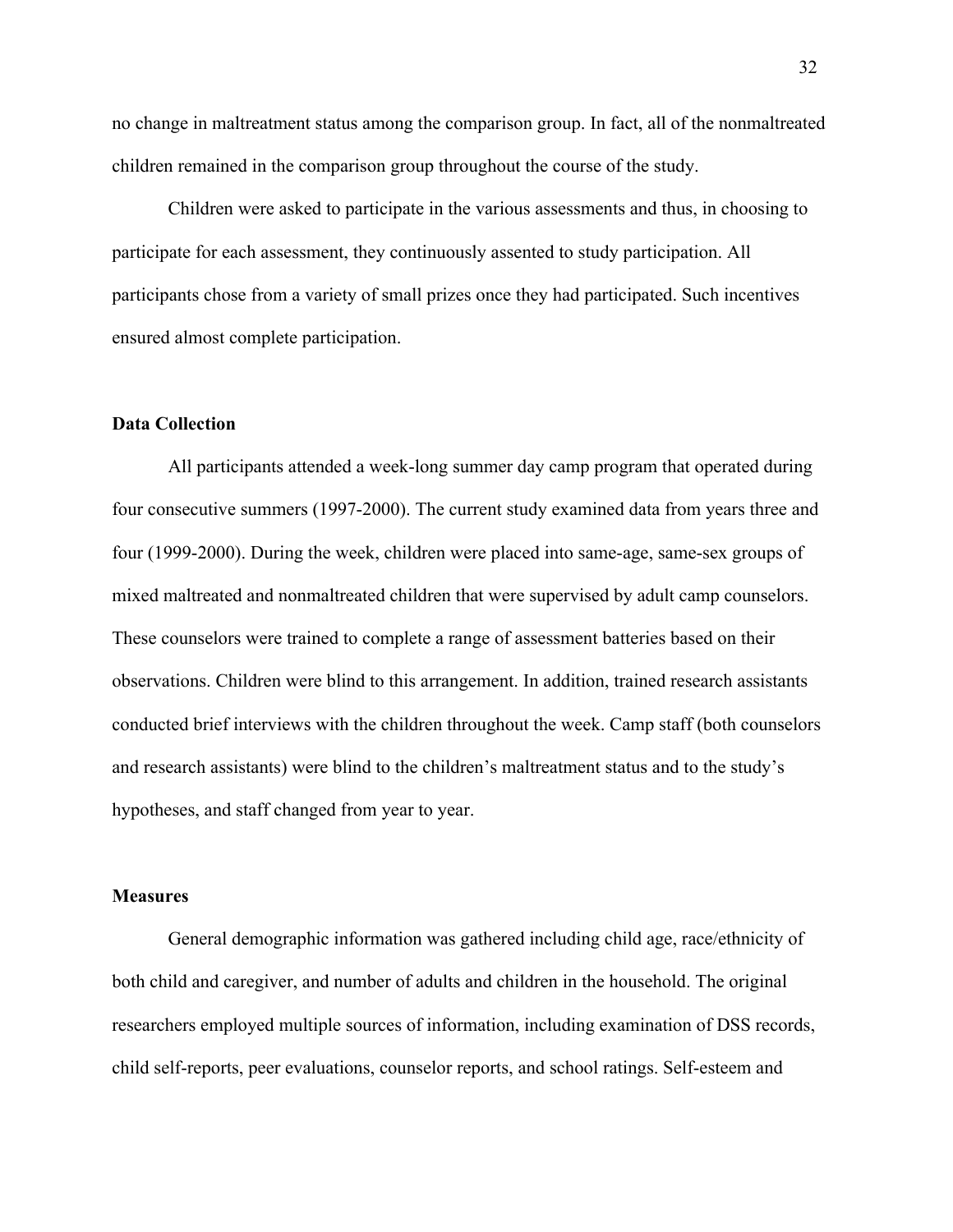socioeconomic status were assessed as well as interpersonal and cognitive functioning. Caregivers were also interviewed in their homes within one month of camp attendance. One caregiver was selected for each child. Caregivers included a child's mother, father, grandmother, grandfather, and foster parent.

# *Social functioning*

Children's social functioning was assessed through ratings provided by children's counselors and peers at camp.

**Pupil Evaluation Inventory**. The Pupil Evaluation Inventory (PEI; Pekarik, Prinz, Liebert, & Weintraub, 1976) is a 35-item assessment of the behavior of children in grades one through nine. The peer or adult who completes the PEI must indicate whether each item appropriately describes, or does not describe, a child. In this study, the PEI was completed by camp counselors.

Three unique scales were identified through factor analysis (Pekarik et al., 1976). The Aggression scale consists of 20 items and includes items pertaining to physical aggression and classroom disruptive behaviors. The nine-item Withdrawal scale contains items pertaining to social withdrawal and oversensitivity. The Likeability scale contains five items that concern popularity and competence. Pekarik et al. (1976) found that the factors are distinct and capture independent behaviors. Internal consistency of the measure, across factors, raters, gender, and sex, is high (Cronbach's  $\alpha$  > .70). Test-retest reliability for each of the factors ranges from .81-.95. Concurrent validity of the PEI as measured by the correlation between teacher and peer ratings is moderate, ranging from .47 to .83 for all three factors.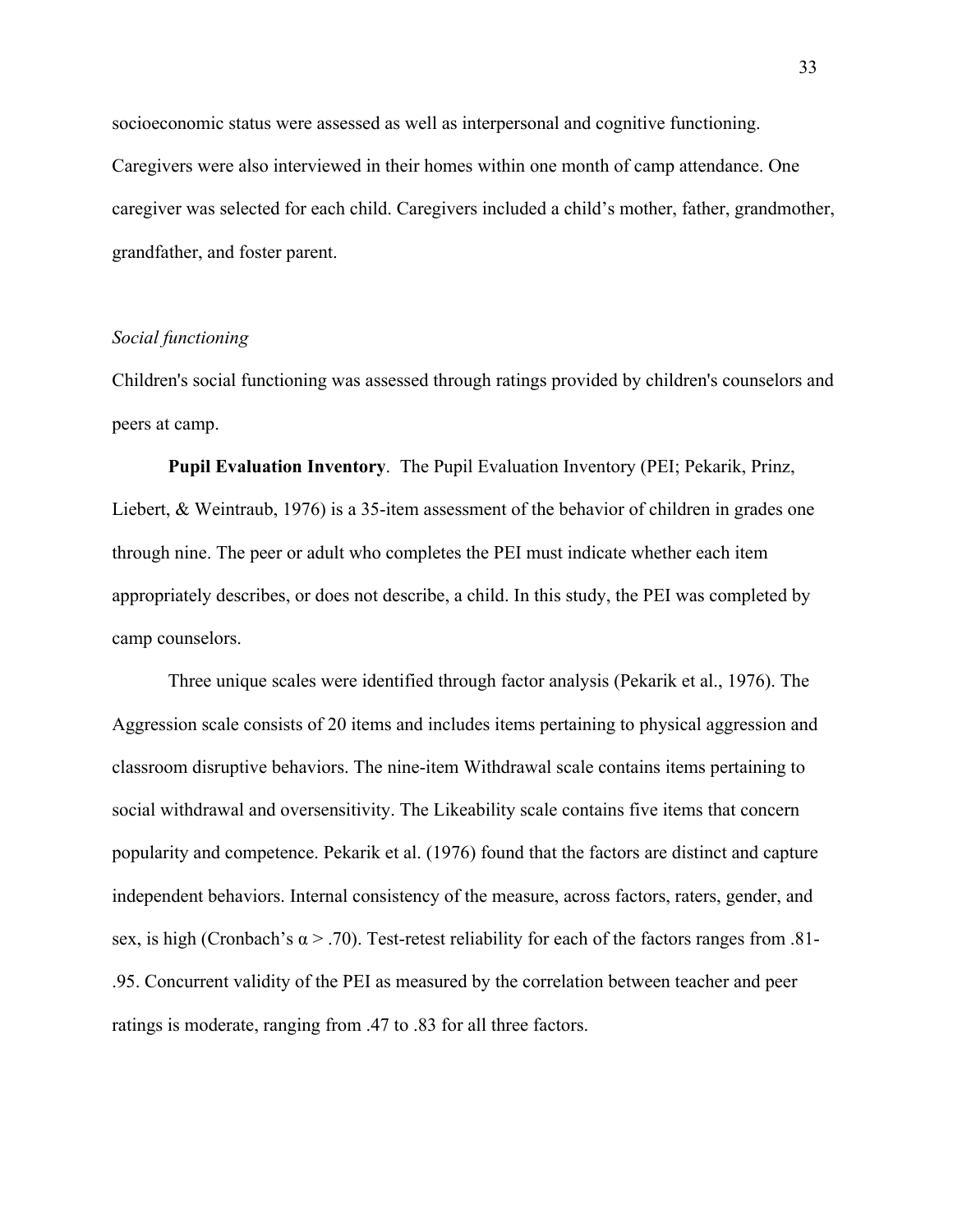**Behavior Ratings.** Twice during each weeklong summer camp, counselors completed a nine-item behavior rating developed by Wright (1983) that represented three types of interpersonal functioning: prosocial behavior, aggression, and withdrawal. Both internal consistency and interrater reliability (Cronbach's  $\alpha$  = .65 to .88) of these three subscales are high (Cicchetti & Rogosch, 1997; Wright, 1983).

**Peer Nominations**. After a full week of summer camp, children evaluated characteristics of their peers using Coie and Dodge's (1983) Peer Nomination method. Children were provided with a list of behavioral descriptors—most liked, least liked, cooperative, leader, shy, disruptive, and fighter—and were asked to select one peer from the group who best exemplified each characteristic. The total number of nominations that each child received in each descriptor category was computed and presented as a proportion of the total possible nominations.

# *Cognitive functioning*

**Peabody Picture Vocabulary Test-Revised**. The Peabody Picture Vocabulary Test, Revised (PPVT-R) (Dunn & Dunn, 1981) is a 175-item assessment of receptive vocabulary. Examiners presented the children with four pictures and then recited a word describing one of the pictures. Children were instructed to select the picture that best illustrated each word. A basal level is established and then items are continuously administered until a child reaches his/her ceiling level. Thus, not all 175 items are presented during each administration. The PPVT-R was administered as a test of general intelligence since vocabulary is highly related to intelligence; the PPVT-R has an average correlation in the .70s and low .80s with other tests of intelligence (Bracken, Prasse, & McCallum, 1984). Internal consistency ranges from .71 to .81 (Dunn & Dunn, 1981).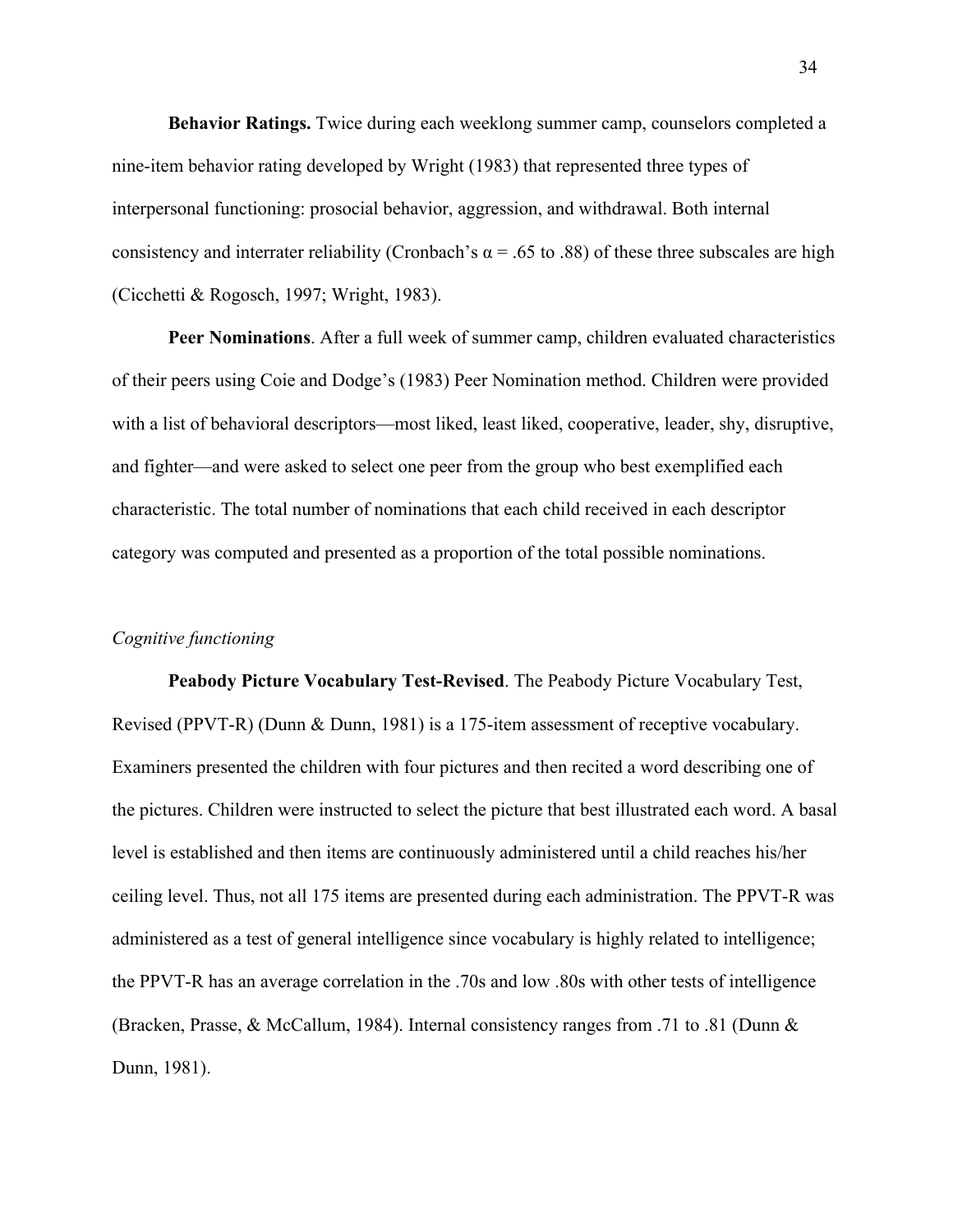### *Self-Esteem*

**Self-Esteem Inventory**. The Self-Esteem Inventory (SEI; Coopersmith, 1981) is a 58 item brief self-report measure that assesses one's global self-esteem. There are two forms, a School Form, which is appropriate for individuals aged 8-15, and an Adult Form, which is used with individuals 16 and older. The School Form of the SEI was administered to child participants in this study. The inventory measured self-perceptions based on participant responses to 58 distinct statements; participants were asked to indicate if each statement is "Like me" or "Unlike me." Examples of items include, "I often wish I were someone else" and "I like the kind of person I am."

The SEI School Form consists of four subscales: General Self, Social Self-Peers, Home-Parents, and School-Academic. The sum of the four subscales produces a maximum of 50 points, while the other eight items are used as a Lie Scale. A high Lie Scale indicates defensiveness in responding. Each item is worth two points, making the possible range of Total Self Scores 0-100. Coopersmith (1984) did not specify Total Self Scores that correspond to high and low selfesteem. Rather, the manual recommends using the interquartile range as indicative of average self-esteem, with the lower quartile and higher quartile indicative of low and high self-esteem, respectively. The SEI demonstrates good psychometric properties, including good internal consistency (Cronbach's  $\alpha$  =.80-.92) and good reliability (Coopersmith, 1984).

### *Demographics*

**The Demographics Interview.** The Demographics Interview (Carlson & Cicchetti, 1979) was administered to primary caregivers. Caregivers provided information about family income, parental education and occupation, presence of adult partners, and experience of welfare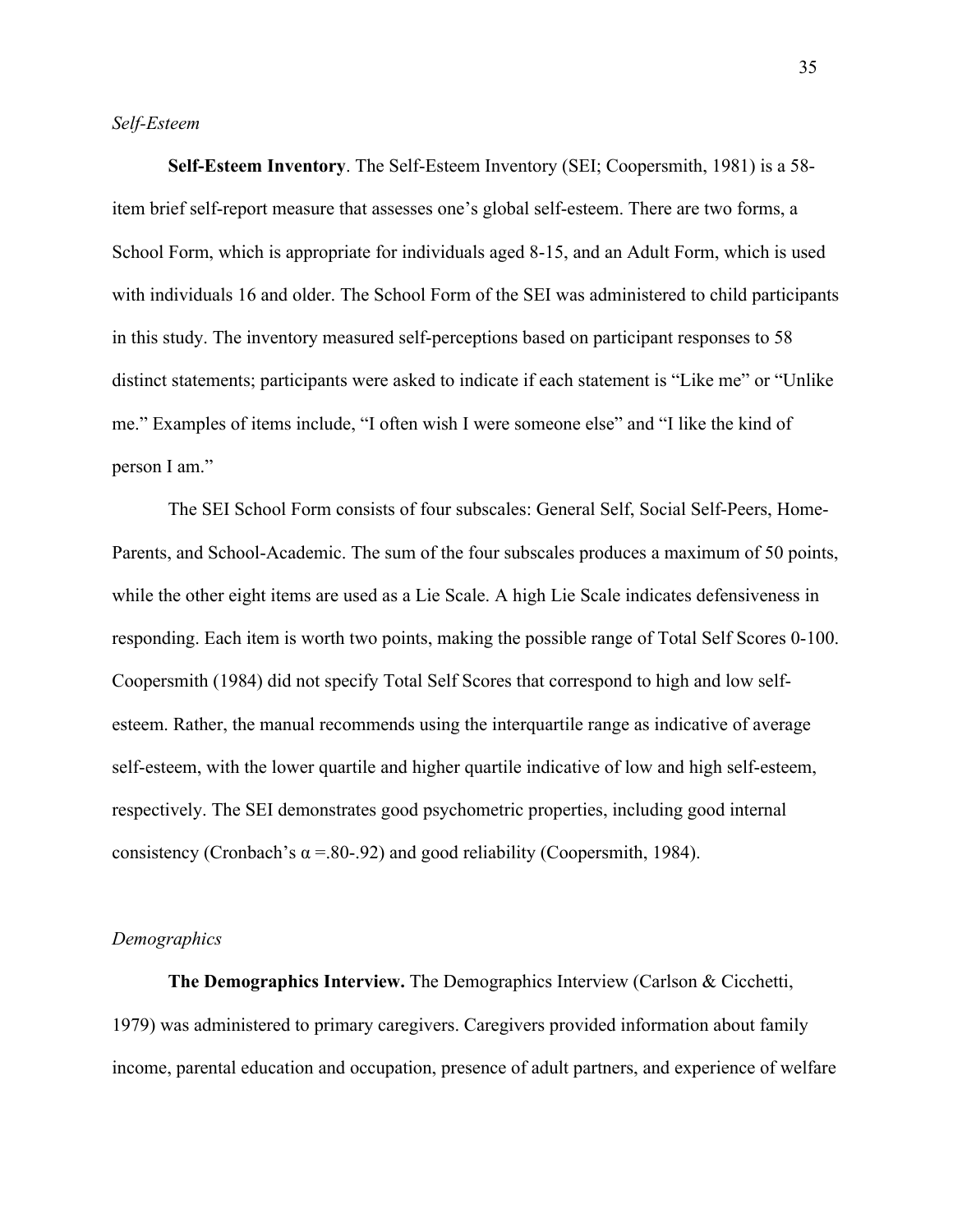assistance. The Demographics Interview was employed to compile information regarding such variables as family income and number of adults/children in the home which were used to determine poverty level by the U.S. Census Bureau guidelines (Dalaker, 2001). Such information was used to match the maltreated and nonmaltreated groups on poverty level.

### **Variable Construction**

**Psychological growth.** Growth among all adolescents was determined by noting the change in intellectual and social functioning from year three to year four. Using a technique employed by the original study's principal investigators (Cicchetti & Rogosch, 1997, 2012; Cicchetti, Rogosch, Lynch, & Holt, 1993), certain scores from the Pupil Evaluation Inventory (PEI; Pekarik et al., 1976), Peer Nominations (Coie & Dodge, 1983), and Behavior Ratings (Wright, 1983) measures were combined into two composite scores of social competence, a *prosocial* composite and *disruptive-aggressive* composite. These composite scores were constructed by standardizing scores (i.e., converting raw scores to z scores) on each of the three aforementioned measures and then summing and averaging these standardized variables. Separate composite scores were created for each year of participation in the study. Each of the composite scores was standardized based on the larger sample of 300 youth; peer nomination scores within this dataset were available in standardized form only.

The prosocial composite is comprised of PEI scores for likeability, peer nomination scores for leader and cooperative, and behavioral ratings of prosocial behavior by the counselors. Positive change in the prosocial composite score from year three to year four was indicative of growth. The disruptive-aggressive composite is comprised of PEI scores for aggressiveness, peer nomination scores of disruptive and fights, and behavioral ratings of aggressive. Positive growth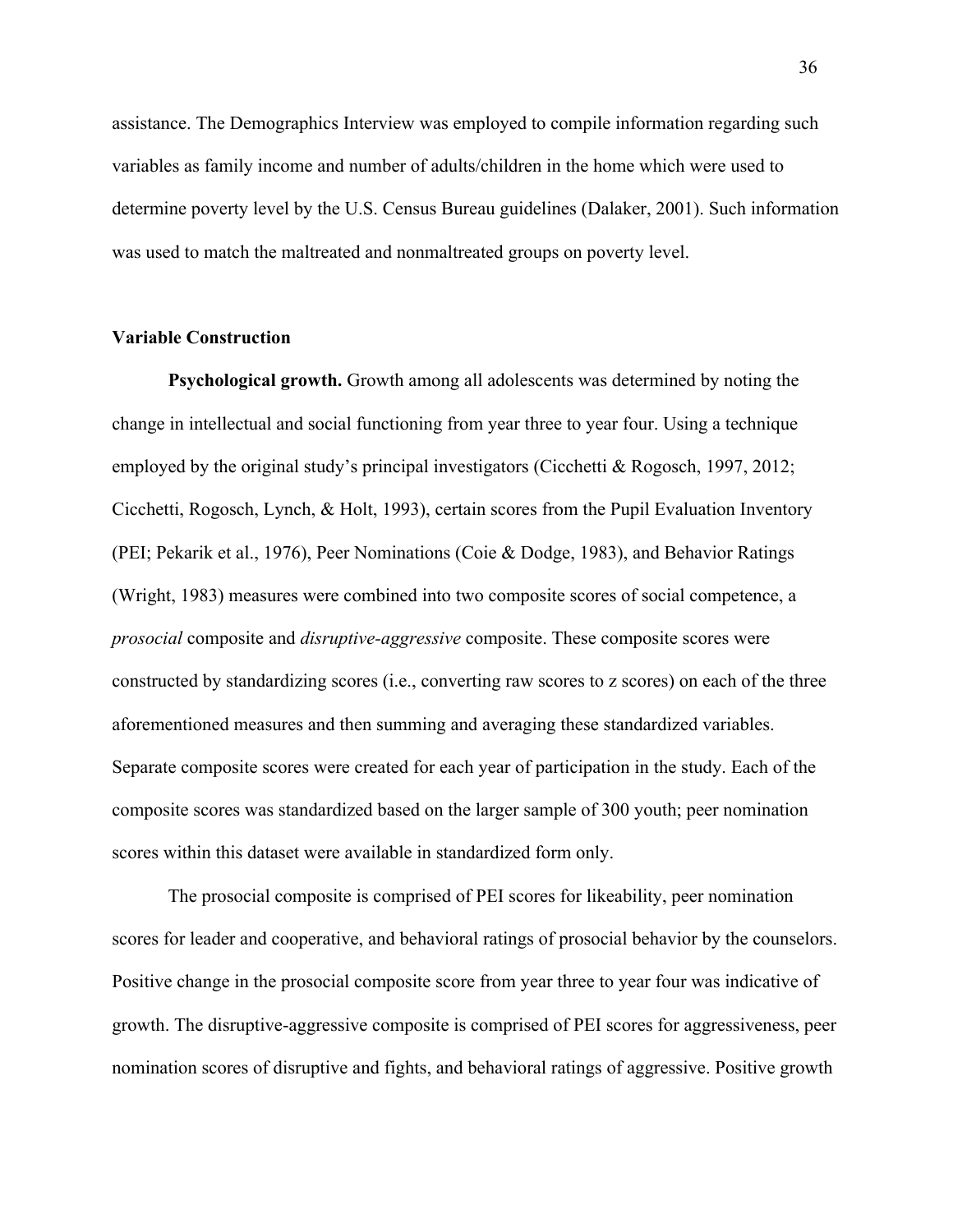was indicated by decreases in the disruptive-aggressive composite score. The internal consistency of these composites ranges from  $\alpha$  = .66-.87 (Cicchetti & Rogosch, 2012). A third composite, withdrawn, was suggested by the authors but was not examined in the current analysis due to its unsuitability to the research questions; being withdrawn can be a sign of distress but it can also stand in for such personality characteristics as shyness and selfconsciousness.

Additionally, raw score results of the Peabody Picture Vocabulary Test, Revised (PPVT-R) (Dunn & Dunn, 1981) were converted into standardized z scores and were examined to consider change in cognitive functioning. Increases in PPVT-R scores from Year 3 to Year 4 indicate improvement in cognitive functioning.

The ultimate measure of psychological growth was constructed by summing the prosocial composite score and the PPVT-R standardized scores and subtracting the disruptive-aggressive composite score. The measure was constructed in this way given that *increases* in prosocial and cognitive functioning, but *decreases* in disruptive and aggressive behaviors, would indicate growth.

**Posttraumatic growth and adaptation**. Psychological growth among all children was assessed, with growth among nonmaltreated adolescents serving as a baseline level of change for this study. Posttraumatic growth was thus defined as positive psychological growth among maltreated adolescents that occurred above and beyond average growth among nonmaltreated adolescents. Since both cognitive and interpersonal functioning may be affected by intense emotional experiences and trauma, a change over time is expected. It is proposed that posttraumatic growth would be the norm for a subset of maltreated youth.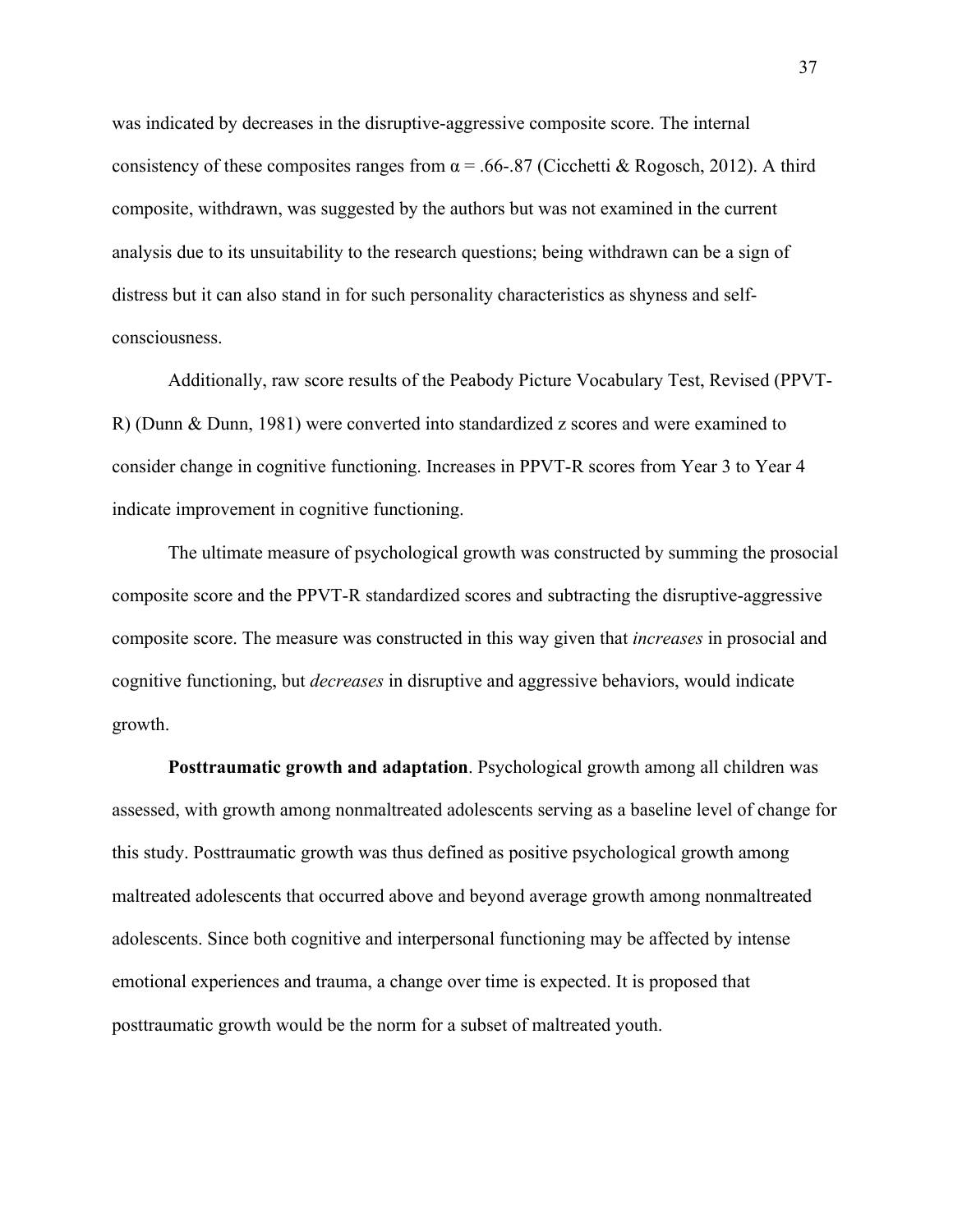**Change in self-esteem.** Self-esteem change scores were established for each subject based on the degree of change in the SEI Total Self score between year three and year four. The SEI Total Self score was employed, rather than considering self-esteem differences through the interquartile range as suggested by Coopersmith (1981), because self-esteem appears to have wide variability that would not be captured through subgroups alone. As described above, the Total Self score represents the sum of raw scores on each of 50 items, in which each item is worth two points. The possible range of Total Self Scores is 0-100.

## **Data Analytic Approach**

The dataset as well as a printed copy of the codebook were obtained from the NDACAN. Data from 132 participants were included in this secondary data analysis. Prior to statistical analysis, tests of normality, linearity, assumptions of independence, and homoscedasticity were conducted. Due to the fact that Dataset #110 contains missing data, the missing data were imputed with replacement values, creating a dataset with no missing data. See Chapter Four for a description of the imputation.

Descriptive statistics, including mean scores and standard deviations, were performed for the sample. Relevant variables included age, total family income, gender, race/ethnicity, and maltreatment status. Each hypothesis was then considered by employing distinct statistical analysis procedures. Relevant demographic variables were included as covariates throughout this study.

The first hypothesis considered the presence of growth and adaptation among maltreated and nonmaltreated adolescents. As previously mentioned, prosocial and disruptive-aggressive composite scores were constructed for each subject for year three and year four by standardizing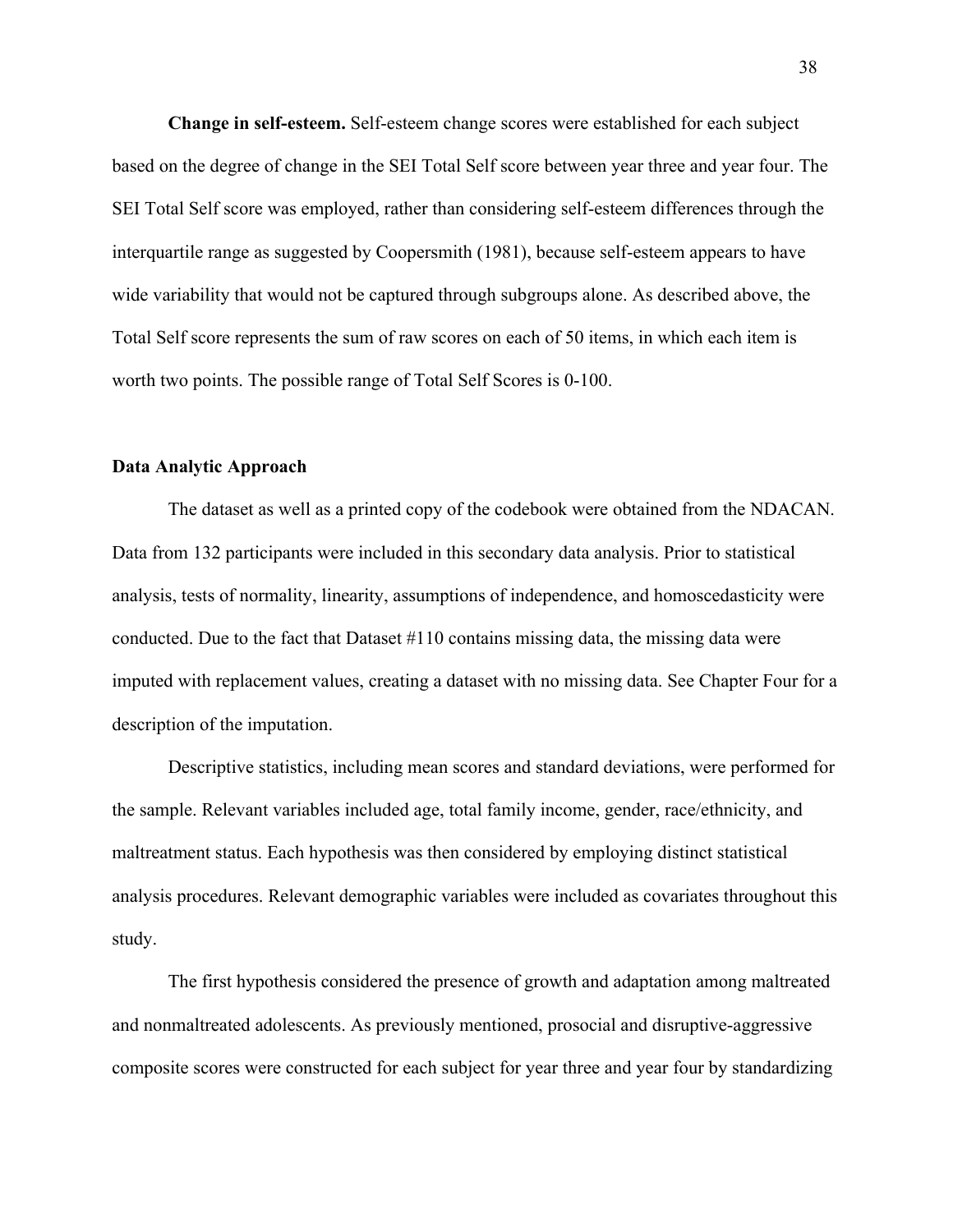select scores on the PEI, Peer Nominations, and Behavior Ratings measures and then averaging these z scores. Results of the Peabody Picture Vocabulary Test, Revised (PPVT-R) (Dunn & Dunn, 1981), in standardized form, were added to the prosocial composite scores while the disruptive-aggressive scores were subtracted from the total. Separate scores were constructed for each subject for year three and year four. Lastly, change scores were created by subtracting the year three scores from the year four scores. Positive change is indicative of psychological growth.

Multiple hierarchical regression analyses were performed on these change scores to consider change in functioning from year three to year four. Relevant demographic variables were included as covariates in step one while maltreatment status was included in step two. A significant effect in step two would indicate significant growth as a result of maltreatment status above and beyond the effect of any relevant demographic variables.

The second hypothesis proposed that changes in self-esteem total scores predict levels of psychological growth. Changes in self-esteem were established for each subject, both maltreated and nonmaltreated, based on the degree of change in the SEI total self-score between year three and year four. It was possible to receive either a positive or negative change score for this variable. The degree of psychological growth was previously established through the analysis in hypothesis one. To test this hypothesis multiple regression analyses were conducted to examine whether each individual's change in self-esteem was predictive of his/her level of posttraumatic growth. It is proposed that those who experience considerable positive change in self-esteem, or those who do not experience any change in self-esteem, would experience the greatest degree of psychological growth.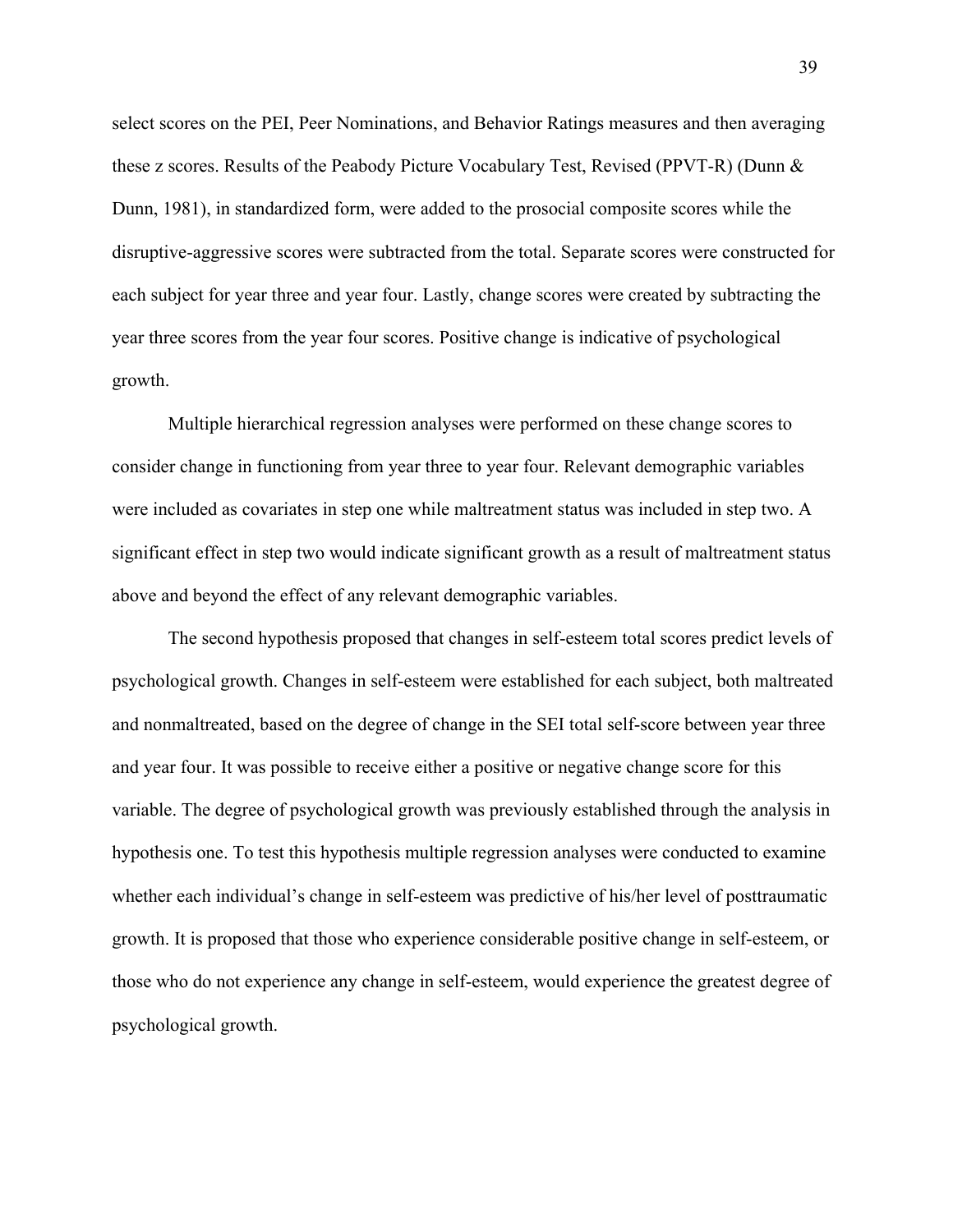## **CHAPTER 4: Results**

### **Missing Data**

Multiple imputation (Baer, Kiviahan, Blume, McKnight, & Marlatt, 2001; Rubin, 1987; Schafer, 1997) was used to create a dataset with no missing data. SPSS 22 was used for all analyses, including imputation and tests of hypotheses. Multiple imputation (MI) is a technique that replaces missing values with predictions based on the available information observed in the study. MI was employed within this study because it relies on more plausible assumptions than do other standard approaches for addressing missing data, including listwise deletion and replacement of missing values with group means. Missing values analysis (MVA) was conducted prior to the imputation and revealed that 12 out of the 115 variables (11.43%) contained missing data for at least one case. Nearly half of the participants had some missing data, and 11.23% of all the values in the dataset were missing. Fifteen imputations were chosen to create the final dataset for analysis. Pooled analyses were used for all presentations of descriptive data and hypotheses tests. Standard errors of the mean (SE) are reported in conjunction with reported means for the pooled data, rather than standard deviations.

#### **Baseline Characteristics**

This study examined a sample of 132 youth who were between the ages of 10 and 13.9 during the first year of this study (i.e., year three). The mean age of the adolescents was 11.30  $(SE = .08)$ ; among the maltreated adolescents, the mean age was 11.25  $(SE = 0.11)$  while among the nonmaltreated adolescents, the mean age was  $11.34$  (SE = 0.11). Thirty-nine percent of the entire sample was female ( $n = 52$ ) while the majority of the sample was male ( $n = 80, 63\%$ ).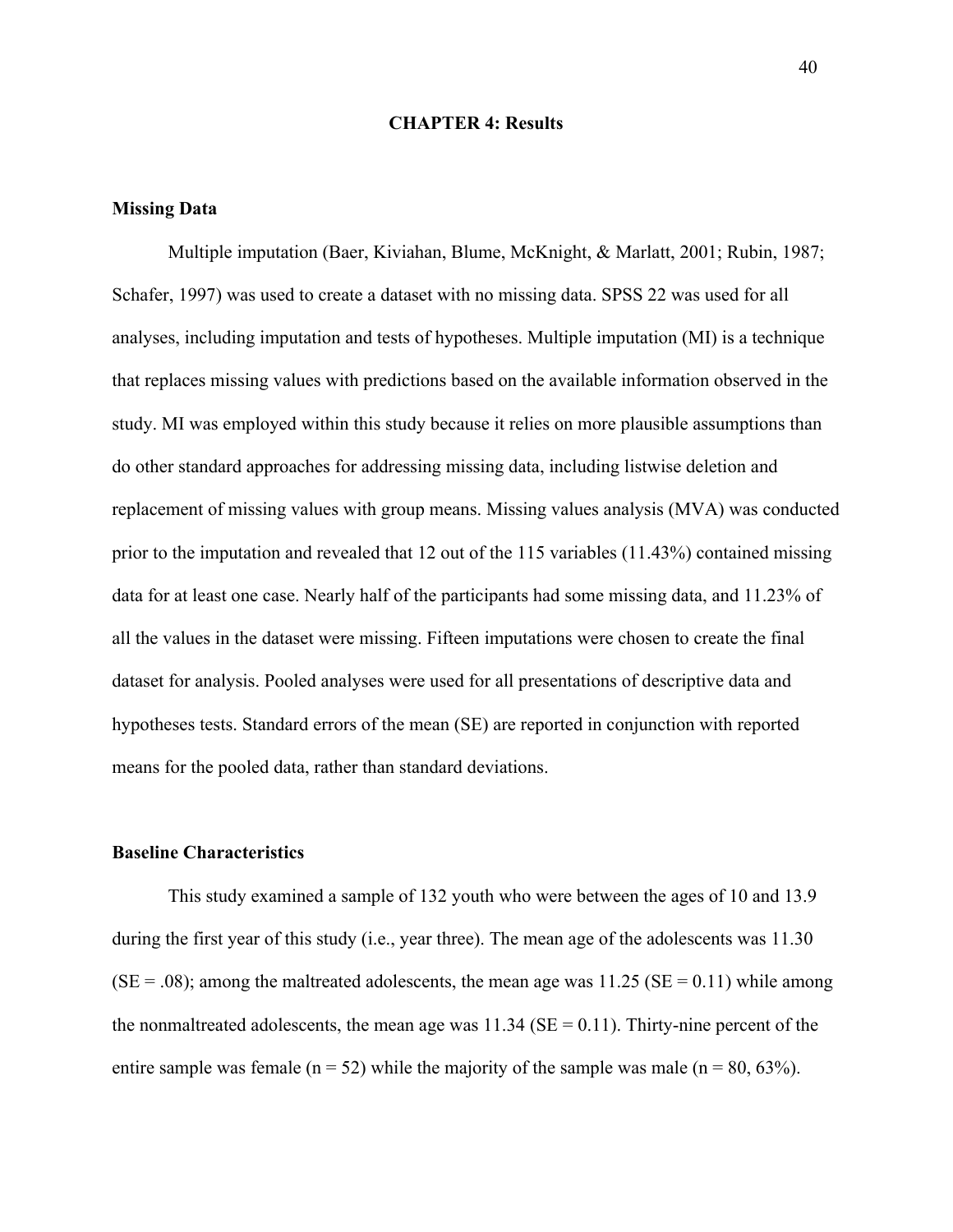Close to 69% identified as Black, 15.9% as White, and 3.0% as Hispanic, with the remainder identifying as mixed-race or other. As described above, a large proportion (54.0%) of the children lived below the poverty line, 38.8 (60.6%) of the 64 maltreated adolescents and 47.9 (32.6%) of the 68 nonmaltreated adolescents. Overall, the average family income was \$22,097  $(SE = 0.99)$ .

In an effort to create robust categories with sufficient frequencies, alternate categories based on the original data were created for several of the study variables. Such a process was required to facilitate an examination of any possible interactions between demographic variables and those variables present in the main hypotheses. The logical meaning of the original categories was maintained to the extent possible. Changes were made to the following demographic categorical variables: a) respondent; b) respondent marital status; c) receives public assistance; d) child race; and e) respondent Hollingshead education score. For example, the variable 'respondent' originally contained five categories, with frequencies as follows: Mother (n  $= 120$ ); Father (n = 4); Grandmother (n = 5); Foster Parent (n = 1); and Other (n=2). Because the largest category (mother,  $n = 120$ ) could not be divided, the remaining four categories were combined into a "not mother" category ( $n = 12$ ). The two variables, child gender and above or below the poverty line, did not need to be re-coded because they were already presented as dichotomous variables with only two categories. See Table 1 for a review of the sample's key demographic characteristics, including the aforementioned re-coded demographic variables.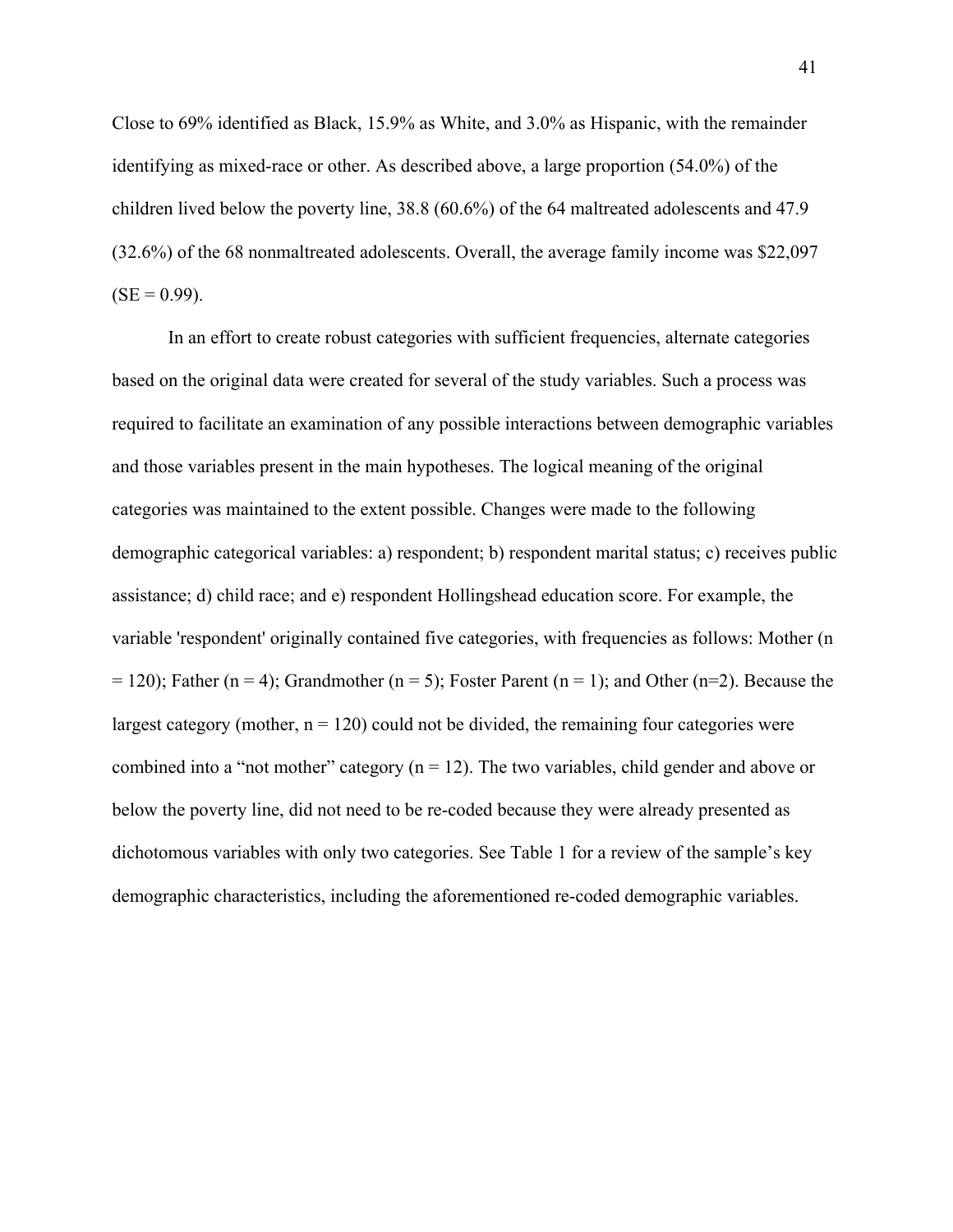|                                      | Total subsample $(N = 132)$ |      | Maltreated ( $n = 64$ ) Nonmaltreated ( $n = 68$ ) |                  |               |                  |
|--------------------------------------|-----------------------------|------|----------------------------------------------------|------------------|---------------|------------------|
| Demographic variables                | $\frac{0}{0}$               | N    | $\frac{0}{0}$                                      | N                | $\frac{0}{0}$ | N                |
|                                      |                             |      |                                                    |                  |               |                  |
| Maltreatment status<br>Maltreated    |                             |      |                                                    |                  |               |                  |
|                                      | 48.5                        | 64   | 100.0                                              | 64               | 0.0           | $\boldsymbol{0}$ |
| Nonmaltreated                        | 51.5                        | 68   | 0.0                                                | $\boldsymbol{0}$ | 100.0         | 68               |
| Child $Age$ <sup>3,4</sup>           |                             |      |                                                    |                  |               |                  |
| 10                                   | 46.2                        | 61   | 50.0                                               | 32               | 42.6          | 29               |
| 11                                   | 30.3                        | 40   | 26.6                                               | 17               | 33.8          | 23               |
| 12                                   | 19.7                        | 26   | 20.3                                               | 13               | 19.1          | 13               |
| 13                                   | 3.8                         | 5    | 3.1                                                | $\overline{2}$   | 4.4           | $\overline{3}$   |
| Child's gender                       |                             |      |                                                    |                  |               |                  |
| Male                                 | 60.6                        | 80   | 64.0                                               | 41               | 57.4          | 39               |
| Female                               | 39.4                        | 52   | 35.9                                               | 23               | 42.6          | 29               |
|                                      |                             |      |                                                    |                  |               |                  |
| Child's race/ethnicity               |                             |      |                                                    |                  |               |                  |
| <b>Black</b>                         | 68.9                        | 91   | 65.6                                               | 42               | 72.1          | 49               |
| Not Black                            | 31.1                        | 41   | 34.4                                               | 22               | 27.9          | 19               |
| (Mixed race, White, Hispanic, Other) |                             |      |                                                    |                  |               |                  |
| Poverty Status <sup>c</sup>          |                             |      |                                                    |                  |               |                  |
| Below the Poverty Line               | 54.0                        | 71.3 | 60.6                                               | 38.8             | 47.9          | 32.6             |
|                                      | 46.0                        | 60.7 | 39.4                                               | 25.2             | 52.1          | 35.4             |
| Above the Poverty Line               |                             |      |                                                    |                  |               |                  |
| Respondent                           |                             |      |                                                    |                  |               |                  |
| Mother                               | 90.9                        | 120  | 87.5                                               | 56               | 94.1          | 64               |
| Non-Mother                           | 9.1                         | 12   | 12.5                                               | 8                | 5.9           | $\overline{4}$   |
|                                      |                             |      |                                                    |                  |               |                  |
| <b>Parental Educational Level</b>    |                             |      |                                                    |                  |               |                  |
| Less than high school education 32.6 |                             | 43   | 43.8                                               | 28               | 22.1          | 15               |
| High school graduates                | 37.1                        | 49   | 37.5                                               | 24               | 36.7          | 25               |
| Some college or more                 | 30.3                        | 40   | 18.8                                               | 12               | 41.2          | 28               |
| <b>Marital Status</b>                |                             |      |                                                    |                  |               |                  |
| Never married                        | 37.1                        | 49   | 42.2                                               | 27               | 32.4          | 22               |
| Married or Living with partner       | 36.4                        | 48   | 31.3                                               | 20               | 41.2          | 28               |
| Divorced/separated/widowed           | 26.5                        | 35   | 26.6                                               | 17               | 26.5          | 18               |
|                                      |                             |      |                                                    |                  |               |                  |
| Receipt of Public Assistance         |                             |      |                                                    |                  |               |                  |
| Full assistance                      | 47.2                        | 62.3 | 61.3                                               | 39.2             | 33.8          | 23               |
| Less than full assistance            | 52.8                        | 69.7 | 38.8                                               | 24.8             | 66.2          | 45               |

**Table 1** *Descriptive Statistics of the Study Sample (N = 132)*

<sup>3</sup> All ages represent child's age in Year 3. For this study, ages are rounded to the nearest tenth. For this table, ages are provided as whole numbers without further rounding up.

 

<sup>&</sup>lt;sup>4</sup> Mean Age: Total Sample ( $M = 11.30$ ,  $SE = 0.88$ ); Maltreated group ( $M = 11.25$ ,  $SE = 0.88$ ); Nonmaltreated group  $(M = 11.34, SE = 0.89)$ ;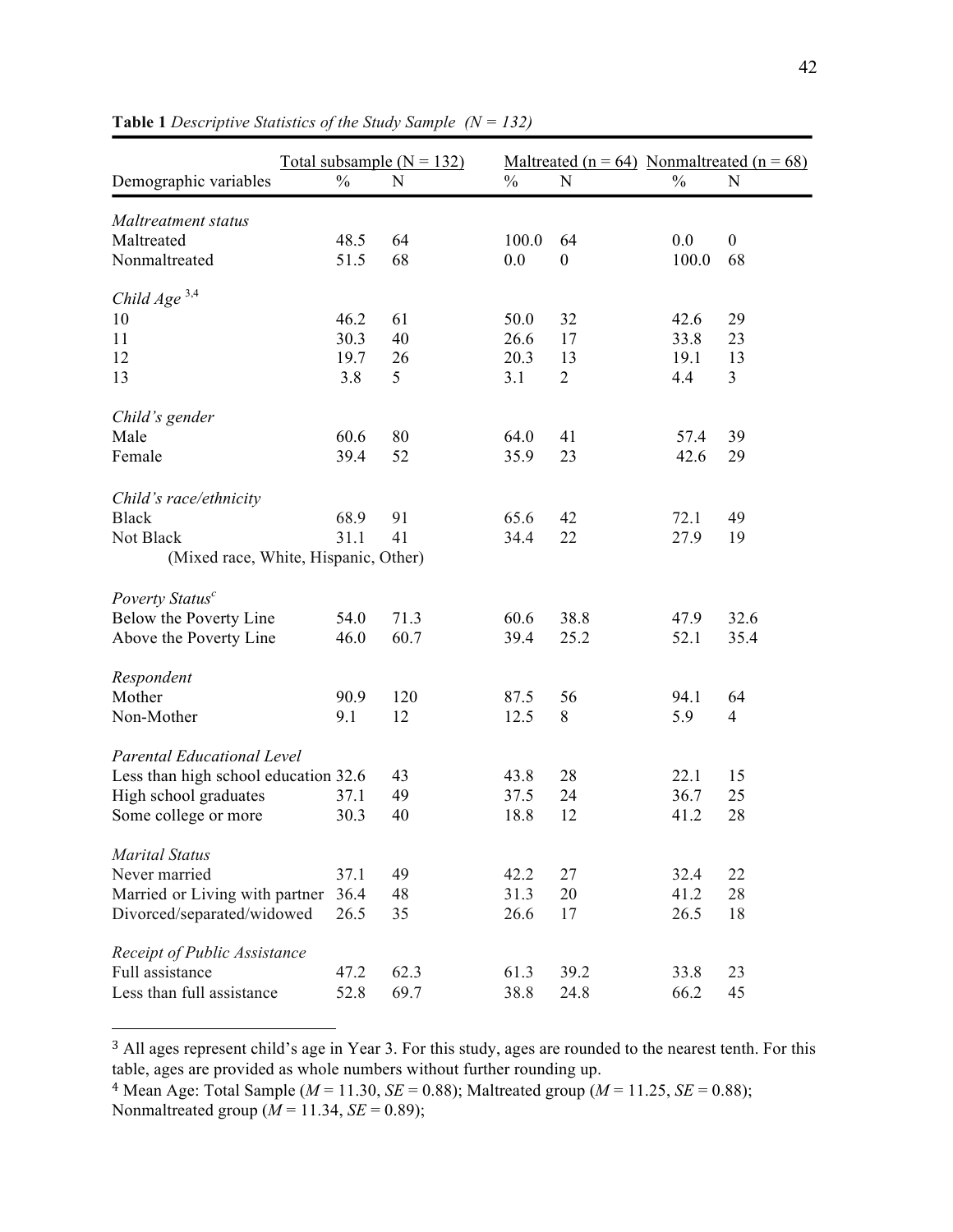As shown in Table 2, 64 (48.5%) of the adolescents experienced substantiated claims of maltreatment while the other 68 (51.5%) did not. The vast majority of maltreated adolescents experienced abuse or neglect prior to entering elementary school ( $n = 55$ ; 86%), even as maltreatment may have also occurred at a later developmental period. About  $63\%$  (n = 40) of the maltreated adolescents experienced abuse or neglect at two or more developmental periods (e.g., infancy, toddlerhood, preschool age, school age, later school age).

|                       | $\frac{0}{0}$ | Total ( $N = 64$ )<br>N | $\frac{0}{0}$ | Boys $(N = 41)$<br>N | $\frac{0}{0}$ | Girls ( $N = 23$ )<br>$\boldsymbol{N}$ |
|-----------------------|---------------|-------------------------|---------------|----------------------|---------------|----------------------------------------|
| Infancy               | 59.0          | 37.7                    | 58.3          | 23.9                 | 60.0          | 13.8                                   |
| Toddlerhood           | 67.3          | 43.1                    | 69.5          | 28.5                 | 63.9          | 14.7                                   |
| Preschool age         | 66.4          | 42.5                    | 66.3          | 27.2                 | 66.5          | 15.3                                   |
| School age            | 23.4          | 15                      | 20.2          | 8.3                  | 29.1          | 6.7                                    |
| Later school age      | 26.7          | 17.1                    | 29.0          | 11.9                 | 22.6          | 5.2                                    |
| Two or more           | 68.6          | 43.9                    | 66.1          | 27.1                 | 73.0          | 16.8                                   |
| developmental periods |               |                         |               |                      |               |                                        |

**Table 2** *Developmental Period During which Maltreatment Occurred (N = 64)*

All DSS records for maltreated adolescents were coded utilizing the Maltreatment Classification System (MCS; Barnett, Manly, & Cicchetti, 1993). The majority of the adolescents with available information experienced multiple forms of maltreatment ( $N = 36$ , 63%). There was little change in subtype designation over the course of the study.

# **Relationship between Demographics & Study Variables**

Preliminary analyses were conducted to identify covariates that would then be controlled in all final models. This examination of connections between demographic and study variables revealed that several study variables, including maltreatment status and components of the PTG/psychological growth score, were related to both child age and to the family's receipt of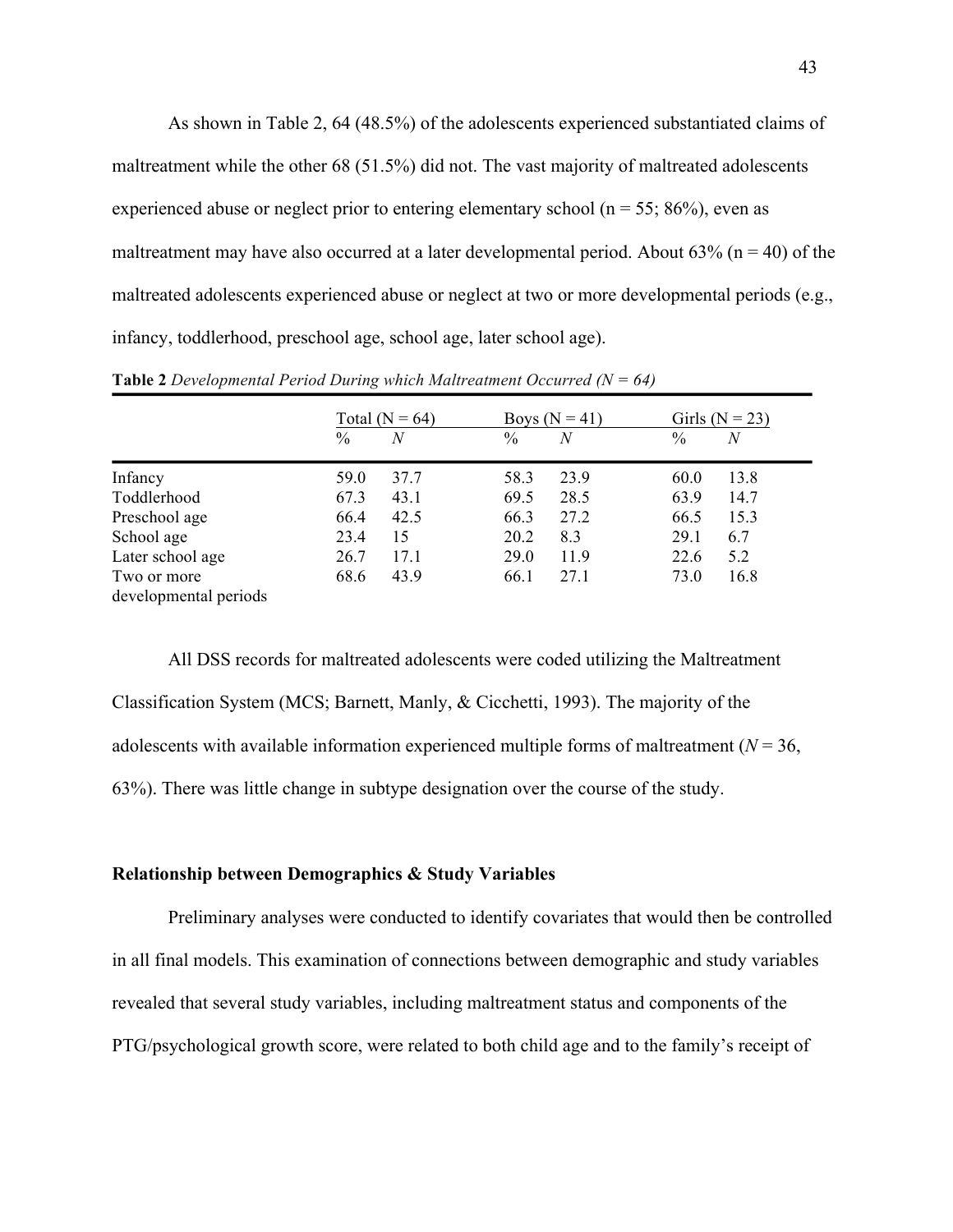public assistance. Therefore, child age and public assistance status were included as covariates in subsequent analyses. These variables are presented in Table 1.

## **Hypothesis #1 Analysis**

A hierarchical multiple regression analysis was conducted to test hypothesis 1 that growth is greater among the maltreated adolescents. Since public assistance and child age had shown a relationship with some of these variables, they were included in the multiple regression. Variables were entered into the equation in two blocks, with the demographics entered first, and the predictor variable (i.e., maltreatment status) entered in the second block. Such a procedure was employed in order to demonstrate that the hypothesized predictor variable contributed to the explanation of variance in the outcome variable, over and above any demographic effects that might exist. This was done by a test of change in the adjusted  $R^2$  when the hypothesized predictors were added to the equation. In this case, both models were not significant and thus further analyses comparing the two groups were unnecessary. Child age and public assistance status were not predictive of psychological growth,  $F(2, 129) = 0.57$ ,  $p > 0.10$ , adjusted  $R^2 = -1$ 0.01, and this was true for both the maltreated and nonmaltreated adolescents,  $F(3,128) = 0.87$ , *p*  $> 0.10$ , adjusted R<sup>2</sup> = -0.00. The coefficients for this analysis can be seen in Table 3.

Given the fact that no significant results were found, a factor analysis was conducted to isolate the subgroup of maltreated adolescents who had experienced PTG and to identify the characteristics that distinguished that subgroup of maltreated adolescents from those maltreated and nonmaltreated adolescents who did not experience growth. Correlations were conducted between maltreatment variables and growth variables. Maltreatment variables included maltreatment status, the number of developmental levels in which maltreatment occurred, and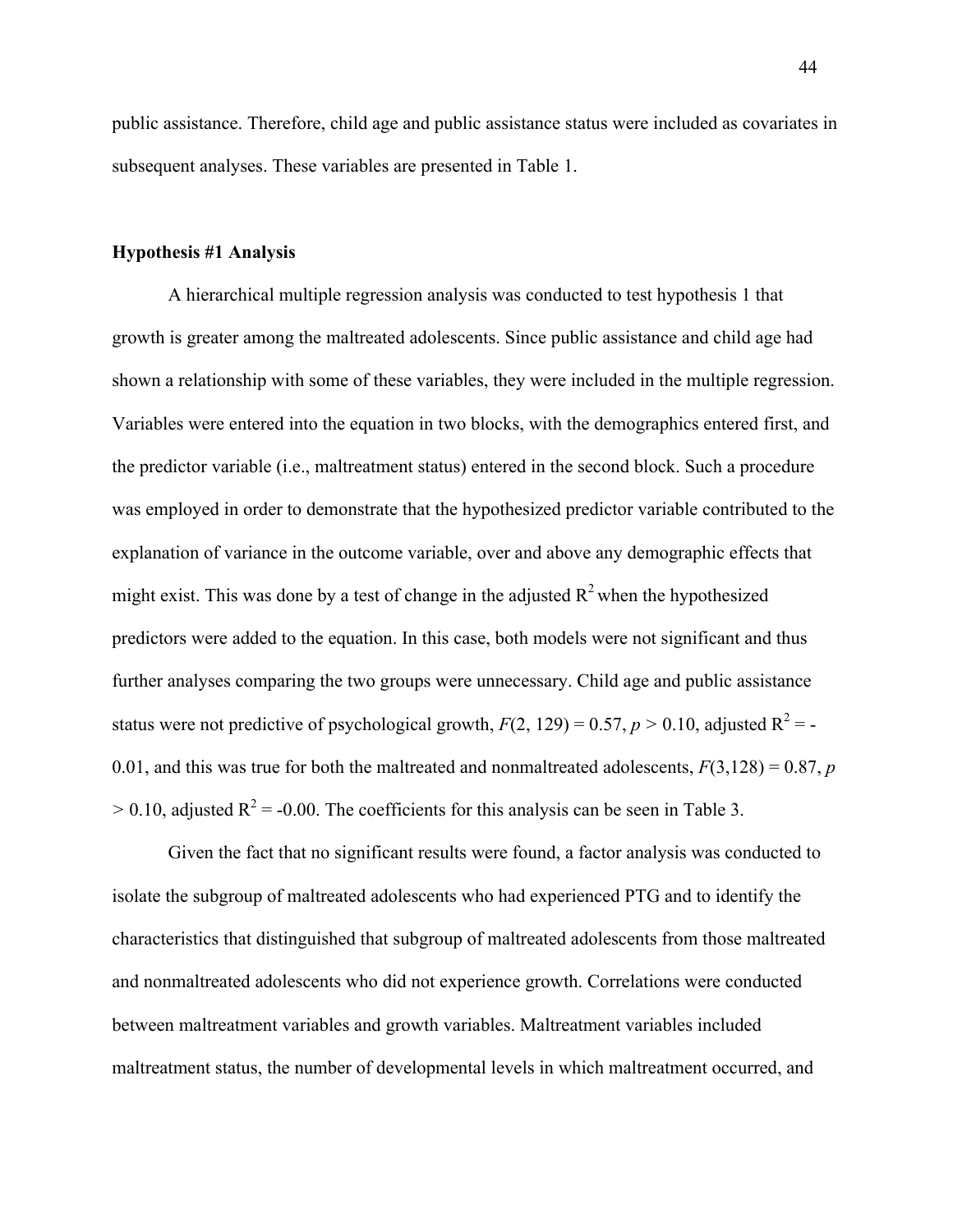maltreatment severity (maltreatment status x number of developmental levels in which maltreatment occurred). Growth variables were examined in the aggregate, as they were previously, as well as by individual scores. Growth scores were created for each specific area of potential growth (e.g., peer nomination as a "leader," PEI likeability score, behavioral rating of "aggressive") by subtracting the individual z scores of year three from year four and classifying the difference as growth when it was greater than zero for positive traits and less than zero for negative traits. The total number of variables classified as signifiers of growth was tallied, indicating the number of areas in which an individual had experienced growth. No correlations between the maltreatment variables and these growth variables were found to be significant. In addition, hierarchical regression analyses with the newly created maltreatment variables as predictors were conducted. Non-significant results were found for all analyses with age and income controlled.

|                            | B       | <b>SEB</b> |         |         | Sig. | Adjusted $\mathbb{R}^2$ |
|----------------------------|---------|------------|---------|---------|------|-------------------------|
| 1 (Constant)               | 1.45    | 2.46       |         | 0.59    | 0.56 | $-0.01$                 |
| Child's Age                | $-0.09$ | 0.22       | $-0.04$ | $-0.41$ | 0.68 |                         |
| <b>Public Assistance</b>   | $-0.28$ | 0.38       | 0.07    | $-0.75$ | 0.45 |                         |
| 2 (Constant)               | 1.85    | 2.51       |         | 0.74    | 0.46 | $-0.00$                 |
| Child's Age                | $-0.09$ | 0.22       | $-0.04$ | $-0.41$ | 0.68 |                         |
| <b>Public Assistance</b>   | $-0.40$ | 0.40       | $-0.01$ | $-1.02$ | 0.31 |                         |
| <b>Maltreatment Status</b> | $-0.43$ | 0.39       | $-0.01$ | $-1.10$ | 0.27 |                         |

**Table 3** *Hierarchical Multiple Linear Regression of Growth x Maltreatment Status*

*\* p < .05*

## **Hypothesis #2 Analysis**

Hypothesis 2 was also tested using a hierarchical multiple regression analysis. Selfesteem was considered as a predictor of psychological growth among maltreated and nonmaltreated adolescents. Public assistance and child age were once again included in the first block of the multiple regression and self-esteem introduced in the second block of the multiple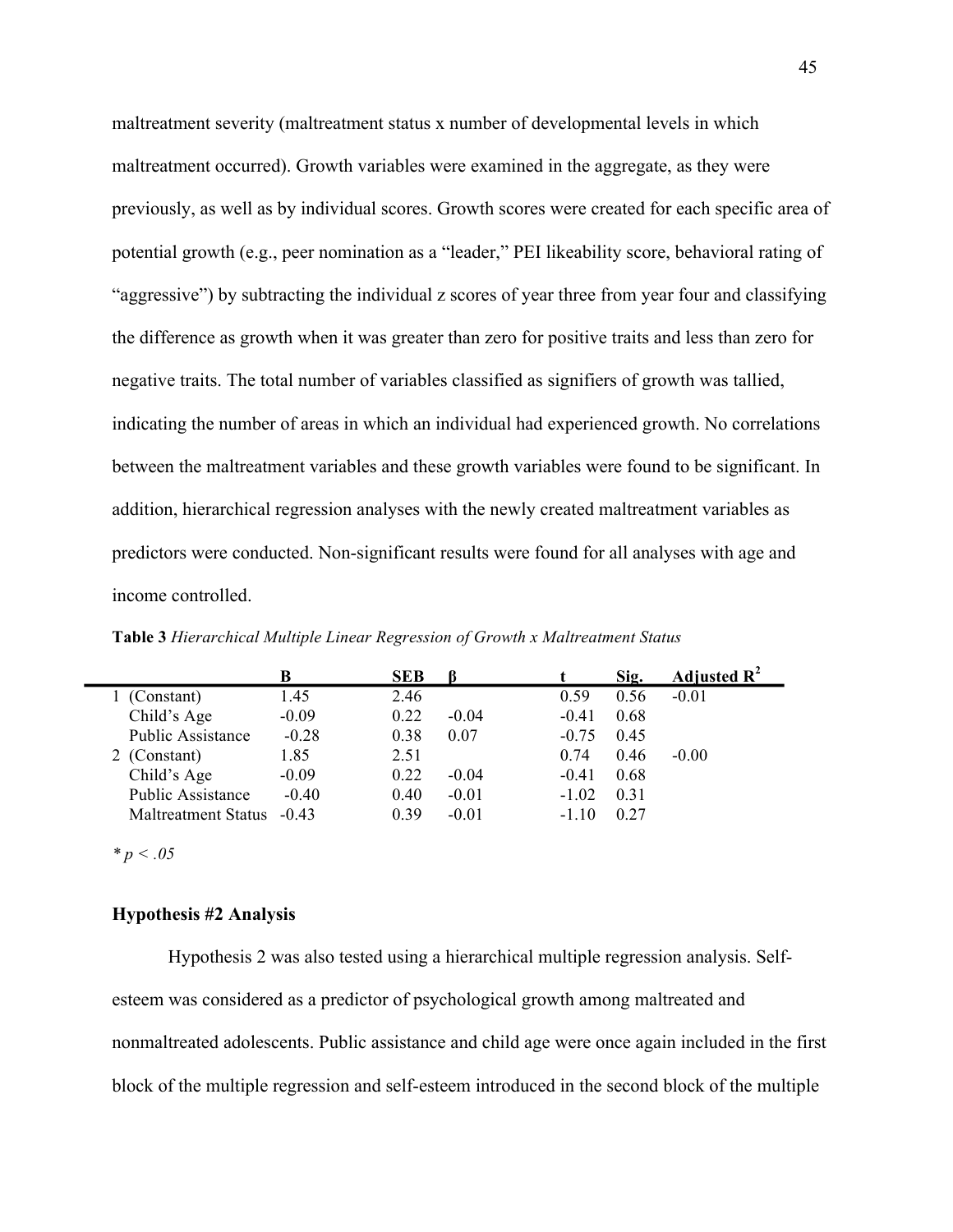regression in order to demonstrate the unique contribution of self-esteem in the explanation of variance, over and above any demographic effects. A test of change in the adjusted  $R^2$  was conducted. In this case, the results were not significant for the maltreated or nonmaltreated adolescents. Among the maltreated adolescents, child age and public assistance status were not predictive of psychological growth,  $F(2,61) = 0.65$ ,  $p > 0.10$ , adjusted  $R^2 = -0.01$ , and neither was self-esteem,  $F(3,60) = 0.59$ ,  $p > 0.10$ , adjusted  $R^2 = -0.02$ . Child age and public assistance status were not predictive of psychological growth among the nonmaltreated adolescents,  $F(2,65) = 0.61, p > 0.10$ , adjusted  $R^2 = 0.02$ , and once again, neither was self-esteem,  $F(3,64) =$ 0.80,  $p > 0.10$ , adjusted  $R^2 = 0.04$ . By conducting separate analyses for maltreated and nonmaltreated adolescents, the relationship of maltreatment, growth, and self-esteem could be explored. Since a significant relationship was not found among either maltreated or nonmaltreated adolescents, no further analyses were conducted to test whether there was a significant difference between the two groups. The coefficients for this analysis can be seen in Table 4.

|                          |         | <b>Maltreated</b> |                     |         | <b>Nonmaltreated</b> |            |
|--------------------------|---------|-------------------|---------------------|---------|----------------------|------------|
|                          |         | Sig.              | Adj. $\mathbf{R}^2$ |         | Sig.                 | Adj. $R^2$ |
| (Constant)               |         | 1.00              | $-0.01$             |         | 0.39                 | 0.02       |
| Child's Age              | 0.03    | 0.86              |                     | $-0.10$ | 0.48                 |            |
| <b>Public Assistance</b> | $-0.14$ | 0.32              |                     | $-0.06$ | 0.65                 |            |
| (Constant)               |         | 0.98              | $-0.02$             |         | 0.40                 | 0.04       |
| Child's Age              | 0.03    | 0.84              |                     | $-0.10$ | 0.50                 |            |
| <b>Public Assistance</b> | $-0.02$ | 0.34              |                     | $-0.06$ | 0.63                 |            |
| Self-Esteem              | 0.00    | 0.87              |                     | 0.01    | 0.69                 |            |

**Table 4** *Hierarchical Multiple Linear Regression of Growth x Self-Esteem* 

*\* p < .05*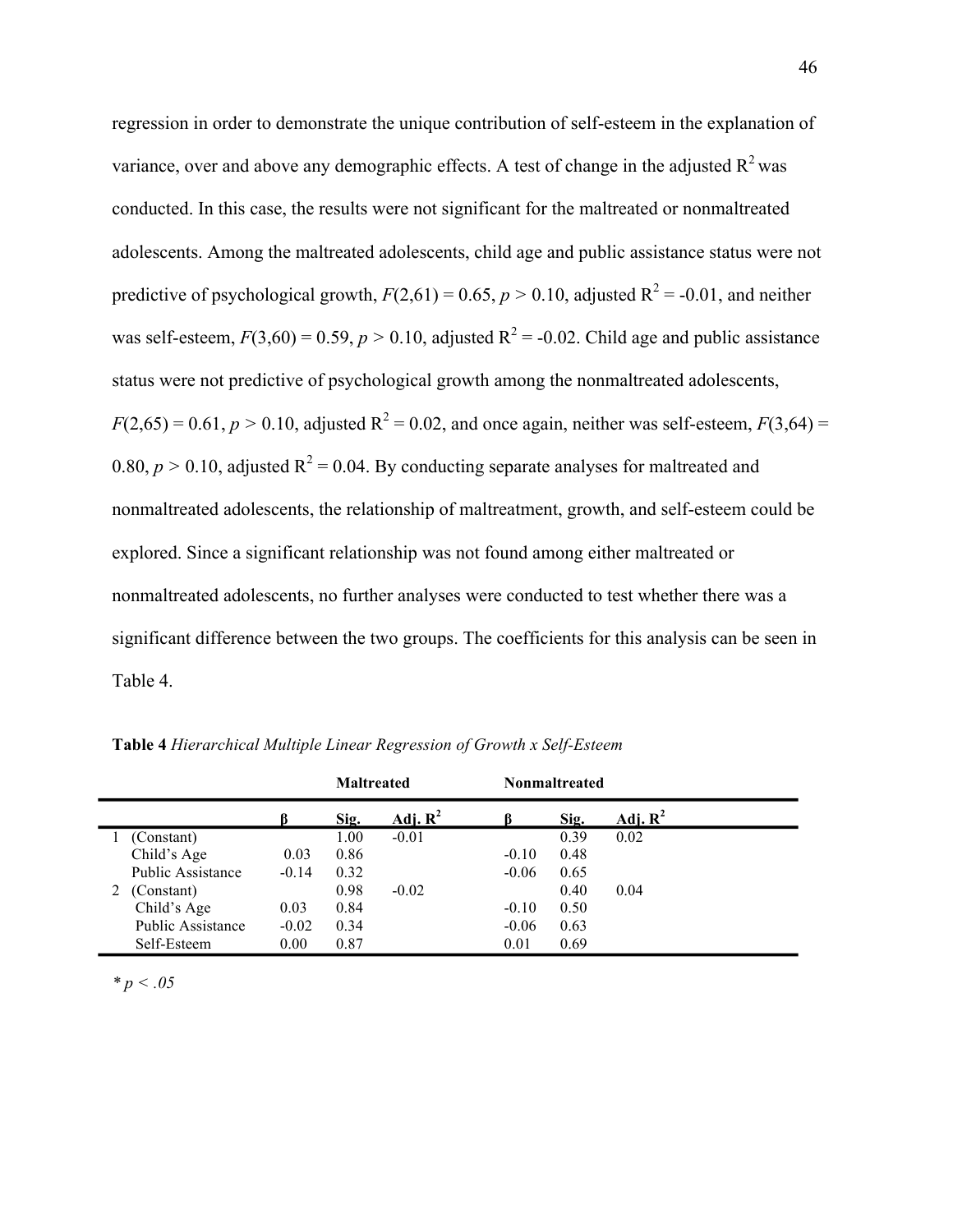### **CHAPTER 5: Discussion**

Given that posttraumatic growth has been studied and confirmed among adolescent samples (e.g., Barakat et al., 2006; Levine et al., 2008; Milam et al., 2005; Salter & Stallard, 2004) with higher rates of growth among those who experienced trauma than among those who did not (e.g., Alisic et al., 2008; Taku et al, 2012), this study proposed that psychological growth would be more prevalent among a sample of adolescents who had experienced abuse or neglect than among a control sample of nonmaltreated adolescents. Furthermore, self-esteem was hypothesized as a predictor of this relationship, with those maltreated adolescents who experienced positive changes in self-esteem also experiencing higher levels of PTG and vice versa, with negative change predicting low levels of PTG. This study defined PTG as a significant change in cognitive and social functioning over a two-year period and through a secondary analysis of a longitudinal public use dataset, this study explored the relationship between maltreatment, growth, and self-esteem among an early adolescent population.

### **Commentary on Main Findings**

The theory of PTG was initially conceptualized as positive psychological change that might be experienced by *adults* who have suffered devastation or trauma (Tedeschi & Calhoun, 1996). In its inception, this concept was not designed with children and adolescents in mind, and despite research confirming that PTG can occur among youth (e.g., Milam et al., 2004; Taku et al., 2012), the concept of PTG cannot simply be assigned to an adolescent population without caution and thoughtfulness. Moreover, many researchers have voiced skepticism regarding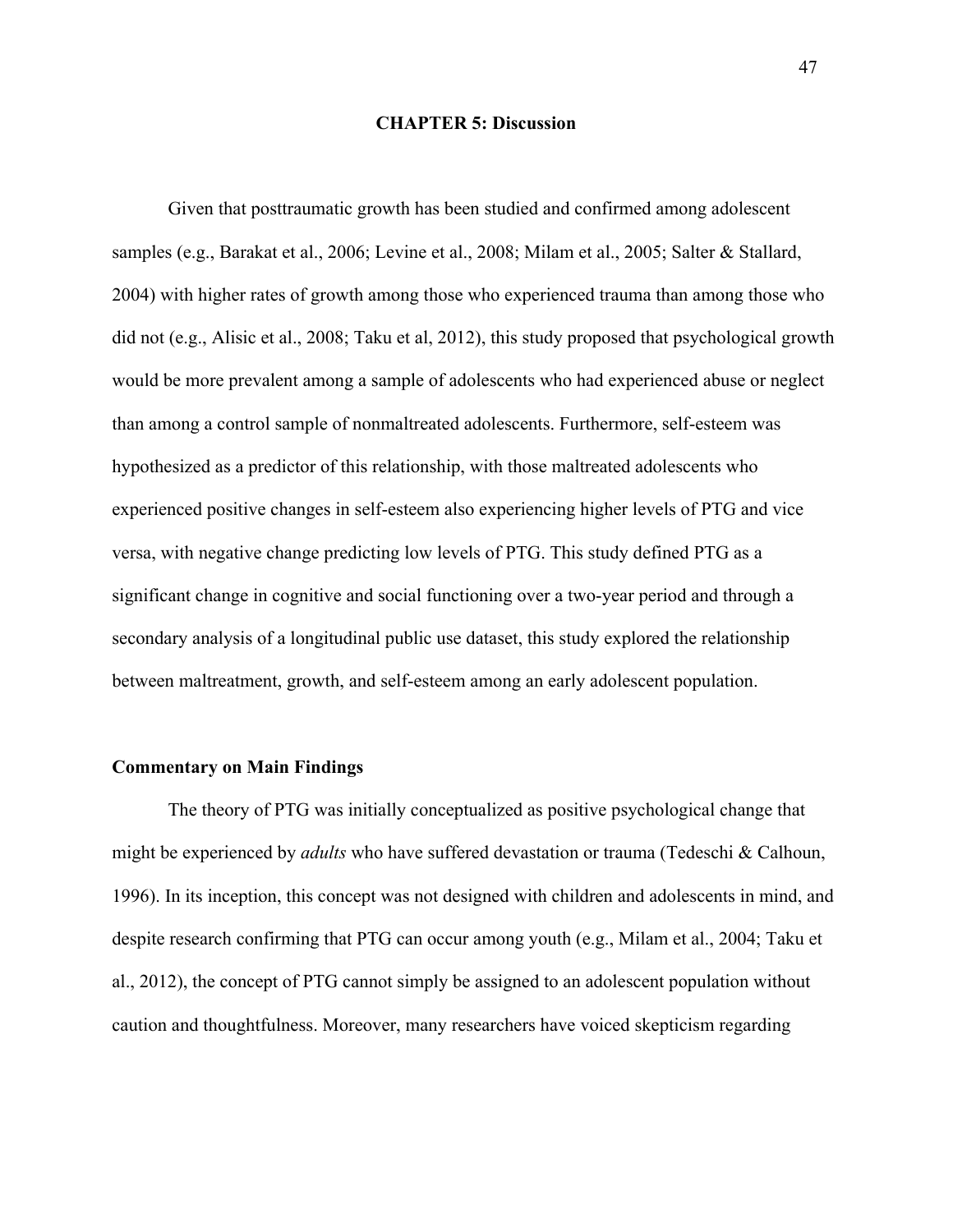youth's capacity for growth and adaptation given their relative cognitive immaturity (Cryder, Kilmer, Tedeschi, & Calhoun, 2006; Milam et al., 2004).

Examining PTG among adolescents requires particular sensitivity for a variety of reasons. First, traumatic reactions in adults and youth differ in many significant ways. For example, traumatized adolescents are at increased risk for developing PTSD, substance use disorders, and depressive disorders as compared to adults (Kilpatrick et al., 2003) and, irrespective of trauma, are at increased risk for developing psychological disorders (Kessler et al., 2005; Patel et al., 2007). Furthermore, given that considerable hormonal, physical, sexual, cognitive, and neurological growth occurs during adolescence (National Research Council and Institute of Medicine, 2006), growth and maturation are the norm for adolescents. Thus, in studying the construct of PTG among adolescents, researchers must cautiously consider the unique contributions of trauma and of PTG to ensure that behavioral and cognitive changes that are captured within the construct of PTG are not better accounted for by normal maturational processes (Cohen, Hettler, & Pane, 1998) or by psychological thriving (Scales & Leffert, 1999). Distinguishing PTG from these other experiences of growth is essential to maintaining PTG as a distinctive and relevant construct among adolescents. On the other hand, the normal maturational growth that is a hallmark of adolescence may set the stage for PTG, facilitating cognitive development and establishing the very schemata that undergo transformation in PTG (Tedeschi & Calhoun, 2004). While it is important to keep these considerations about adolescence in mind, it is also important to note that the age at which the trauma was experienced, rather than the age at time of data collection, may be more important to the construct of PTG (Barakat et al., 2006; Phipps, Long, & Ogden, 2007).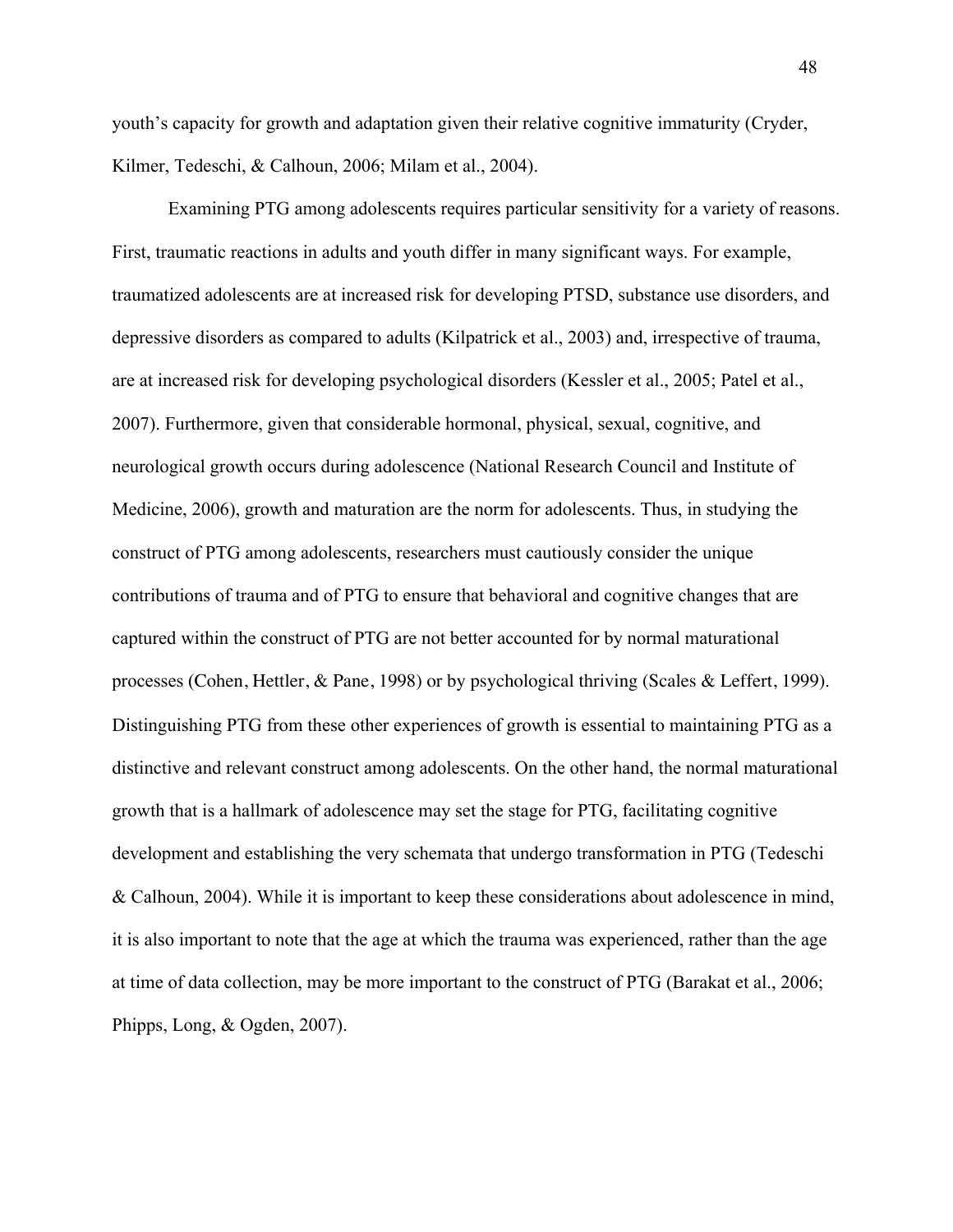Of the studies that have explored the concept of PTG among adolescents, none have explored the utility of this construct immediately following relational abuse. It is possible that PTG may occur in the aftermath of a motor vehicle accident or even the death of a parent (Milam et al., 2004; Salter & Sallard, 2004) but not occur after the experience of maltreatment. Some early research suggests that growth is more common after traumas that are caused by natural events rather than by other people (Ickovics et al., 2006; Shakespeare-Finch & Armstrong, 2010). Thus, abuse and neglect may constitute a wholly different form of trauma, one that is devastating and painful in such a way in which growth is all but impossible in its aftermath (Kilmer, 2006).

Abuse and neglect disrupt the sense of safety and invulnerability that epitomize youth. When a child is maltreated, his/her world is diminished in some way and the experience remains in that child's history throughout life. For most children who are maltreated, the pain and distress are compounded by the fact that the trauma is perpetrated by the child's biological parent (84% of cases) or by a non-biological parent or partner, like a stepparent (10% of cases)<sup>5</sup> (Sedlak  $\&$ Basena, 2014). Abuse that is committed by the very people who are entrusted with loving, protecting, and caring for the child can be particularly confusing, devastating, and earthshattering. Such a maltreated child must endeavor to integrate images of a violating, negligent parent with those of a parent who can adequately love and care for him/her and who is still concerned with his/her survival (Sheinberg & Fraenkel, 2001).

 

<sup>5</sup> It is important to note here that most state central registries fail to include extrafamilial maltreatment in their count of overall maltreatment (Knutson, 1995). Given that the children under study were identified through the NYS central registry, these numbers are somewhat representative of the population under study but fail to reflect the considerable number of extrafamilial abuse and neglect cases.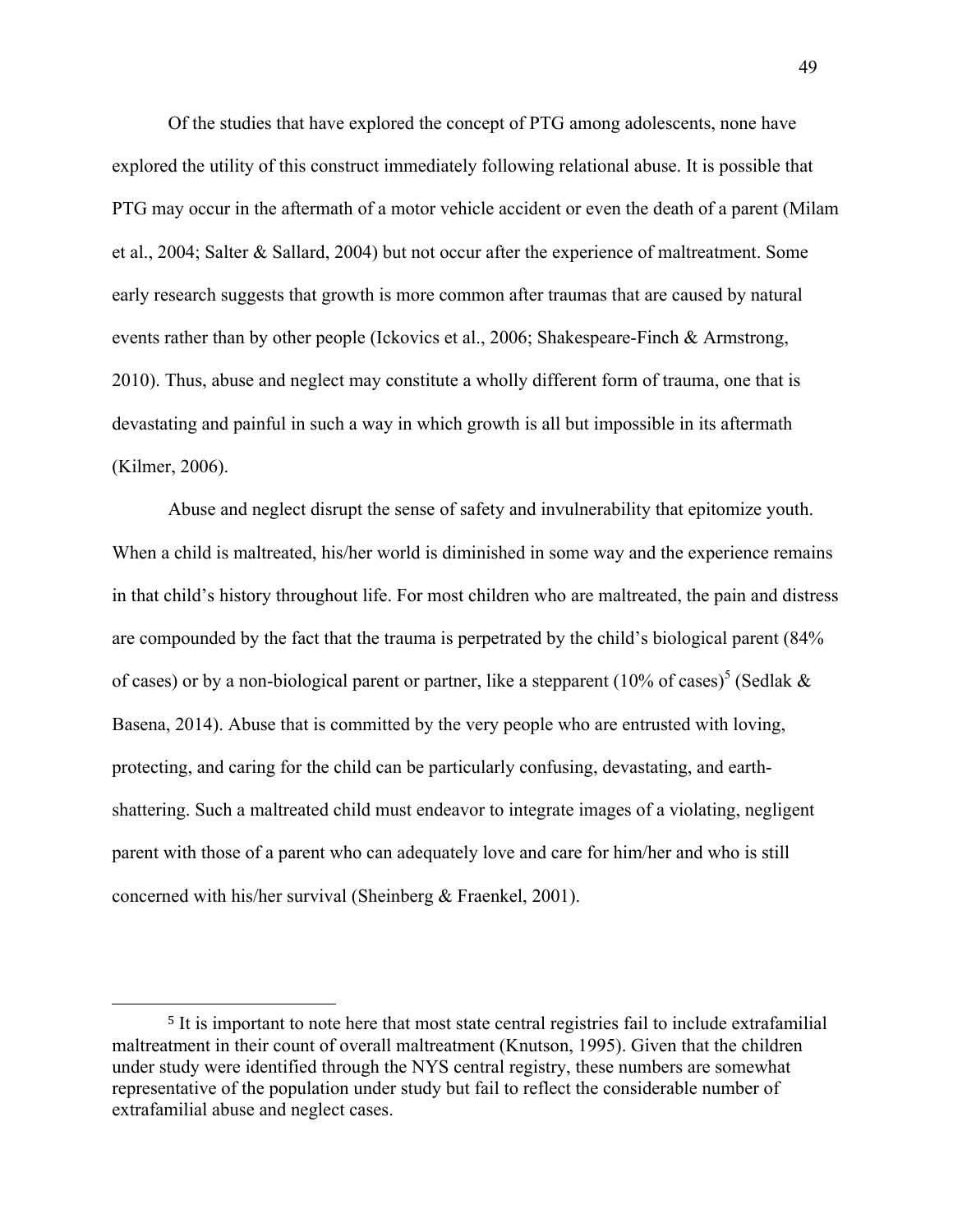Growth posttrauma may be rare or even impossible among children who have experienced maltreatment. Given that these children may be preoccupied with other tasks attempting to protect one's body against future attacks or dissociating from or avoiding the abuses so as to protect one's mind (Davies & Frawley, 1994)—it is possible that they lack the additional resources necessary to undergo the psychological growth of PTG. Maltreatment may thus constitute a stressor like no other and may be so devastating to the cognitive and emotional system that it dampens the body's instinct toward growth (Kilmer, 2006).

Levine et al. (2008) provide some credence to this hypothesis, noting that a quadratic relationship exists between growth and symptom severity among adolescents in which PTG is greatest at moderate levels of distress but is less prevalent at both low and high levels of distress. Hence, PTG may occur after other traumas but not after a trauma that is as distressing and agonizing as abuse or neglect. On the other hand, McMillen et al. (1995) did find that over a quarter of women who had been sexually abused as youth described perceived benefits of that experience. These results add nuance to this discussion but should be interpreted with caution, given that this research was conducted retrospectively with adult women and that the measure included a statement about how "some individuals can benefit from abuse," thus introducing significant demand characteristics.

The results of the present study did not support the primary hypothesis that growth among maltreated adolescents, so-called posttraumatic growth, occurred more often than growth among a comparison group of nonmaltreated adolescents. While this study did not find a significant relationship between maltreatment and growth in contrast to past results that acknowledged the presence of posttraumatic growth among traumatized youth (Barakat et al., 2006; Levine et al., 2008; Milam et al., 2005; Salter & Stallard, 2004), the results of hypothesis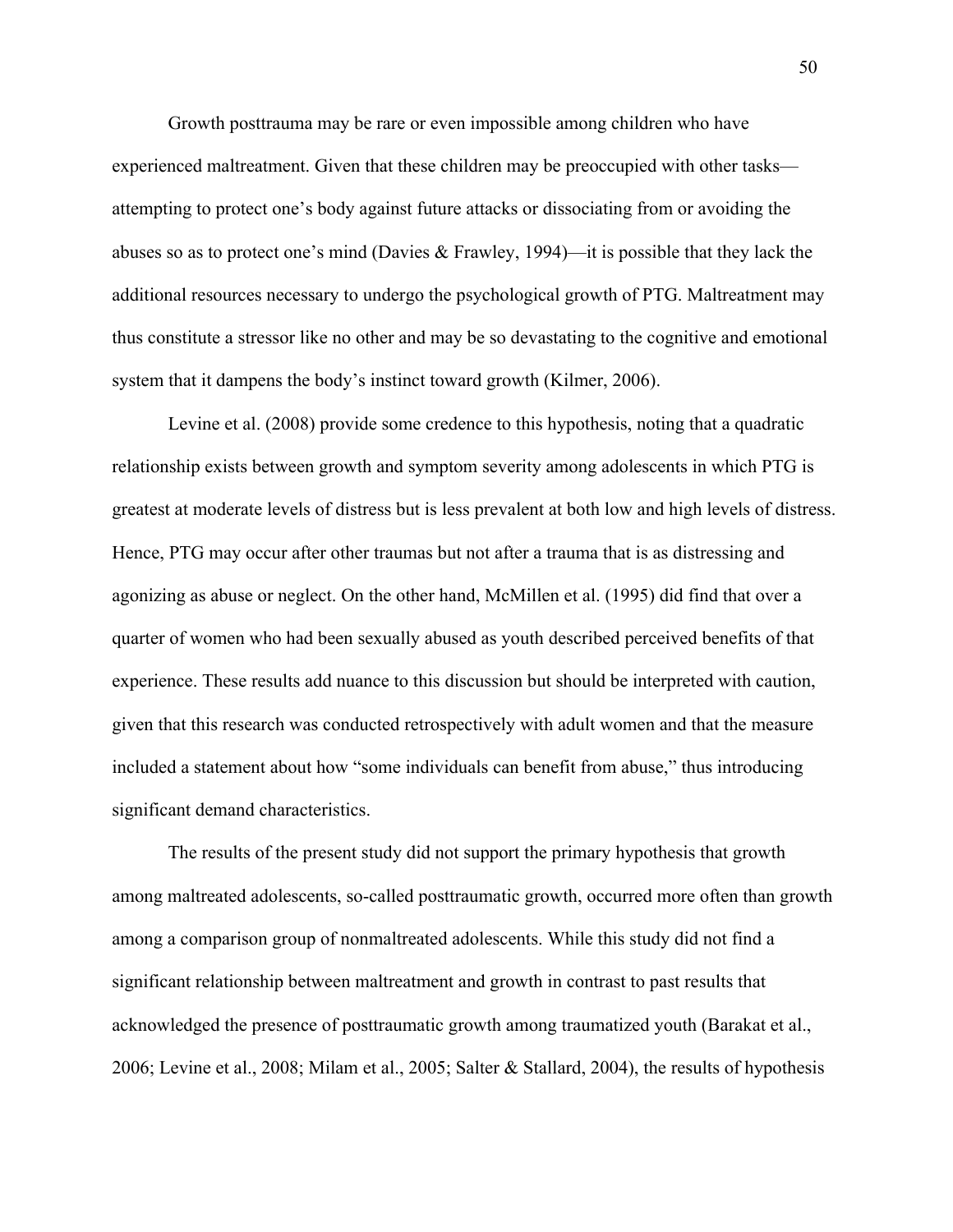one are in agreement with the central premise of the extant literature that PTG is one of many potential posttraumatic reactions that can occur in the aftermath of trauma. Furthermore, a factor analysis was conducted to identify a subgroup of maltreated adolescents who had experienced PTG and to note the characteristics that differentiate the PTG group from the non-PTG group. No significant characteristics were identified. The results of hypothesis one also did not support the notion that the capacity for growth increases with age; similar to research with children, no consistent age effects were found (Kilmer & Gil-Rivas, 2010; Meyerson et al., 2011).

Many diverse factors could contribute to these seemingly discrepant findings. First, the above discussion illustrates the fact that neither adolescents nor maltreatment were considered in PTG's inception and that the construct of PTG may thus be ill-suited to research with these populations. Furthermore, aspects of this dataset may have contributed to these seemingly discrepant findings and will be described in detail below.

Since the experimental group within this study included only those adolescents who had experienced substantiated cases of maltreatment, a basic sampling bias is embedded within this study given that most cases of child maltreatment are never reported and among those that are, many are never investigated or substantiated. Rates of both reporting and substantiation are not equivalent across demographic variables and many potential confounders may be introduced by selecting only substantiated cases. For example, allegations of maltreatment against black children are submitted and substantiated at higher rates than are those against non-black children (Drake et al., 2011; Morton, 1999; Sabol, Coulton, & Polousky, 2004), and it remains unclear whether this difference represents a clear racial bias or whether there is in fact a significant relationship between racial group and maltreatment status above and beyond other demographic variables, like geographic location, SES, and family structure (Ards, Myers, Malkis, Sugrue, &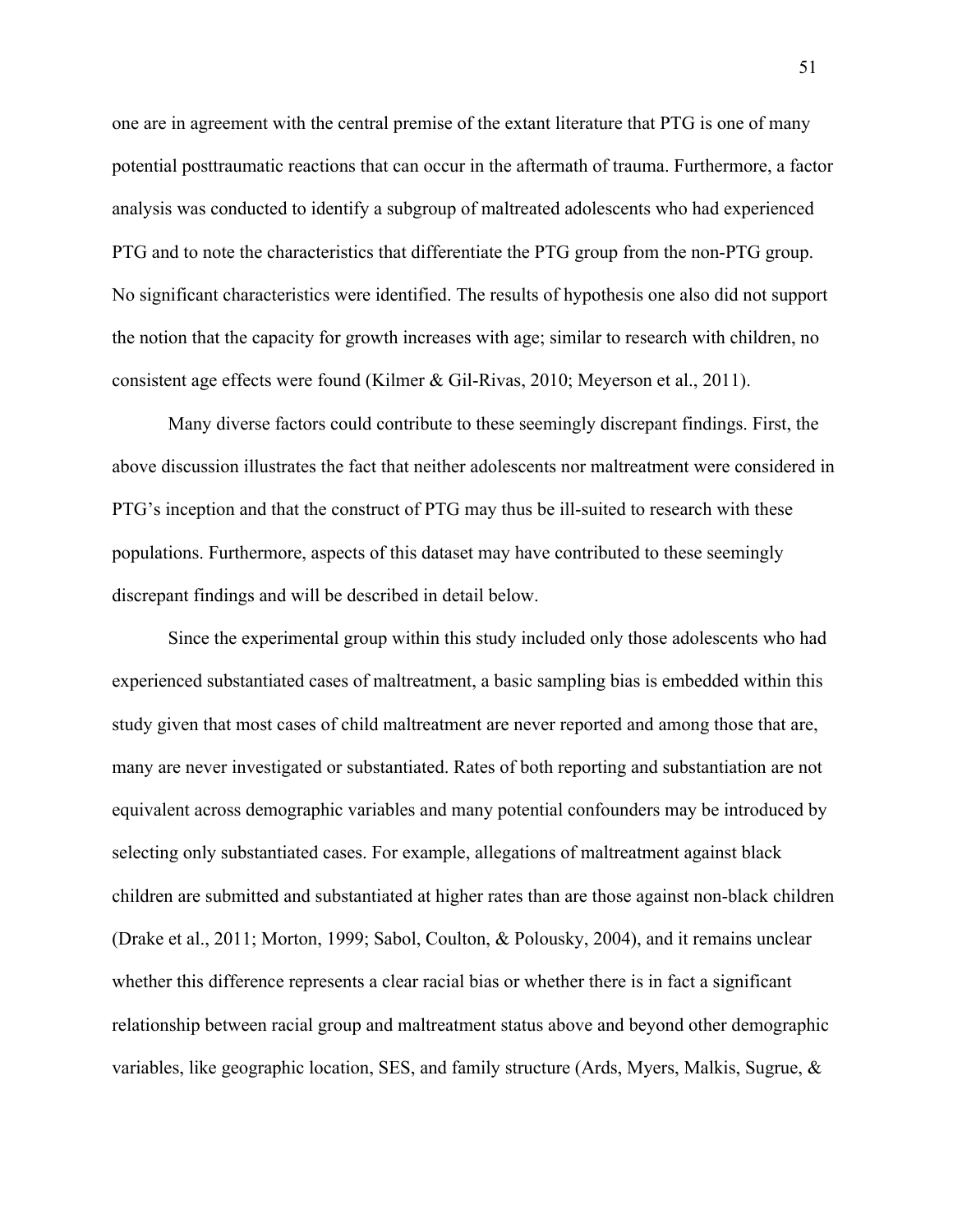Zhou, 2003; Sedlak, McPherson, Das, 2010). Poor families are also more likely to be referred to CPS, in part due to the fact that poor families frequently interact with public agencies that are mandated to report suspected maltreatment (Knutson, 1995).

In this study, the experimental and control groups were particularly well-matched on demographic variables and this research design may have also influenced the findings. The sample of both maltreated and nonmaltreated adolescents had experienced myriad social stressors—high likelihood of living below the poverty line,  $\chi^2(2, N = 132) = 2.23$ , p = 0.14, and of relationship instability,  $\chi^2$  (2, *N* = 132) = 1.75, p = 0.42, for example. This process of specifically matching the nonmaltreated and maltreated groups on variables of disadvantage produced a sample in which child maltreatment could be isolated and confounding variables controlled. At the same time, it also created a sample in which a majority of the children experienced chronic psychosocial adversity, experiencing economic, sociocultural, or institutional traumas. By creating two groups with high levels of psychosocial stressors, this study may have confounded the effects of maltreatment with the effects of other experiences of disadvantage and adversity.

Given the fact that the majority of those adolescents under investigation, both maltreated and nonmaltreated, were exposed to chronic stressors, including poverty and associated problems like family conflict and neighborhood violence, it is likely that a high percentage struggled with such proven correlates of cumulative poverty-related stress as physical health, academic functioning, and psychological well-being (e.g., Wadsworth et al., 2008; Yates et al., 2003). On the one hand, the cumulative strain of such psychosocial adversity may have put all of the adolescents under investigation at a disadvantage in relation to PTG. While PTSD and PTG are often positively correlated as described above (Alisic et al., 2008), non-PTSD symptoms and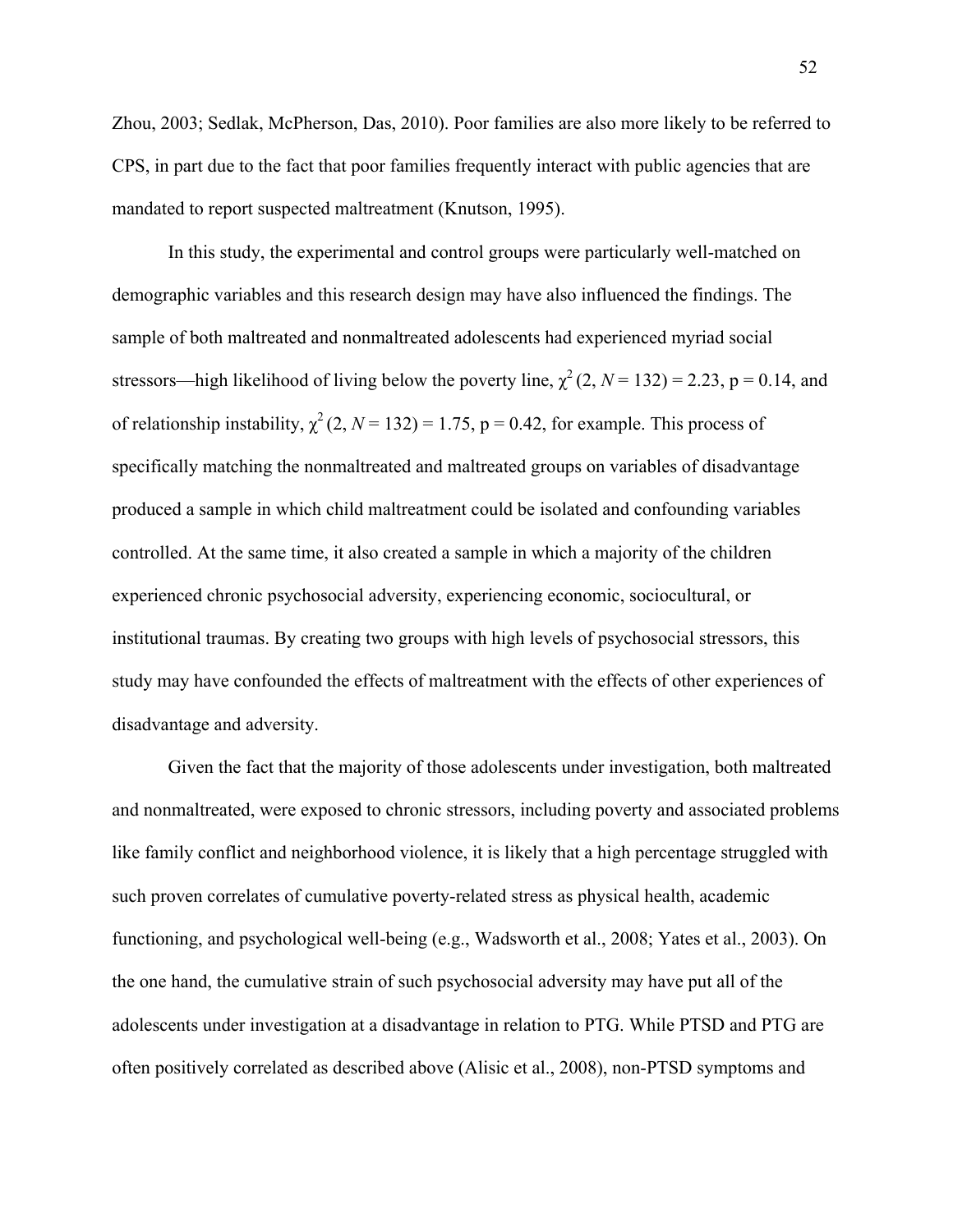PTG are more often inversely related and thus an individual who experienced significant psychological distress, as one might expect among both the maltreated and nonmaltreated adolescents in this study, may have a hampered ability to experience growth and positive change in the future (see Meyerson et al., 2011 for a review). The youth in this study may be at a disadvantage, with their resource levels depleted (Hobfoll & Lilly, 1993), prior to any maltreatment experiences, crippling their abilities to experience meaningful social or cognitive growth in the future. Some research supports this claim that prior life stressors decrease the likelihood of experiencing PTG (e.g., Yu et al., 2010). Furthermore, Pynoos et al. (1995) note that adaptation in the face of trauma is also affected by the child's pretrauma mental health. A child who is at a psychological disadvantage—due to psychological or psychosocial reasons prior to experiencing a trauma may be less able to adapt well to any additional stressors.

On the other hand, given their histories of significant stressors, a high percentage of the youth under investigation experienced the prerequisites of PTG (i.e., stress, trauma, adversity, etc.) and contradictory research suggests that prior life stressors may increase the likelihood of PTG after a subsequent trauma (Hafstad, Kilmer, & Gil-Rivas, 2011; Laufer, Hamama-Raz, Levine, & Solomon, 2009; Laufer & Solomon, 2006). Alternatively, it is possible that these chronic stressors may both enhance PTG, and undermine it, depending on the situation and the individual, thus explaining the contradictory findings within the literature (Meyerson et al., 2011). Regardless of the directionality of the effect, it is possible that a small but insignificant difference between the two groups, as was found within this study, would be expected given that both subsamples should perhaps be categorized as "traumatized."

This study introduces a worthwhile question to the PTG literature: does growth occur only in the aftermath of acute or situational stressors or can growth occur in the aftermath of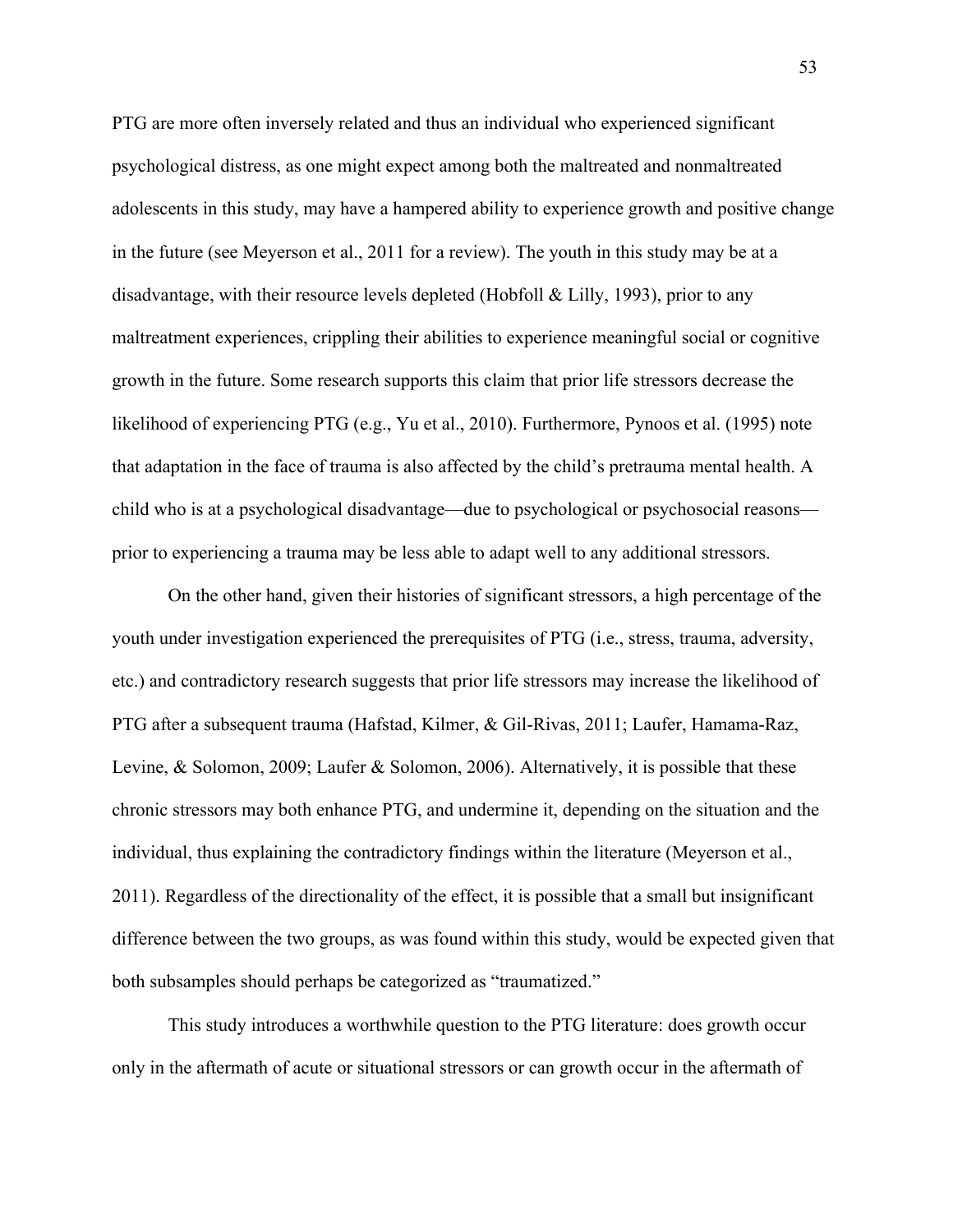chronic stressors? The impact of chronic stressors differs from that of acute stressors, causing a slow degradation of physiological and emotional processes rather than a rapid, sudden change (Friedman, 2000). Aldwin and Stokols (1988) proposed that stressor characteristics like severity and onset can either serve to promote or counter change. They suggested that those stressors that are more severe, have a rapid onset, and affect multiple domains of an individual's life are more likely to result in long-term change than those that do not. However, Aldwin and Stokols (1988)'s theories are based on stress generally and not trauma specifically and no empirical data is provided to support their claims. No conclusive answer is provided by the aforementioned analysis but is suggested that PTG should be empirically explored in the aftermath of chronic stressors, including poverty, neighborhood violence, and even ongoing abuse or neglect, as well as acute stressors,

This study's results also do not support the second hypothesis that one's self-esteem profile is predictive of one's degree of growth and positive change. Specifically, no significant relationship was found between one's level of self-esteem change and one's level of growth over a two-year period. These results are somewhat consistent with previous research that has been conducted examining the predictability of self-esteem. Contradictory results, that self-esteem both is and is not predictive of growth, have been reported and thus no consistent relationship has been found (Engelkemeyer & Marwit, 2008; King et al., 2000; Siegel et al., 2005). These results suggest that, given the complexity and variability of the construct of self-esteem, it is difficult to capture a stable and reliable relationship between self-esteem and change.

Self-esteem as a concept is a matter of nature and nurture, influenced in particular by such shared non-environmental factors as the parent-child relationship, trauma, and the physical and social environment (Armsden & Greenberg, 1987; Harter, 1999; McGuire et al., 1999).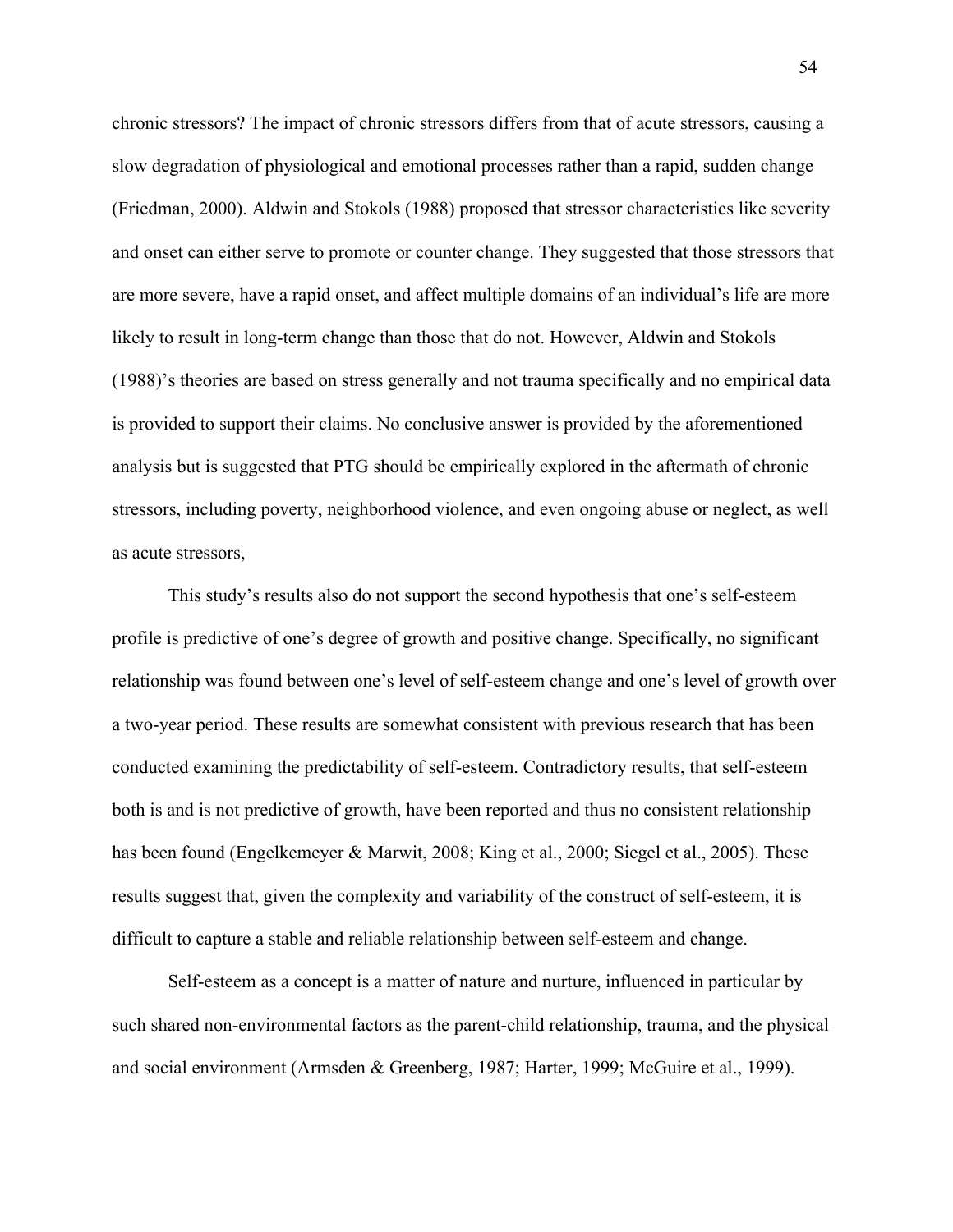Maltreatment has been specifically linked to decrements in self-esteem among many, though not all, children (e.g., Herrenkohl et al., 2012; Moran & Eckenrode, 1992) though it is unclear whether such declines are a direct result of the maltreatment or are secondary to its effects. Thus, of note for this discussion, research has found that maltreatment independently influences both self-esteem *and* growth—both the independent and dependent variables in this analysis. When maltreatment is considered, there is no longer a discrete relationship between self-esteem and growth. In fact, maltreatment is only one of many factors within this study that may contribute independently to changes in self-esteem and may affect the clarity of considering the relationship between self-esteem and growth. For example, experiences of adversity, like low SES and receipt of welfare (Mosley, 1995), may independently lead to decrements in self-esteem. It is possible that after the significant decreases in self-esteem caused by the stressors discussed above, there may be less variability in an individual's self-esteem and that any smaller variations that do occur may be difficult to detect. However, given that self-esteem is generally considered a relatively stable element of individual personality, drastic changes in either direction are unlikely.

Furthermore, exploring the concept of self-esteem among adolescents, regardless of its relationship to psychological growth, is complicated for reasons discussed above. To review, research suggests that early adolescents experience a decline in self-esteem that rebounds at some point during middle adolescence (Marsh, 1989; Marsh et al., 1985; Robins et al., 2002; Simmons et al., 1973; Twenge & Campbell, 2001). Examining changes in self-esteem during a period of development in which change is the norm may obscure researchers' ability to clearly identify the relationship between self-esteem and other similarly-changing concepts, like growth.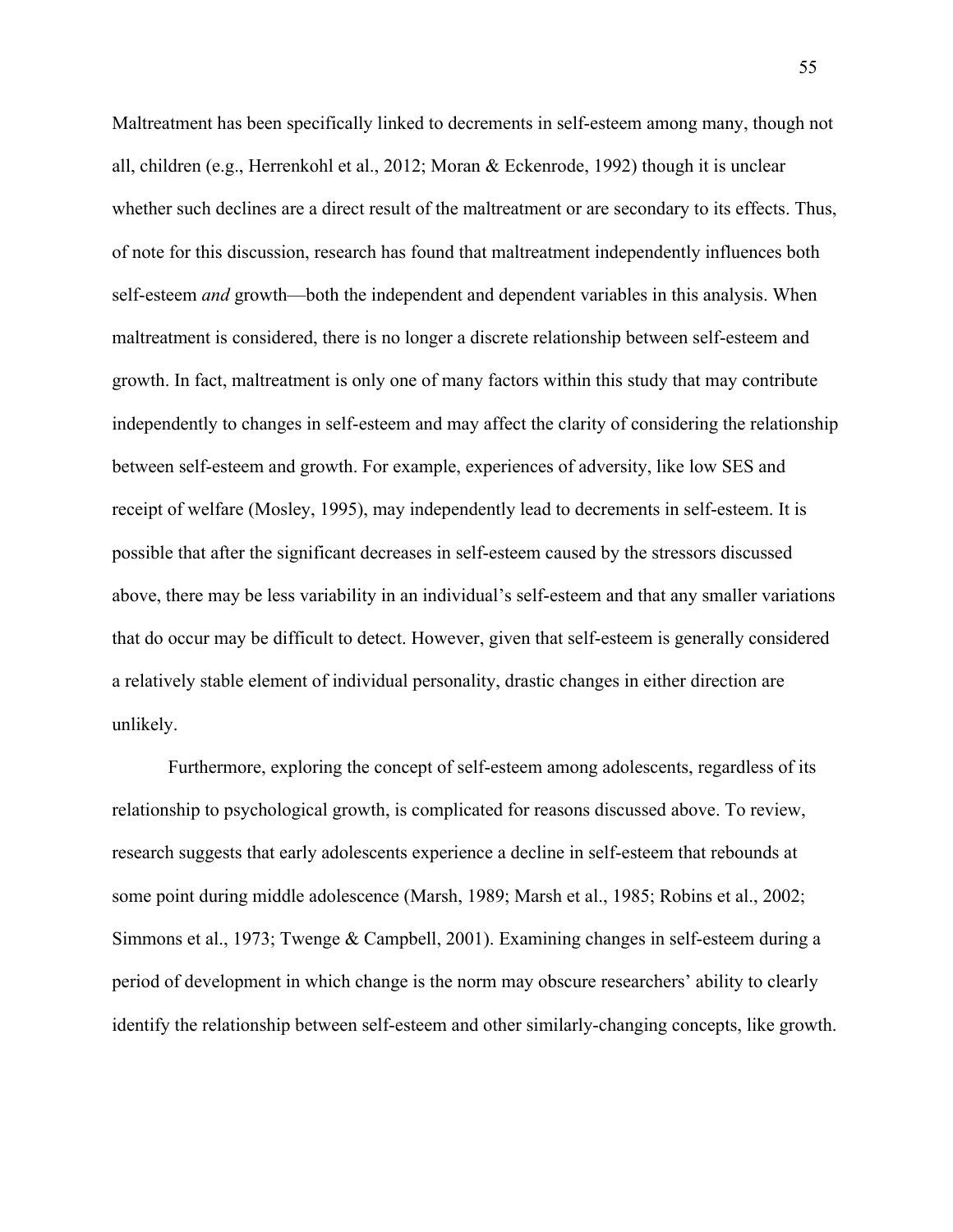This relationship is complicated further when the notion of maltreatment- or adversity-related changes in self-esteem is also considered.

While limited PTG research has been conducted with youth, an extensive resilience literature exists. As previously described, resilience reflects positive *adaptation* in the aftermath of a trauma while PTG refers to a positive *transformation* in which one's functioning posttrauma is an improvement on, and not merely a return to, pretrauma levels of functioning (Linley & Joseph, 2004). Growth within this study was assessed after/during experiences of maltreatment, without assessing premorbid functioning, and thus aimed to extrapolate growth throughout the period prior to and after the maltreatment by focusing specifically on the adolescent's experience within a two-year posttrauma window. Many studies of PTG use a similar methodology (e.g., Cryder et al., 2006; Kilmer & Gil-Rivas, 2010; Levine et al., 2008), introducing the possibility that growth and resilience may have significant unintended overlap within the literature.

The relationship between these two constructs is complex. Calhoun and Tedeschi (2006) propose that higher levels of resilience would be reflected in higher levels of reported PTG, while Clay, Knibbs, and Joseph (2009) propose the opposite. These authors posit that a necessary condition of PTG, but not of resilience, is intense distress and traumatization; a resilient individual would likely experience *less* distress not more and therefore, as Clay et al. (2009) suggest, they might be less likely, rather than more likely, to experience PTG. Given that studies do not find a 1:1 correlation between these two constructs, it is clear that PTG and resilience are in fact measuring distinct but interrelated (and perhaps, at times, overlapping) constructs (Ickovics et al., 2006; Meyerson et al., 2011).

Separate bodies of literature and lines of inquiry are necessary but lessons learned within one area may still be applicable to the other. Thus, just as youth who experience transient

56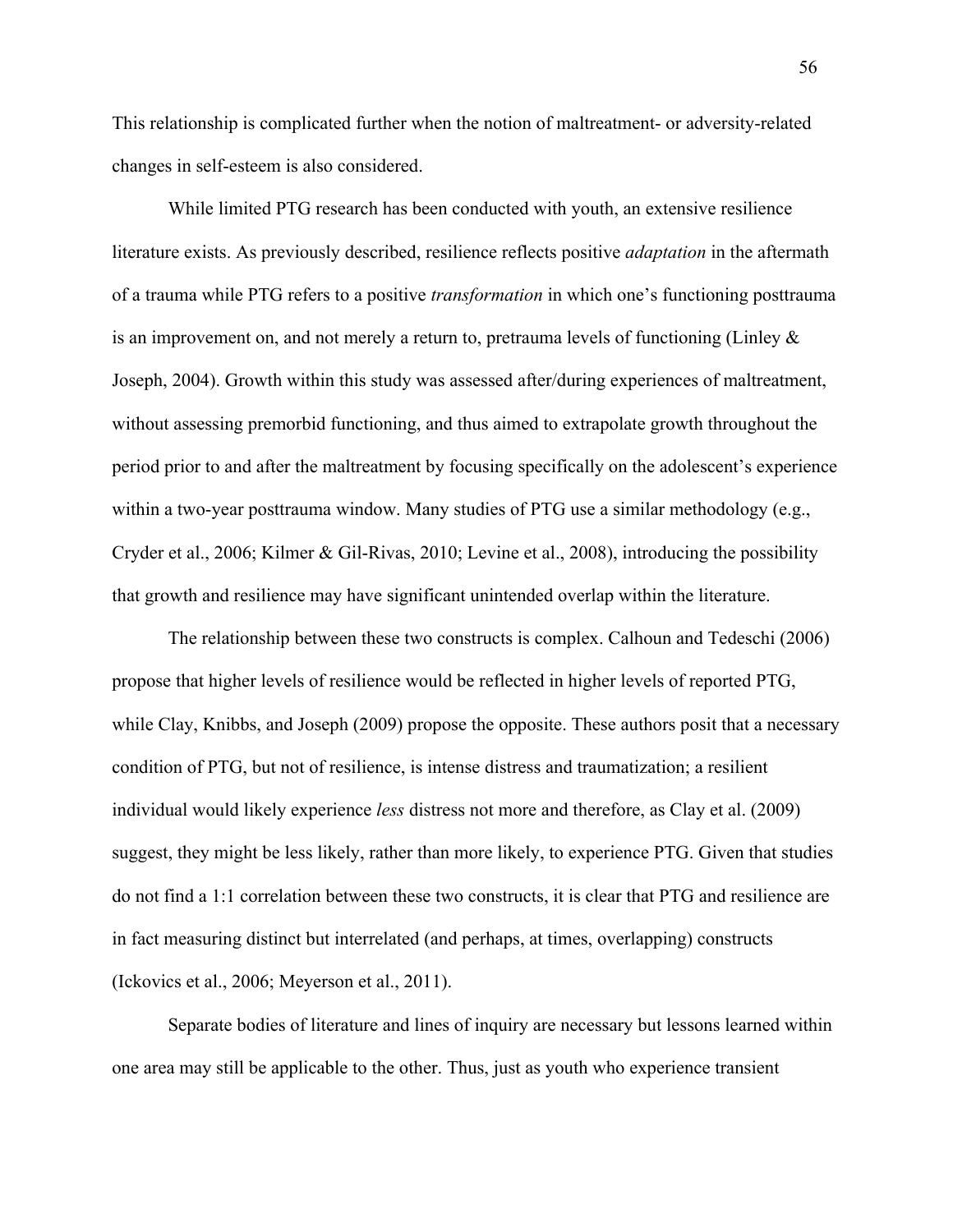negative reactions to trauma might still be deemed resilient (Bonanno, 2004), so too may youth who experience trauma-induced regressions in some domains still be capable of growth. In fact, as was proposed but not proven within the PTG literature, resilient functioning in one domain does not preclude non-resilient functioning in other domains (Masten & Coatsworth, 1998) and studying growth across domains, rather than specifically within domains, may serve to obscure, rather than reveal, areas of growth.

This study specifically focused on posttraumatic growth and adaptation rather than resilience among adolescents in large part because this is an under-researched population within the PTG literature. Thus, while there are significant justifications for conducting PTG research within this population, there are many complicating factors as well, which perhaps explain why few researchers have tackled this subject within this population. As mentioned in Chapter Two, adolescents are particularly vulnerable to experience the negative effects of trauma. While it has been clearly established that positive growth can exist alongside negative sequelae, it is also possible, as has been suggested above, that among this population, the negative eclipses or overwhelms the positive.

#### **Limitations of the Study**

This study examined previously-collected data and thus several limitations of the original dataset were inherent to this study. First, all participants were recruited from New York State, introducing the possibility that geographic limitations might have hindered the generalizability of the results. Second, maltreated children were identified through their involvement with Child Protective Services (CPS) and the New York Department of Social Services (DSS). It is possible (and likely) that differences exist between those whose maltreatment is reported and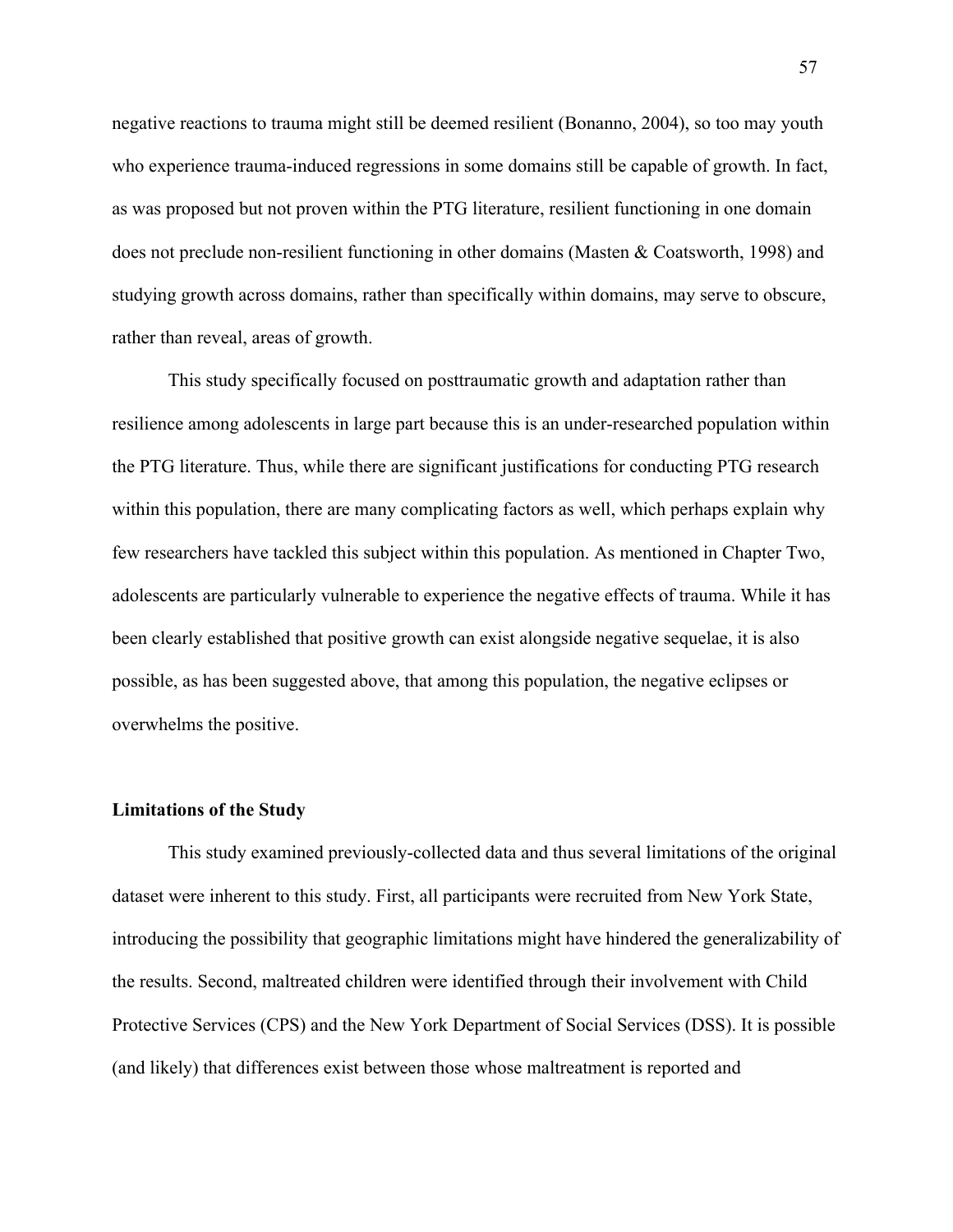substantiated and those for whom the maltreatment remains hidden. Additionally, differences may exist between those who receive social service intervention and those who do not (Moran & Eckenrode, 1992). The extent of these differences, and their relevance to this study, is unknown. Furthermore, the experience of interacting with social service agencies may constitute a secondary trauma, as when mental health practitioners, law enforcement personnel, or lawyers fail to provide sensitive, client-focused care. Additional traumas may be introduced into the lives of the youth, possibly as a result of the original trauma, that are not captured in the data. Third, the sample under study is disproportionately poor and financially disadvantaged. These results may not be generalizable to a population of higher SES maltreated children. Yet, since nearly half of all children in the United States under eighteen live in low-income households (Addy, Engelhardt, & Skinner, 2013), these results have considerable significance.

The dataset under investigation did not provide information on several key factors that influence the effect of maltreatment like premorbid functioning, the frequency and duration of the maltreatment, or the relationship of the victim to the perpetrator. First, as described above, given that children were surveyed after/during their experiences of maltreatment without assessing children prior to their experiences of maltreatment, it is impossible to precisely capture the degree of posttraumatic *change* or *growth* as it relates to one's premorbid level of functioning (DuMont, 2007). Second, an individual who experienced one incident of maltreatment by a stranger may have a qualitatively different experience from someone who experienced chronic abuse or neglect at the hands of a parent. Third, no information is provided about the time that has elapsed since the maltreatment. Since this study focused particularly on the experience of positive psychological growth in the months and years following a traumatic event, it should, but unfortunately could not, consider the time elapsed since the event nor could it account for the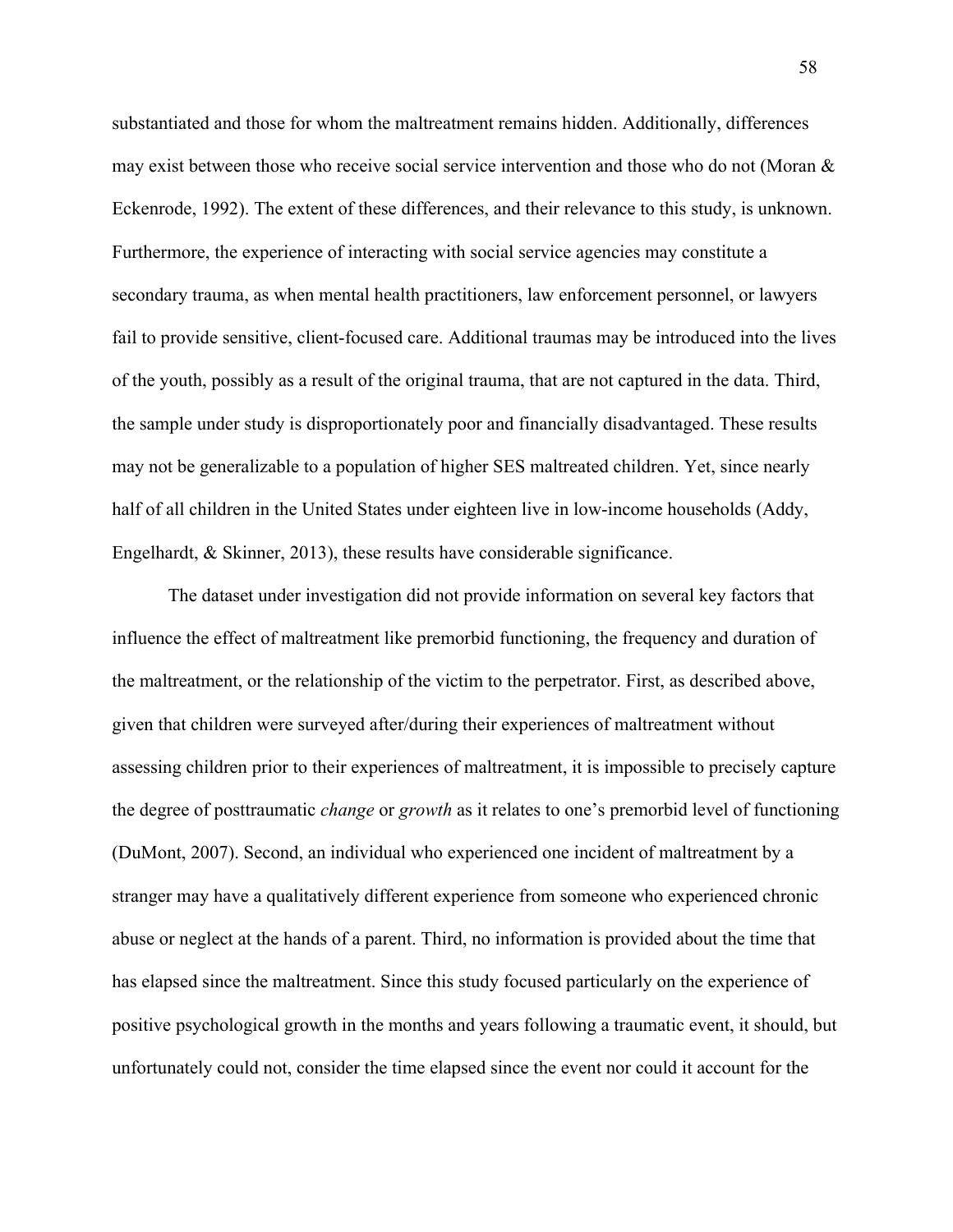developmental stage during which the trauma occurred. However, without such information, the maltreated group represents adolescents whose trauma may have occurred one year ago or ten years ago and thus may add a significant confounder to the analysis (Park et al. 1996); the selfreported impact of an experience can change over time and as described above, the age at time of traumatic event, but not the age at time of data collection, is significantly related to PTG (Barakat et al., 2006; Phipps et al., 2007). However, many studies have not found a correlation between PTG and time since the trauma (Ickovics et al., 2006; Milam et al., 2004; Tedeschi & Calhoun, 1996). Alternatively, a child may still be experiencing chronic maltreatment throughout the study, complicating the validity of conclusions about the consequences of an experience that persists.

Furthermore, it is quite possible that growth that occurred may have been missed given this study's design. It is still unclear whether growth occurs in the direct aftermath of the trauma or within the years following it. In this study, considerable psychological growth may have occurred prior to years three and four, or even completely predated the commencement of the study, growth that was no longer observable as it had become the status quo. Moreover, since the vast majority of children's maltreatment statuses (i.e., from nonmaltreated to maltreated) did not change throughout the course of the four years of data collection, it is possible that most of those in this study who experienced maltreatment first experienced it prior to year one of the study. Further research should examine children within the direct aftermath of the termination of the maltreatment to understand how these various confounding variables may play into each other.

Another major limitation of this study is that growth was measured in a unique and unconventional way. Rather than employing a standard measure of PTG like the PTGI (Tedeschi & Calhoun, 1996), PTGI-C (Kilmer et al., 2009), or the Stress-Related Growth Scale (SRGS) for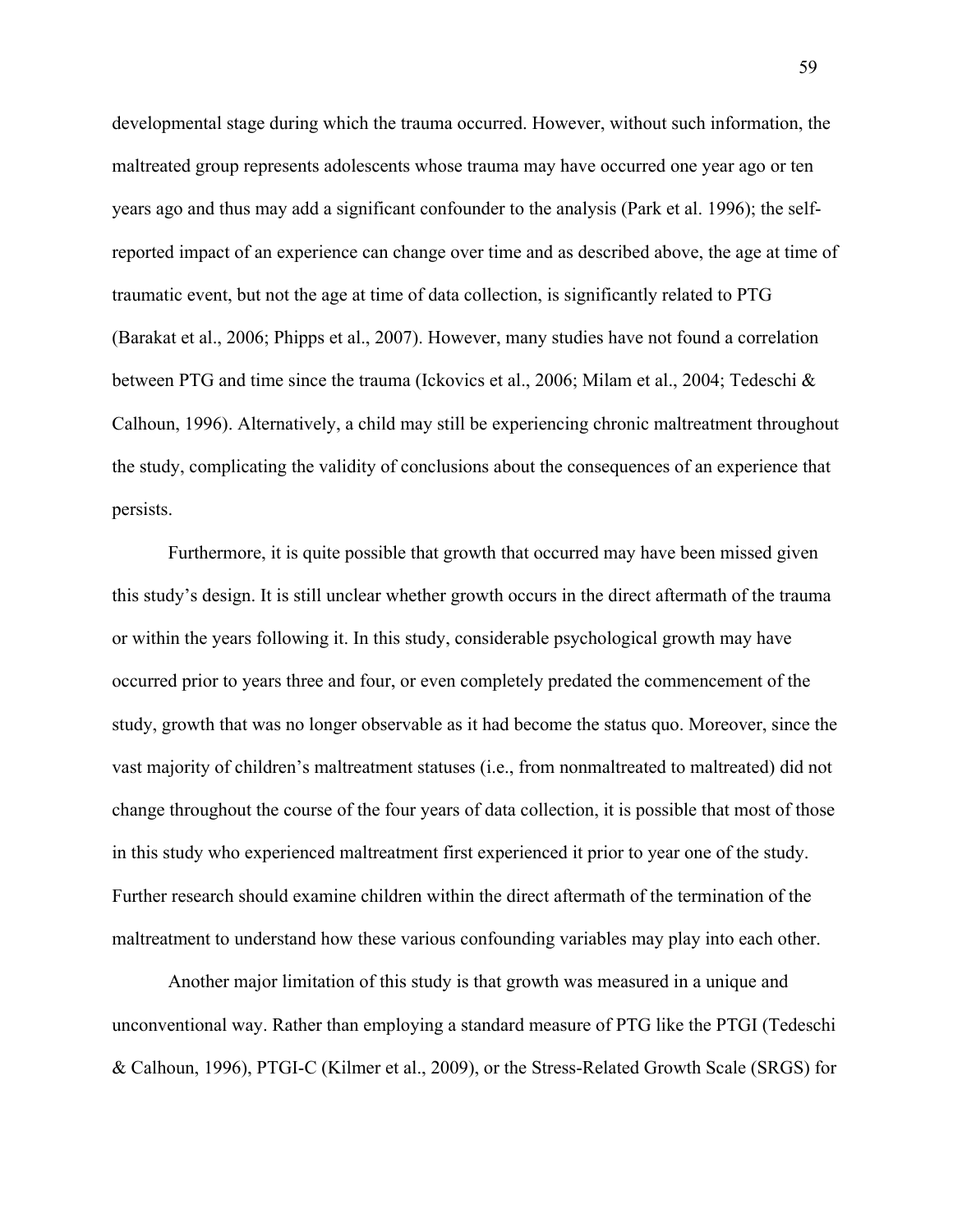Adolescents (Vaughn et al., 2009), this study inferred growth by measuring changes in cognitive and social functioning over time. This strategy aimed to tap into change that might be occurring unconsciously and across various domains, but by employing a unique strategy, this study may have found idiosyncratic and nongeneralizable results that cannot be systematically compared with previous results. While this strategy still holds promise—to measure PTG while overcoming demand characteristics—it is likely that the operationalization of PTG that was proposed in this study, with a specific emphasis on changes in cognitive and social functioning, is incomplete or inaccurate. PTG may measure change in domains other than social and cognitive functioning and alternative measures of PTG must account for changes in various domains of functioning.

Maltreatment, too, was identified and verified in a way that most previously-researched forms of trauma were not. Whereas previous studies of PTG assessed trauma by asking the adolescent to identify negative life events that he/she experienced (e.g., Milam et al., 2004; Taku et al., 2012) or by only assessing those who were present for a natural disaster (e.g., Cryder et al., 2006), this study examined New York Department of Social Services (DSS) records to identify children who had experienced substantiated claims of abuse or neglect. In this study, an objective accounting was preferred over one's subjective account of the traumatic nature of an experience, a fact that may have influenced or limited the results.

Self-esteem may also have limited utility as a construct within this study. First, as mentioned above, self-esteem is changing in considerable ways as a result of the age and experiences of participants and may be an unreliable research construct within this population. Second, since self-esteem is measured almost exclusively by self-report (Blascovich & Tomaka, 1991), it is a highly subjective construct that may involve a degree of poor construct validity.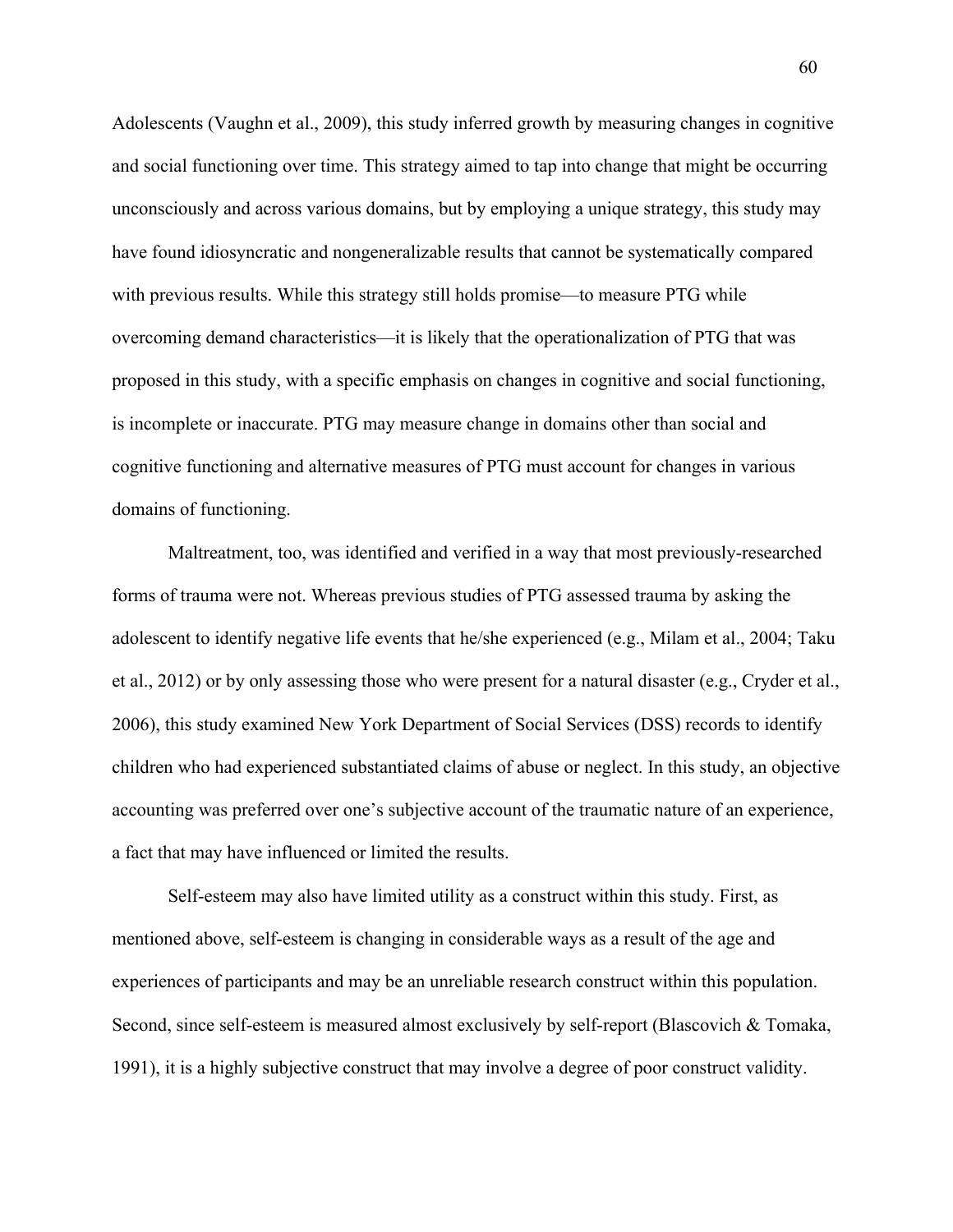Measures of self-esteem may actually measure an individual's level of confidence or arrogance rather than self-esteem specifically. Lastly, it has been suggested—though it constitutes a minority opinion—that high self-esteem has limited benefits and may even have drawbacks (Baumeister, Campbell, Krueger, & Vohs, 2003) and thus employing high self-esteem as a marker of mental health may be a flawed assumption.

Just as imputing the data reduced uncertainty and increased the available sample size for analysis, limitations were introduced by its inclusion in this analysis. Imputation processes can bias parametric statistics and can underestimate standard error. Given that the results in this study were not found to be significant, these limitations do not affect significance but are still important to understanding the functionality of this method.

One interesting question to consider is whether it is possible to compare results that were exclusively collected within the camp setting with results that were predominantly collected within the school setting. No predictions about the effect of this comparison are proposed, but it is possible that important differences exist. Since global self-esteem may be related to such salient aspects of school and camp as academic achievement and physical competence, measuring youth's self-esteem in these two settings may produce significantly different results.

#### **Future Directions**

The results of this study suggest that additional research exploring the construct of PTG among adolescents, and particularly among maltreated adolescents, is necessary and warranted. Specifically, prospective, longitudinal studies with high-quality experimental designs that control for maturational growth would allow researchers to explore important but as yet unanswered questions about PTG among adolescents, including the occurrence of PTG among adolescents,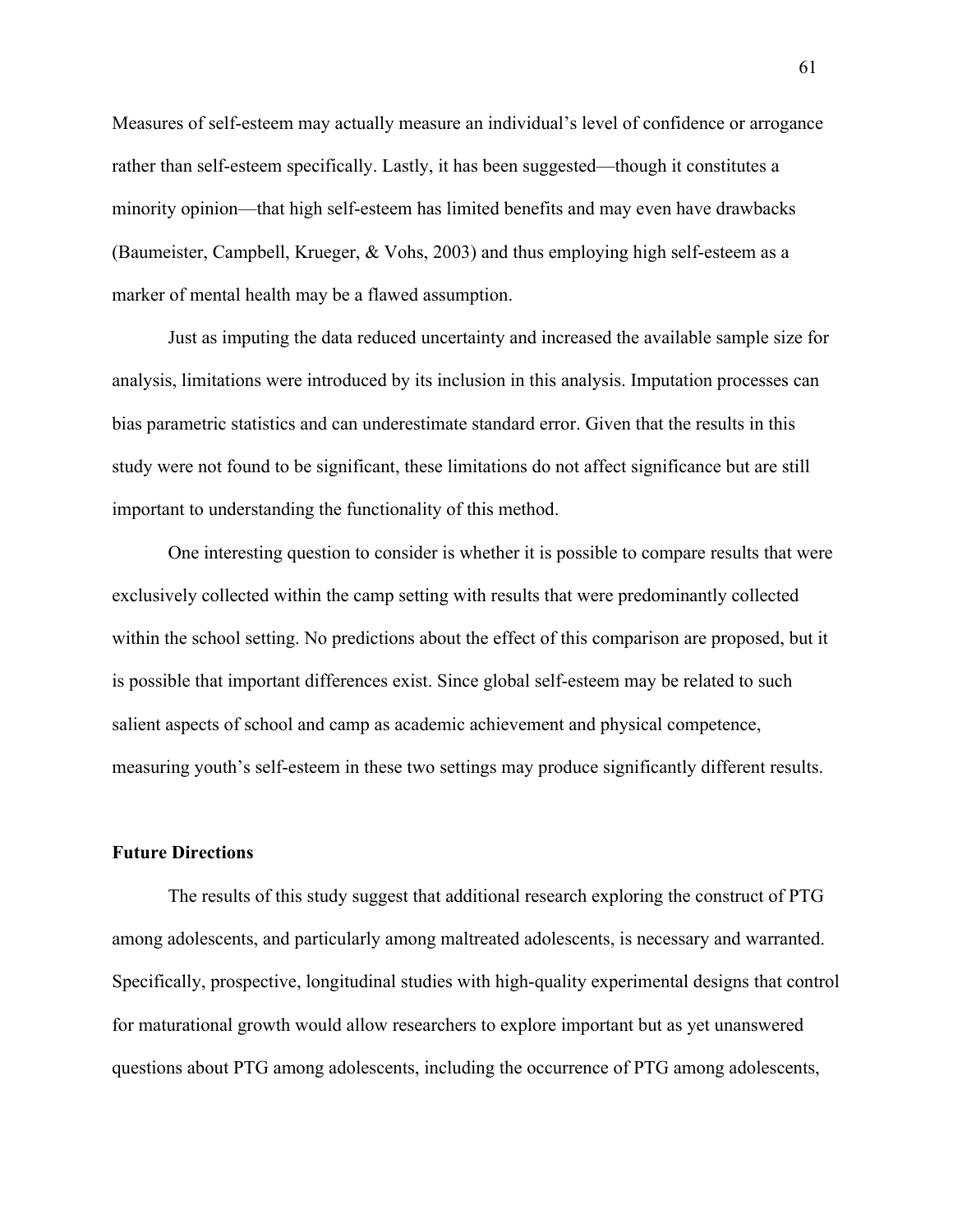the potential interaction between PTG and normal adolescent thriving, the possible confounding nature of such thriving, the unique contribution of maltreatment to PTG and the feasibility of PTG in the aftermath of devastating traumas like maltreatment, and the timetable of PTG occurrence in the aftermath of trauma. In order to properly answer these essential questions, such a prospective study must also be cautious to gather information about the cessation of the maltreatment experience—and the possibility that maltreatment is ongoing—so as to control for the effects of time elapsed since the trauma.

Future researchers must remain committed to exploring the experience of psychological growth and adaptation within an adolescent population. There are no doubt numerous reasons why research with adolescents, and particularly maltreated adolescents, is complicated. Identifying a suitable population, engaging those adolescents, and maintaining that engagement when parental consent is required are just a few of the complications of conducting the research. Then, given the number of potential confounding variables within this population, even significant results from a well-defined and well-researched study will remain speculative without further confirmation. Despite this fact, research conducted with an adolescent population that adequately addresses the theoretical and clinical considerations that are unique to this population has the potential to add considerably to the overall understanding of normal maturational development, adolescent thriving, and posttraumatic growth and adaptation.

It is also suggested that further research explore the interaction between maltreatment, significant psychosocial adversity, and growth. As discussed above, one possible reason for the nonsignificant results in this study is that all of the youth were exposed to significant psychosocial stressors that may have influenced their potential for experiencing PTG at various points within their development. This research study was not designed to answer this important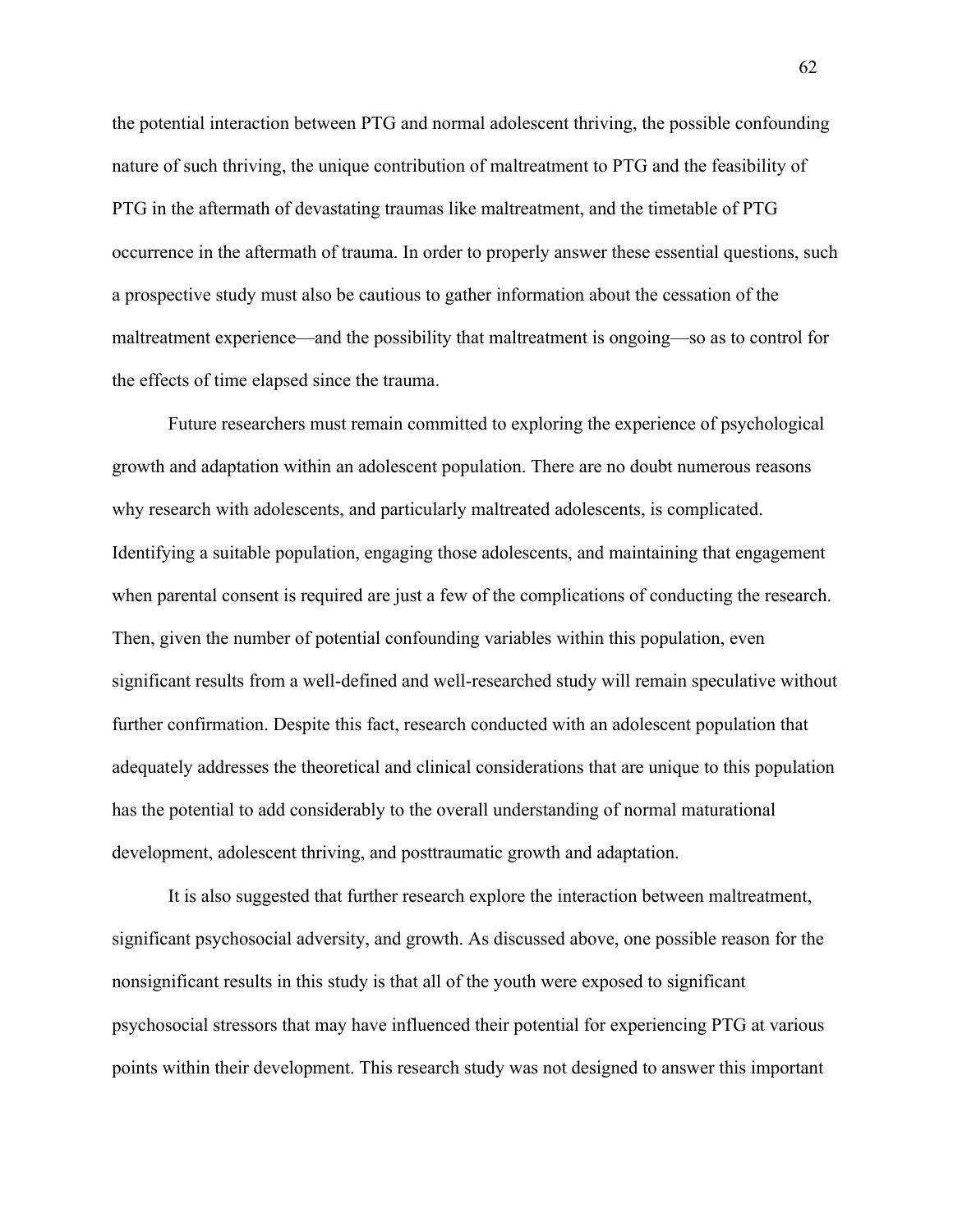question, but future research will ideally consider whether growth occurs only in the aftermath of acute or situational stressors or whether it can also occur in the aftermath of chronic stressors. In particular, the relationship between growth and chronic psychosocial stressors, including poverty, neighborhood violence, and repeated abuse or neglect, should be explored.

Lastly, additional research that considers the relationship between personality or psychological functioning and PTG should be conducted. If future research can detect a relationship between posttraumatic growth and self-esteem or other measures of psychological well-being, then intervention efforts can be aimed at identifying those individuals who are more or less likely to experience positive growth and adaptation. Furthermore, efforts to increase PTG among adolescents may be able to target these individual characteristics—working to increase a child's self-esteem, for example—as an indirect method of increasing the potential for positive growth and adaptation among adolescents. Given that adolescents are at particularly high risk of experiencing psychiatric symptomatology (Kessler et al., 2005; Patel et al., 2007), any intervention that lessens this vulnerability holds considerable promise and should be seriously explored and investigated.

## **Clinical Implications**

The findings discussed above have potential implications for the treatment of childhood maltreatment. First, given that PTG was not found among maltreated adolescents but has been experienced by survivors of other traumas, it is possible that childhood maltreatment may be experienced as a uniquely devastating form of trauma, unlike other traumatic experiences in childhood. Conceptualizing maltreated youth in the same manner as one would conceptualize a survivor of a motor vehicle accident, for example, might lead the clinician to make inadvertent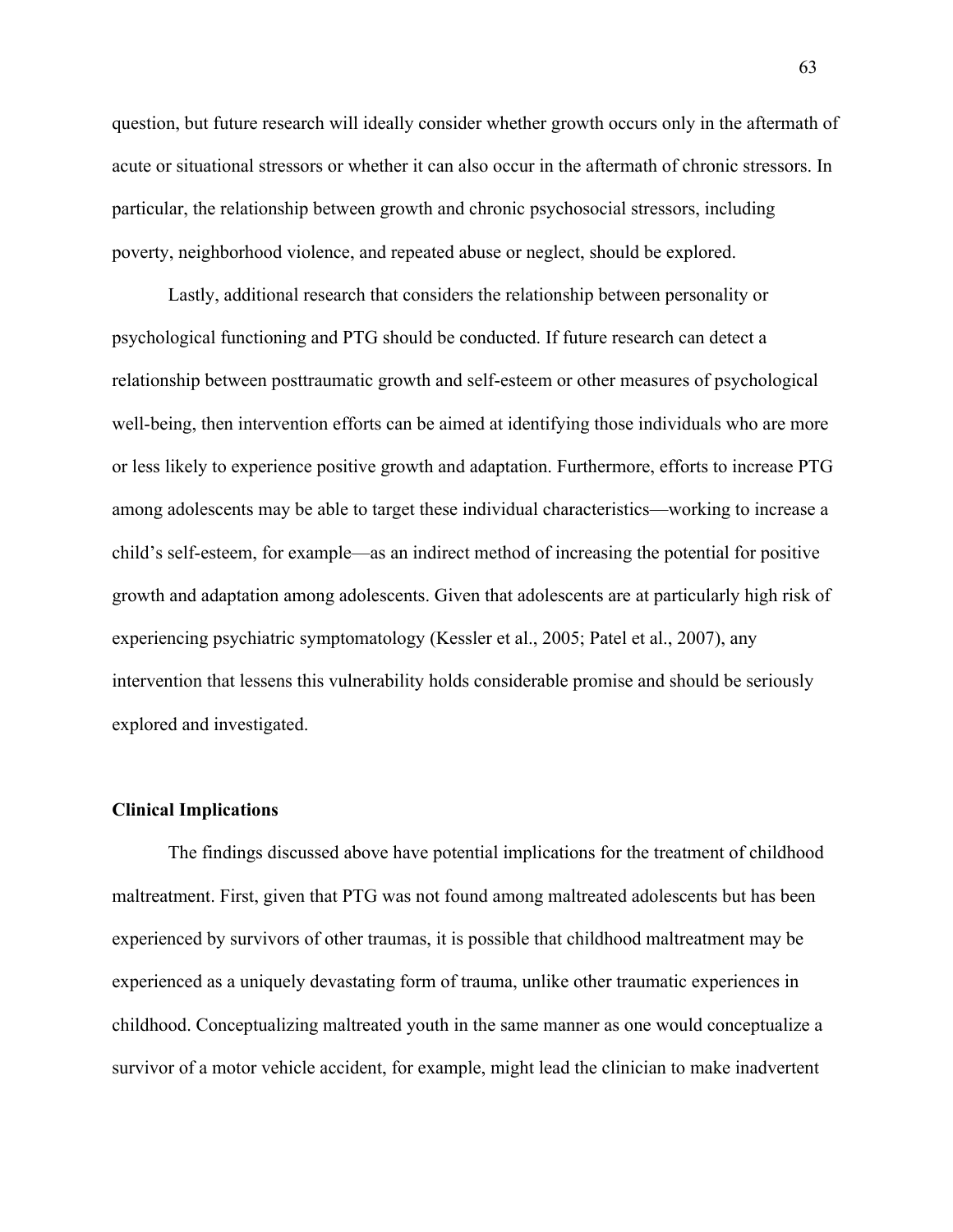assumptions about the subjective experience of the trauma of maltreatment that are based on other, quite different traumas. Furthermore, clinicians should be open to the possibility that youth who have been maltreated may be unable to experience significant levels of growth, even as some adolescent survivors of other traumas do.

Second, this study demonstrated that self-esteem is not predictive of growth, a finding that should serve as a humbling reminder to clinicians and researchers alike that there are as yet no easy or guaranteed methods of predicting how an individual will react to a specific trauma. While future research will ideally provide greater information about the characteristics that are predictive of growth, at present, there are no well-defined indicators of future posttraumatic growth among adolescents. Clinicians must continue to rely on their clinical skills and listen carefully and openly to each individual's narrative for clues of growth.

Though the results of this study do not confirm that growth occurs post-maltreatment, it is quite possible that growth is experienced but was simply not captured by the measure or analyses employed. Additionally, it is possible that PTG can occur among maltreated adolescents but must be properly nurtured in a way that is unnecessary or superfluous with other forms of trauma. The research on fostering PTG is still in a nascent form but there is evidence to suggest that interventions that serve to lessen posttraumatic stress may also support posttraumatic growth. Specific interventions may include harnessing social support from family, friends, and other survivors, creating a narrative of one's experience, and grappling with one's sense of guilt and self-blame (Malchiodi, Steele, & Kuban, 2008). In particular, many common treatments may already explore this growth and help facilitate it and should be sought after for their capacity to support a child's entire experience. Treatments that are nondirective are preferred since the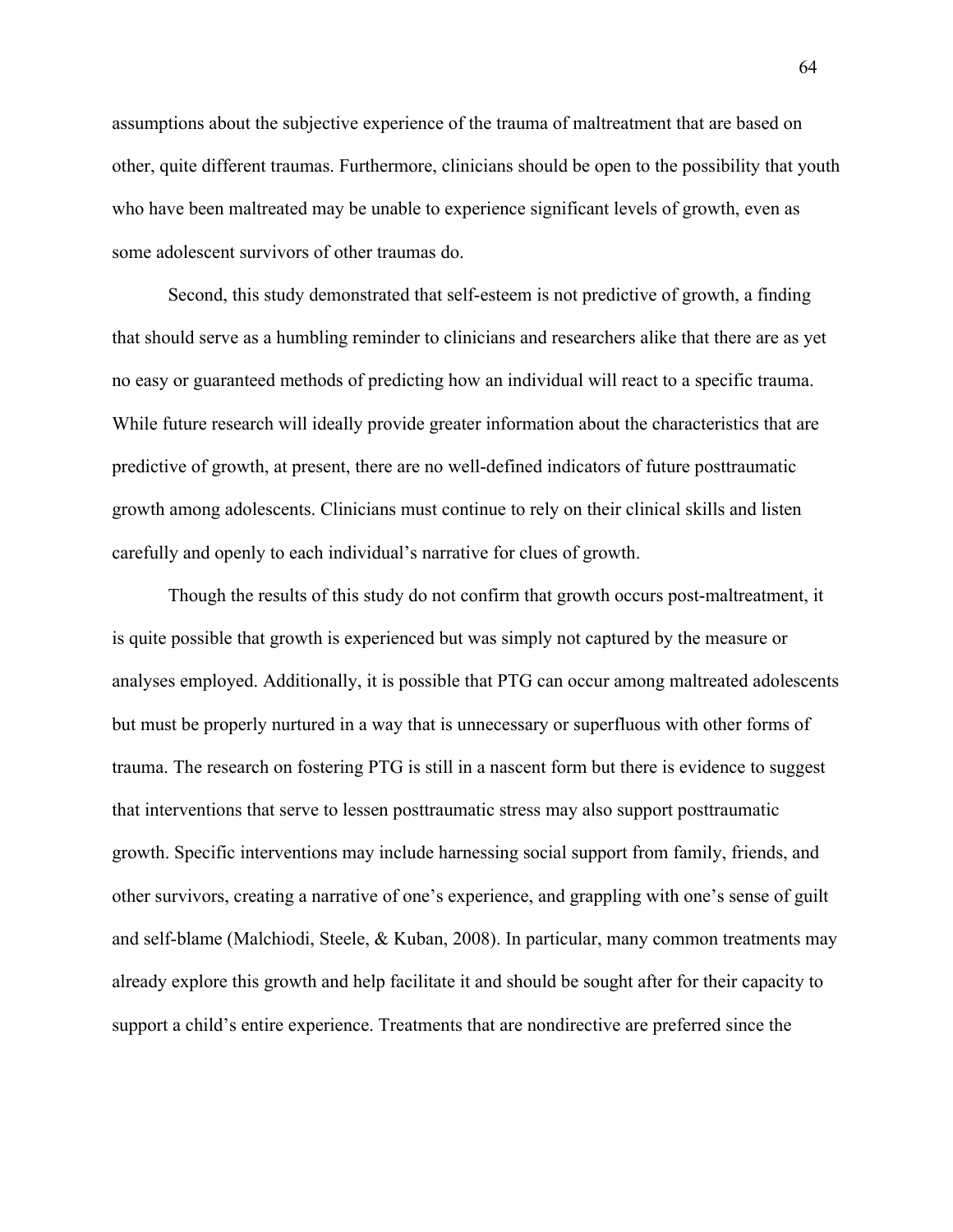traumatized youth must feel free to discuss his/her experience of pain, suffering, or growth without the implication that one experience is expected or preferred (Clay et al., 2009).

It is important for clinicians to invite adolescents to speak about their experiences, to consider the growth that might have occurred, and to leave room for the possibility that the experience was too destructive and that no silver lining could be found. Clinicians must be willing to give voice to the potential pain experienced in response to trauma and to the potential pain experienced as a result of one's subsequent reaction, whether it be growth or greater suffering. This approach can ideally protect those adolescents who do experience growth from feeling invalidated and unheard while supporting those individuals whose experience is devoid of growth. Such a technique in which negative sequelae and growth are emphasized is best defined by Malchiodi, Steele, and Kuban (2008):

While it is important to provide children with the opportunity to communicate their memories of and feelings about what happened, it is equally important to ask them to explore how the experience may have helped them to become stronger or discover new things. (p. 298)

Clinicians and service providers in general must be attentive to the possibility of growth in the direct aftermath of trauma and in subsequent years. It is as yet unclear when growth is most likely to occur and when it would be most effective to foster and nurture the experience of growth. With further research, interventions will ideally be more precise and time-sensitive.

Adolescents experience their bodies, their social environments, and the world as a whole, differently than either children or adults. Despite the focus on socialization in adolescence, many teenagers can feel acutely isolated, distanced from their families and unsurely navigating new and increasingly complicated social relationships (Levy-Warren, 1996). Existing in this social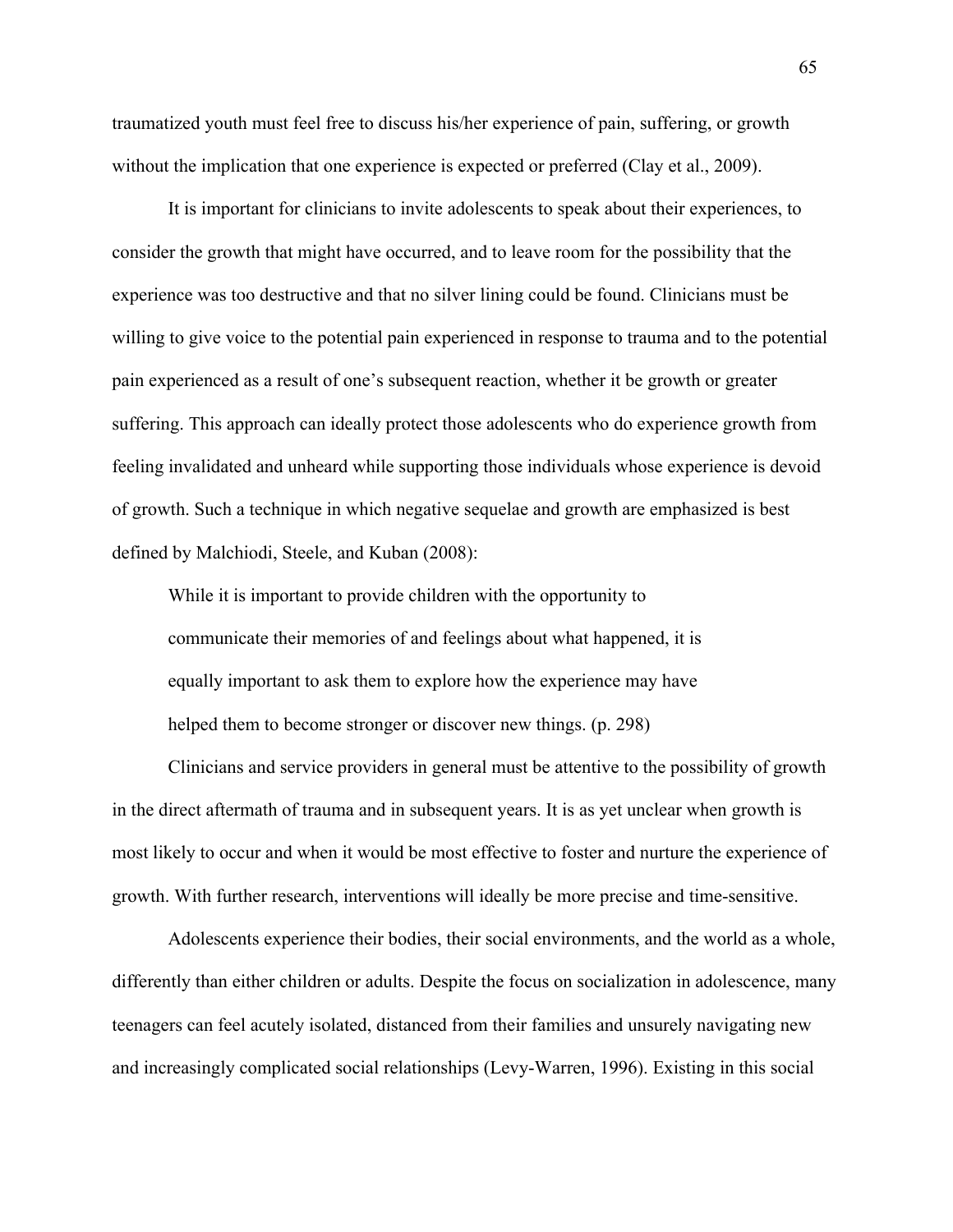limbo between parents and friends, adolescents may be particularly vulnerable to decreased levels of social support; as previously mentioned, greater social and parental support are correlated with increased levels of PTG (Cryder et al., 2006; Prati & Pietrantoni, 2009). This fluctuating level of social support may exacerbate suffering among some adolescents and thwart efforts at healing.

In sum, clinicians who work with maltreated adolescents should be sensitive to the fact that adolescents may be both particularly vulnerable to experiencing negative sequelae (National Research Council and Institute of Medicine, 2006) and to not experiencing positive growth and adaptation. Clinicians are aware that clinical work with adolescents is distinctive—a hybrid of the talk therapy of adults and elements of the play therapy of childhood. The experience of childhood abuse or neglect adds another level of complexity to this dynamic.

When the presence and process of growth among adolescents is better understood, clinical interventions can more specifically target those aspects of experience that differentiate youth who experience growth from those who do not. Enhancing this capacity for positive growth and adaptation among those who do not yet experience it—and understanding the potential efficacy and utility of intervention—will help us better protect youth against the difficulties and traumas of life. It will also help professionals remain attentive to the myriad possible reactions to trauma and the positive experiences that might coexist with negative reactions (Tedeschi & Kilmer, 2005).

## **Conclusion**

The current study found nonsignificant results for both proposed hypotheses, contributing a nuanced perspective to previous research on the concept of posttraumatic growth and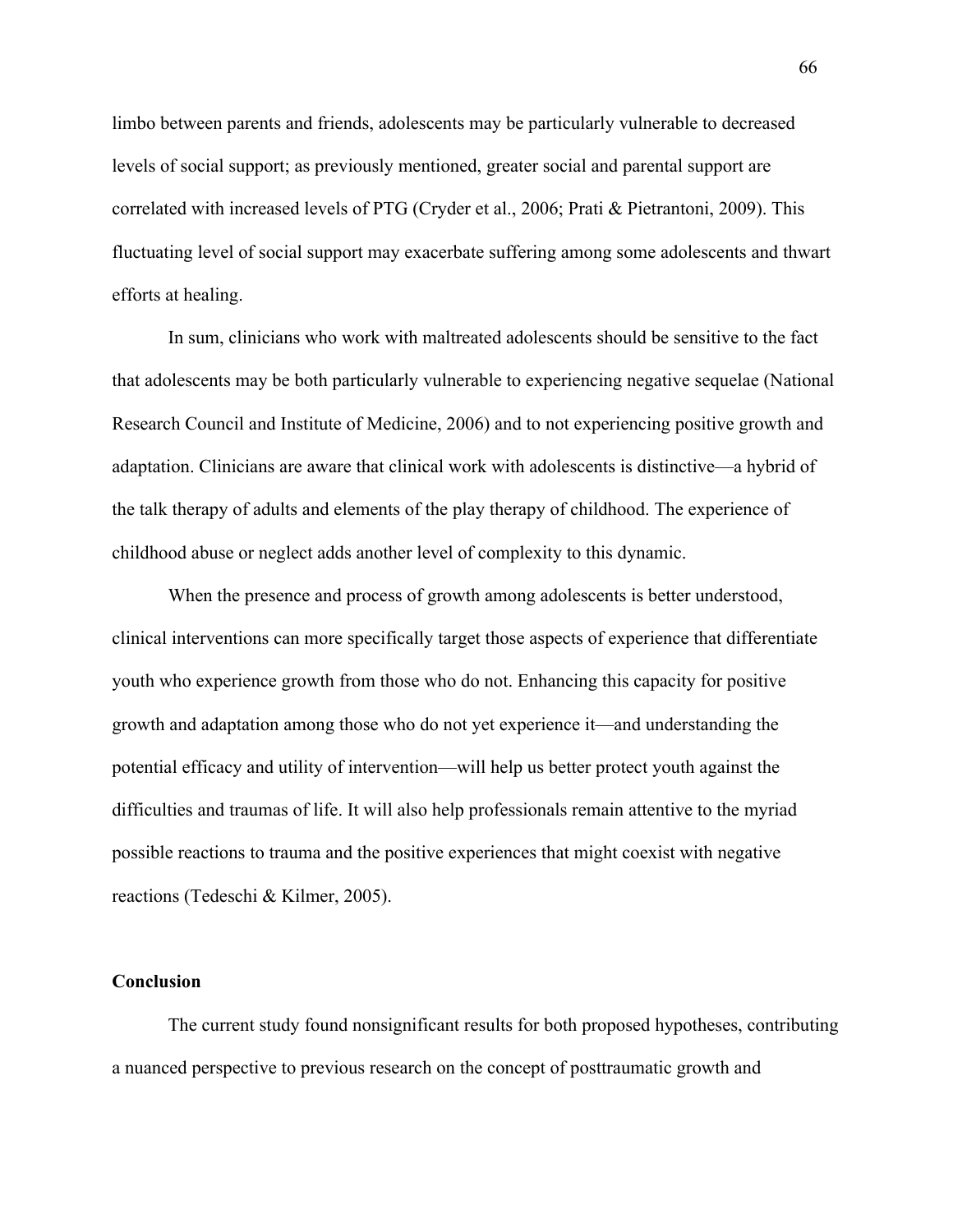adaptation among adolescents who have experienced abuse or neglect. This study confirmed the importance and utility of carefully exploring the construct of PTG among adolescents and of remaining aware of the many possible confounding variables inherent within this population. Additionally, findings suggested that maltreatment may represent a distinct and particularly devastating form of trauma that masks or obliterates the possibility of growth in its aftermath. A clearer understanding of the growth experiences of maltreated adolescents is necessary to help clinicians provide trauma-informed psychotherapy that is individualized and sensitive to the many possible, and healthy, reactions to abuse and neglect.

The primary aim of this study was to explore the concept of PTG among maltreated and nonmaltreated adolescents and to understand the potential for self-esteem to predict the relationship between such maltreatment and increased levels of growth posttrauma. This study did not yield significant results and no significant predictive relationships were found. Future prospective, longitudinal studies are recommended in order to investigate and elucidate the complex relationship between relational trauma, psychological growth, and adolescence.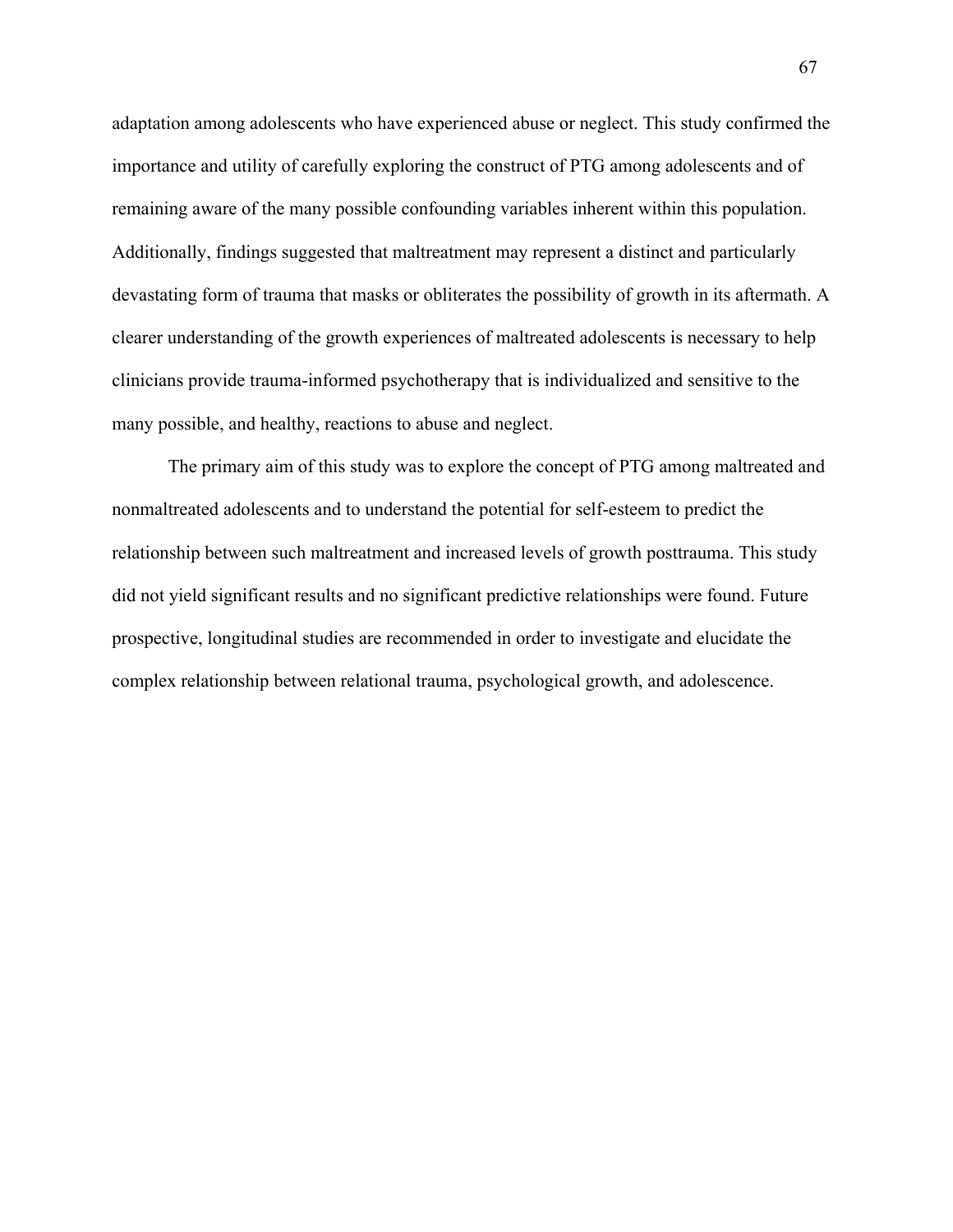## **REFERENCES**

- Abraído-Lanza, A.F., Guier, C., & Colón, R.M. (1998). Psychological thriving among Latinas with chronic illness. *Journal of Social Issues, 54*(2):405-24.
- Addy, S., Engelhardt, W., & Skinner, C. (2013). *Basic facts about low-income children: Children under 18 Years, 2011*. Columbia University, NY: National Center for Children in Poverty, Mailman School of Public Health.
- Affleck, G., & Tennen, H. (1996). Construing benefits from adversity: Adaptational significance and dispositional underpinnings. *Journal of Personality, 64*:899–922.
- Albert, D., & Steinberg, L. (2011). Age differences in strategic planning as indexed by the Tower of London. *Child Development, 82*:1501-17.
- Aldwin, C., & Stokols, D. (1988). The effects of environmental change on individuals and groups: Some neglected issues in stress research. *Journal of environmental psychology*, *8*(1): 57-75.
- Aldwin, C.M., & Sutton, K.J. (1998). A developmental perspective on posttraumatic growth. In R.G. Tedeschi, C.L. Park, & L.G. Calhoun (Eds.), *Posttraumatic growth: Positive changes in the aftermath of crisis* (pp. 43-63). Mahwah, NJ: Lawrence Erlbaum Associates.
- Alisic, E., van der Schoot, T.A., van Ginkel, J.R., & Kleber, R.J. (2008). Looking beyond posttraumatic stress disorder in children: posttraumatic stress reactions, posttraumatic growth, and quality of life in a general population sample. *The Journal of Clinical Psychiatry, 69*(9):1455-61.
- Ards, S. D., Myers, S. L., Malkis, A., Sugrue, E., & Zhou, L. (2003). Racial disproportionality in reported and substantiated child abuse and neglect: An examination of systemic bias. *Children and Youth Services Review, 25*:375-92.
- Armsden, G.C., & Greenberg, M.T. (1987). The inventory of parent and peer attachment: Individual differences and their relationship to psychological well-being in adolescence. *Journal of Youth and Adolescence, 16*:427-54.
- Bachman, J.G., O'Malley, P.M., Freedman-Doan, P., Trzesniewski, K.H., & Donnellan, M.B. (2011). Adolescent self-esteem: Differences by race/ethnicity, gender, and age. *Self and Identity, 10*(4):445-73.
- Baer, J.S., Kiviahan, D.R., Blume, A.W., McKnight, P., & Marlatt, G.A. (2001). Brief intervention for heavy-drinking college students: 4-year follow-up and natural history. *American Journal of Public Health, 91*(8):1310-6.
- Bagley, C., & McDonald, M. (1984). Adult mental health sequels of child sexual abuse, physical abuse and neglect in maternally neglected children. *Canadian Journal of Community Mental Health, 3*(1):15-26.
- Bagley, C., & Ramsay, R. (1985/1986). Sexual abuse in childhood: Psychosocial outcomes and implications for social work practice. *Journal of Social Work & Human Sexuality, 4*:33- 47.
- Barakat, L.P., Alderfer, M.A., & Kazak, A.E. (2006). Posttraumatic growth in adolescent survivors of cancer and their mothers and fathers. *Journal of Pediatric Psychology, 31*(4):413-9.
- Barnett, D., Manly, J.T., & Cicchetti, D. (1993). Defining child maltreatment: The interface between policy and research. In D. Cicchetti & S. Toth (Eds.), *Child abuse, child development, and social policy* (pp. 7-74), Norwood, NJ: Ablex.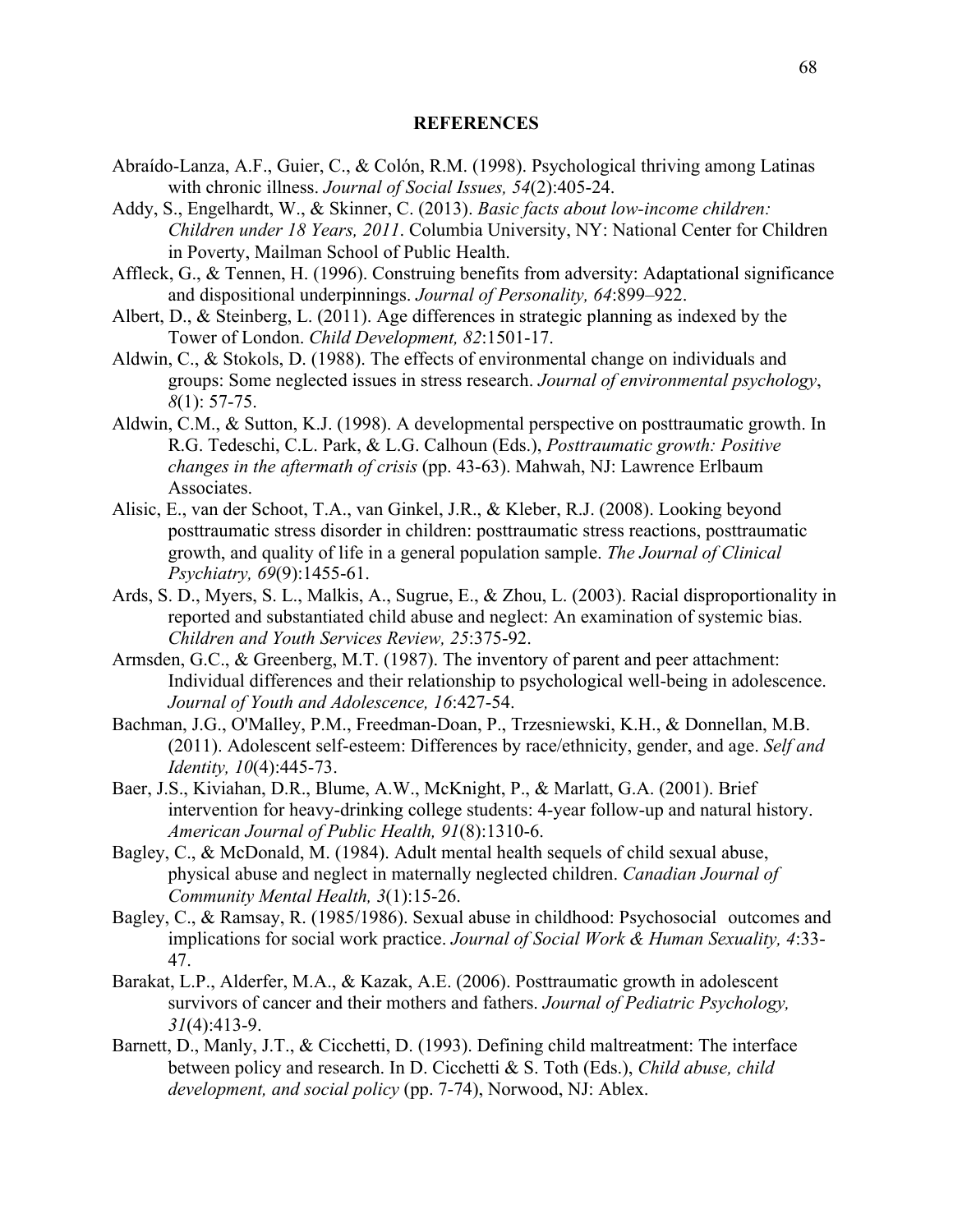- Baumeister, R.F., Campbell, J.D., Krueger, J.I., & Vohs, K.D. (2003). Does high self-esteem cause better performance, interpersonal success, happiness, or healthier lifestyles? *Psychological Science in the Public Interest, 4*:1-44.
- Beardslee, W.R. (1989). The role of self-understanding in resilient individuals: the development of a perspective. *American Journal of Orthopsychiatry, 59*(2):266-78.
- Blascovich, J., & Tomaka, J. (1991). Measures of self-esteem. In J.P. Robinson, R.R. Shaver, & L.S. Wrightsman (Eds.), *Measures of personality and social psychological attitudes* (pp. 115-160). New York: Academic Press.
- Bolger, K.E., Patterson, C.J., & Kupersmidt, J.B. (1998). Peer relationships and self-esteem among children who have been maltreated. *Child Development, 69*:1171-97.
- Bonanno, G.A. (2004). Loss, trauma, and human resilience: Have we underestimated the human capacity to thrive after extremely aversive events? *American Psychologist, 59*:20-8.
- Bracken, B.A., McCallum, R.S., & Prasse, D.P. (1984). Peabody Picture Vocabulary Test—Revised: An appraisal and review. *School Psychology Review, 13*:49-60.
- Bradley, R., Schwartz, A.C., & Kaslow, N.J. (2005). Posttraumatic stress disorder symptoms among low-income, African American women with a history of intimate partner violence and suicidal behaviors: self-esteem, social support, and religious coping. *Journal of Traumatic Stress, 18*(6):685-96.
- Branden, N. (1969). *The psychology of self-esteem: A new concept of man's psychological nature.* Los Angeles, CA: Nash.
- Brewin, C.R., Andrews, B., & Valentine, J.D. (2000). Meta-analysis of risk factors for posttraumatic stress disorder in trauma-exposed adults. *Journal of Consulting and Clinical Psychology, 68*:748–66.
- Brown, J., Cohen, P., Johnson, J.G., & Salzinger, S. (1998). A longitudinal analysis of risk factors for child maltreatment: findings of a 17-year prospective study of officially recorded and self-reported child abuse and neglect. *Child Abuse & Neglect, 22*(11):1065- 78.
- Carlson, V., & Cicchetti, D. (1979). *Demographic Interview*. Unpublished document, Cambridge, MA: Harvard University.
- Caspi, A., Roberts, B.W., & Shiner, R.L. (2005). Personality development: Stability and change. *Annual Review of Psychology, 56*:453-84.
- Cicchetti, D. & Carlson, V. (Eds.). (1989). *Child maltreatment: Theory and research on the causes and consequences of child abuse and neglect*. New York: Cambridge University Press.
- Cicchetti, D., & Lynch, M. (1995). Failures in the expectable environment and their impact on individual development: The case of child maltreatment. In D. Cicchetti & D. J. Cohen (Eds.), *Developmental psychopathology: Vol. 2. Risk, disorder, and adaptation* (pp. 32– 71). New York, NY: Wiley.
- Cicchetti, D., & Rizley, R. (1981). Developmental perspectives on the etiology, intergenerational transmission, and sequelae of child maltreatment. *New Directions for Child Development, 11*:31-55.
- Cicchetti, D., & Rogosch, F.A. (1997). The role of self-organization in the promotion of resilience in maltreated children. *Development and Psychopathology, 9*:797-815.
- Cicchetti, D., Rogosch, F.A., Lynch, M., & Holt, K. (1993). Resilience in maltreated children: Processes leading to adaptive outcome. *Development and Psychopathology,5*:629–47.
- Cicchetti, D., Rogosch, F., Manly, J.T., & Lynch, M. (2005). Longitudinal pathways to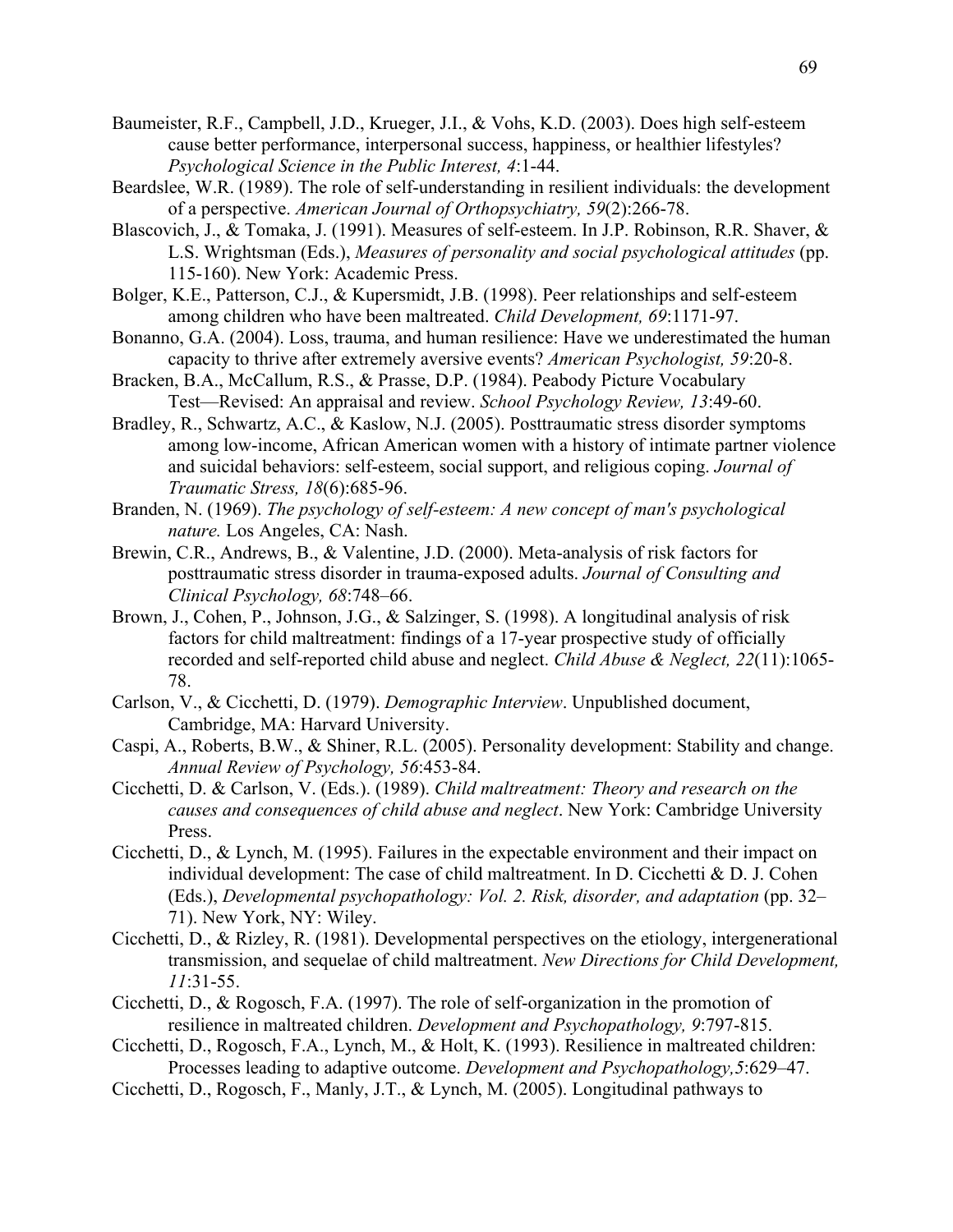resilience in maltreated children [Dataset]. Available from National Data Archive on Child Abuse and Neglect Web site, http://www.ndacan.cornell.edu. '

- Clay, R., Knibbs, J., & Joseph, S. (2009). Measurement of posttraumatic growth in young people: A review. *Clinical Child Psychology and Psychiatry, 14*(3):411-22.
- Cohen, L.H., Hettler, T.R., & Pane, N. (1998). Assessment of posttraumatic growth. In R. G. Tedeschi, C.L. Park, & L.G. Calhoun (Eds.), *Posttraumatic growth: Positive change in the aftermath of crisis* (pp. 23–42). Mahwah, NJ: Erlbaum.
- Coie, J.D., & Dodge, K.A. (1983). Continuities and changes in children's social status: A fiveyear longitudinal study. *Merrill-Palmer Quarterly, 29*(3):261-82.
- Coopersmith, S. (1967). *The antecedents of self-esteem*. San Francisco: W.H. Freeman.
- Coopersmith, S. (1981). *The Self-Esteem Inventories.* Palo Alto, CA: Consulting Psychologists Press.
- Crittenden, P.M., Claussen, A.H., & Sugarman, D.B. (1994). Physical and psychological maltreatment in middle childhood and adolescence. *Development and Psychopathology, 6:*145–64.
- Cryder, C.H., Kilmer, R.P., Tedeschi, R.G., & Calhoun, L.G. (2006). An exploratory study of posttraumatic growth in children following a natural disaster. *American Journal of Orthopsychiatry,76*:65–9.
- Currier, J.M., Hermes, S., & Phipps, S. (2009). Brief report: Children's response to serious illness: Perceptions of benefit and burden in a pediatric cancer population. *Journal of Pediatric Psychology, 34*(10):1129–34.
- Dalaker, J. (2001). U.S. Census Bureau, current population reports, series P60-214, poverty in the United States: 2000. Washington, D.C.: U.S. Government Printing Office.
- Davies, J.M. & Frawley, M.G. (1994). *Treating the adult survivor of childhood sexual abuse: A psychoanalytic perspective*. New York: Basic Books.
- De Bellis, M.D., Broussard, E.R., Herring, D.J., Wexler, S., Moritz, G., & Benitez, J.G. (2001). Psychiatric co-morbidity in caregivers and children involved in maltreatment: a pilot research study with policy implications. *Child Abuse & Neglect, 25*(7):923-44.
- Deutsch, H. (1944). *The psychology of women: A psychoanalytic interpretation, Vol 1*. New York: Grune & Stratton.
- Drake, B., Jolley, J.M., Lanier, P. Fluke, J., Barth, R.P., & Jonson-Reid, M. (2011). Racial bias in child protection? A comparison of competing explanations using national data. *Pediatrics, 127*(3):471-8.
- Drake, B., & Pandey, S. (1996). Understanding the relationship between neighborhood poverty and specific types of child maltreatment. *Child Abuse & Neglect, 20*(11):1003-18.
- DuMont, K. (2007). Predictors of resilience in abused and neglected children grown-up: The role of individual and neighborhood characteristics. *Child Abuse & Neglect, 31*(3): 255-74.
- Dunn, L., & Dunn, L. (1981). *The Peabody Picture Vocabulary Test-Revised*. Circle Pines, MN: American Guidance Service.
- Dusek, J. B., & Flaherty, J. F. (1981). The development of the self-concept during the adolescent years. *Monographs of the Society for Research in Child Development, 46*(4, Serial No. 191).
- Egan, S.K., & Perry, D.G. (1998). Does low self-regard invite victimization? *Developmental Psychology, 34*, 299–309.
- Engelkemeyer, S.M., & Marwit, S.J. (2008). Posttraumatic growth in bereaved parents. *Journal of Traumatic Stress, 21*(3): 344-6.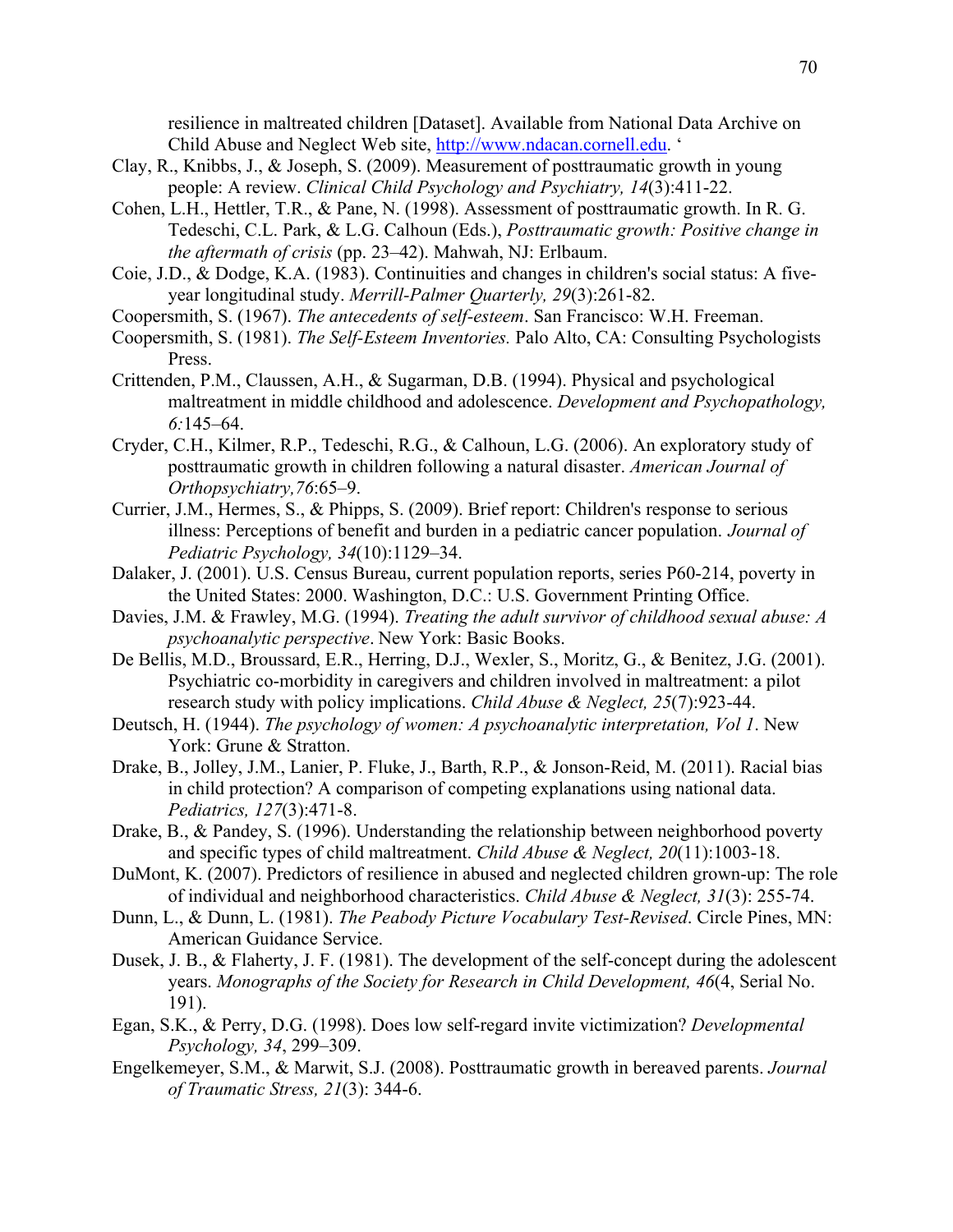- Friedman, M.J. (2000). *Posttraumatic and acute stress disorders*. Kansas City, MO: Compact Clinicals.
- Gecas, V. (1982). The self concept. *Annual Review of Sociology, 8*:1-33
- Giedzinska, A.S., Meyerowitz, B.E., Ganz, P.A., & Rowland, J.H. (2004). Health-related quality of life in a multiethnic sample of breast cancer survivors. *Annals of Behavioral Medicine, 28*(1):39-51.
- Gunty, A., Frazier, P., Tennen, H., Tomich, P., Tashiro, T., & Park, C. (2011). Moderators of the relation between perceived and actual posttraumatic growth. *Psychological Trauma: Theory, Research, Practice, and Policy, 3*(1):61-6.
- Hafstad, G.S., Kilmer, R.P., & Gil-Rivas, V. (2011). Posttraumatic adjustment and posttraumatic growth among Norwegian children and adolescents to the 2004 Tsunami. *Psychological Trauma: Theory, Research, Practice, and Policy, 3*:130-8.
- Hall, G.S. (1904). *Adolescence: Its psychology and its relations to physiology, anthropology, sociology, sex, crime, religion, and education* (Vols. I & II). New York: D. Appleton & Co.
- Harter, S. (1998). The effects of child abuse on the self-system. *Journal of aggression, maltreatment & trauma, 2*(1):147–69.
- Harter, S. (1999). *The construction of the self: A developmental perspective*. New York, NY: Guilford.
- Harter, S. (2006). The self. In W. Damon, R. Lerner, & N. Eisenberg (Eds.), *Handbook of child psychology: Social, emotional, and personality development* (Vol. 3, pp. 553–617). New York: Wiley.
- Hauser, S. T. (1999). Understanding resilient outcomes: Adolescent lives across time and generations. *Journal of Research on Adolescence, 9*:1–24.
- Helgeson, V.S., Reynolds, K.A., & Tomich, P.L. (2006). A meta-analytic review of benefit finding and growth. *Journal of Consulting and Clinical Psychology, 74*, 797-816.
- Herrenkohl, T.I., Klika, J.B., Herrenkohl, R.C., Russo, M.J., & Dee, T. (2012). A prospective investigation of the relationship between child maltreatment and indicators of adult psychological well-being. *Violence and Victims, 27*(5), 764-76.
- Hirsch, B.J., & DuBois, D.L. (1991). Self-esteem in early adolescence: The identification and prediction of contrasting longitudinal trajectories. *Journal of Youth and Adolescence, 20*(1):53-72.
- Hobfoll, S.E., & Lilly, R.S. (1993). Resource conservation as a strategy for community psychology. *Journal of Community Psychology, 21*(2):128-48.
- Huang, C. (2010). Mean-level change in self-esteem from childhood through adulthood: Metaanalysis of longitudinal studies. *Review of General Psychology, 14*:251-60.
- Ickovics, J.R., Meade, C.S., Kershaw, T.S., Milan, S., Lewis, J.B., & Ethier, K.A. (2006). Urban teens: Trauma, posttraumatic growth, and emotional distress among female adolescents. *Journal of Consulting and Clinical Psychology, 74*(5):841-50.
- Jonson-Reid, M. (1998). Youth violence and exposure to violence in childhood: An ecological review. *Aggression and Violent Behavior, 3*(2):159-80.
- Kendall-Tackett, K.A., Williams, L.M., & Finkelor, D. (1993). Impact of sexual abuse on children: A review and synthesis of recent empirical studies. *Psychological Bulletin, 113*(1):164-80.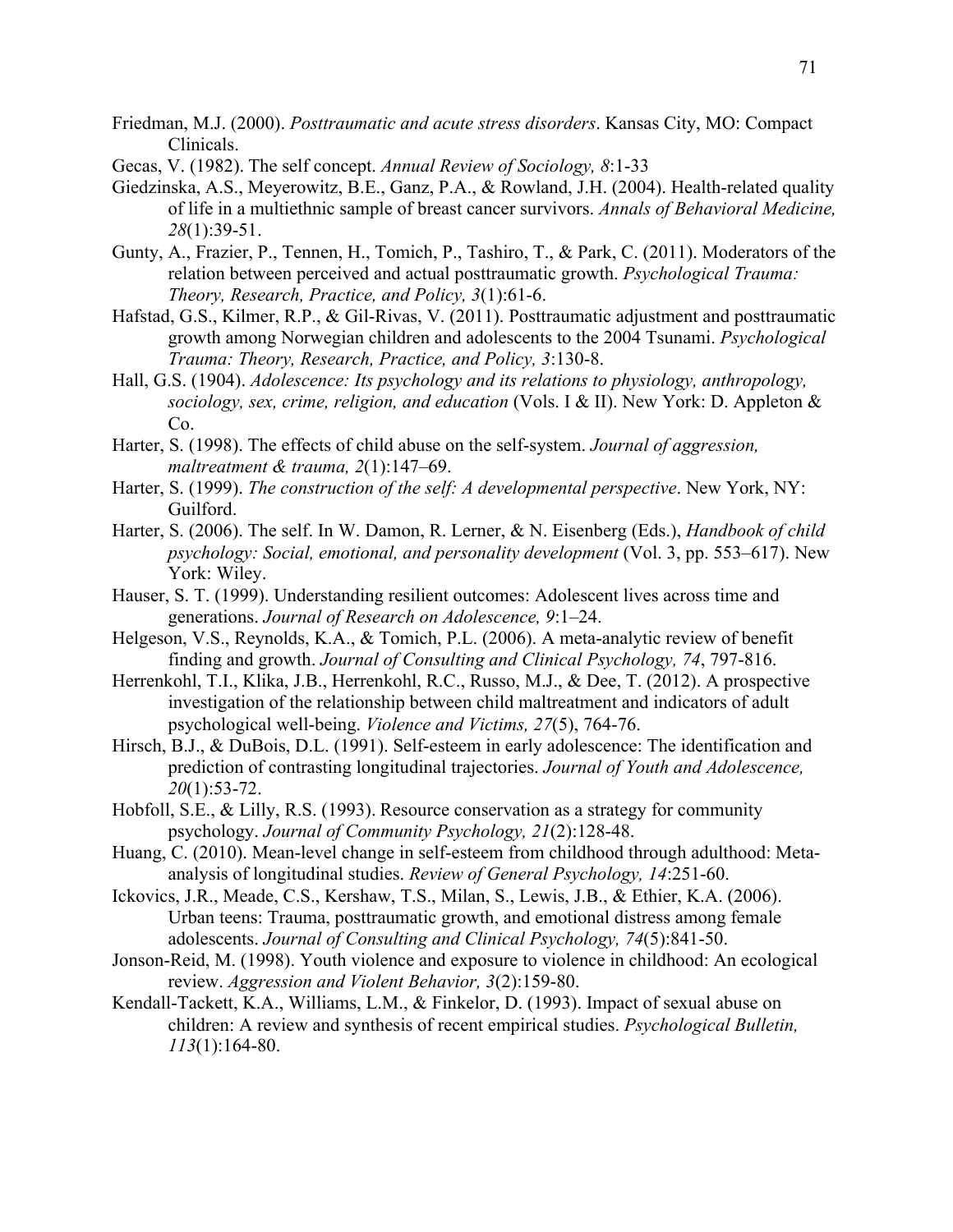- Kessler, R.C., Berglund, P.A., Demler, O., Jin, R., & Walters, E.E. (2005). Lifetime prevalence and age-of-onset distributions of DSM-IV disorders in the National Comorbidity Survey Replication. *Archives of General Psychiatry, 62*(6):593-602.
- Kilmer, R.P. (2006). Resilience and posttraumatic growth in children. In L.G. Calhoun, & R.G. Tedeschi (Eds.), *Handbook of posttraumatic growth: Research & practice* (pp. 264-288). Mahwah, NJ, US: Lawrence Erlbaum Associates Publishers.
- Kilmer, R.P., & Gil-Rivas, V. (2010). Exploring posttraumatic growth in children impacted by Hurricane Katrina: Correlates of the phenomenon and developmental considerations. *Child Development, 81*(4):1211–27.
- Kilmer, R.P., Gil-Rivas, V., Tedeschi, R.G., Cann, A., Calhoun, L.G., Buchanan, T., & Taku, K. (2009). Use of the Revised Posttraumatic Growth Inventory for Children. *Journal of Traumatic Stress, 22*(3): 248-53.
- Kilpatrick, D.G., Ruggiero, K.J., Acierno, R., Saunders, B.E., Resnick, H.S., & Best, C.L. (2003). Violence and risk of PTSD, major depression, substance abuse/dependence, and comorbidity: Results From the National Survey of Adolescents. *Journal of Consulting and Clinical Psychology, 71*(4):692-700.
- Kim, J., & Cicchetti, D. (2006). Longitudinal trajectories of self-system processes and depressive symptoms among maltreated and nonmaltreated children. *Child Development, 77*:624-39.
- Kim, J., & Cicchetti, D. (2009). Mean-level change and intraindividual variability in self-esteem and depression among high-risk children. *International Journal of Behavioral Development, 33*:202-14.
- Kimhi, S., Eshel, Y., Zysberg, L., & Hantman, S. (2009). Postwar winners and losers in the long run: Determinants of war relates stress symptoms and posttraumatic growth. *Community Mental Health Journal, 46*:10-19.
- King, L.A, Scollon, C.K., Ramsey, C., & Williams, T. (2000). Stories of life transition: Subjective well-being and ego development in parents of children with Down Syndrome. *Journal of Research in Personality, 34*:509-536.
- Klaczynski, P.A. (2005). Metacognition and cognitive variability: A two-process model of decision making and its development. In J.E. Jacobs & P.A. Klaczynski (Eds.), *The development of decision making in children and adolescents* (pp. 39-76). Mahwah, NJ: Erlbaum.
- Kling, K.C., Hyde, J.S., Showers, C.J., & Buswell, B.N. (1999). Gender differences in selfesteem: a meta-analysis. *Psychological Bulletin, 125*(4):470-500.
- Knutson, J.F. (1995). Psychological characteristics of maltreated children: Putative risk factors and consequences. *Annual Review of Psychology, 46*:401-31.
- Laufer, A., Hamama-Raz, Y., Levine, S.Z., & Solomon, Z. (2009). Posttraumatic growth in adolescence: The role of religiosity, distress, and forgiveness. *Journal of Social and Clinical Psychology, 28*:860-2.
- Laufer, A., & Solomon, Z. (2006). Posttraumatic symptoms and posttraumatic growth among Israeli youth exposed to terror incidents. *Journal of Social and Clinical Psychology, 25*:429-47.
- Lev-Wiesel, R., Amir, M., & Besser, A. (2005). Posttraumatic growth among female survivors of childhood sexual abuse in relation to the perpetrator identity. *Journal of Loss and Trauma, 10*(1):7-17.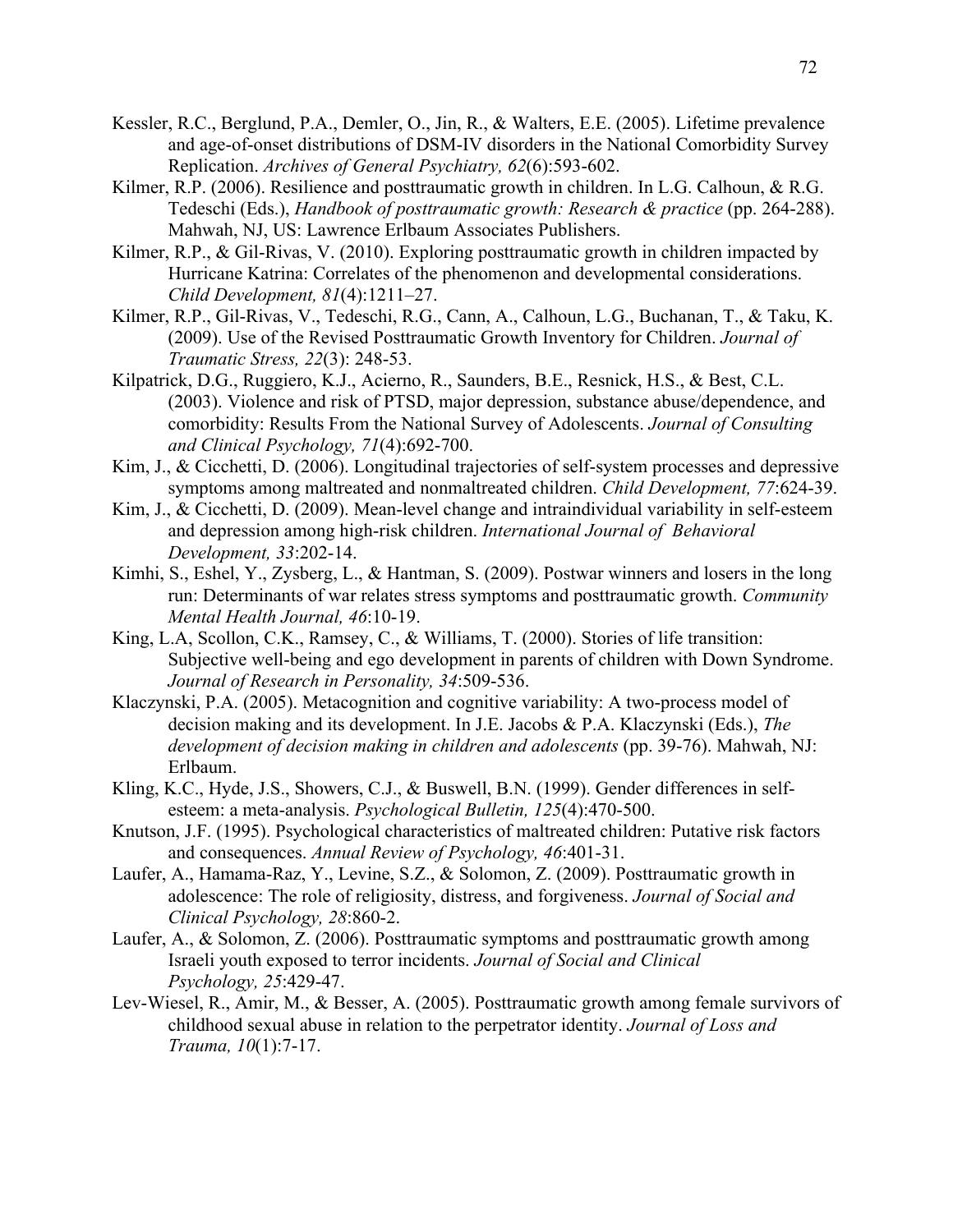- Levine, S.Z., Laufer, A., Hamama-Raz, Y., Stein, E., & Solomon, Z. Posttraumatic growth in adolescence: Examining its components and relationship with PTSD. *Journal of Traumatic Stress, 21*(5):492-6.
- Levy-Warren, M. (1996). *The adolescent journey: Development, identity formation, and psychotherapy*. Northvale, NJ: Jason Aronson.
- Linley, P. A., & Joseph, S. (2004). Positive change following trauma and adversity: A review. *Journal of Traumatic Stress,17*(1):11-21.
- Lynch, M., & Cicchetti, D. (1998). An ecological-transactional analysis of children and contexts: The longitudinal interplay among child maltreatment, community violence, and children's symptomatology. *Developmental Psychopathology, 10*(2):235-57.
- Major, B., Barr, L., Zubek, J., & Babey, S.H. (1999). Gender and self-esteem: A meta-analysis. In W.B. Swann Jr., J.H. Langlois, & L.A. Gilbert (Eds.), *Sexism and stereotypes in modern society: The gender science of Janet Taylor Spence* (pp. 223–253). Washington, DC: American Psychological Association.
- Malchiodi, C.A., Steele, W., & Kuban, C. (2008). Resilience and posttraumatic growth in traumatized children. In C. A. Malchiodi (Ed.), *Creative interventions with traumatized children* (pp. 285-301). New York, NY: Guilford Press.
- Marsh, H.W. (1989). Age and sex effects in multiple dimensions of self-concept: Preadolescence to adulthood*. Journal of Educational Psychology, 81*:417–430.
- Marsh, H. W., Barnes, J., Cairns, L., & Tidman, M. (1984). The Self Description Questionnaire (SDQ): Age effects in the structure and level of self-concept for preadolescent children. *Journal of Educational Psychology, 76*(5):940-56.
- Marsh, H.W., Parker, J., & Barnes, J. (1985). Multidimensional adolescent self-concepts: Their relationship to age, sex, and academic measures. *American Educational Research Journal, 22*:422–44.
- Masten, A. (2001). Ordinary magic: Resilience processes in development. *American Psychologist, 56*(3):227-38.
- Masten, A.S., & Coatsworth, J.D. (1998). The development of competence in favorable and unfavorable environments: Lessons from research on successful children. *American Psychologist, 53*(2):205-20.
- McGuire, S., Manke, B., Saudino, K.J., Reiss, D., Hetherington, E.M., & Plomin, R. (1999). Perceived competence and self-worth during adolescence: a longitudinal behavioral genetic study. *Child Development, 70*(6): 1283-96.
- McMillen, J.C., & Fisher, R.H. (1998). The Perceived benefit scales: Measuring perceived positive life changes after negative life events. *Social Work Research, 22:* 173-87.
- McMillen, J.C., Zuravin, S., & Rideout, G.B. (1995). Perceived benefits from child sexual abuse. *Journal of Consulting and Clinical Psychology, 65*:733-9.
- Meyerson, D.A., Grant, K.E., Carter, J.S., & Kilmer, R.P. (2011). Posttraumatic growth among children and adolescents: A systematic review. *Clinical Psychology Review, 31*(6):949– 64.
- Milam, J.E., Ritt-Olson, A., & Unger, J.B. (2004). Posttraumatic growth among adolescents. *Journal of Adolescent Research, 19*:192-204.
- Milam, J., Ritt-Olson, A., Tan, S., Unger, J., & Nezami, E. (2005). The September 11th 2001 terrorist attacks and reports of posttraumatic growth among a multi-ethnic sample of adolescents. *Traumatology, 11*(4):233-46.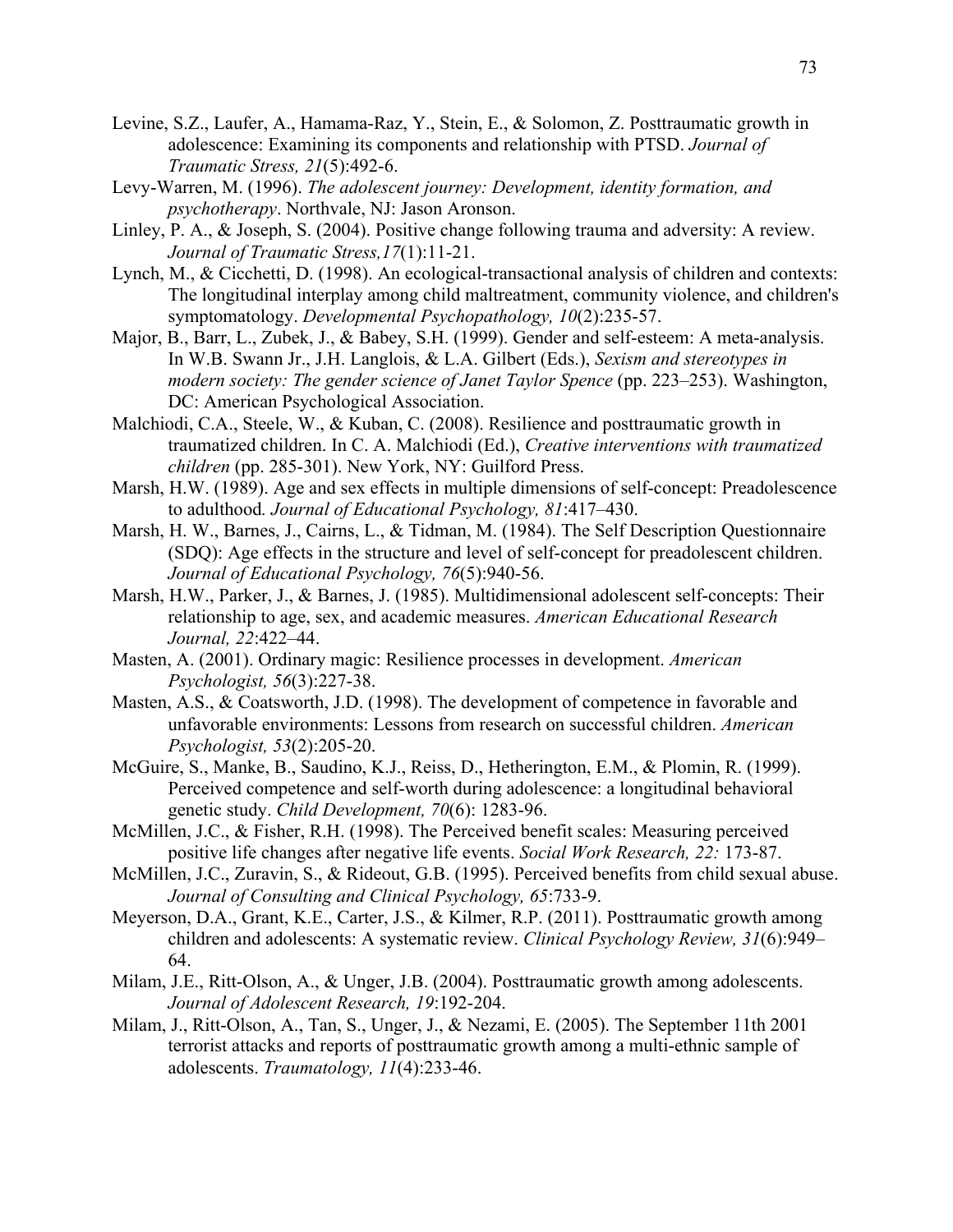- Moran, P.B., & Eckenrode, J. (1992). Protective personality characteristics among adolescent victims of maltreatment. *Child Abuse & Neglect, 16*(5):743-54.
- Morton, T. D. (1999). The increasing colorization of America's child welfare system: The overrepresentation of African American children. *Policy and Practice, 57*(4):23-30.
- Mosley, J. (1995). Poverty, welfare receipt and adolescent self-esteem. *National Survey of Families and Households (NSFH) working paper no. 69.* Center for Demography and Ecology, University of Wisconsin-Madison.
- Mruk, C.J. (2006). *Self-esteem research, theory, and practice. Toward a positive psychology of self-esteem* (3<sup>rd</sup> edn). New York, NY: Springer.
- Mullis, A. K., Mullis, R. L., & Normandin, D. (1992). Cross-sectional and longitudinal comparisons of adolescent self-esteem. *Adolescence, 27*:51– 61.
- Nash, M.R., Hulsey, T.L., Sexton, M.C, Harralson, T.L., & Lambert, W. (1993). Long-term sequelae of childhood sexual abuse: Perceived family environment, psychopathology, and dissociation. *Journal of Consulting and Clinical Psychology, 61*: 276-83.
- Nater, U.M., & Skoluda, N. (2013). Consequences of developmental stress in humans: Adversity experienced during childhood and adolescence. In G. Laviola & S. Macrì (Eds.), *Adaptive and maladaptive aspects of developmental stress* (pp. 147-171). New York: Springer.
- National Research Council and Institute of Medicine. (2006). *A study of interactions: Emerging issues in the science of adolescence*. Beatty A, Chalk R, rapporteurs. Program Committee for a Workshop on the Synthesis of Research on Adolescent Health and Development. Board on Children, Youth, and Families. Division of Behavioral and Social Sciences and Education. Washington, DC: The National Academies Press.
- Neiss, M.B., Sedikides, C., & Stevenson, J. (2002). Self-esteem: A behavioural genetic perspective. *European Journal of Personality, 16*:351-67.
- Okun, A., Parker, J.G., & Levendosky, A.A., (1994). Distinct and interactive contributions of physical abuse, socioeconomic disadvantage, and negative life events to children's social, cognitive, and affective adjustment. *Development and Psychopathology, 6*:77–98.
- O'Malley, P.M., & Bachman, J.G. (1983). Self-esteem: Change and stability between ages 13 and 23. *Developmental Psychology, 19*:257-68.
- Ozer, E.J., Best, S.R., Lipsey, T.L., & Weiss, D.S. (2003). Predictors of post-traumatic stress disorder and symptoms in adults: A meta-analysis. *Psychological Bulletin, 129*:52-73.
- Park, C.L., Cohen, L., & Murch, R. (1996). Assessment and prediction of stress related growth. *Journal of Personality, 64*:71-105.
- Patel, V., Flisher, A.J., Hetrick, S., & McGorry, P. (2007). Mental health of young people: a global public-health challenge. *Lancet, 369*(9569):1302-13.
- Pekarik, E., Prinz, R., Liebert, D., Weintraub, S., & Neale, J. (1976). The Pupil Evaluation Inventory: A sociometric technique for assessing children's school behavior. *Journal of Abnormal Child Psychology, 4*:83-97.
- Pelton, H. (1981). *The social context of child abuse and neglect*. New York: Human Sciences Press.
- Phipps, S., Long, A.M., & Ogden, J. (2007). Benefit Finding Scale for Children: Preliminary findings from a childhood cancer population. *Journal of Pediatric Psychology, 32*(10):1264-71.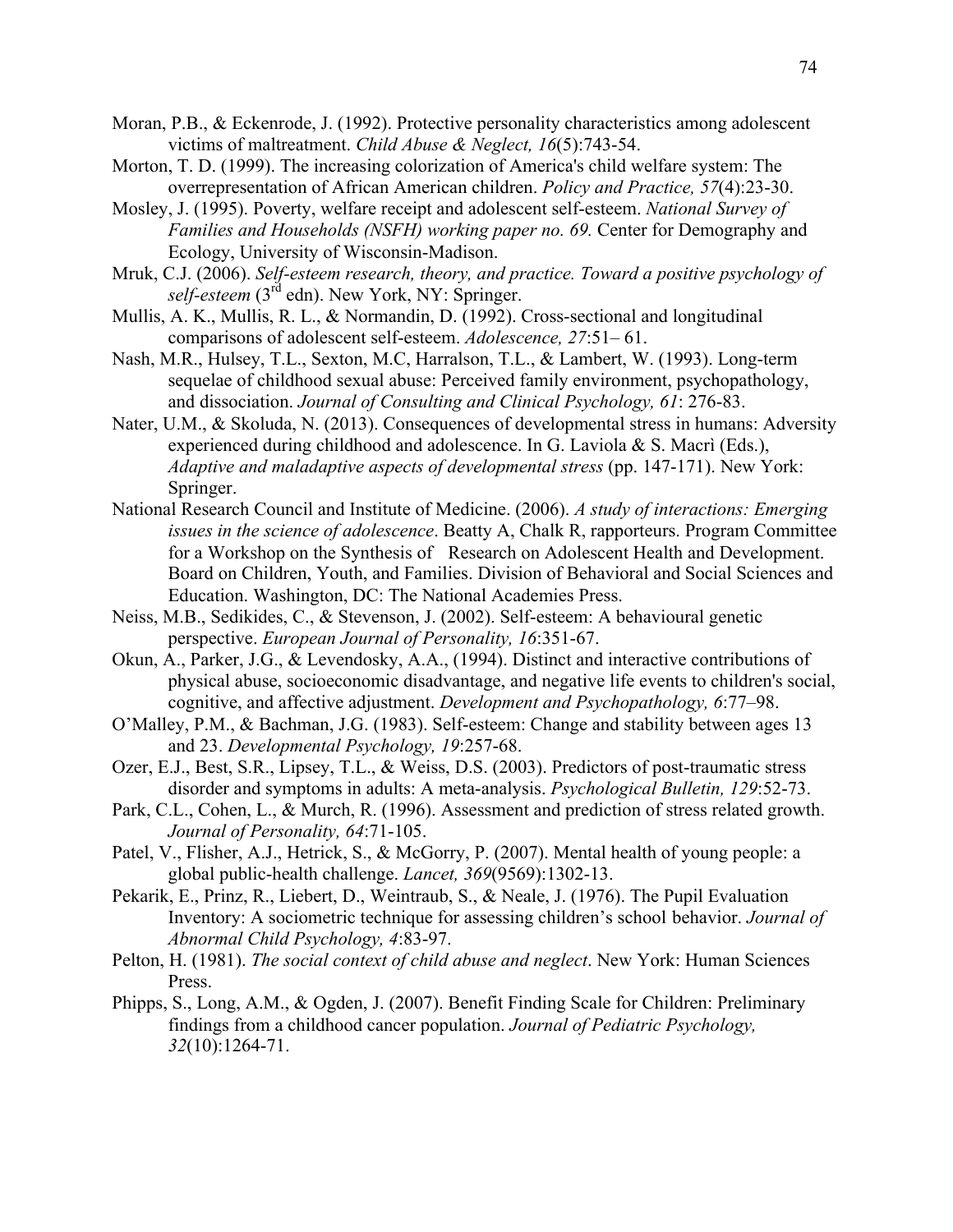- Prati, G., & Pietrantoni, L. (2009). Optimism, social support, and coping strategies as factors contributing to posttraumatic growth: A meta-analysis. *Journal of Loss and Trauma: International Perspectives on Stress & Coping, 14*(5): 364-88.
- Pynoos, R.S., Steinberg, A.M., & Wraith, R. (1995). A developmental model of childhood traumatic stress. In D.J. Cohen & D. Cicchetti (Eds.), *Developmental psychopathology, Volume 2: Risk, disorder, and adaptation* (pp. 72-95). Oxford: John Wiley & Sons.
- Roberts, B.W., Caspi, A., & Moffitt, T.E. (2003). The kids are alright: growth and stability in personality development from adolescence to adulthood. *Journal of Personality and Social Psychology, 81*(4):670-83.
- Robins, R.W., Trzesniewski, K.H., Tracy, J.L., Gosling, S.D., & Potter, J. (2002). Global selfesteem across the life span. *Psychology and Aging, 17*(3):423-34.
- Rosenberg, M. (1986). Self-concept from middle childhood through adolescence. In J. Suls & A. G. Greenwald (Eds.), *Psychological perspectives on the self* (pp. 107-136). Hillsdale, NJ: Erlbaum.
- Rubin, D. B. (1987). *Multiple imputation for nonresponse in surveys*. New York: Wiley.
- Sabol, W., Coulton, C., & Polousky, E. (2004). Measuring child maltreatment risk in communities: A life table approach. *Child Abuse & Neglect, 28*:967-83.
- Salter, E., & Stallard, P. (2004). Posttraumatic growth in child survivors of a road traffic accident. *Journal of Traumatic Stress, 17*:335-40.
- Savin-Williams, R.C., & Demo, D.H. (1984). Developmental change and stability in adolescent self-concept. *Developmental Psychology, 20*:1100-10.
- Scales, P.C., Benson, P.L., Leffert, N., & Blyth, D.A. (2000). Contribution of developmental assets to the prediction of thriving among adolescents. *Applied Developmental Science, 4*:27–46.
- Scales, P.C., & Leffert, N. (1999). *Developmental assets: A synthesis of the scientific research on adolescent development*. Minneapolis, MN: Search Institute.
- Schafer, J. L. (1997). *Analysis of incomplete multivariate data*. London: Chapman & Hall.
- Sedlak, A.J., & Basena, M. (2014). Online access to the Fourth National Incidence Study of Child Abuse and Neglect. Rockville, MD: Westat. Available from http://www.nis4.org
- Sedlak, A.J., McPherson, K., & Das, B. (2010). *Fourth National Incidence Study of Child Abuse and Neglect (NIS–4): Supplementary analyses of race differences in child maltreatment rates in the NIS-4.* Washington, DC: U.S. Department of Health and Human Services, Administration for Children and Families.
- Sedlak, A.J., Mettenburg, J., Basena, M., Petta, I., McPherson, K., Greene, A., & Li, S. (2010). *Fourth National Incidence Study of Child Abuse and Neglect (NIS–4): Report to Congress*. Washington, DC: U.S. Department of Health and Human Services, Administration for Children and Families.
- Shakespeare-Finch, J., & Armstrong, D. (2010). Trauma type and posttrauma outcomes: differences between survivors of motor vehicle accidents, sexual assault, and bereavement. *Journal of Loss and Trauma, 15*(2):69-82.
- Sheinberg, M., & Fraenkel, P. (2001). *The relational trauma of incest: A family-based approach to treatment*. New York, NY: The Guilford Press.
- Siegel, K., Schrimshaw, E.W., & Pretter, S. (2005). Stress-related growth among women living with HIV/aids: Examination of an explanatory model. *Journal of Behavioral Medicine, 28*(5):403-15.
- Simmons, R.G., & Blyth, D.A. (1987). *Moving into adolescence: The impact of pubertal*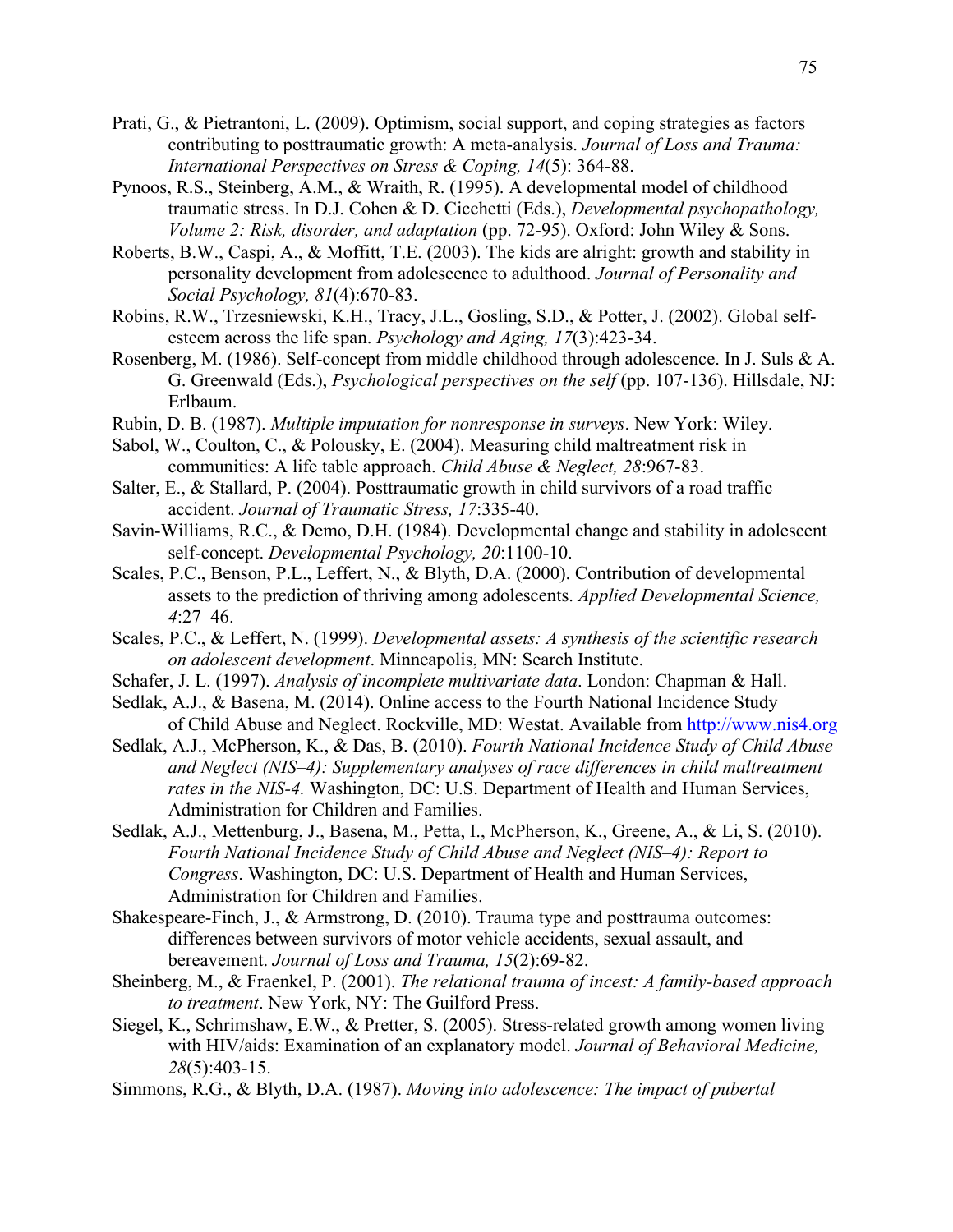*change and school context.* Hawthorne, NY: Aldine de Gruyter.

- Simmons, R.G., Rosenberg, F., & Rosenberg, M. (1973). Disturbance in the self-image at adolescence. *American Sociological Review, 38:*553-68.
- Smedema, S.M., Catalano, D., & Ebener D.J. (2010). The relationship of coping, self-worth and subjective well-being: a structural equation model. *Rehabilitation Counseling Bulletin, 53*(3):131–42.
- Smith, C.A., Dobbins, C.J., & Wallston, K.A. (1991). The meditational role of perceived competence in psychological adjustment to rheumatoid arthritis. *Journal of Applied Social Psychology, 21*:1218-47.
- Snyder, H.N. (2000). *Sexual assault of young children as reported to law enforcement: Victim, incident and offender characteristics*, in *A NIBRS Statistical Report*. U.S. Department of Justice: Washington, D.C.
- Stith, S.M., Liu, T., Davies, L.C., Boykin, E.L., Alder, M.C., Harris, J.M., & Dees, J.E.M.E.G. (2009). Risk factors in child maltreatment: A meta-analytic review of the literature. *Aggression and Violent Behavior, 14*(1):13–29.
- Swanston, H.Y., Tebbutt, J.S., O'Toole, B.I., & Oates, R.K. (1997). Sexually abused children 5 years after presentation: a case-control study. *Pediatrics, 100*(4):600-8.
- Swanston, H.Y., Plunkett, A.M., O'Toole, B.I., Shrimpton, S., Parkinson, P.N., & Oates, R.K. (2003). Nine years after child sexual abuse. *Child Abuse and Neglect, 27*:967-84.
- Taku, K., Kilmer, R.P., Cann, A., Tedeschi, R.G., & Calhoun, L.G. (2012). Exploring posttraumatic growth in Japanese youth. *Psychological Trauma: Theory, Research, Practice, and Policy, 4*(4):411-9.
- Tedeschi, R.G., & Calhoun, L.G. (1995). *Trauma and transformation: Growing in the aftermath of suffering*. Thousand Oaks, CA: Sage.
- Tedeschi, R.G., & Calhoun, L.G. (1996). The Posttraumatic Growth Inventory: Measuring the positive legacy of trauma. *Journal of Traumatic Stress, 9*(3):455-71.
- Tedeschi, R.G., & Calhoun, L.G. (2004). Posttraumatic growth: Conceptual foundations and empirical evidence. *Psychological Inquiry, 15*:1-18.
- Toth, S.L., Manly, J., & Cicchetti, D. (1992). Child maltreatment and vulnerability to depression. *Development and Psychopathology, 4:*97–112.
- Trzesniewski, K.H., Donnellan, M.B., & Robins, R.W. (2013). Development of self-esteem (pp. 60-79). In V. Zeigler-Hill (Ed), *Current issues in social psychology–self-esteem*. New York: Psychology Press.
- Twenge, J.M., & Campbell, W.K. (2001). Age and birth cohort differences in self-esteem: A cross-temporal meta-analysis. *Personality and Social Psychology Review, 5*, 321–344.
- U.S. Department of Health and Human Services, Administration for Children and Families, Administration of Children, Youth, and Families, Children's Bureau. (2013). *Child Maltreatment 2012*. Available from http://www.acf.hhs.gov/sites/default/files/cb/cm2012.pdf
- Vaughn, A.A., Roesch, S.C., & Aldridge, A.A. (2009). Stress-related growth in racial/ethnic minority adolescents: Measurement structure and validity. *Educational and Psychological Measurement, 69*(1):131-45.
- Vondra, J., Barnett, D., & Cicchetti, D. (1989). Perceived and actual competence among maltreated and comparison school children. *Development and Psychopathology, 1*:237- 55.